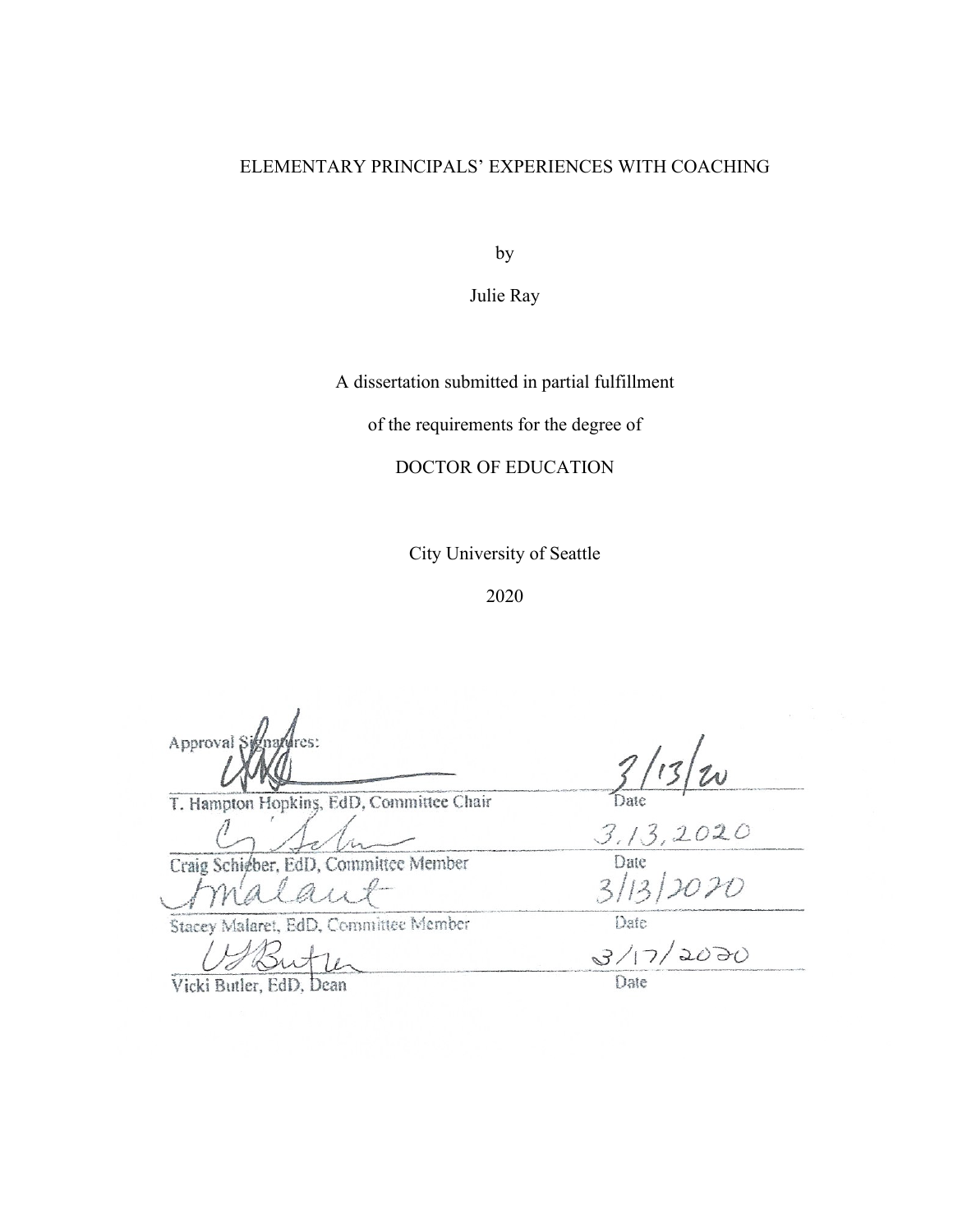© Copyright by Julie Ray 2020 All Rights Reserved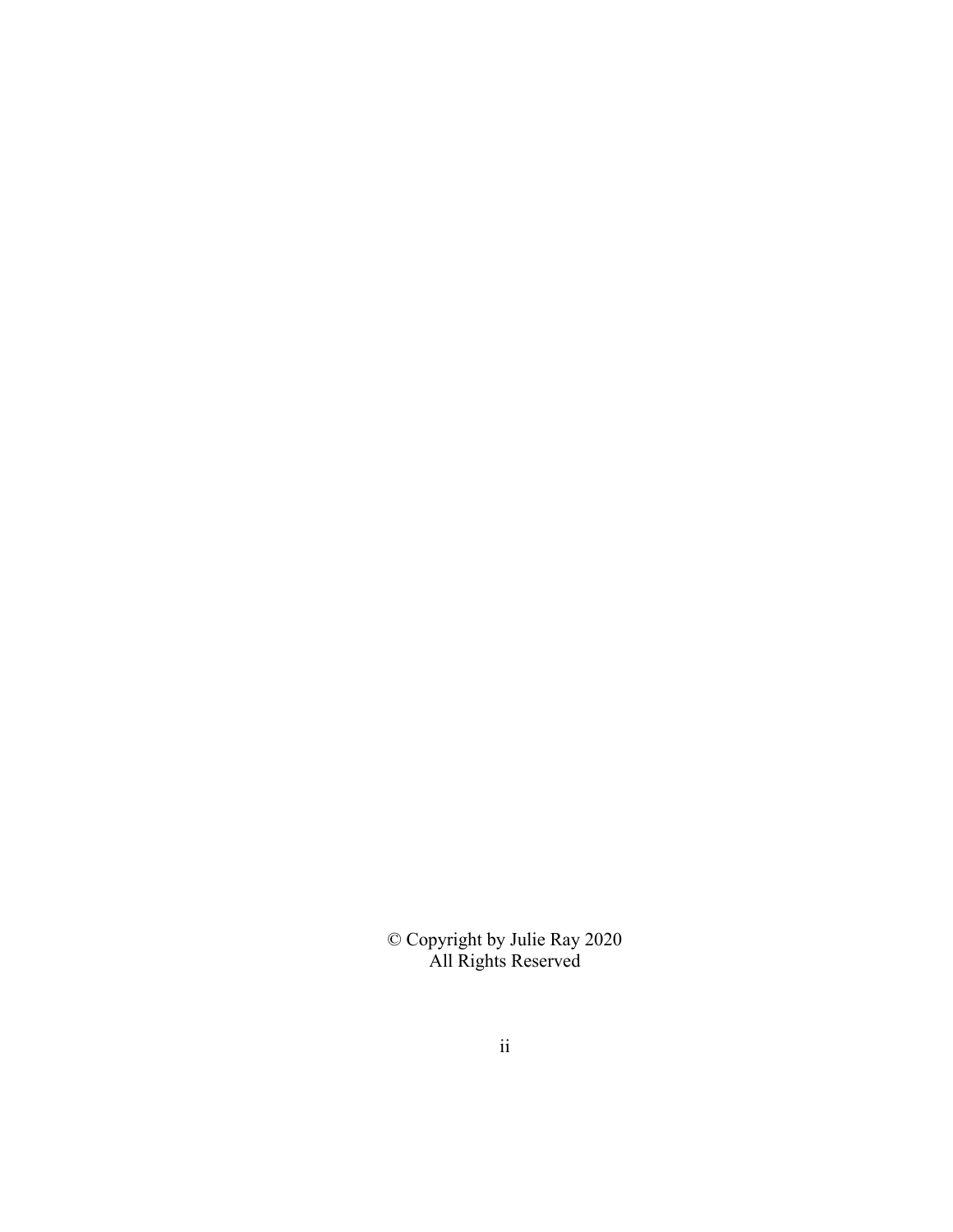## **ABSTRACT**

The purpose of this qualitative phenomenological study is to explore the topic of principal coaching using principal supervisors. In the past, the traditional model of principal supervision focused on monitoring principals as building managers who hired and guided staff, cared for the building, and supervised the budget. However, today principals face an environment of high accountability, ever-increasing job challenges, and expanded responsibility for instructional leadership. Studies to understand how best to develop and support the role of principals are limited, and this scarcity of inquiry into coaching and mentoring indicates further investigation in this field is needed. The author of this study investigated the possible impact of coaching on the development of instructional leadership skills, conditions of successful coaching, and the perceptions of the coaching experience related to principals. Ten elementary principals in one urban district in Washington State were selected through maximum variation sampling. The phenomenological research design was utilized to explore the experiences of principals who have gone through principal coaching. Data were collected through detailed interviews and analyzed by coding to find common themes which reflected the principals' experiences. The results of this research illustrate how leadership support impacts the shifting of the old model of monitoring to a new method of principal coaching. Further research can be built upon this study to address criteria for evaluating effective coaching, types of training and professional development needed to support principal supervisors and coaches, and best procedures to develop principal growth.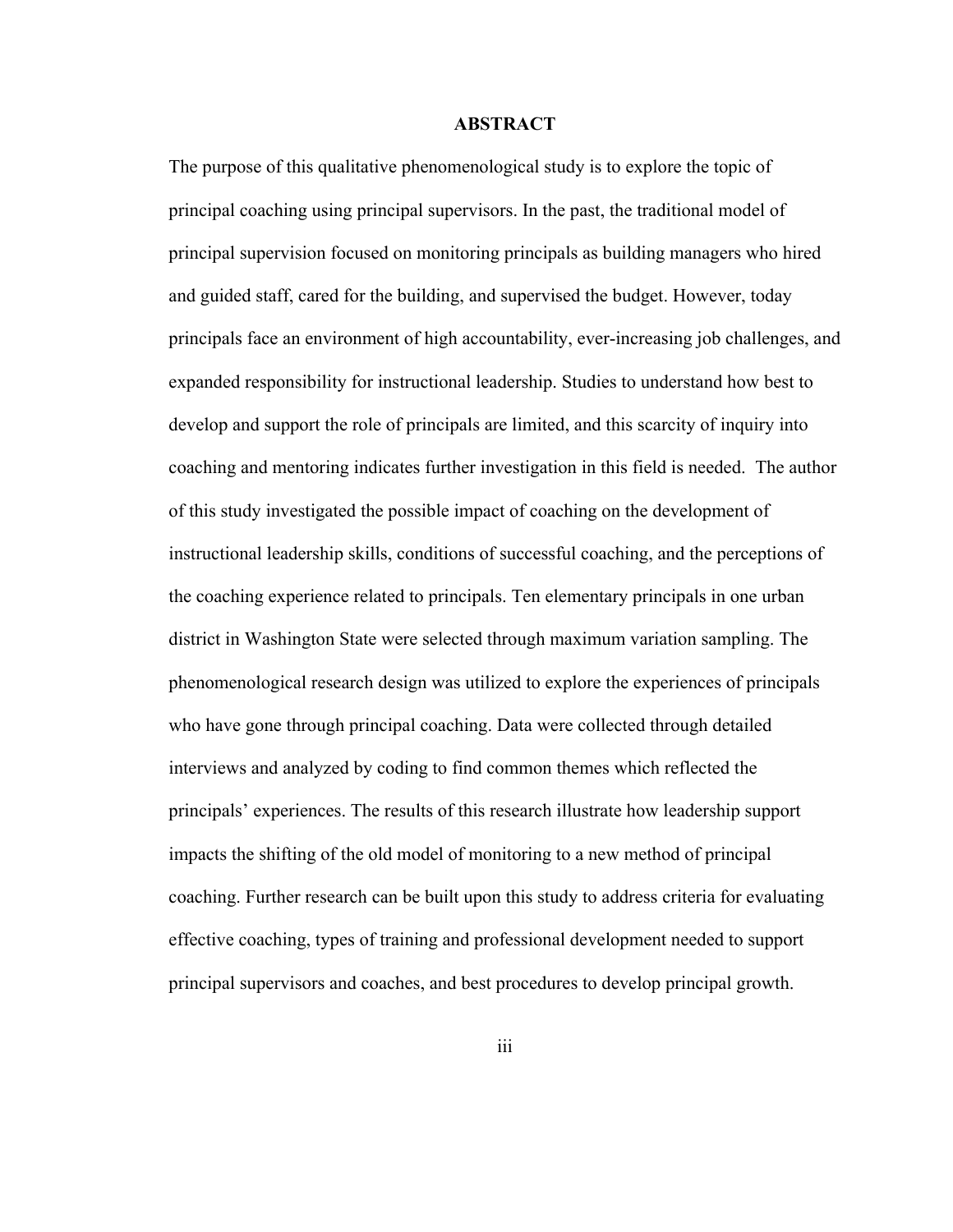|  | <b>TABLE OF CONTENTS</b> |
|--|--------------------------|
|--|--------------------------|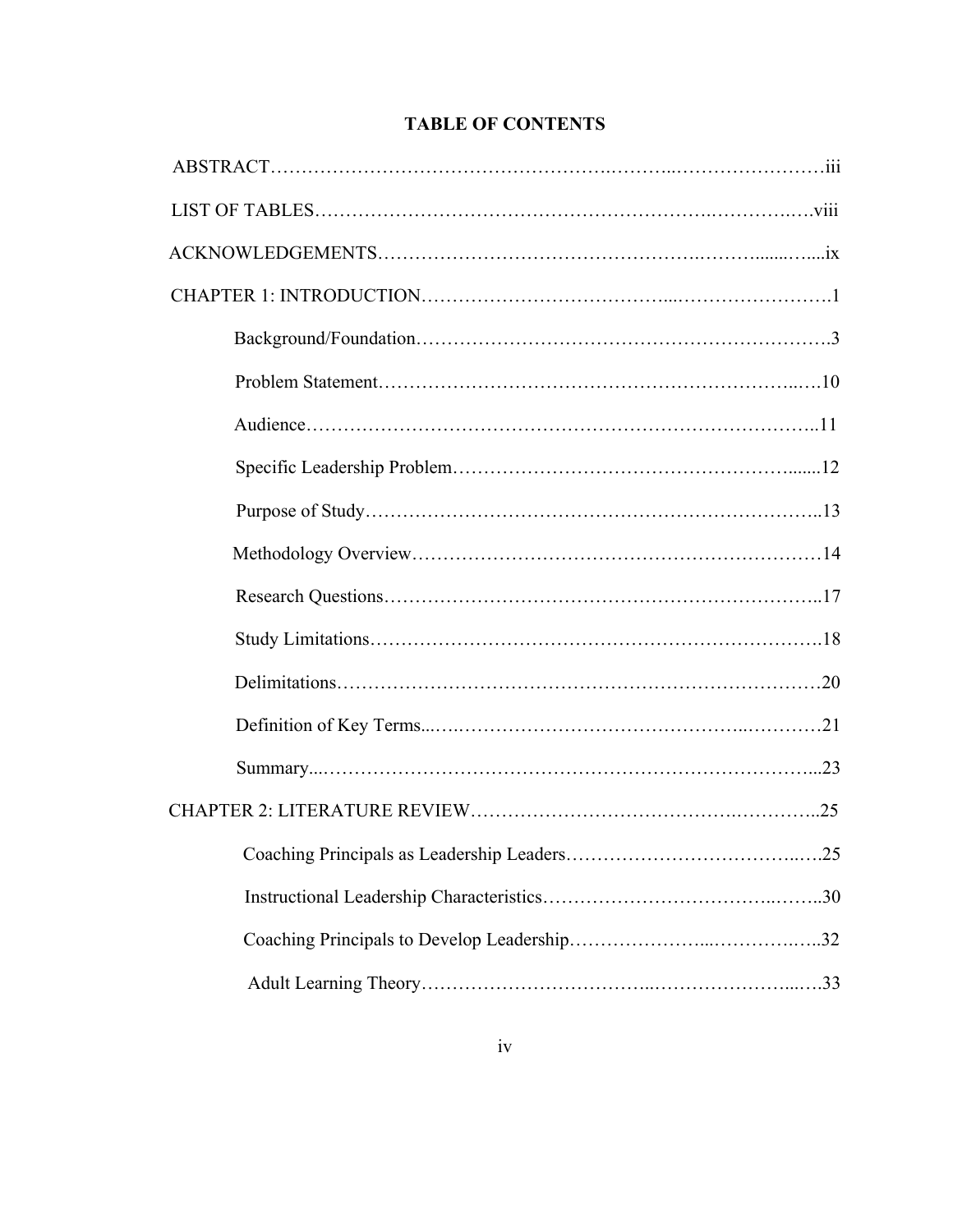| Conditions and Supports Related to Effective Coaching36  |
|----------------------------------------------------------|
|                                                          |
| Conclusions and Findings Related to Principal Coaching43 |
|                                                          |
|                                                          |
|                                                          |
|                                                          |
|                                                          |
|                                                          |
|                                                          |
|                                                          |
|                                                          |
|                                                          |
|                                                          |
|                                                          |
|                                                          |
|                                                          |
|                                                          |
|                                                          |
|                                                          |
|                                                          |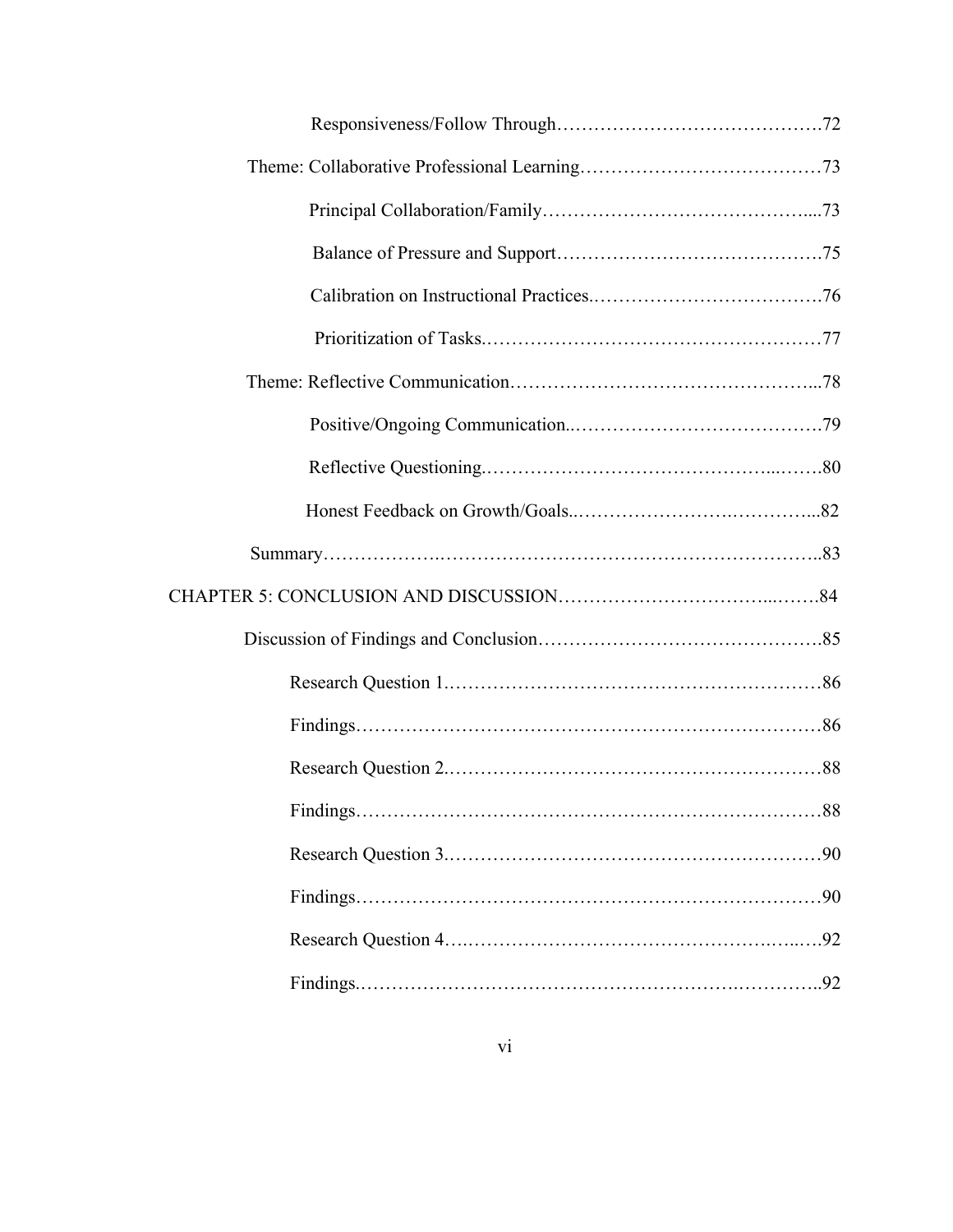| Application of Findings and Conclusions to the Problem Statement95      |
|-------------------------------------------------------------------------|
|                                                                         |
|                                                                         |
| Support and Focus on Instructional Leadership & Professional Learning99 |
|                                                                         |
|                                                                         |
|                                                                         |
|                                                                         |
| What Type of Person & Role Should Coach Principals105                   |
| Training for Principal Coaches and Supervisors106                       |
|                                                                         |
|                                                                         |
|                                                                         |
|                                                                         |
|                                                                         |
|                                                                         |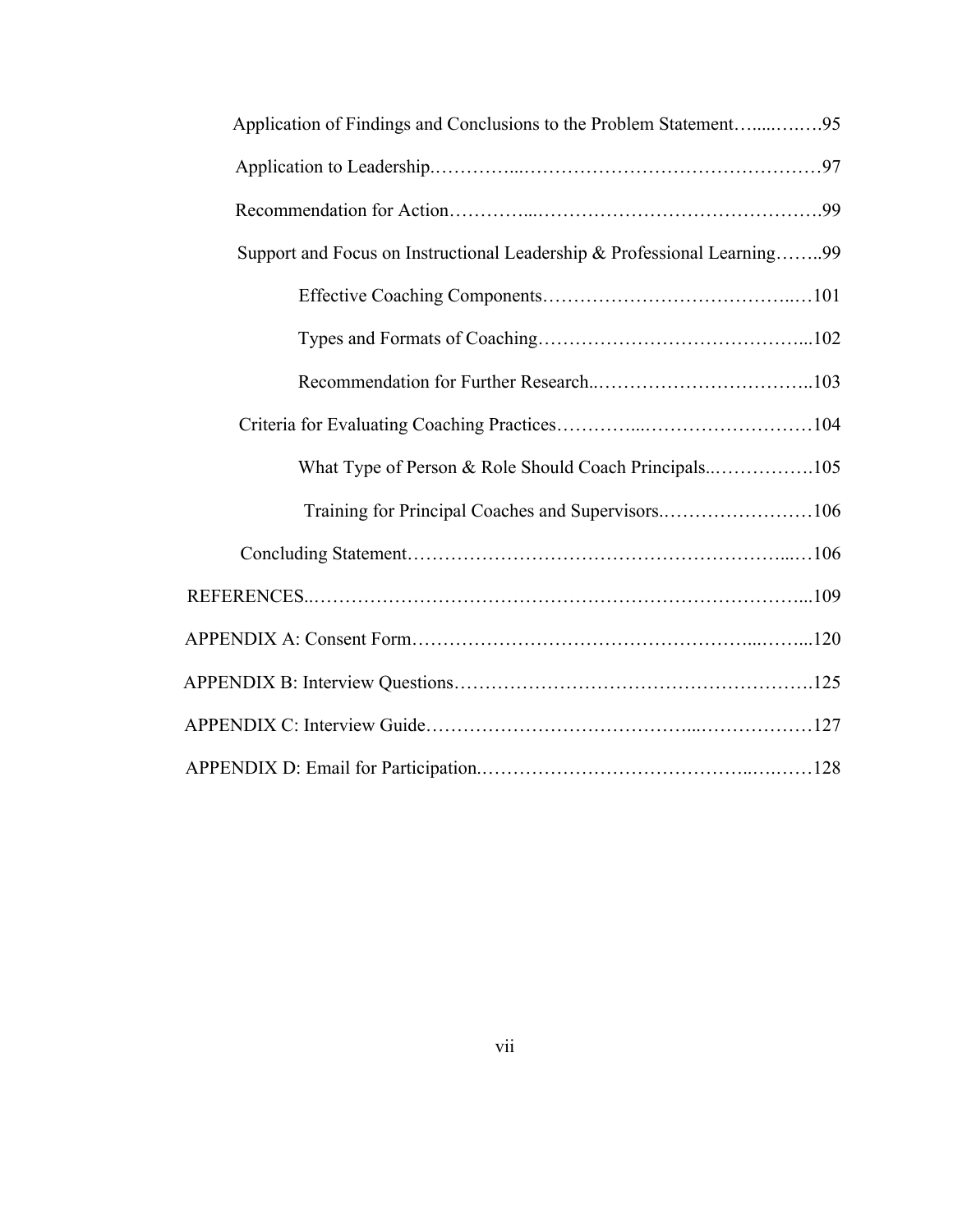# **LIST OF TABLES**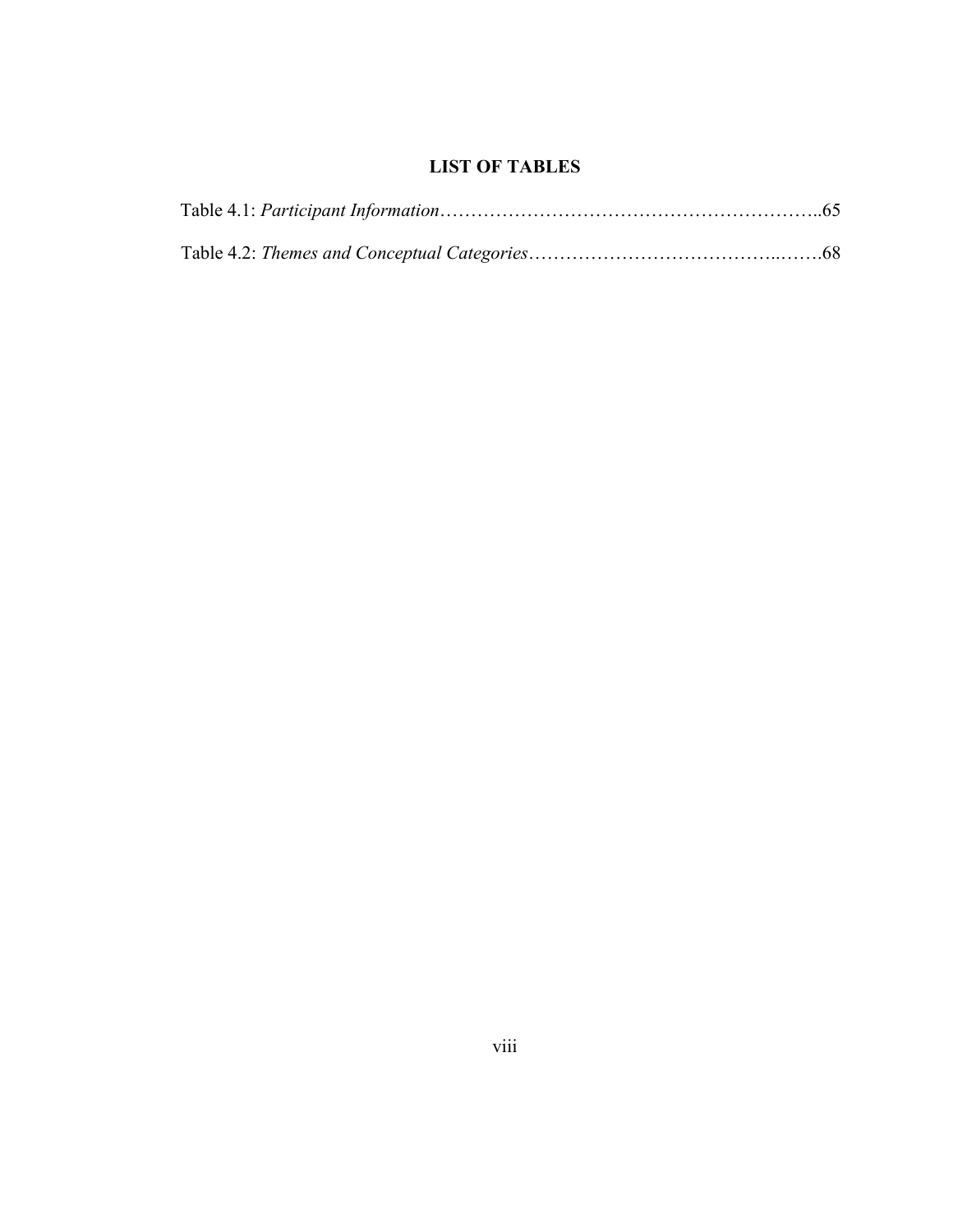## **ACKNOWLEDGEMENTS**

I would like to thank Dr. Hampton Hopkins and my committee for their guidance and support during this process and journey. I appreciate the support, encouragement, and feedback when I sometimes questioned moving forward due to my busy schedule and the ups and downs of the process. This has been one of the most valuable experiences of my educational and professional career. I will forever be grateful for going through the experience of researching and writing a dissertation about a topic I care deeply about. This experience will continue to support my future growth as an educator and person.

I would also like to thank my amazing family, including my husband and children for their patience, encouragement, and positive message of support during many weekends of reading, writing, and researching. My wonderful parents have been my anchor throughout my life and have always been my biggest cheerleaders and encouragers in life. I have been fortunate to have a family that values education, personal growth, and belief in a glass half full philosophy. I also can't thank my husband Ben enough for putting up with a wife that has gone to school all her adult life. He has supported me through completing my Teaching Certificate, two master's degrees, and a four-year doctoral journey. Thank you for picking up the slack as I worked many nights and weekends and for supporting the kids.

Finally, I would like to thank my colleagues for being the most brilliant, positive, and dedicated educators and human beings in education. I have learned valuable lessons from you and look forward to our further work together.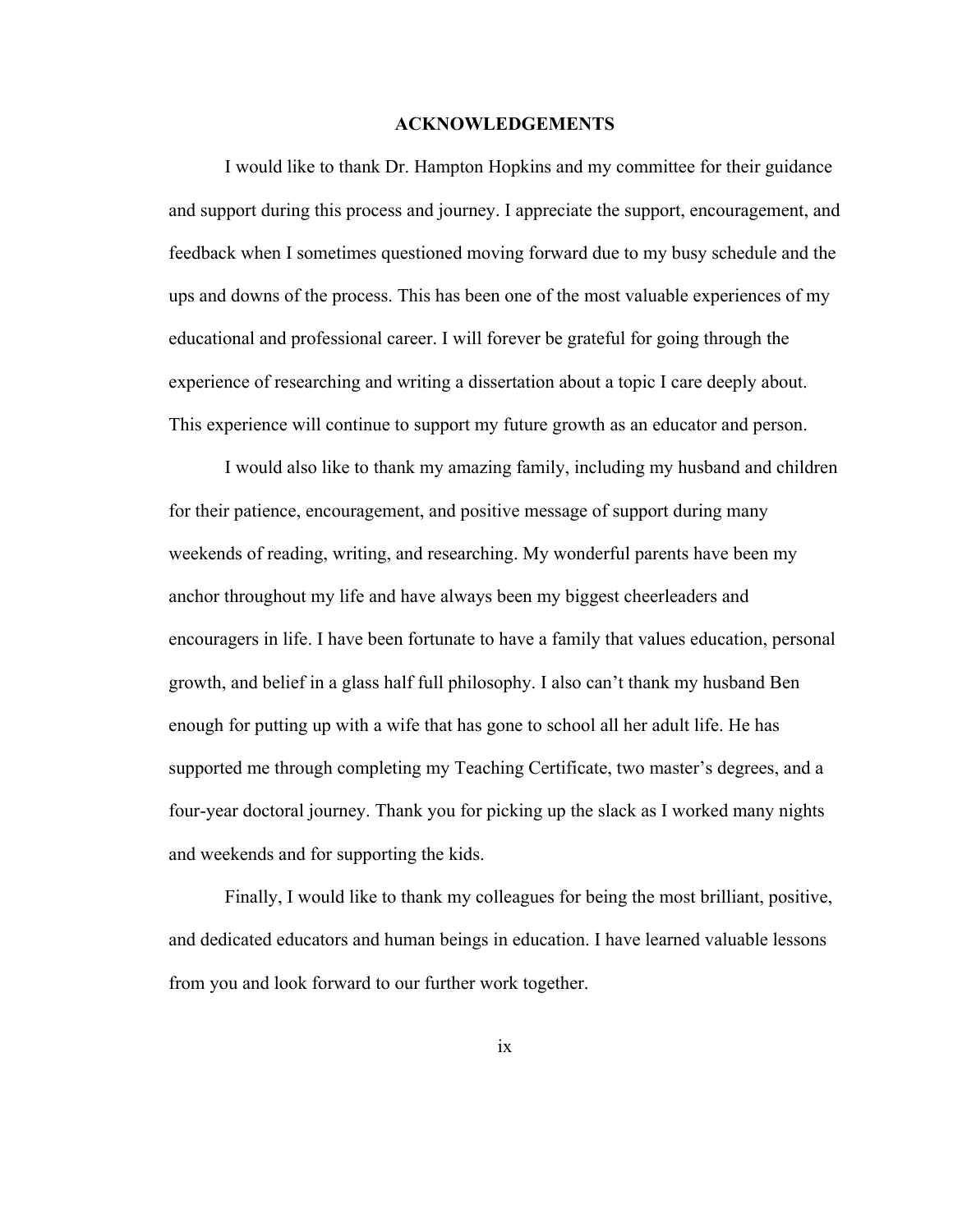## **CHAPTER 1: INTRODUCTION TO THE STUDY**

In the past, principal coaching was examined based on the traditional focus of principals as building managers running the daily operations of the school. However, in more recent years, there has been a movement to recognize the complex profession of principals and their role as instructional leaders. Plessis (2013) researched principals as instructional leaders and articulated a new focus which centers on the principal's responsibilities of teacher growth and high student achievement to enhance a more positive concentration on student learning.

According to Lunenburg (2013), this shift to instructional leadership and student learning makes data use and teamwork essential to informed decision-making. Instructional leadership is a fundamental component in supporting teachers and improving practices that will transfer to an increased use of student achievement data (Lunenburg, 2013; Plessis, 2013). James-Ward and Potter (2011) found a relationship between strong leadership and increased student learning.

However, despite these findings, Honig (2012) realized few studies were based on the topics of principal coaching, effectiveness of coaching, and types of coaching needed to improve the instructional leadership skills of principals even with the use of district office personnel as teachers. Other research gaps occurred in principal preparation and training programs that focused on instructional leadership. Therefore, the development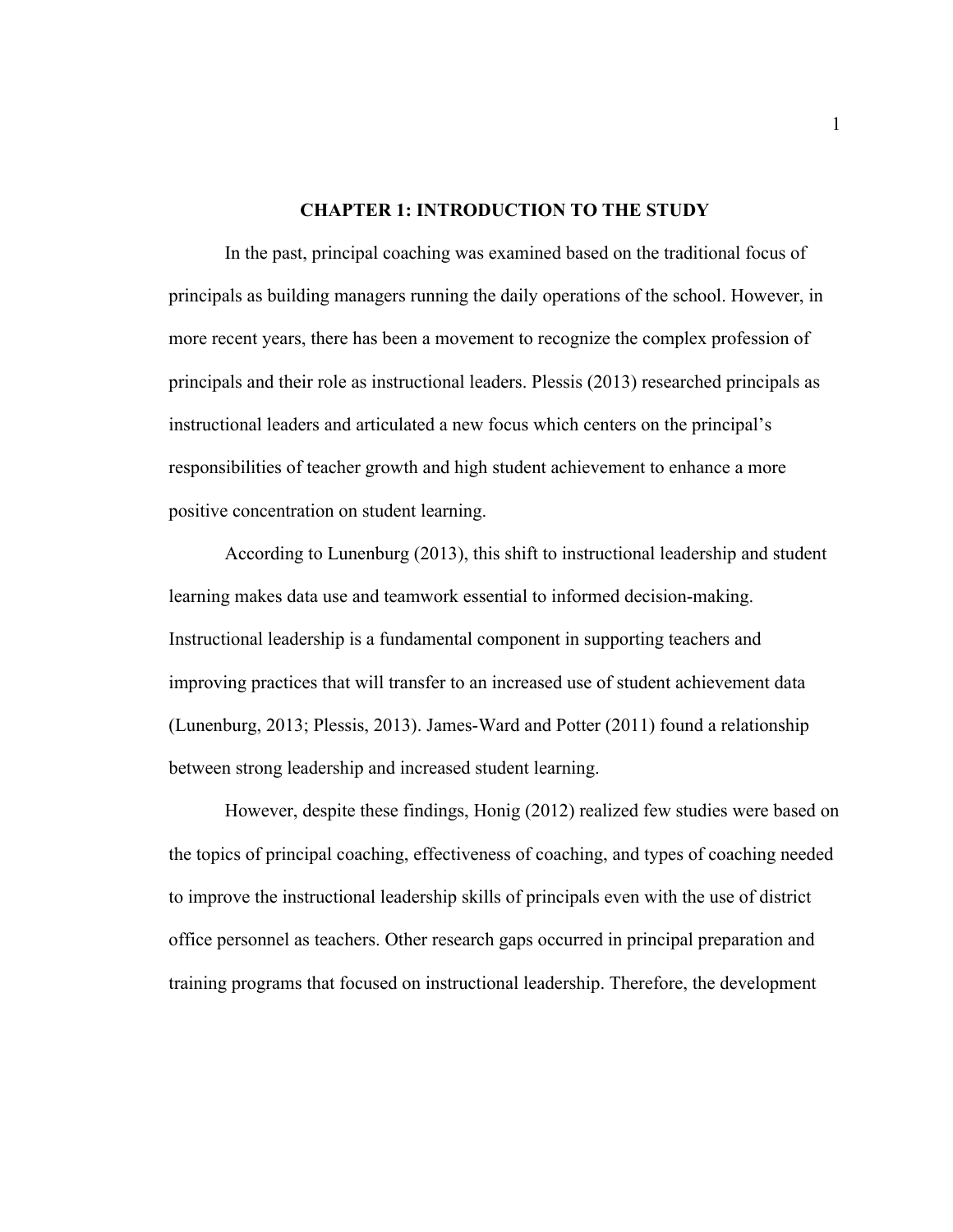and support of the principal as an instructional leader is a concept that needs to be researched and explored further.

Principals are pulled in multiple directions and often spend many hours managing building logistics without ever impacting teacher effectiveness or student learning. They wear several hats and perform many duties to create a favorable climate which would improve teaching, learning, and student achievement. The new focus on instructional leadership requires targeted task prioritization based on demands which improve teacher practice and support the school culture shift to a rich learning environment (Plessis, 2013). The school culture shift requires a clear vision of high-quality instruction, targeted feedback, whole group professional development, and the expertise needed to foster teacher practice in individual classrooms and small groups (Plessis, 2013).

Principal coaching was explored through a qualitative methodology and phenomenological design based on the lived experiences of 10 elementary principals. The subjects from an urban district in Washington State participated in principal coaching with their principal supervisors focused on instructional leadership. Data were collected through detailed interviews and analyzed by coding to find common themes which reflected the principals' experiences. Finally, the researcher shared possible limitations of the study and ways the research could be valuable to educational leaders.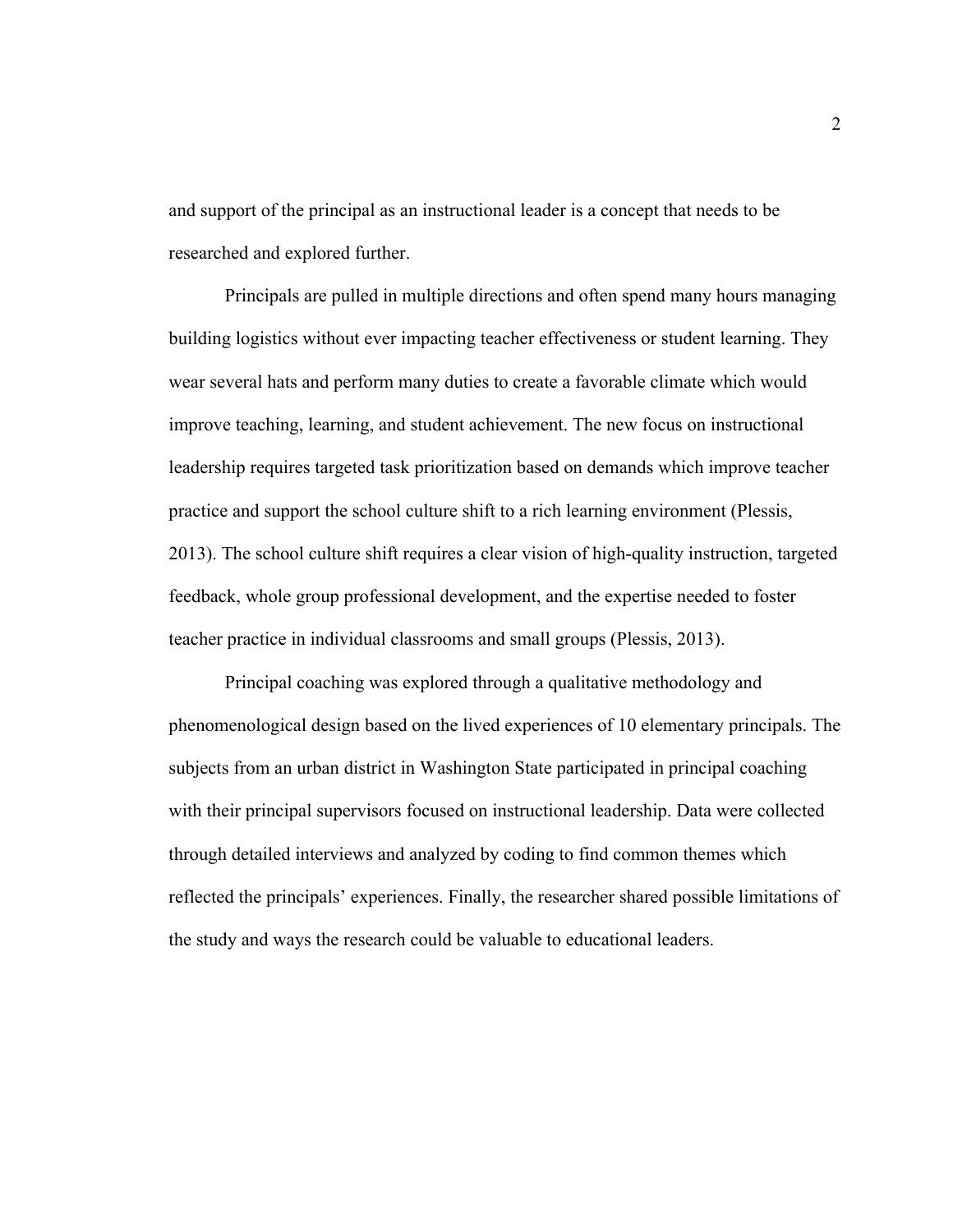## **Background/Foundation**

Principals play an essential role in moving teachers forward to improve instruction, create systems that encourage collaboration on school goals, and utilize data to inform next steps for increasing student achievement (Lunenburg, 2013; Plessis, 2013). The emphasis on improving instruction and setting up systems to ensure schools focus on teaching and learning is often difficult for principals due to the many roles they engage in daily. Plessis (2013), studying principals as instructional leaders, found that the technical issues of managing a building and improving teaching and learning can be a complex balance for principals. In recent years their traditional role as managers running the operation of the building has shifted due to an increased concentration on student learning and accountability for school performance.

Lunenburg (2013) shared the importance of principals participating in and providing regular professional training opportunities concentrated on learning and student achievement. Research has underscored how these exercises play a vital role in providing professional development opportunities for staff; monitoring high quality instruction; adopting culturally relevant curriculum, instruction, and assessment; and setting up systems for teacher teams to collaborate on curriculum and student needs. Principals must learn to strengthen educational practices by providing job-embedded opportunities for staff, professional development training for large-and-small group collaboration, and individual training opportunities. Plessis (2013) found that principals who emphasized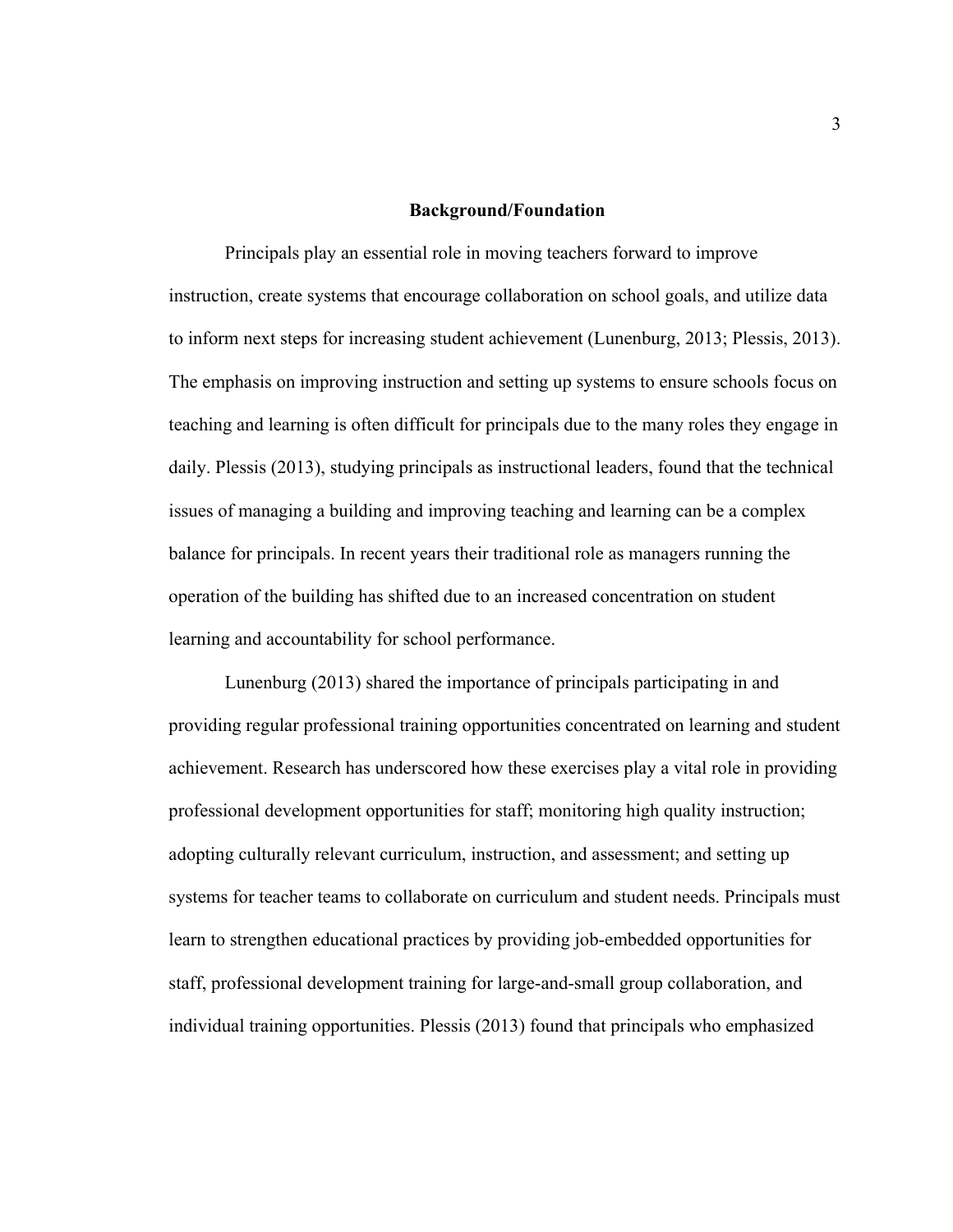instructional improvement, high-quality teaching, and student achievement contributed to a stronger learning culture. In addition, instructional leadership is associated with high expectations for teachers and goals which support the curriculum, assessment, and instructional practices of the school. The role of the principal is multifaceted and composed of many technical and evolving responsibilities with a history of isolation, a lack of mentorship, and little support after the initial principal school training.

Lattuca (2012), on principalship in transition, shared the historical background of the school principal or administrator when the primary role was the supervision of the school and its teachers. This administrative role began during the late 19<sup>th</sup> century, and the position involved mostly managerial responsibilities such as student discipline, parent complaints, budget, and maintenance of the building. Support and initial on-going training to help the principal meet these many demands has been and continues to be a constant challenge that dates back to the first principals (Lattuca, 2012). Grissom, Loeb, and Mitani (2015) studied principal time management skills, and asserted that principals with strong building management skills such as the hiring and monitoring of staff, caring for the building, and supervising the budget allowed no additional time to work with and strengthen teacher instructional practices.

Peterson (2001), in research on principals' work, socialization, and training, reported that principals work in an environment of numerous interruptions and assume responsibility for solving almost constant challenging and immediate problems. These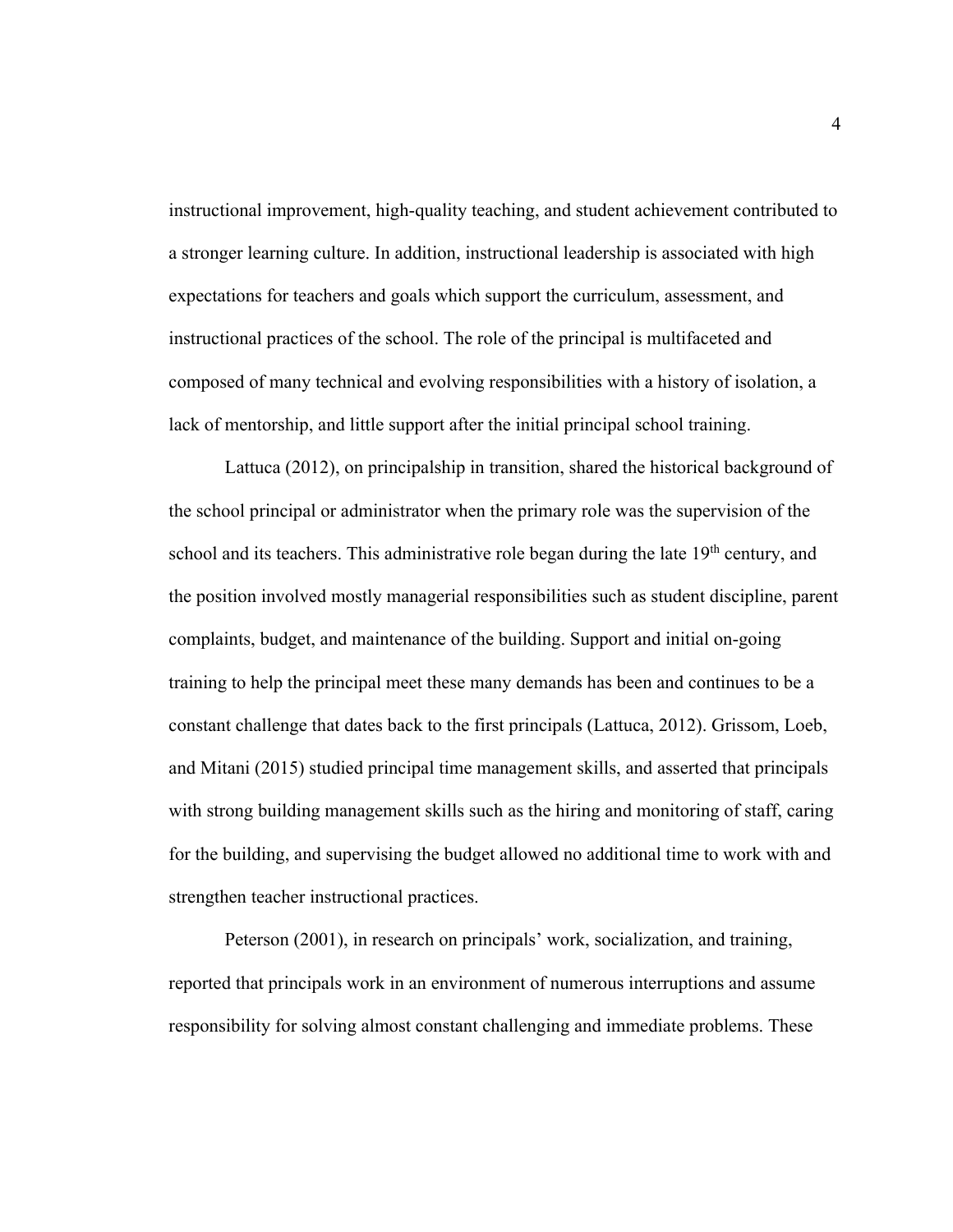countless situations make it difficult to find time to train principals adequately for the stress and maturity needed to handle all facets of the position. Other responsibilities that are more hidden but expected of principals may be after-hour recitals, celebrations, fundraisers, or charity events that add to the workload of principals and often lead to fatigue or burnout.

The role of the principal has been plagued by the challenging demands of the job requirements, misconceptions about the reality of the job, and an overall lack of support. Scarce coaching has taken place relative to balancing the many school needs and prioritizing the most important work related to instructional improvement and support. Lattuca (2012) discussed the importance of adequate training that helps principals thoroughly prepare for the job, but Latuca (2012) found insufficient training in the following areas: demands of multiple tasks with inadequate time to complete the tasks, myriad and almost constant changes, a lack of coaching or mentoring, a scarcity of highquality evaluations, and minimal district support and preparation. Mentoring and coaching have been used primarily with teachers in the educational system, but they are a rare occurrence for the complex job of principal. Finding a mentor who had been an effective past principal has been shown to provide valuable support and feedback. In addition, mentoring develops a shared vision, builds leadership capacity, and provides a role model who may contribute to the growth of new and experienced principals (Lattuca, 2012; Peterson, 2001). Coaching or guiding principals may help these new principals

5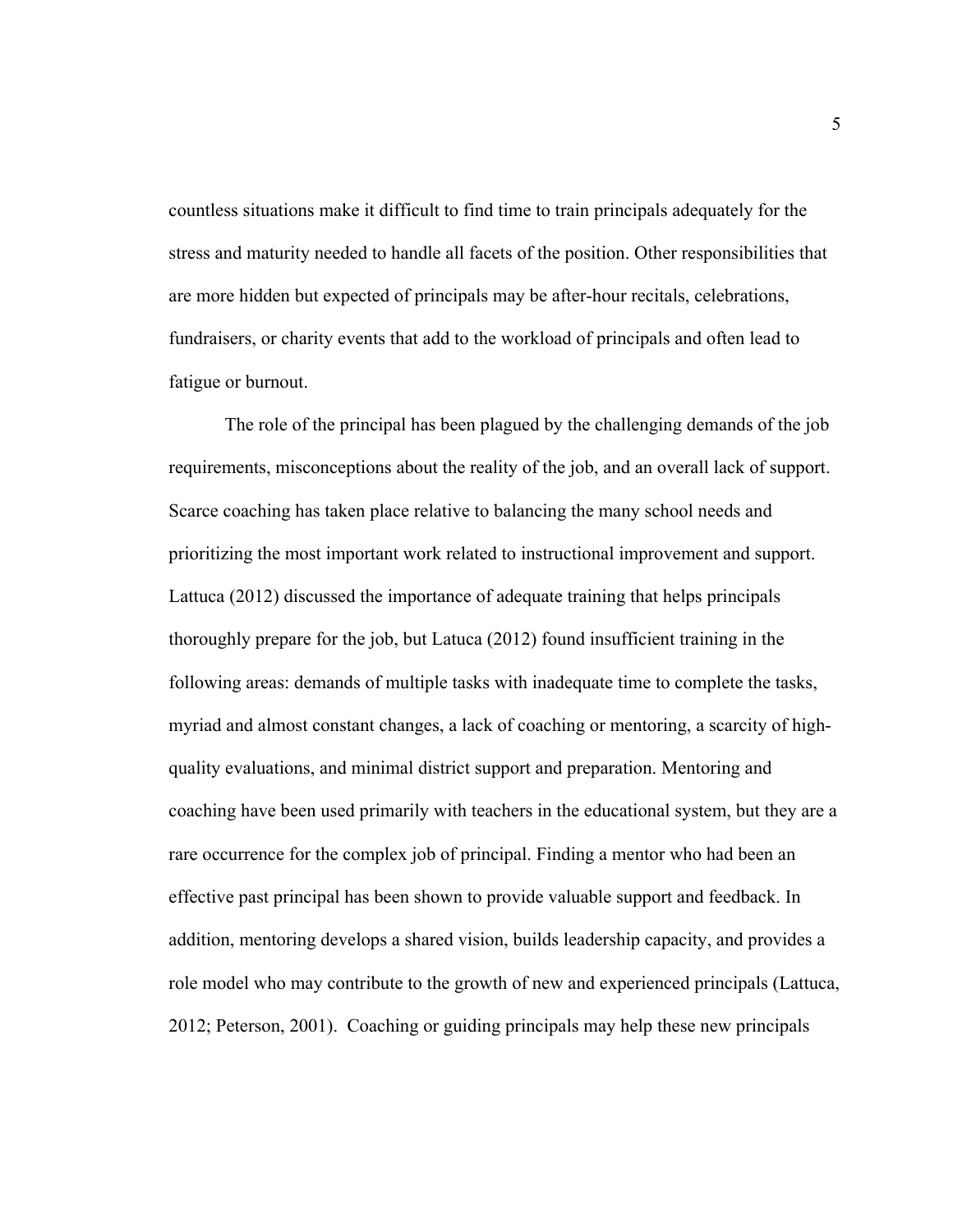learn to use reflection, joint problem-solving, and metacognition to address concerns in a productive and positive manner.

The position of principal remains one of the hardest roles in education, not only because of the responsibility for school improvement, but also for meeting assessment demands that increase each year. These demands, which have intensified in recent years, include student achievement and standards accountability (Dolph, 2017).

Dolph (2017) studied the challenges and opportunities for school improvement and stated that principals already had difficult jobs, and the recent shift based on the *No Child Left Behind Act* in 2001 and the *Adequate Yearly Progress* requirements in the core subjects of mathematics, reading, science, and social studies has escalated their responsibilities. Recent state assessments showed dismal results, with almost two out of five schools in the United States not demonstrating proficiency in the core subjects. The *No Child Left Behind Act* did not only serve to raise the required results of students in core content areas, but also held schools accountable for student success or failure. These changes increased the pressure and need for high-quality and savvy school leaders (Dolph, 2017).

Furthermore, the *No Child Left Behind Act* was recently replaced by the *Every Student Succeeds Act* that went into effect in 2015, and current assessment results show even more significant gaps in urban schools (Dolph, 2017). In the report *Giving Every Child a Fair Shot* from the Executive Office of the President of the United States (2015),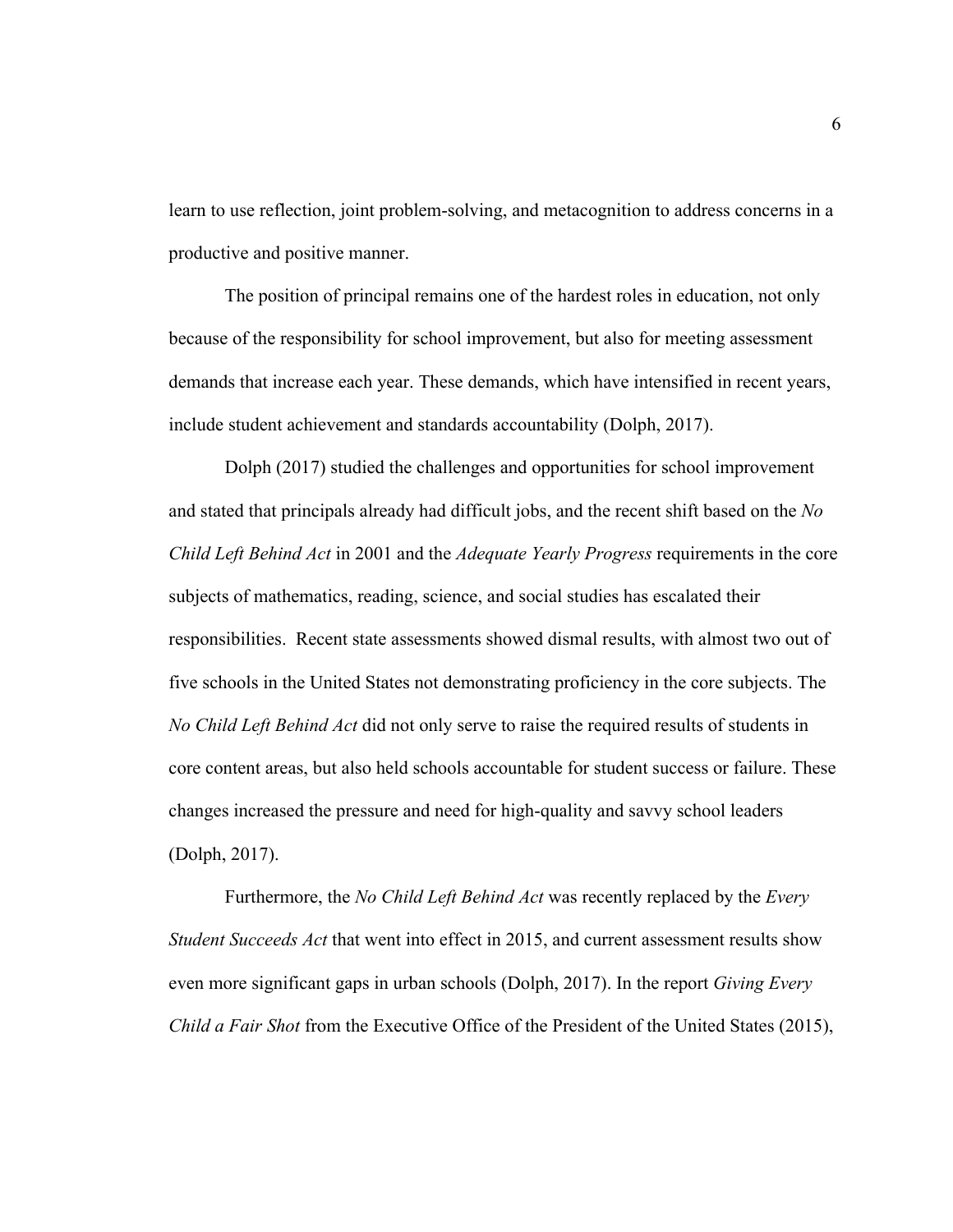the results showed students who attend the bottom 5% of performing schools in the country demonstrated a 31% gap in reading achievement and a wider gap of 36% in mathematics. The report included the statistic that Hispanic and Black students in the fourth grade are 50% less likely to be proficient in math as their Caucasian peers. These factors demonstrate the need for effective leaders and principals who can support instructional improvement. They must possess leadership skills necessary to inspire a shared vision among stakeholders to improve achievement results in schools, especially urban schools that face many challenges. The principal is second only to the classroom teacher in supporting a quality school, facilitating instructional leadership, and impacting student achievement (Dolph, 2017).

The government in its *Professional Standards for Educational Leaders Report*  $(2015)$  revised and updated its 1996 school standards due to the complex needs and  $21<sup>st</sup>$ century requirements of increased school accountability and budget challenges. The new standards articulate the components of high-quality leadership: mission, vision, and core values; ethics and professional norms; equity and cultural responsiveness; curriculum, instruction, and assessment standards; community care and support for students; professional capacity of school personnel; professional community for teachers and staff; meaningful engagement of families and community; operations of management; and school improvement (National Policy Board for Educational Administration, 2015). These standards are complex and require a holistic and collaborative approach to leading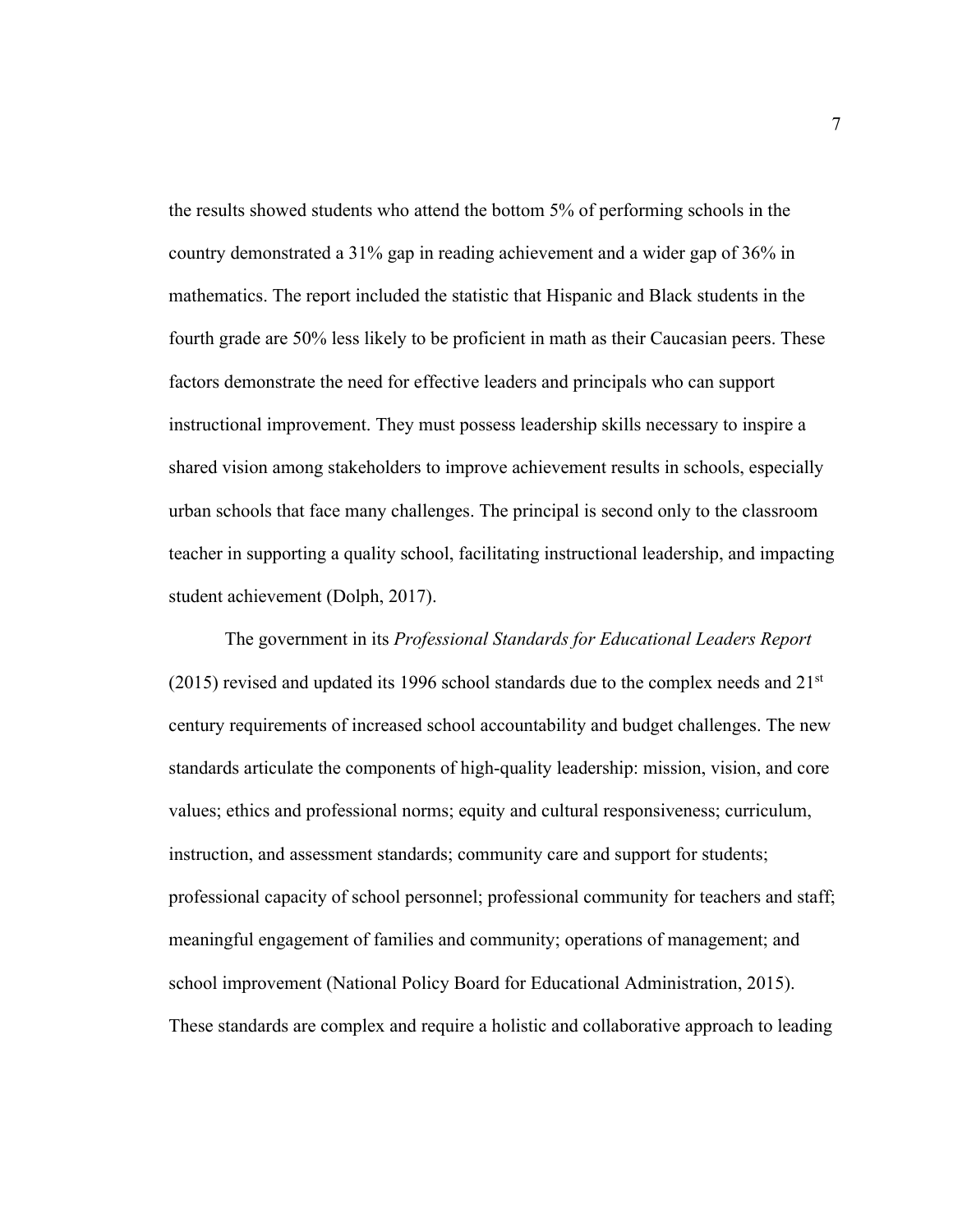a school. Educational leaders face a challenging job with high turnover that needs coaching support and reflection along with implementing standards that serve as a framework for professional development grounded in foundational guideposts. The standards underline the belief that school leaders may improve outcomes for students by engaging in high-quality leadership and creating supports and positive climates for staff. The standards paint a picture of fitting the many puzzle pieces together (Okilwa  $\&$ Barnett, 2017).

Instructional leadership is an essential component in the many complicated roles of a school principal and has been found to be pivotal in supporting teachers and other stakeholders in ensuring a high-functioning school. Grobler (2013), on school principals as instructional leaders, found that instructional leadership is a vital component of principalship and includes not only supporting and holding teachers accountable for teaching, but also confirming that the standards and curriculum are taught. Similarly, Wallace (2012) studied the school principal as leader, and identified the strong characteristics of a high-quality principal as possessing adaptive leadership abilities and habits which communicate a strong vision of high expectations, build leadership capacity, improve instructional efforts, certify excellent systems, monitor staff and procedures, and create a positive climate that provides for emotional, intellectual, and social safety and well-being (Dolph, 2017; Wallace Foundation, 2013).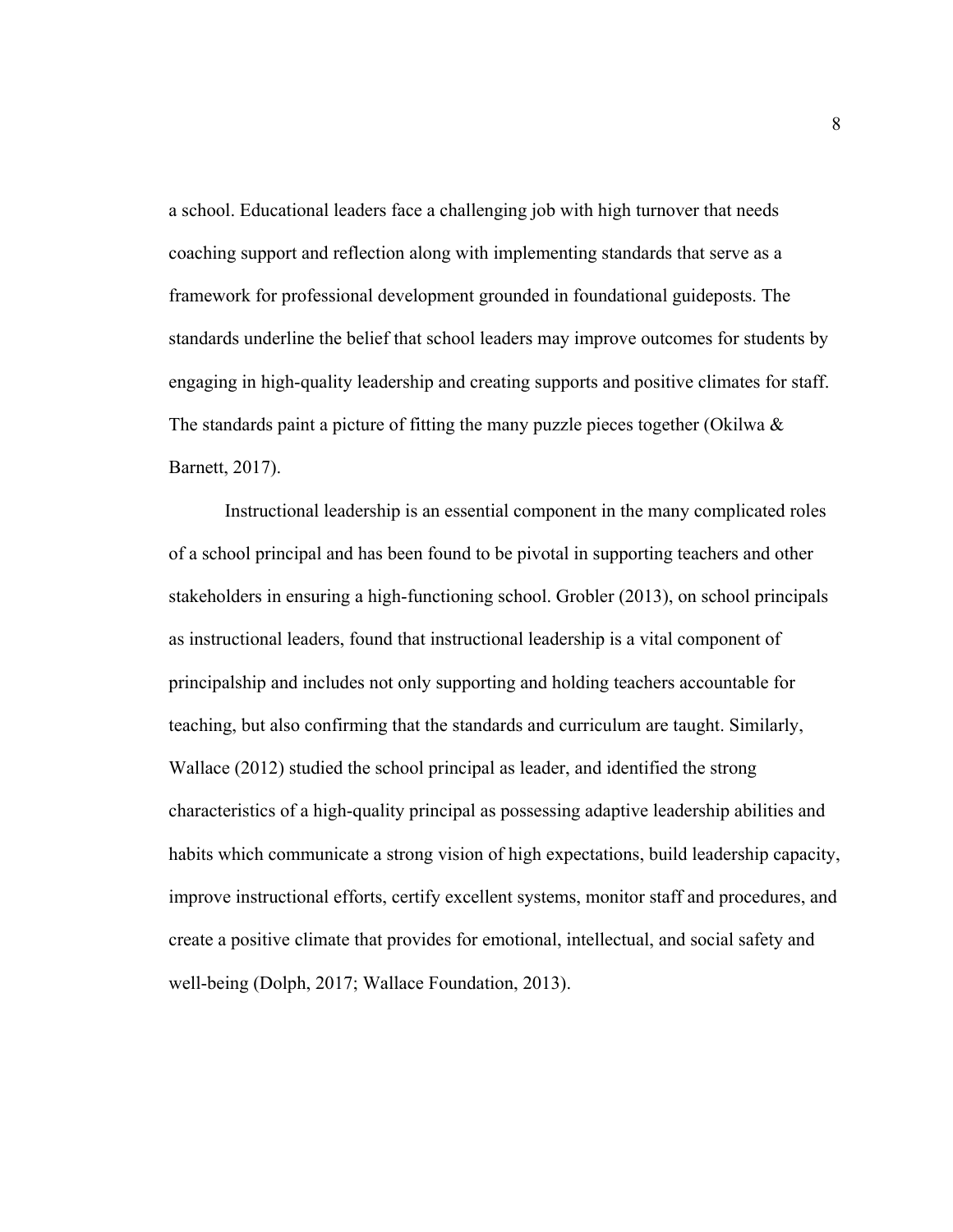A number of research studies advance the idea that influential leaders focus on reinforcing teacher improvement practices, facilitating connected professional development, setting a shared vision of high expectations, and monitoring student learning (Lunenburg, 2013). In conclusion, principals are faced with an ever-challenging job of improving student learning and supporting staff in achieving superior results while juggling the many hats of daily discipline, budget, safety, and security.

Instructional leadership must be a basic skill and quality required for successful principals; however, on instructional leadership competencies of school principals, Gulcan (2012) found that principals tend to be more comfortable in the managerial parts of their job and not the complexity of instructional leadership and school improvement. Many principals may already support and develop teachers, but a majority of their time is spent dealing with student discipline and other managerial tasks, leaving few occasions to work on instructional leadership (Gulcan, 2012). Farver and Holt (2015), on the value of coaching in building leadership capacity of principals in urban schools, found positive themes with mentoring such as principals developing strong relationships, encouraging trusting conversations, supporting staff leadership, creating a respected climate, and forming reflective partnerships. The themes also suggest that principal coaching and support may help increase the confidence of principals as they strengthen their instructional leadership and experience real-time coaching with a focus on reflection, leadership practices, and school improvement (Farver & Holt, 2015). Chapter 2 will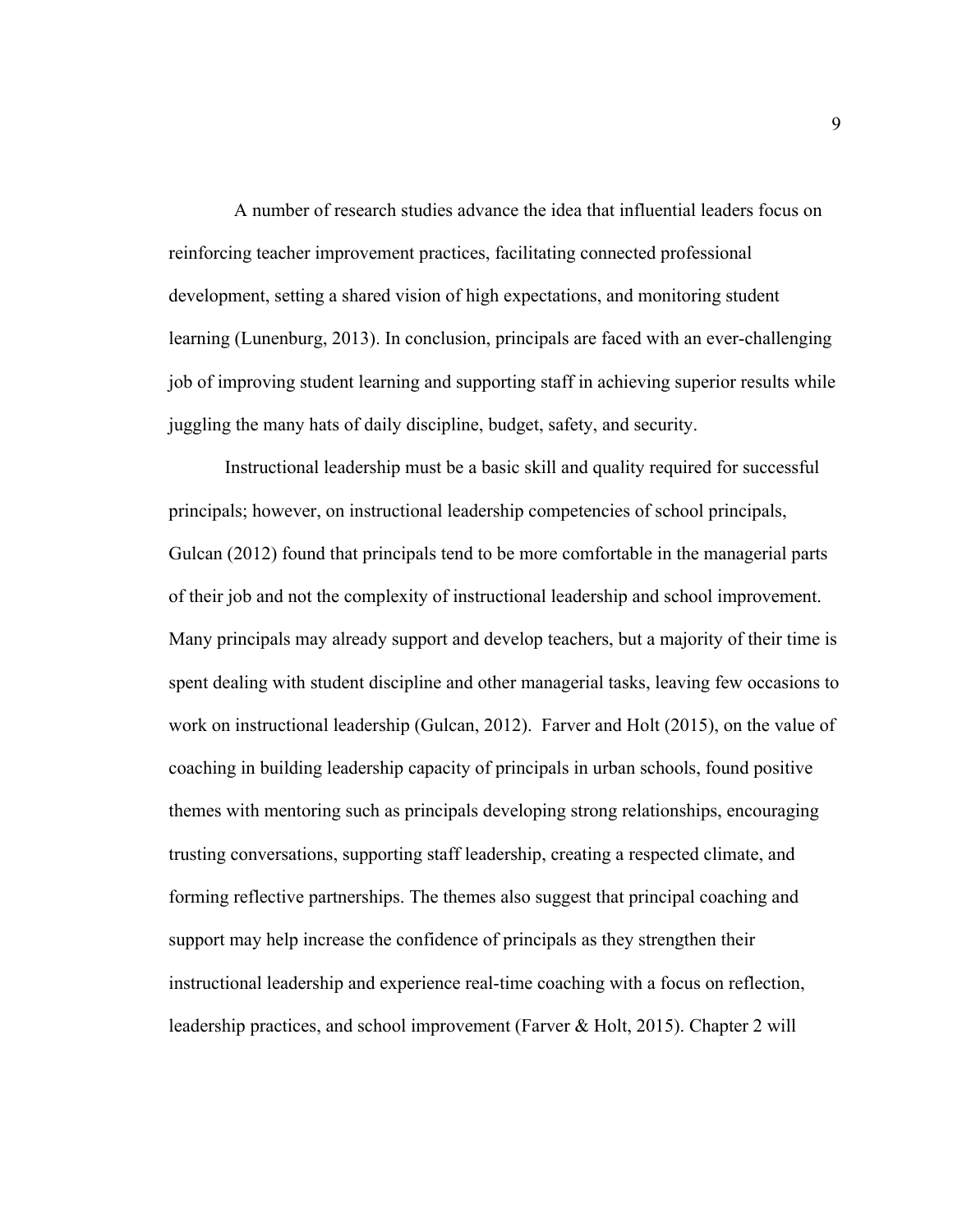focus on the improvement of instructional leadership skills, the conditions of successful coaching, and the perceptions of principals who have experienced the coaching process and its relationship to advancing their leadership.

## **Problem Statement**

Many principals focus on the management tasks of their job versus an emphasis on instructional leadership, leadership practices, reflection, and school improvement. Studies to understand how best to develop and support this leadership role of principals are limited, and the scarcity of inquiry into coaching and mentoring indicates further investigation in the leadership field is needed. Bickman, Goff, Goldring, and Guthrie (2014) researched changing principals' leadership through feedback and coaching and found a correlation between best practices in instruction and the leadership skills of principals through leadership coaching. Lunenburg (2013) shared the importance of developing leadership which stresses student learning and positive environments; however, principals often work more on the management tasks of their job rather than their leadership skill-building. James-Ward and Potter (2011) found that current principal training does not focus primarily on instructional leadership despite research which shows that strong leadership has been found to increase student learning. Honig (2012) found a gap in research based on the topic of principal coaching, the effectiveness of coaching, and the type of coaching needed to improve the instructional leadership expertise of principals.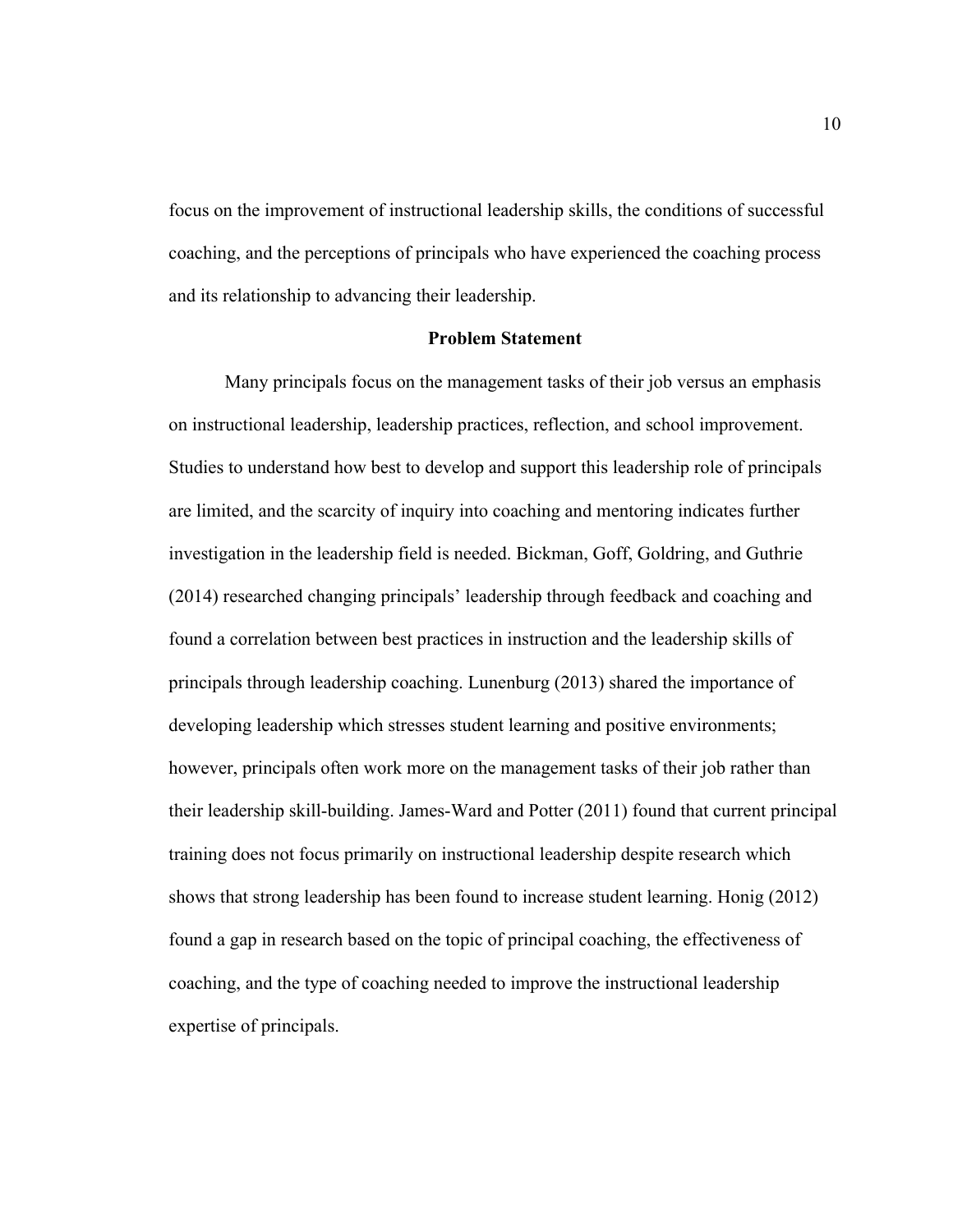There is research in adult business learning which may help administrators understand how best to coach principals in instructional leadership. The content-related theory of Andragogy by Knowles (1984) is based on learning practices that benefit adult learners. It includes understanding the purpose and relevance of the educational process, paying attention to problem-based learning, and undergoing practices rooted in real job situations. Additionally, in a study on executive coaching and the relationship to transformational learning, Cerni, Curtis, & Colmar (2010) worked with eight principals in a ten-week coaching cycle modeled after executive coaching practices. The executive encounters were based on leadership skills, reflective processing, and work aligned with the vision and goals of the system. As a result, the principals who received this directed coaching increased their metacognitive and communication skills. Based on the best practices in several adult learning areas, coaching principals in educational leadership may develop positive perceptions of coaching experiences in which they can adapt to daily situations.

## **Audience**

This research was a qualitative phenomenological study designed to explore the lived experiences of ten elementary principals who have already participated in principal coaching with their principal supervisor focused on instructional leadership. The findings of the research may enlighten central office administrators, principals, teachers, and educational preparation programs at the university level. The results of this study may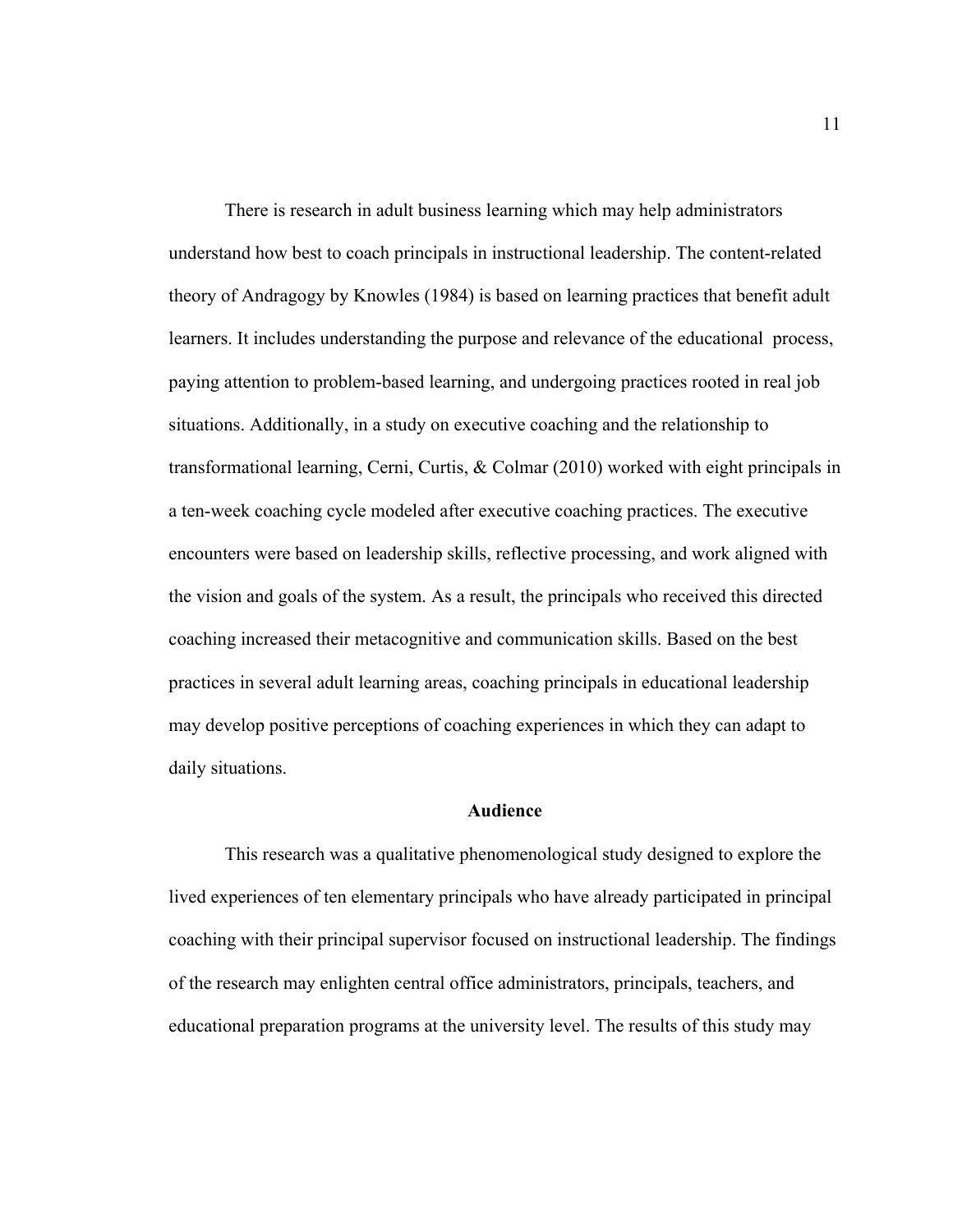help to promote practices and training to support principals in their leadership role and contribute to instructional improvements in the school system.

## **Specific Leadership Problem**

Few studies exist concerning principal training programs and job-embedded coaching focused on instructional skills for principals. This scarcity of studies occurs despite the research that strong leadership has been found to increase student learning. Meddaugh (2014) concurred that additional studies are necessary to examine the results of coaching principals based on the likelihood that coaching is a valuable exercise that may increase instructional practices and impact the quality of teaching and learning.

Instructional leadership remains a key characteristic of a school principal, but recently the myriad of responsibilities has grown more complex, and accountability for student learning has increased (Gulcan, 2012). Principals receive training during their internship, but then face a job that is often isolating and lonely. They are the one in charge and the main person responsible for the management and instructional leadership of maintaining and improving the school. In a study on leadership coaching and mentoring, Gray (2018) discussed the need for a shift away from the traditional focus of just managing the building. The new training, under the guidance of a mentor, is needed to prepare principals for instructional leadership and the complexity of the principalship. Recommendations included daily learning in the field and engaging in practical problems with the concentration on leadership, instruction, and reflection.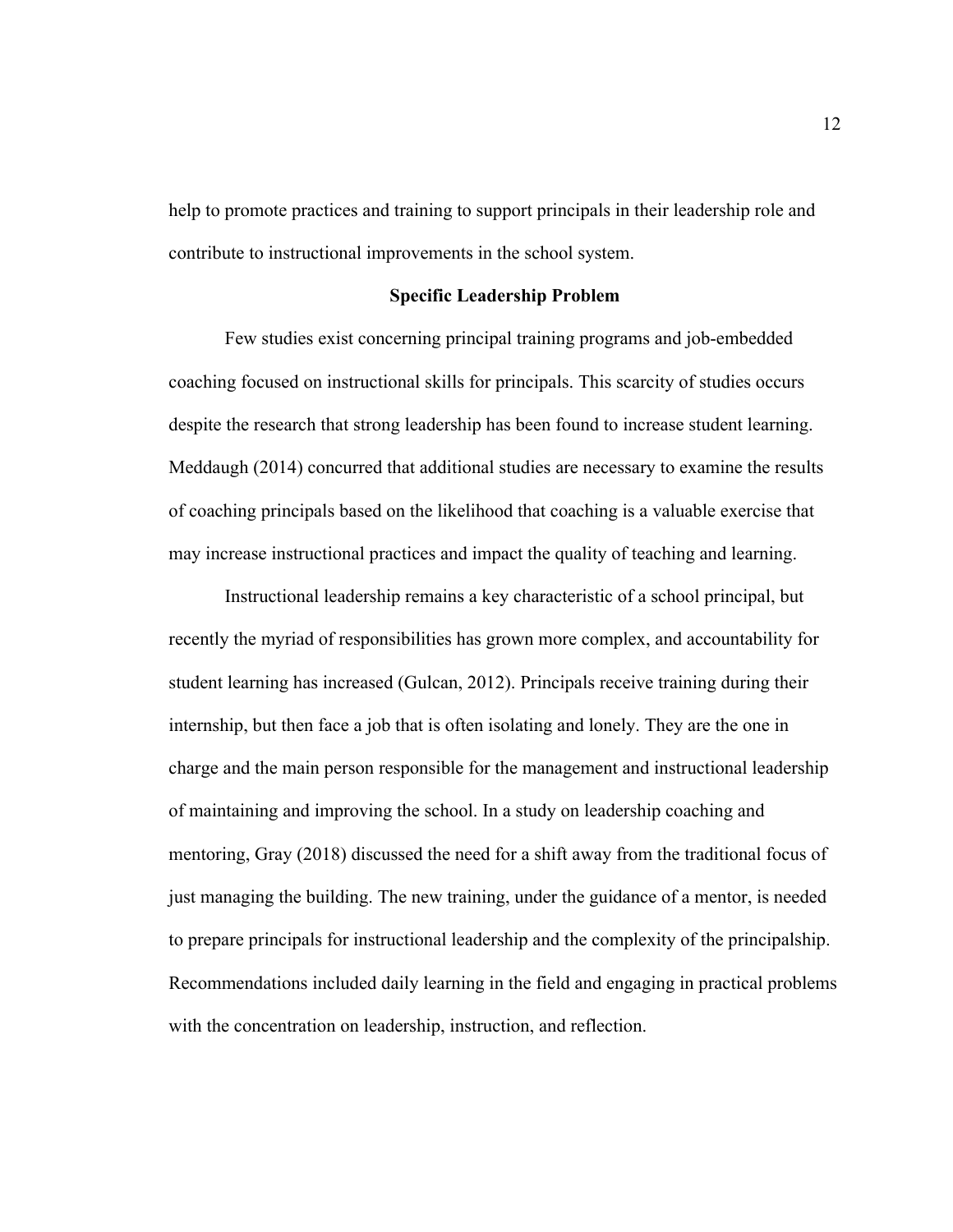Coaching may be a method to support principals, but research based on the impact of coaching and the effectiveness of coaching is limited. In a study on the coaching experience of 16 urban principals, James-Ward and Potter (2011) stated that initial principal training programs are not enough to advance the role of the principal. However, coaching based on concise feedback, improvement in teaching and learning, implementation of next steps, and a targeted cycle of inquiry with regular debriefing may result in positive experiences for principals. Finally, Meddaugh (2014) discussed the need for further research in the ways principal coaches may contribute to improving the instructional practices in schools based on common expectations of best methods between the leader and the teachers.

#### **Purpose of the Study**

The purpose of this qualitative phenomenological study was to explore the lived experiences of elementary principals in one urban district where principal coaching was implemented through principal supervisors. The study helped the researcher explore the results of coaching related to improving principal instructional skills, developing leadership skills, knowing the conditions of effective coaching, and examining the subjects' perceptions of their coaching experience.

Moreover, the researcher used detailed interviews to explore the lived experiences of the principals based on their coaching in the school setting. The study results highlighted the impact of principal coaching relative to improving the instructional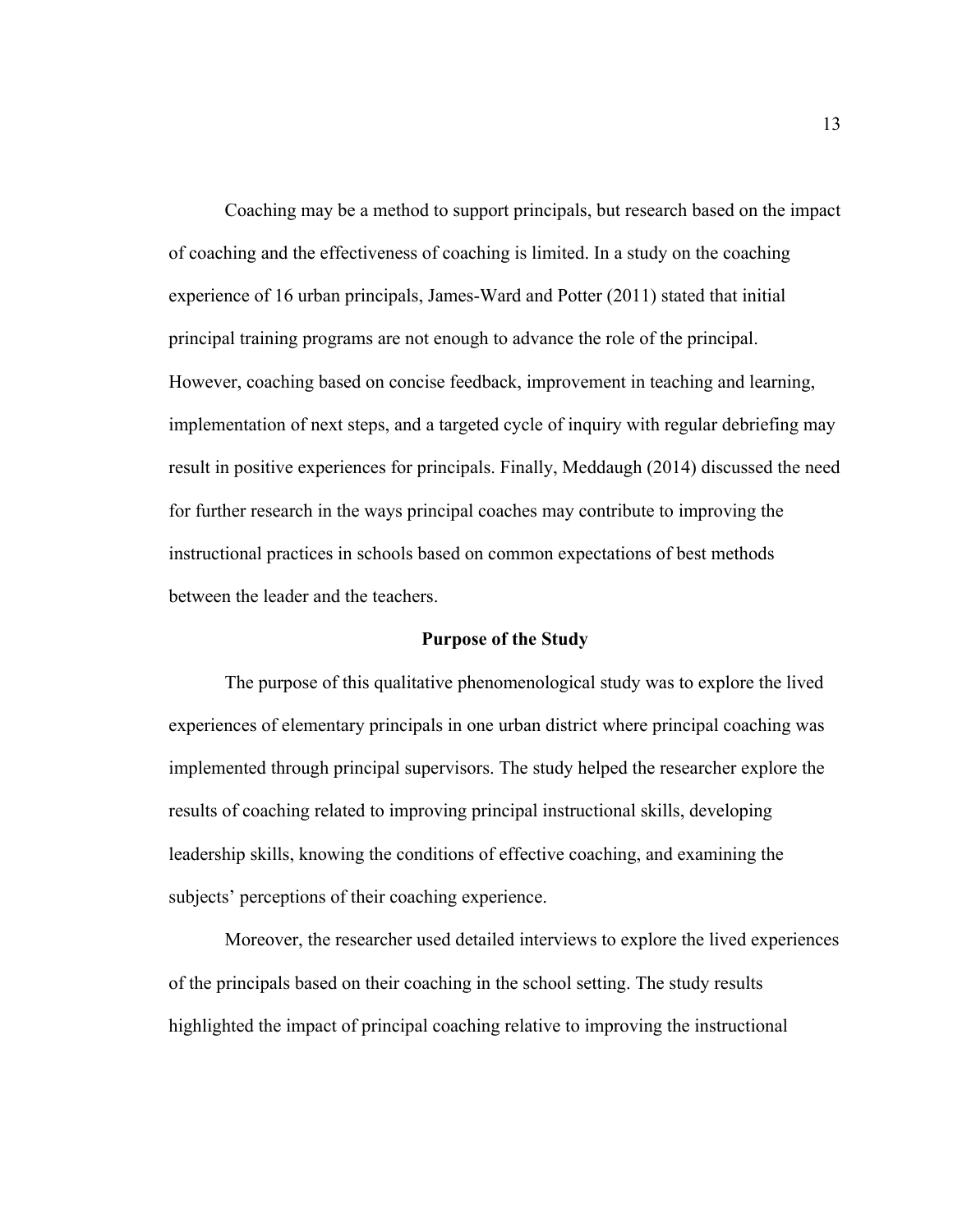leadership skills of principals and the perception of coaching related to positive feelings connected to leadership and instructional skills. The findings and personal comments highlighted the lack of support for the complex job of the principal and may convey to central office staff, school leaders, teachers, and university personnel an understanding of the types of coaching and support to help improve the instructional leadership skills of principals.

#### **Methodology Overview**

A qualitative method was applied with a focus on the phenomenological framework based on the understandings of the lived experiences of elementary principals who received principal coaching. Their perceptions of the impact of coaching and their knowledge of the coaching related to improved instructional leadership skills were studied. Moreover, the qualitative methodology and the phenomenological design helped disclose how coaching impacts the leadership and instructional skills of principals, and the types of supports and conditions principals need from their coaches (Bickman, Goff, Goldring, & Guthrie, 2014; Honig, 2012; Meddaugh, 2014).

The sample size included ten elementary principals from one urban district in Washington State where administrators practice principal coaching based on instructional leadership during real, everyday experiences. The phenomenological research design was an appropriate fit for this research topic due to the small sample size and the use of interviews as the main source of data collection and analysis. The theory of Andragogy,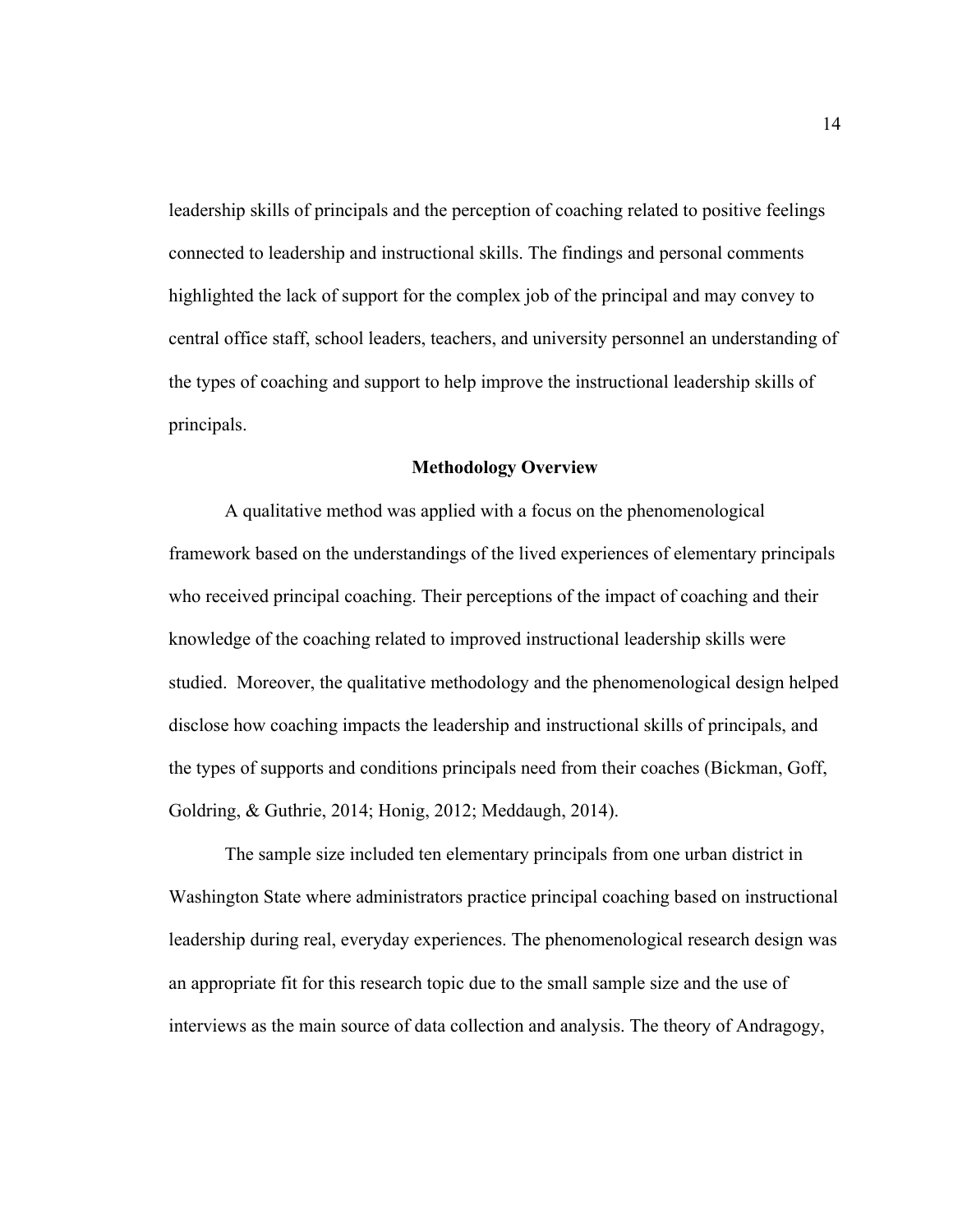according to Malcolm Knowles (1984), was also suitable for this research study since it connected to the qualitative research design based on the adult learning components of self-directed learning, past participant experience, real-life learning, and problem-based lessons. In a book on research design, Creswell (2018) discussed the smaller sample size of qualitative studies and how the phenomenological design has a range of up to ten participants. In another book focused specifically on phenomenological research methods, Moustakas (1994) communicated the importance of selecting participants who experienced the research topic, demonstrated an interest in sharing the meaning of the lived experience, and were open to detailed interviews.

The interview questions played an essential role in the research and were closely aligned with the topic of principal coaching based on the real-life experiences of principals (Creswell, 2018). Additionally, Moustakas (1994) stated that the most basic questions must align with the actual experiences of subjects, their behavior during their participation, and the depth of their involvement in the coaching. Patton (2015) stated how in-depth interviews aligned to phenomenology due to the need to explore the meaning of the participants' experiences and conduct an interview that allows for a thorough and detailed description of their perception of the prior experience, Mortari (2013), looking at writing reflections, described the reflective nature of the phenomenological design and the significance of allowing the participants to reason in a metacognitive way which resulted in a stream of consciousness during the interview.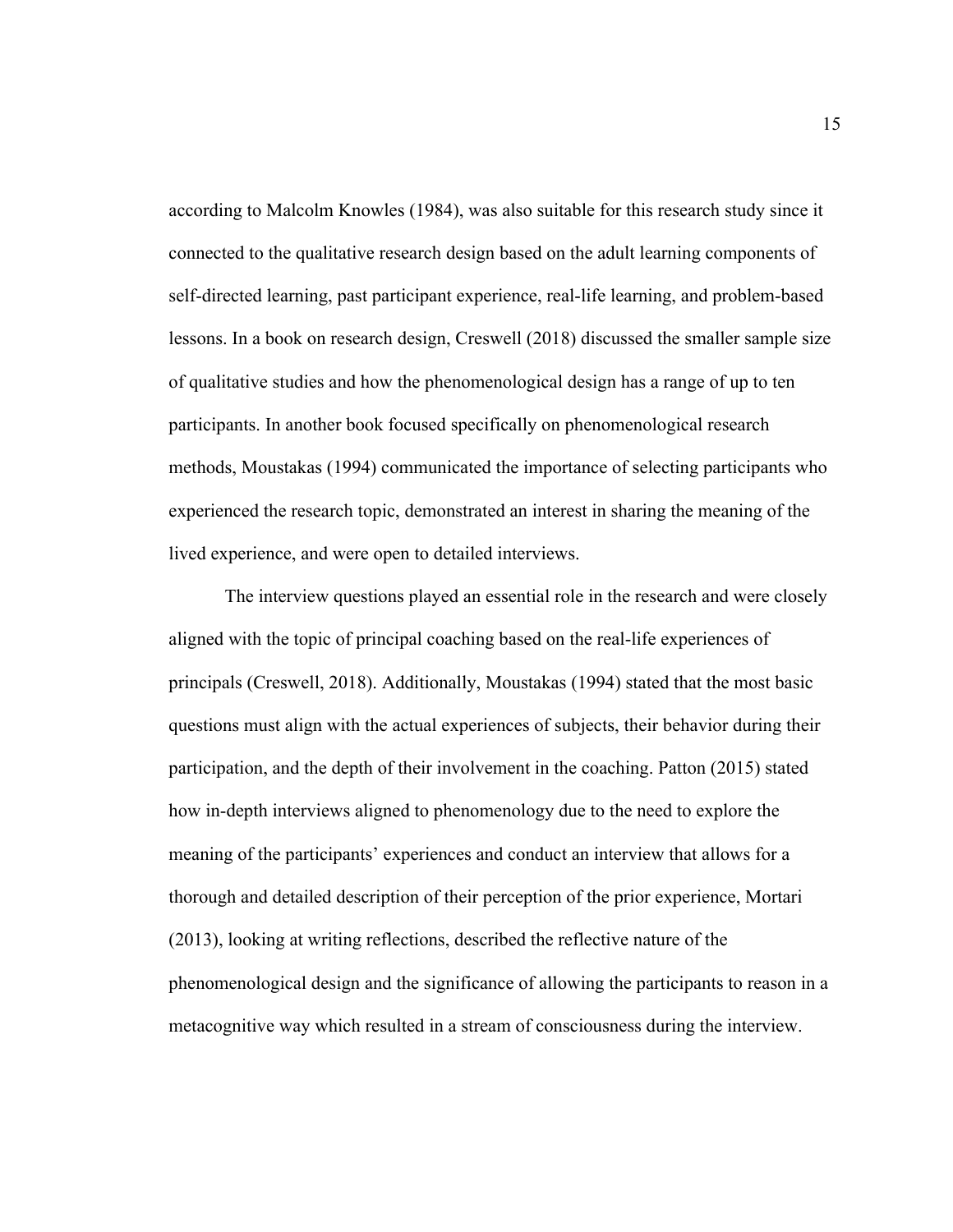Phenomenology is intended to explore the experiences of real people and study both individual and group practices (Patton, 2015). The phenomenological design is structured so the researcher only selects participants who are familiar with the research topic since the data collected are based on firsthand knowledge. This phenomenological design incorporated maximum variation sampling to capture a range of perspectives on principal coaching (Harsh, 2011; Higginbottom, 2013). The participants included mixed genders, and both new and veteran elementary principals. Letters and an email containing information about the study were sent to the principals to see who would be interested in participating, thus ensuring that participation would be voluntary. The information included clear procedures for the study and allowed any subject to withdraw at any time without explanation.

Gelling (2015), on qualitative research, stated how data can be collected through face-to-face interviews with a small group of participants conducting an active analysis of their life experiences. Similarly, on understanding phenomenology, Flood (2010) discussed how detailed interviews are a key component of the study to fully understand the subjects' involvement relative to the topic and provide an analysis and reflection of the themes. Seidman (2013), in his book on qualitative research, recommended each interview consist of a beginning, middle, and conclusion, allowing enough time to share real-life experiences. To ensure participants said all they wished to say, each interview was held in the district office and lasted approximately 90 minutes. The in-depth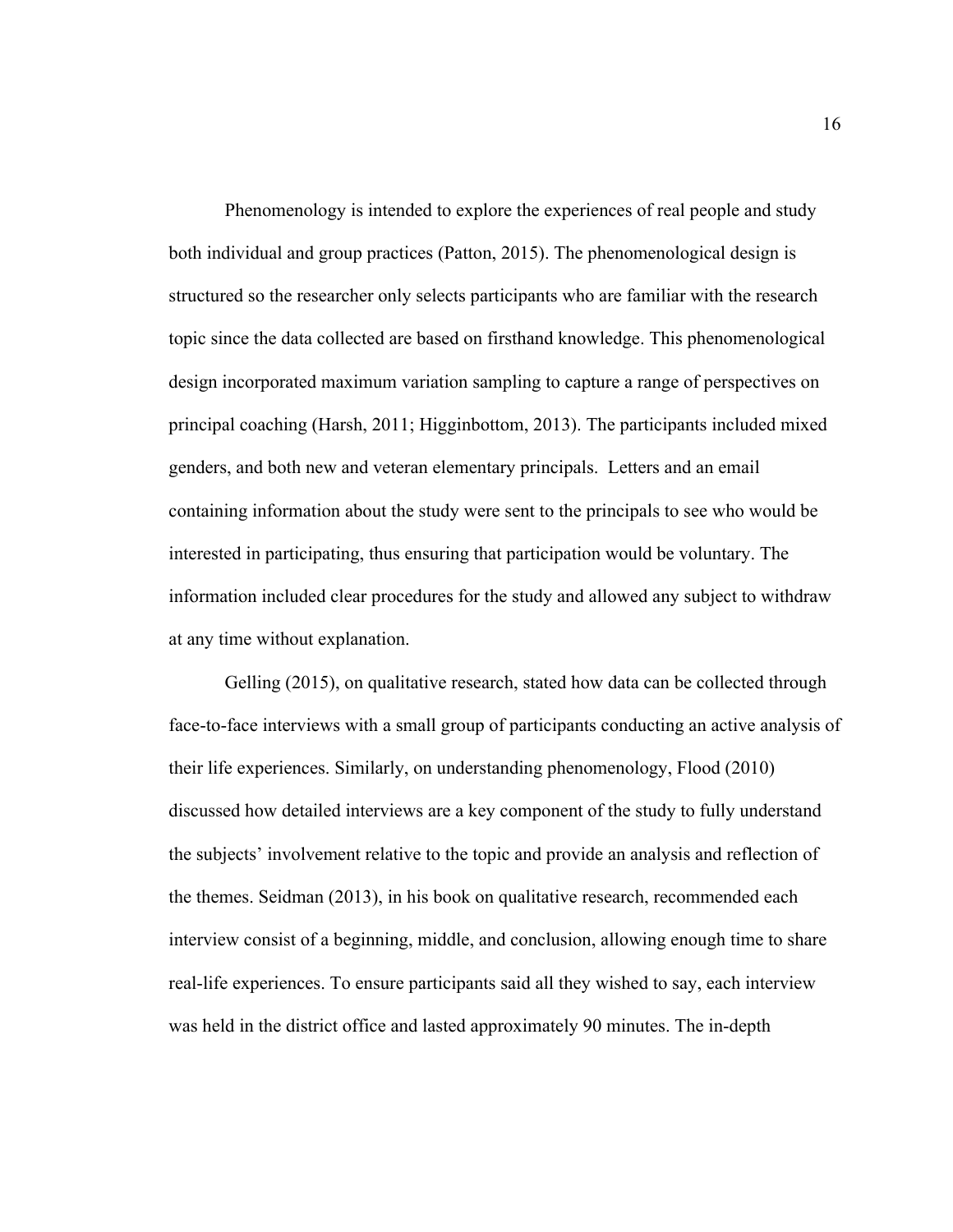interview provided information about subject rights throughout the process, potential risks and gains, confidentiality, the sharing of the results, conditions for at-risk populations, and contact information for the researcher and the Institutional Review Board (IRB), if questions arose before, during, or after the study (Seidman, 2013).

The detailed interview analysis included a thorough review to select the key components and themes that aligned to the major ideas and ensured the validity of the experience (Goulding, 2005). Interview answers helped the researcher fully understand the principals' involvement, determine the analysis and reflection of the themes, and examine the true meaning of the lived experience (Flood, 2010). The researcher, a Central Office Administrator and former principal, worked to control potential biases by recognizing any preconceived opinions. In conclusion, the phenomenological design aligned with this research study due to the nature of co-constructing the meaning of lived experiences relative to principal coaching (Flood, 2010). The methodology was consistent with the more significant details related to the findings.

#### **Research Questions**

The research questions used in this study included:

- 1. How does the lived experience of principal coaching impact the leadership skills of principals?
- 2. How does the lived experience of principal coaching impact the instructional skills of principals?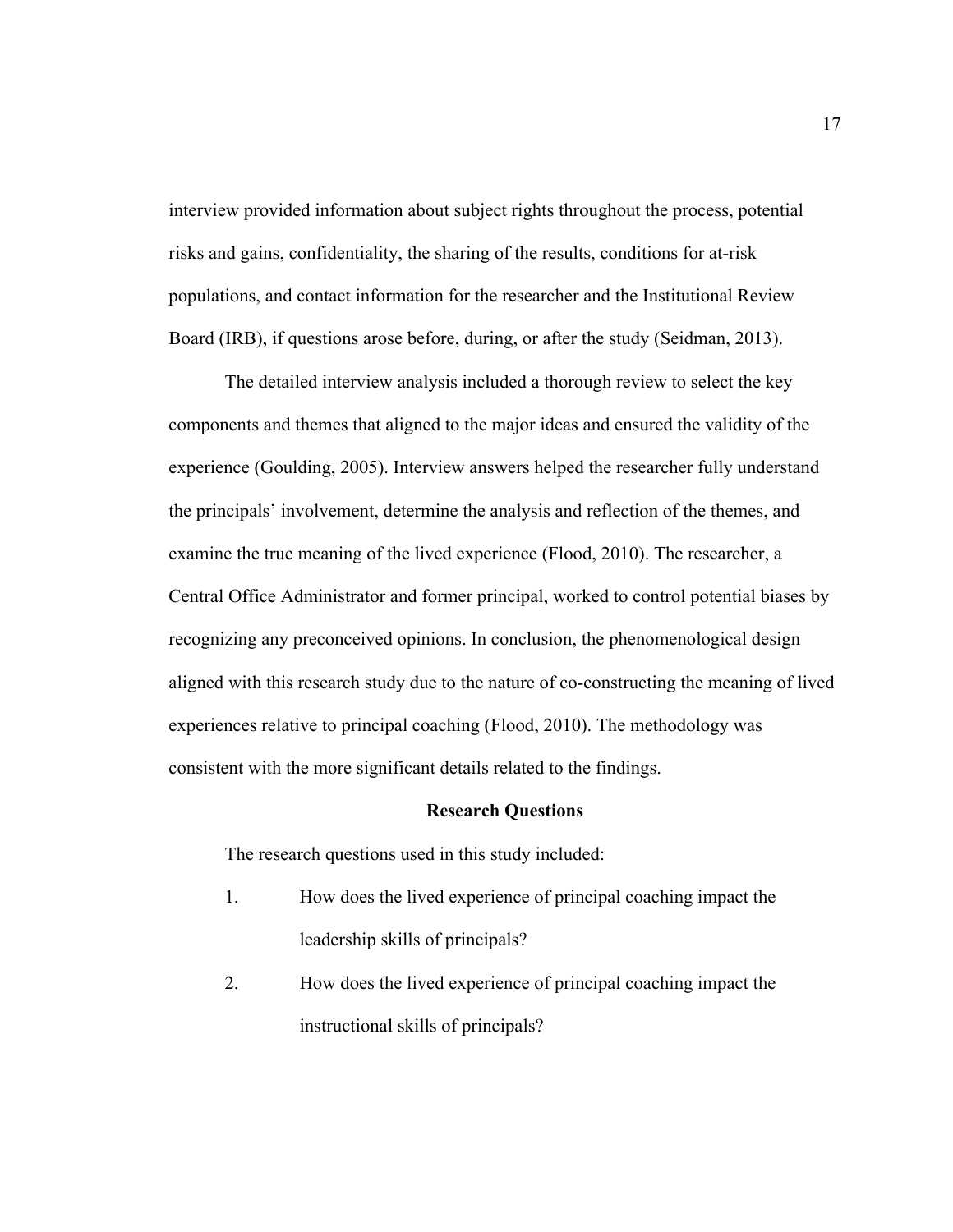- 3. What types of supports and conditions do principals need from coaches to improve their instructional leadership skills?
- 4. What is the overall perception of principals who have experienced coaching?

## **Study Limitations**

This research study may have had limitations due to potential issues related to reliability and validity of conducting qualitative research. However, measures were taken to ensure personal biases did not influence the study, and human rights were protected throughout the process.

 A limitation may have included the possibility that the interviewer emotionally attached to the participants due to their shared passion for the topic. Since the researcher in this study is a district administrator and former elementary principal, biases needed to be attended to during the process. The subjects were school principals, so status or power was recognized during the interview process.

Moustakas (1994) held that biases needed to be acknowledged before engaging in the interview, and personal experiences must be set aside. Listening with an open mind and paying attention to the participant was very important. In a book on crafting phenomenological research, Vagle (2018) discussed the use of bracketing to fight preunderstanding. Bracketing required the researcher to engage in journaling or writing down personal experiences, suspending judgment, and concentrating on the subject's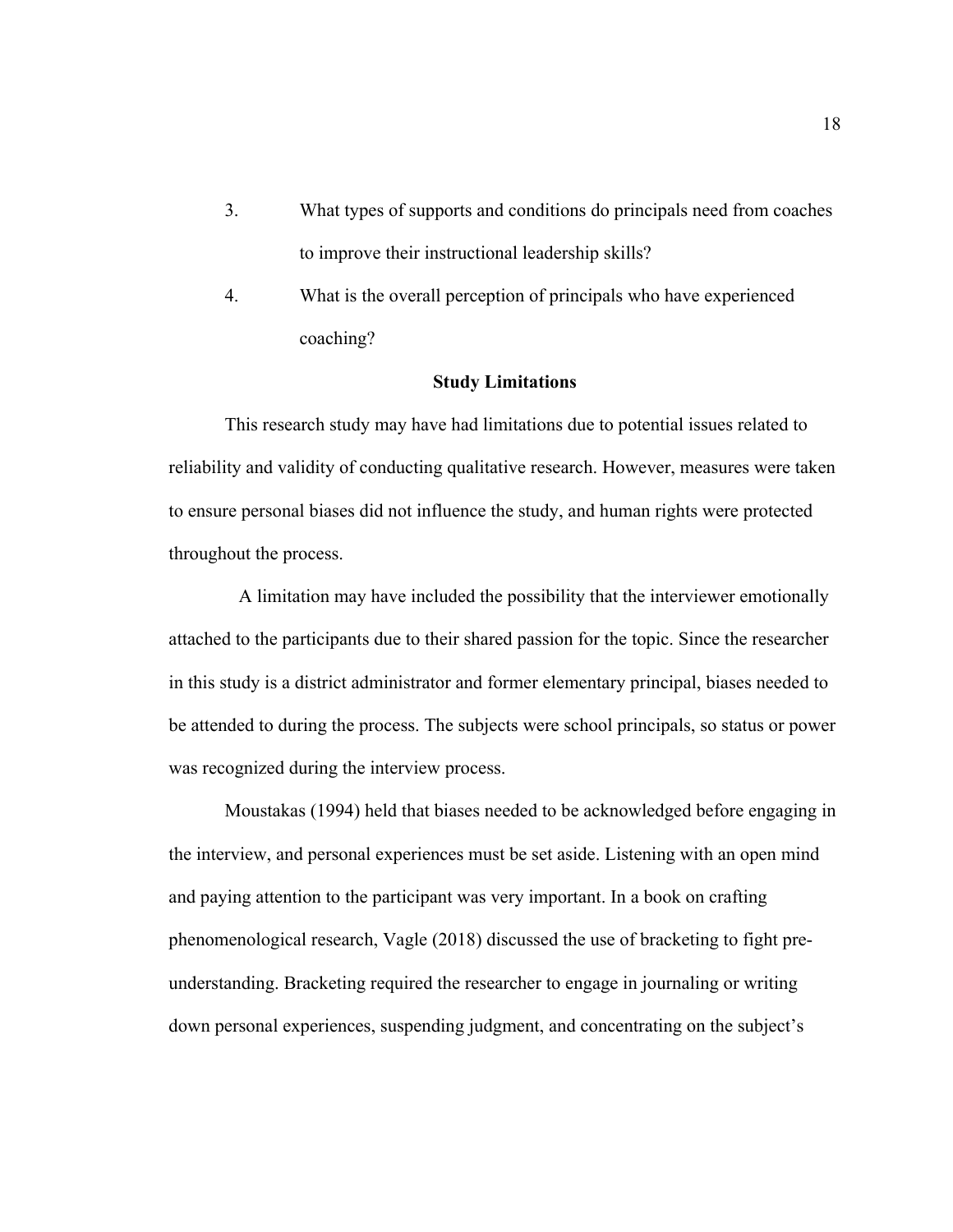information. Bridling was another strategy that protected the researcher from jumping to conclusions or judging too quickly. It allowed the researcher to think ahead during the study and consider the subject's experiences in their entirety. Finally, journaling was used before, during, and after the study to help the researcher reflect on the information and monitor comprehension of the data.

To ensure trustworthiness, the researcher reviewed various studies connected to the topic to weigh diverse findings. The researcher also used inquiry-based learning such as questioning, reflecting on practices, sharing feelings, and understanding the benefits of the procedures. Cope (2014) studied the credibility and trustworthiness of qualitative research, and the ways researchers added credibility to inquiry by sharing their own experiences with the subjects. Creswell (2018) discussed the benefit of communicating a summary of the findings to the subjects and providing a link to their individual experience, race, or gender. Additionally, validity was strengthened by the researcher disclosing a detailed account of the study after all of the interviews were completed.

Shenton (2004) discussed strategies for ensuring trustworthiness in qualitative research through direct feedback and questions from educational colleagues. Their input helped the researcher consider and prevent biases from occurring. The colleagues also ascertained words or phrases which held various subjective preconceptions. The researcher sought help from several other educational administrators to examine the documents for any subjective findings and thus safeguard confidence.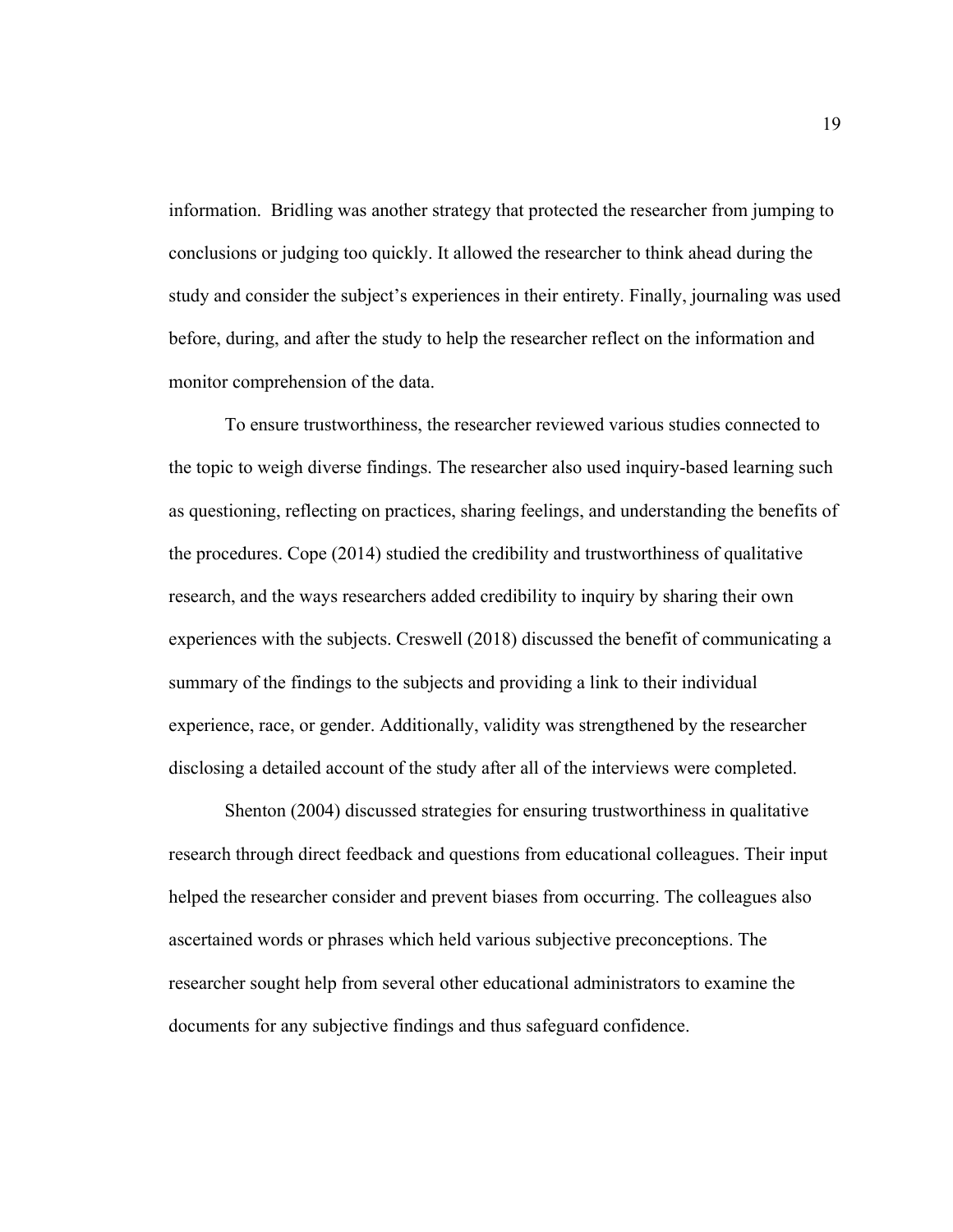Finally, other methods to establish trustworthiness included making participants comfortable and willing to discuss their experiences and giving them the ability to withdraw at any time if they were uneasy. These strategies gave participants control over their own involvement. Finally, transcripts, data, and feedback were reviewed by several central office administrators and principals to ensure participants' words aligned with the researcher's meanings and themes (Shenton, 2004). The identity of the participants was protected by assigning each one a pseudonym and keeping confidential the name of the school, the school district, and the city. By using pseudonyms, participants felt they could answer questions honestly with full anonymity.

## **Delimitations**

This study focused on research questions integral to the experience of principal coaching, the types of conditions that support effective coaching, the lived experiences of coached principals, the perceptions of principal coaching, and the ways situations may impact the instructional leadership skills of principals. Elementary principals who participated in coaching cycles with their principal supervisor in an urban school district were the target group for this research study based on a mix of gender and years of experience. The participants were selected from a district which practiced coaching for at least one year, meeting once a month from August to the end of June. Each visit lasted approximately two hours and focused on leadership practices and systems for improving continuous achievement.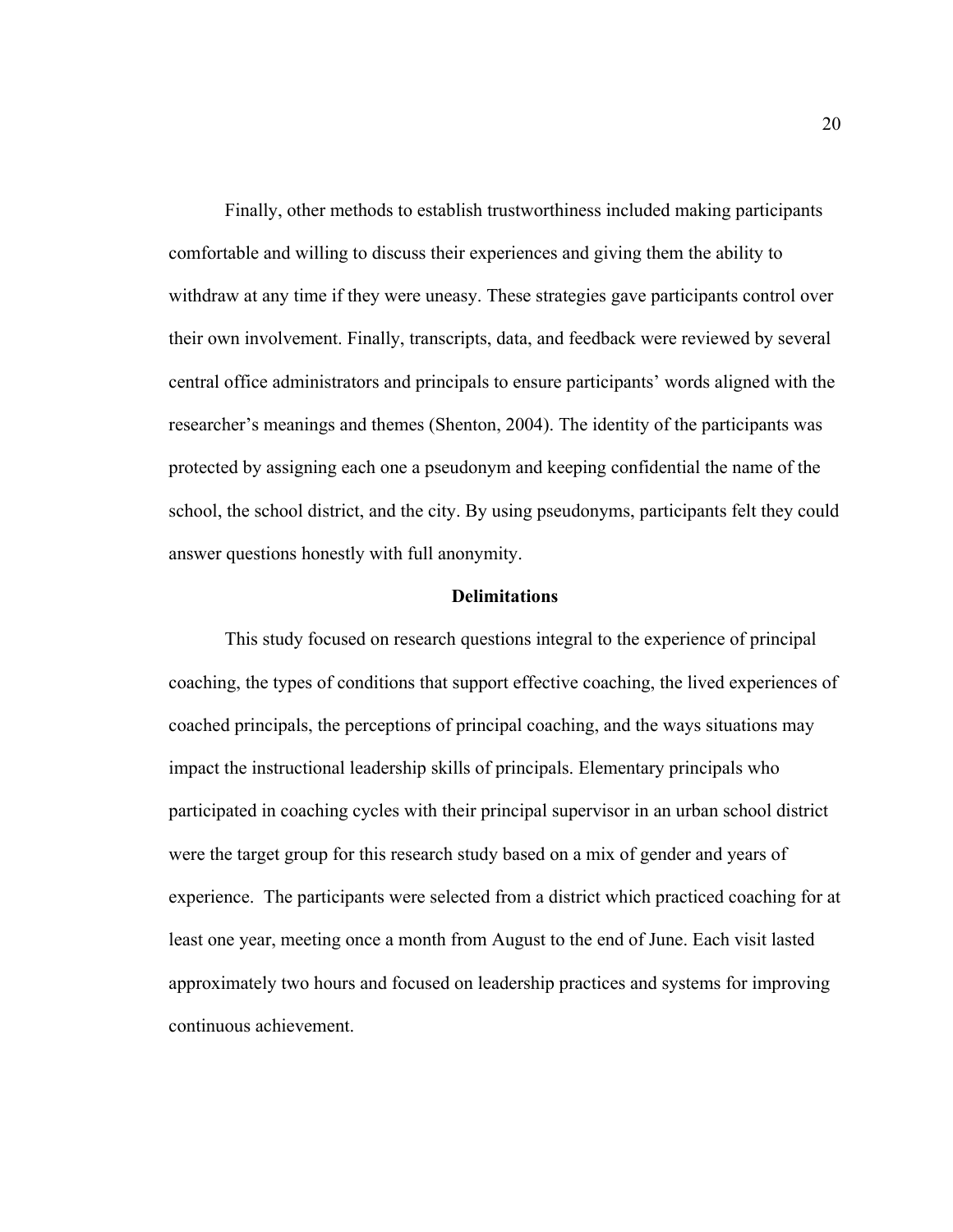In closing, the research focused on an urban district and only a small group of elementary principals were selected; therefore, the findings and results may not be generalizable to a larger population of principals, small school districts, or secondary principals.

## **Definition of Key Terms**

**Adaptive leadership.** Leading through change in challenging situations by involving stakeholders in working together to understand the change process, solve problems, and co-construct creative solutions (Heifetz & Linsky, 2017).

**Adult learning theory.**A model of strategies that support adults with selfdirected learning, use of life experiences, problem based and need based learning (Knowles, 1984).

**Bridling.** Reflection on former experiences before and during research to ensure preconceived notions do not taint the process (Vagle, 2018).

**Bracketing.** The suspension of judgment based on personal experiences that may impact the trustworthiness of the study (Vagle, 2018).

**Differentiated Coaching.** A method used by coaches to help participants receive individualized support (Kise, 2006.

**Every Student Succeeds Act.** A law established in 2015 meant to eliminate achievement gaps in student subgroups and special education, and ensure school accountability (Dolph, 2017).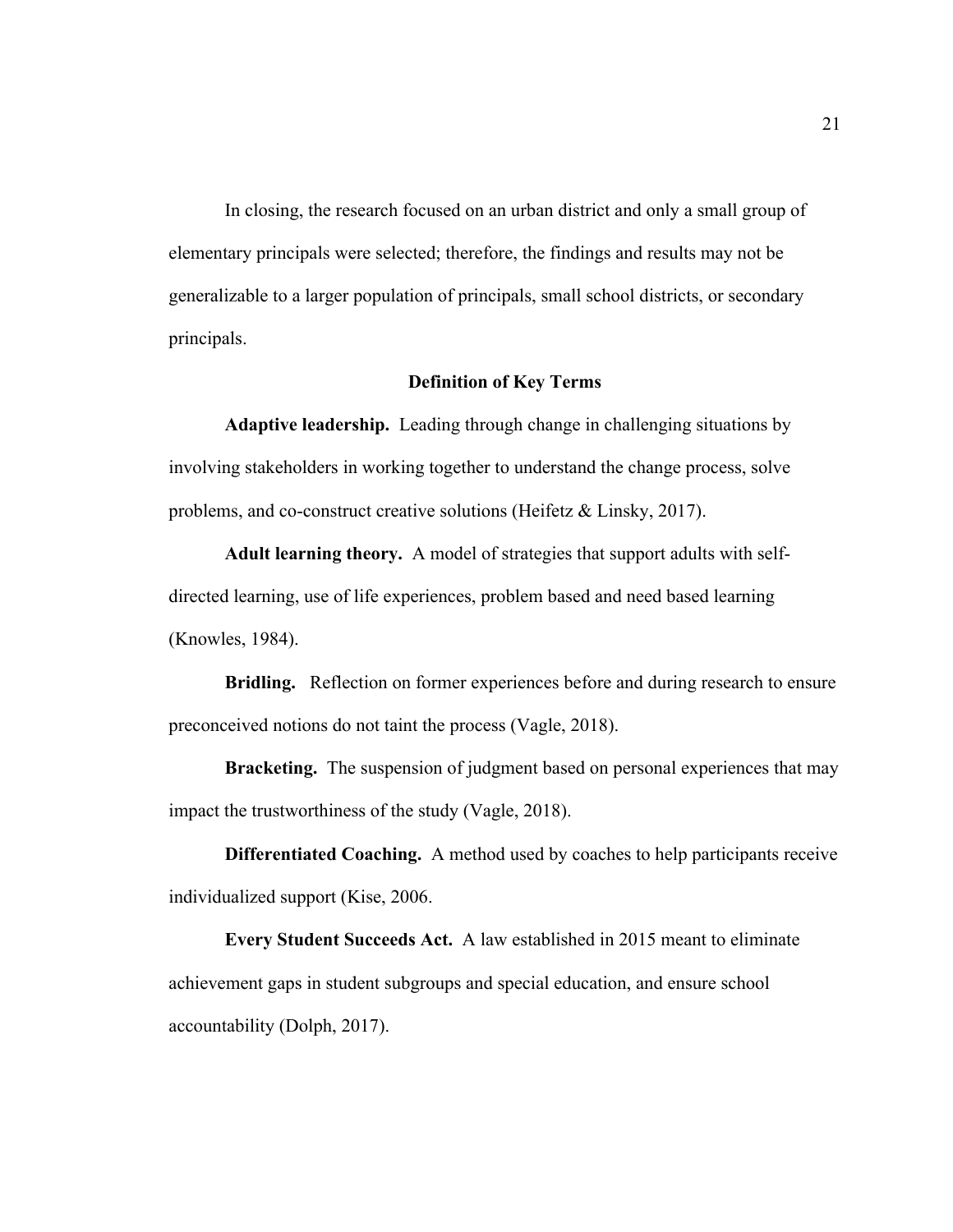**Executive Coaching.** A method geared towards helping learners improve their leadership skills and align their goals to the system (Cerni, Curtis, & Colmar, 2010).

**Instructional Coaching.** A method of supporting participant teaching strategies, leadership skills, and instructional practices through modeling and questioning (Jones & Ringler, 2018).

**Instructional leadership.** Principals supporting teachers to improve teaching and learning, student growth, and strong professional development that endorses school goals and vision (Salo, Nylund, & Stjernstrom, 2015).

**Perception.** The main component of knowledge that is not questioned in phenomenology (Moustakas, 1994).

**Phenomenology.** A qualitative method which allows the researcher to explore the lived experiences and descriptions of a human's life (Moustakas, 1994).

**Principal.** A school leader or head of the school (Merriam-Webster, 2000).

**Principal Coach.** A support person who helps principals gain skills in instructional leadership, improve leadership skills, and employ methods to cause reflection through questioning and listening (Delinger Kane & Rosenquist, 2018).

**Principal Supervisor.** A supervisor of principals that oversees the management and instructional efforts of principals to improve principal performance (Goldring, Grissom, Rubin, Rogers, Neel, & Clark, 2018).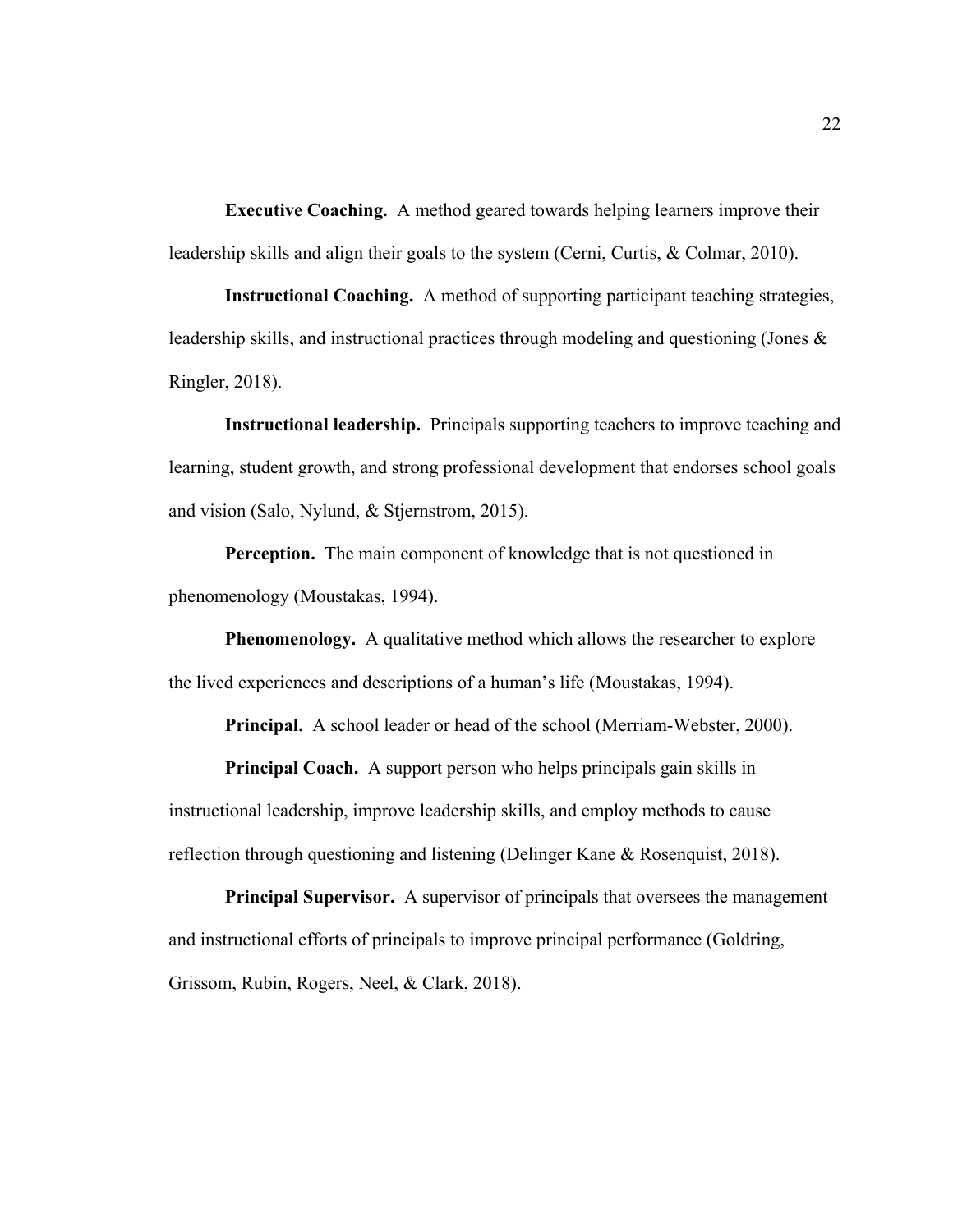**Professional Learning Community.** A group of school staff who meet regularly to analyze student data and utilize the inquiry process to inform next instructional steps (DuFour, DuFour, Eaker, Many, & Mattos, 2016).

**Technical leadership.** Leadership focused on the skills, daily tasks, and organization of the workplace (Heifetz & Linsky, 2017).

#### **Summary**

This qualitative phenomenological study was conducted to explore the lived experiences of ten elementary principals in one urban district who experienced principal coaching with a concentration on instructional leadership. Principalship in the past focused heavily on technical components and managerial tasks such as hiring, budget, discipline, and numerous other assignments. Today the emphasis is on instructional leadership based on higher accountability for student achievement and school improvement (Lunenburg, 2013).

The job of a school principal is a complicated and demanding role with little or no required on-going coaching support after initial principal training. Research shows that coaching and continuous training are essential to supporting principals as they prioritize vital issues, focus on instructional leadership, monitor student learning, set a vision for staff, and develop leadership abilities. Coaching support helps principals develop their leadership goals by reflecting on specific leadership skills and shaping next steps to school improvement (Lattuca, 2012). Principal coaching is a limited area of study and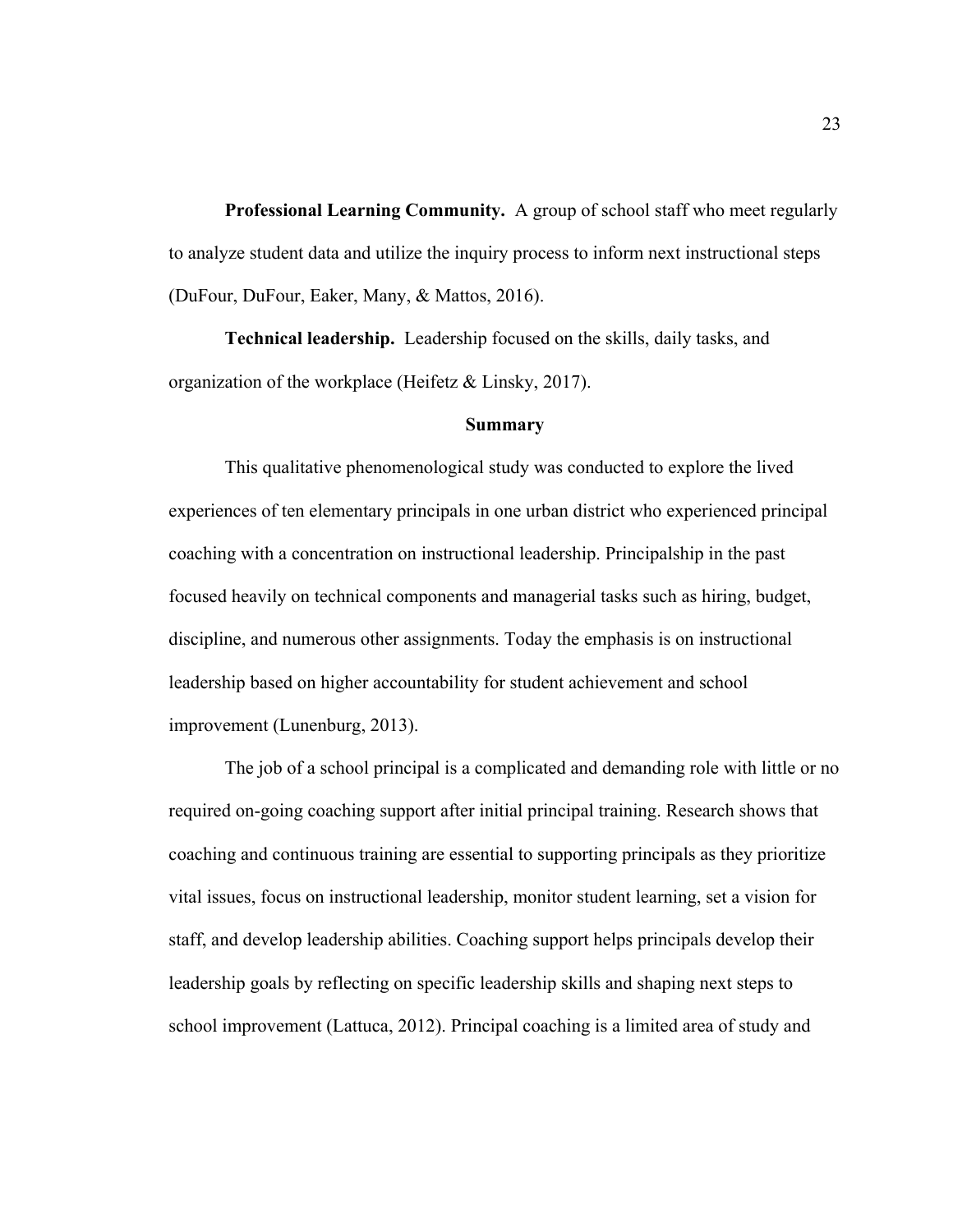additional research is needed to explore its effectiveness on instructional and leadership skills, methods of effective coaching, and perceptions of the coaching experience.

Chapter 2 includes a comprehensive literature review of the research on principal coaching and adult learning theory, the impact of principal coaching, and the effectiveness of improved principal leadership skills. The literature review includes studies relative to improving principal instructional leadership, developing leadership skills, understanding the conditions of effective coaching, and studying the participant perceptions of effective coaching.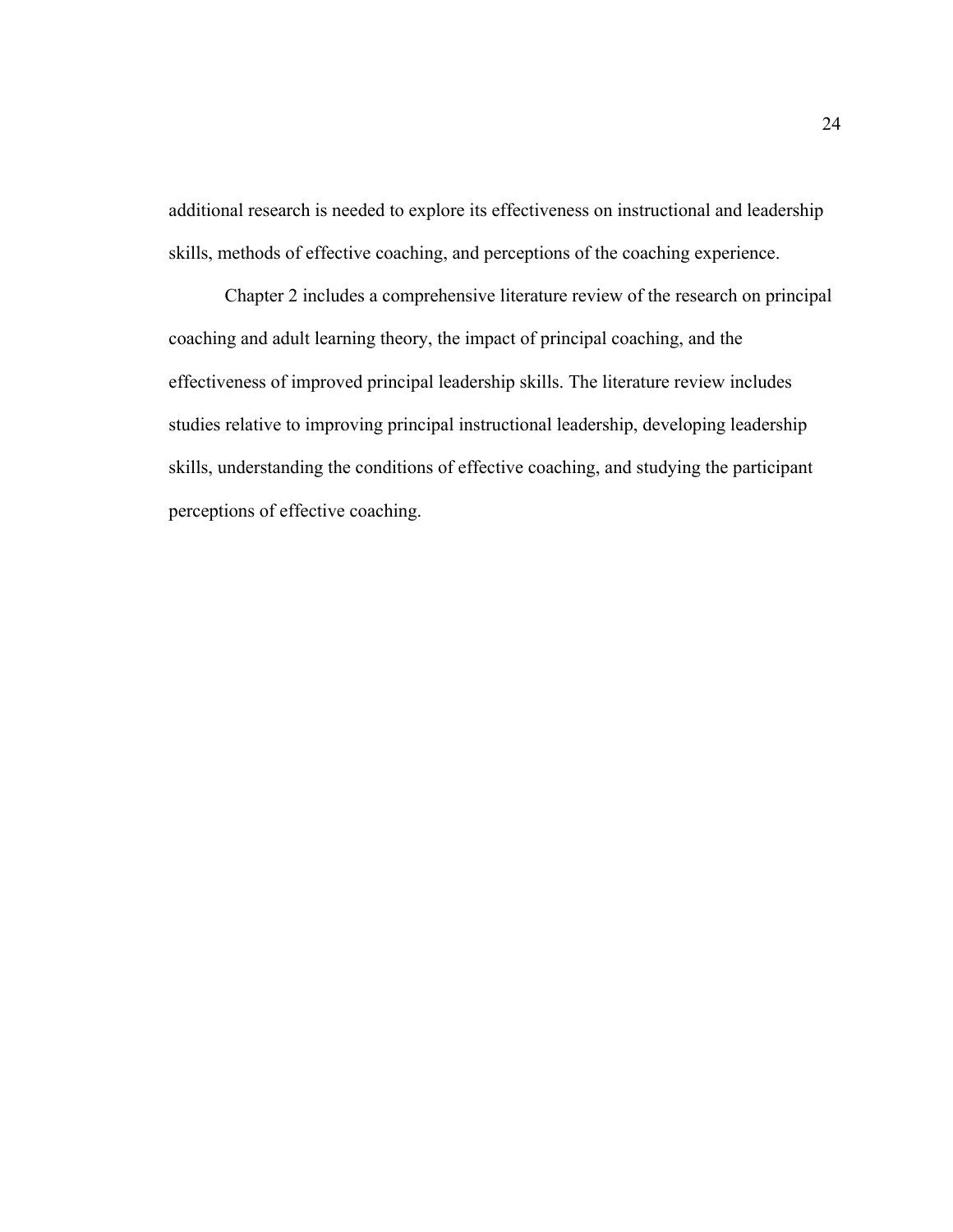## **CHAPTER 2: LITERATURE REVIEW**

Recent government accountability reports have imposed a shift in the principal's role from the traditional emphasis as supervisor operating the technical aspects of the building to principal as instructional leader. This emphasis initiated the importance of developing and supporting the principal as an educational leader and underscored the need for research and exploration into effective strategies which could contribute to a positive student learning environment.

However, there is a scarcity of research on principal coaching regarding principal preparation programs and training. Many studies do not emphasize instructional leadership despite findings that suggest strong leadership correlates to increased student learning (James-Ward & Potter, 2011). Honig (2012) found little inquiry into the topic of principal coaching, the effectiveness of coaching, and the type of coaching needed to improve the instructional leadership skills of principals. Therefore, principal coaching was explored through a review of the literature centered on improving instructional leadership skills, the conditions of successful coaching, perceptions of principals who have experienced the coaching process, and best strategies to enhance principal leadership.

## **Coaching Principals as Instructional Leaders**

Research on the significance of developing principals as instructional leaders is in the emerging stage, and the impact of possible coaching benefits have not been fully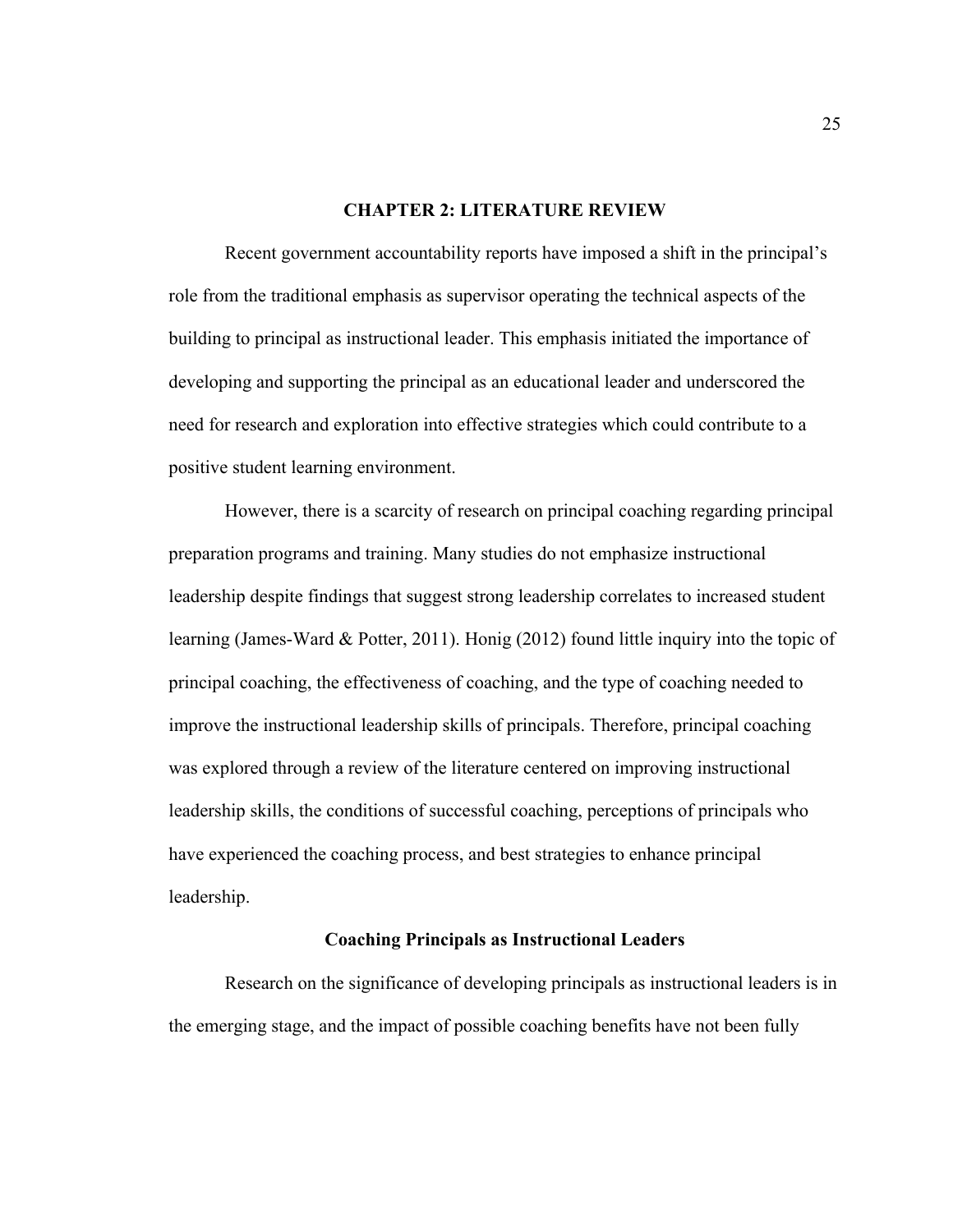substantiated. Therefore, additional studies are needed to determine if job-embedded coaching increases the instructional skills of principals (Goff, Guthrie, Goldring, & Bickman, 2014). In a study on leadership coaching for novice principals, Lochmiller (2014) found that coaches adapted their strategies according to participant progress. The author indicated that successful principals focused on instructional leadership and modeling during the first year of coaching, and with more experience, moved into an inquiry and facilitative stage. This movement forward supported the idea of growth in the instructional skills of principals based on the coach's behavior and ability to differentiate support that centered on practice and reflection (Lochmiller, 2014).

James-Ward and Potter (2011) focused their research on coaching experiences and studied sixteen principals from urban or low-performing schools. Each principal worked with a coach to determine if the partnership resulted in the growth of instructional skills for the principal. The coaches and principals engaged in weekly meetings to work on the essential goals of structuring objectives, determining skills, developing strengths, engaging in reflective conversations, and creating next steps for long-term leadership. Seven of eight participants indicated increased instructional skills with the most beneficial impact on the analysis of classroom instruction and targeted feedback to teachers (James-Ward & Potter, 2011).

Six of eight principals in the study indicated a positive relationship with the coach and noted an impact in their ability to make difficult decisions (James-Ward & Potter,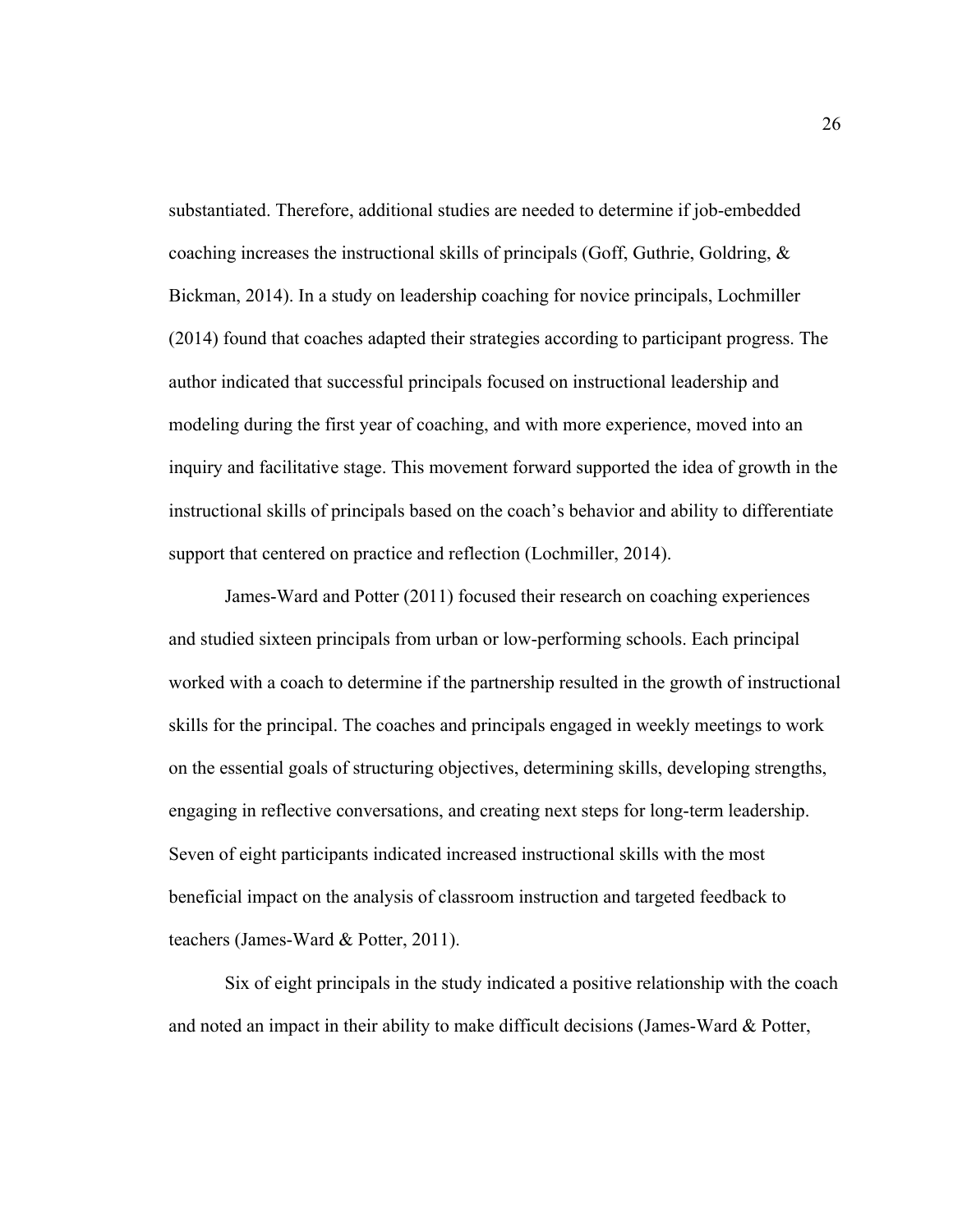2011). The authors maintained that coaches should concentrate on teaching practices and strategies to develop the instructional leadership skills of principals. Overall, it was revealed that all principals but one found coaching beneficial to their role as an instructional leader and contributed to their making changes that positively impacted students.

Meddaugh (2014), on coaching to help a principal's capacity to lead underperforming schools, focused on three coaches from the Midwest Coaching Institute who had experience in schools with low student achievement. The author asserted that principals needed more support and training in the area of instructional leadership, especially in shifting duties from building managers to instructional leaders. Personal experience and a principal coach helped change leadership practice by reflecting and discussing instructional videos, providing feedback to the classroom teacher, and recognizing high-quality instructional methods. Meddaugh (2014) found that a trusting relationship and on-going collaboration targeted at best practices between the principal and teacher were essential ingredients in impacting instructional improvements in schools.

Coaching tied to supporting instructional leadership skills for principals may improve the leadership practices and confidence in balancing the technical and adaptive work needed to lead a positive school with a shared vision. Fink and Markholt (2017) looked at inspiring growth, and discussed how utilizing metacognition, reflective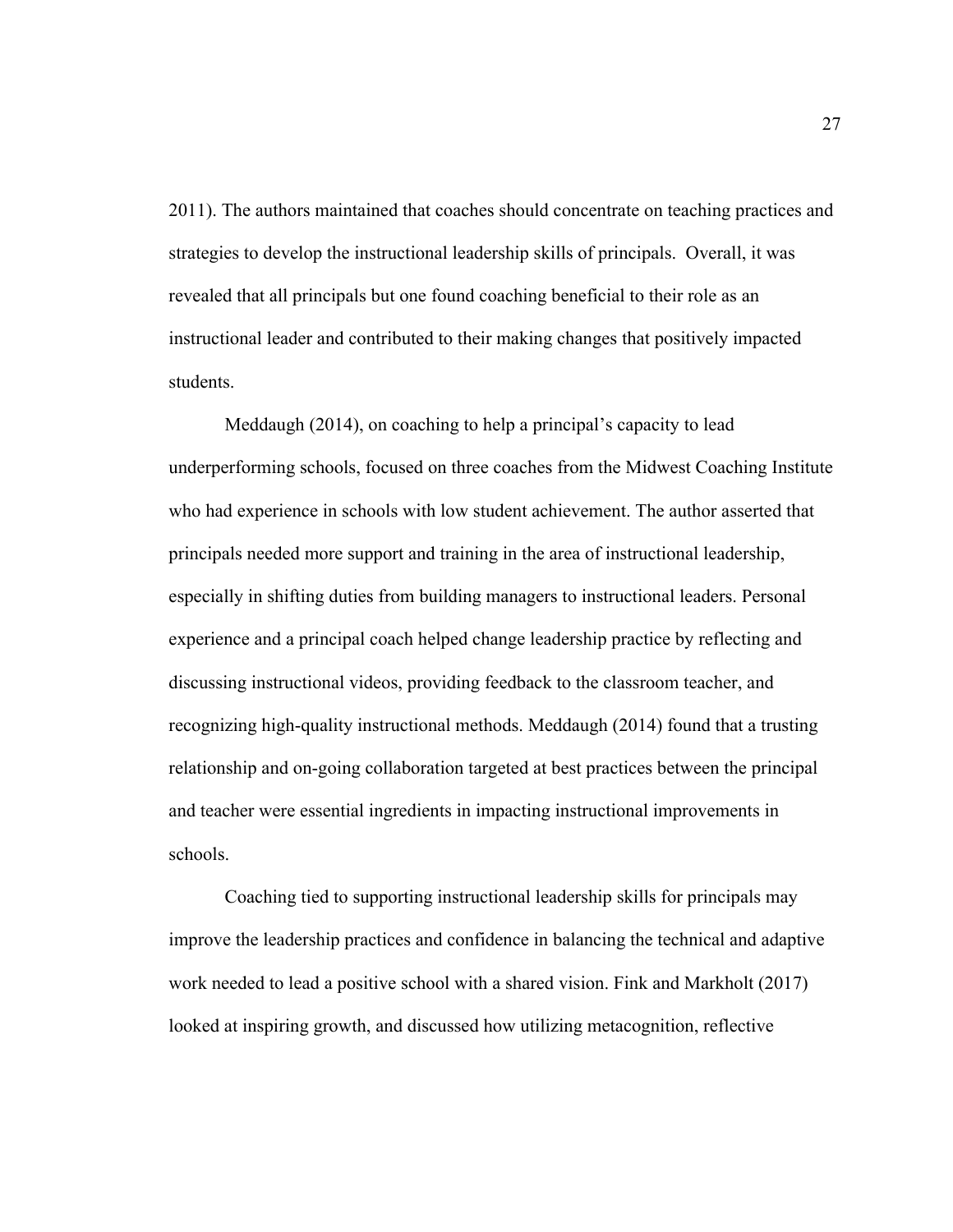practices, and high-quality instruction with follow-up feedback and professional development may support principals in developing instructional leadership skills. Similarly, on principals as instructional leaders, Fink and Silverman (2014) examined how central office administrators shifted their work to provide coaching and support as compared to the traditional principal supervisory role focused on compliance and technical skills. Finally, on what questioning can accomplish, Stevenson (2017) shared how coaches who utilize concrete modeling, planning, and one-on-one questioning to support growth and on-going professional development may realize more benefits than those who work with group strategies disconnected from everyday school problems. Coaches who work with principals as partners utilize goal setting with the principal, reflective questioning, connections to the vision, and a trusting and open relationship. Coaching relationships focused on common goals, self-reflection, instructional leadership through classroom observations and feedback, and the development of a strong partnership, may contribute to positive leadership practices.

Goff et al. (2014) selected a random sample of principals to analyze the impact of on-going coaching plus feedback as opposed to feedback alone. Twenty-six principals participated in evaluative information and coaching, while an additional 26 principals received input, but no coaching. The principal coaches did not have a standard agenda for the sessions but focused on the needs and next steps of the individual principals to create a monitored action plan. It was revealed that feedback alone did not seem to change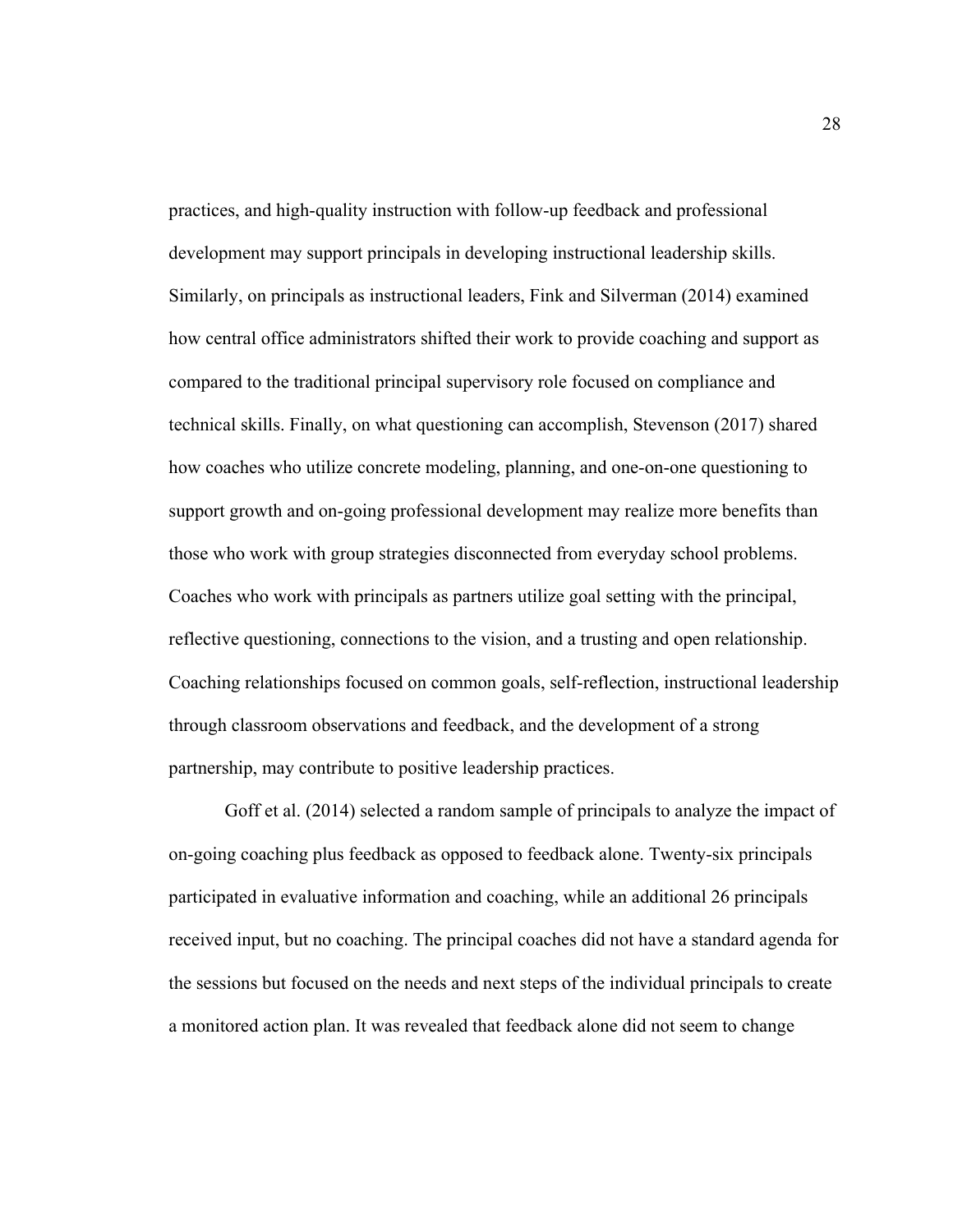principal behaviors, but feedback in conjunction with leadership coaching helped principals turn critiques into positive actions. Principal leadership skills were also enhanced through evaluative assessment, discussion of goals, and shared comments with the staff. Limitations of the study included the time needed to develop principals as instructional leaders based on not knowing the optimal period needed to sustain and develop practices.

Honig (2012) studied school districts in Atlanta, New York, and Oakland which practiced principal coaching during school hours. Honig completed 283 interviews throughout the school year with principal coaches, principals, and central office employees. The author asserted that principal coaches worked mainly on improving teaching and learning and tailored their support and mentoring to the individual strengths and differences of each principal. A key finding was the need to shift from whole group professional development to personal job-embedded training by helping principals develop their individual ability to focus on high-quality teaching and learning.

Additionally, Honig (2012) observed that not all principal coaches worked collaboratively with their subjects. Some engaged in the traditional model of principal support, relying on compliance rather than reflection. However, those who shared the goal setting and strategies with the principals were able to co-construct a problem, address it, and implement it.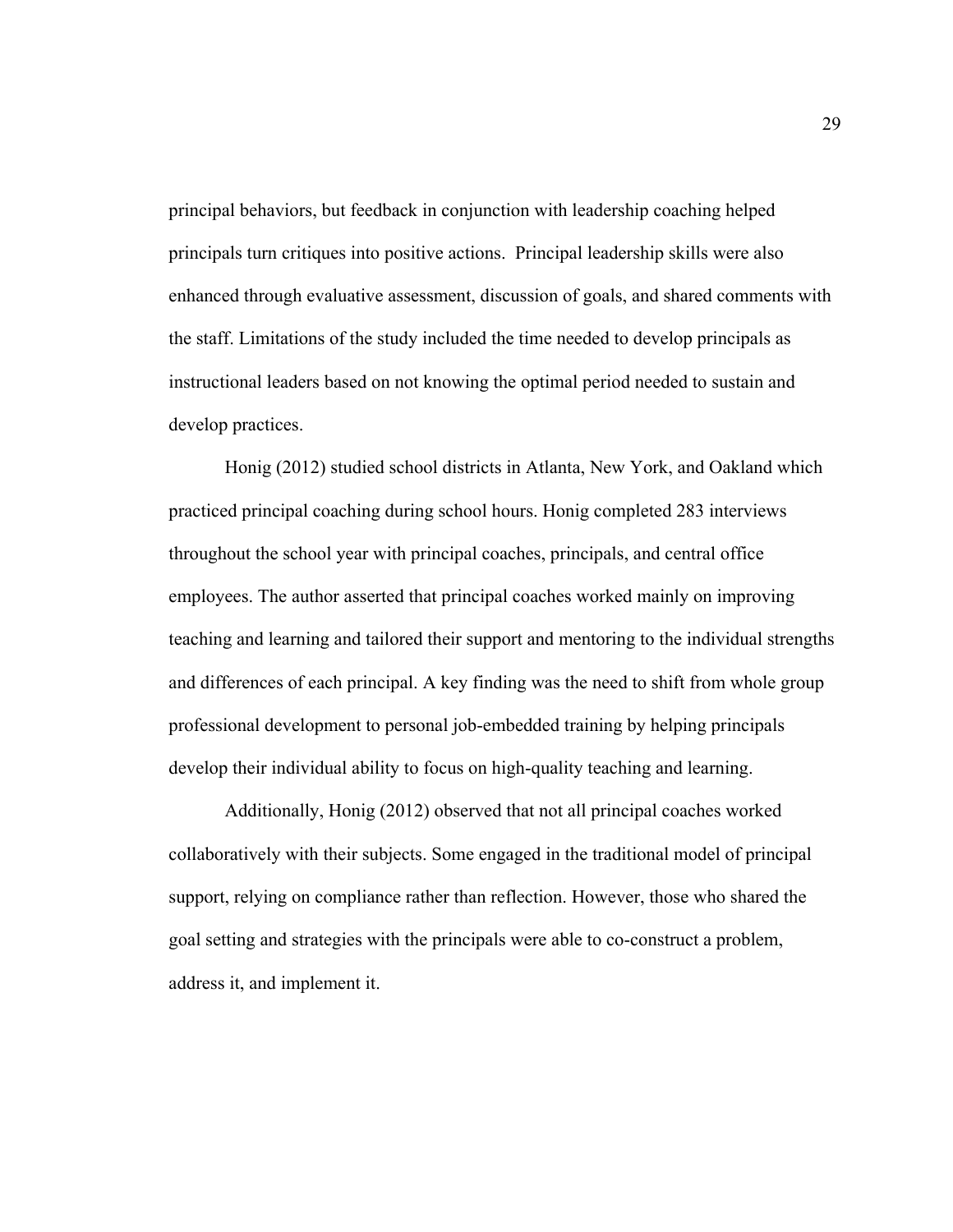Honig (2012) believed additional research is necessary to analyze the role of the principal coach to maximize instructional leadership and develop principal leaders. There was a benefit to principals when the coach engaged in a collaborative partnership versus the traditional coaching role of advice and compliance (Honig, 2012). Additionally, the principal coach may help increase the instructional leadership skills of principals as opposed to the daily management tasks of running a building. While studying a new role for principal supervisors, Goldring et al. (2018) found that principal coaching and instructional support reduced the number of direct reports, allowing the principal more time to develop leadership skills. The focus on fewer direct reports allowed the principal supervisor to spend more time and focus on adaptive leadership work versus a reliance on technical skills.

The role of principal in a school is complex but key to high-quality teaching and learning. It requires both technical and adaptive skills, and research indicates that principal coaching may be pivotal in supporting and developing essential leadership skills.

## **Instructional Leadership Characteristics**

Principals face daily tasks and rapid challenges as they cope with managerial duties, instructional activities, problem solving, and leadership strategies. Zepeda, Parylo, & Bengston, (2013) in their article on principal professional development practices through the lens of adult learning theory, found that principals' efforts to increase student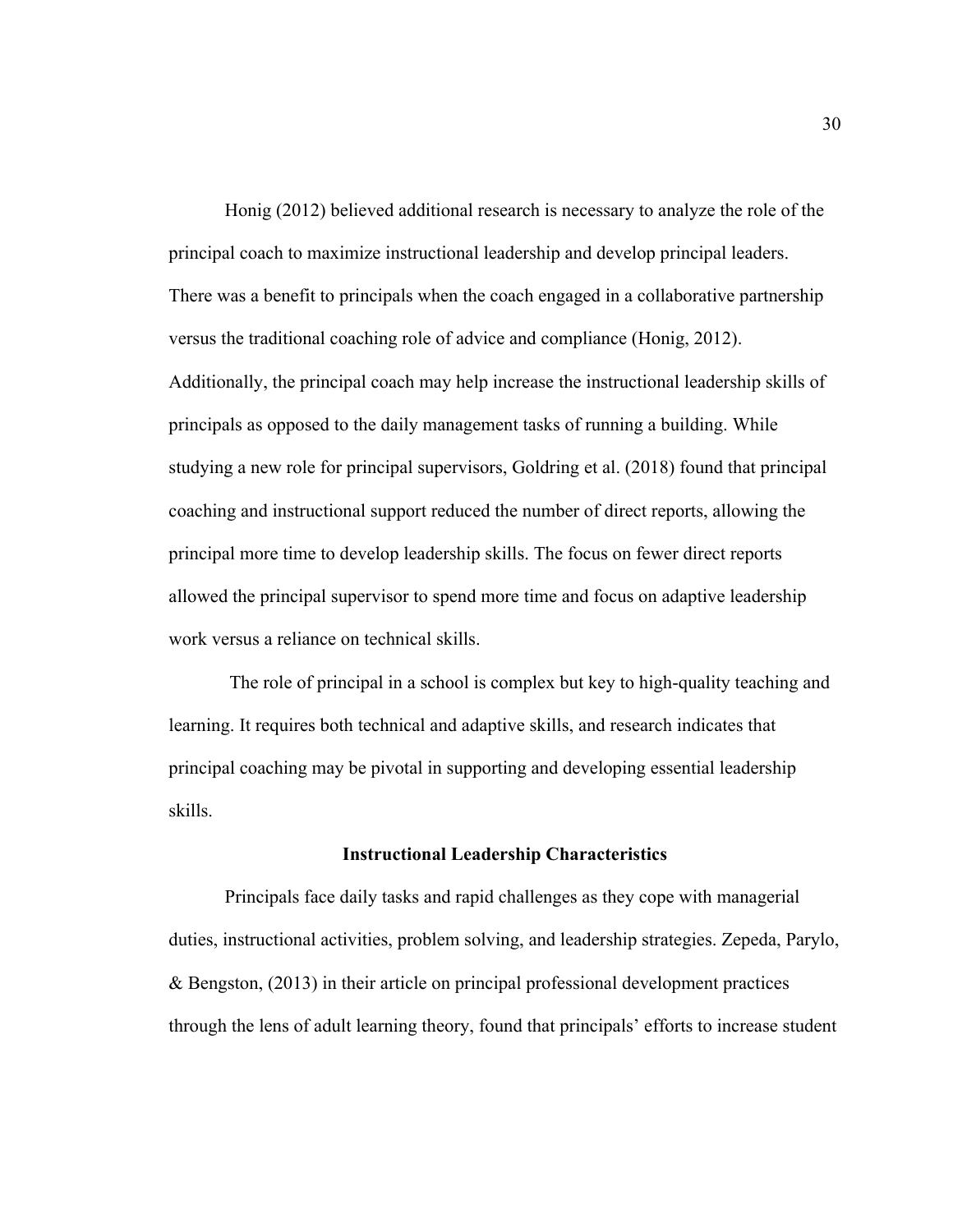learning and achievement may often be sidetracked by the overwhelming number of managerial tasks. The sheer number of technical tasks that principals face daily can distract from the instructional leadership work and vision in a building. Instructional coaching that is focused on problem-based learning, reflection, and instructional leadership may support principal leadership. McCotter, Bulkley, and Bankowski (2016) examined multiple pathways to develop inclusive instructional leaders, and found that principals understood the difficulty of cultivating a robust instructional vision. To achieve that goal, they needed to include staff in the learning process, support teachers with real time feedback, and assist the organization with goal setting.

 Characteristics of strong instructional leadership practices include promoting a connected vision related to the following: (a) supporting teachers with regular feedback; (b) building leadership strategies in partnership with teachers; (c) facilitating professional development trainings for teachers; and (d) promoting a favorable climate focused on cohesive systems and high expectations for all (Salo et al., 2015; Sheng, Wolff, Kilmer, & Yager, 2017).

Many principals today set a vision and create opportunities that include teacher support with classroom visits, timely feedback, and professional development trainings connected to school goals. In a study on the instructional role of primary school principals from South Africa, Mestry, Moonsammy-Koopasammy, and Schmidt (2013) found that most principals focused on managerial roles and were inconsistent with the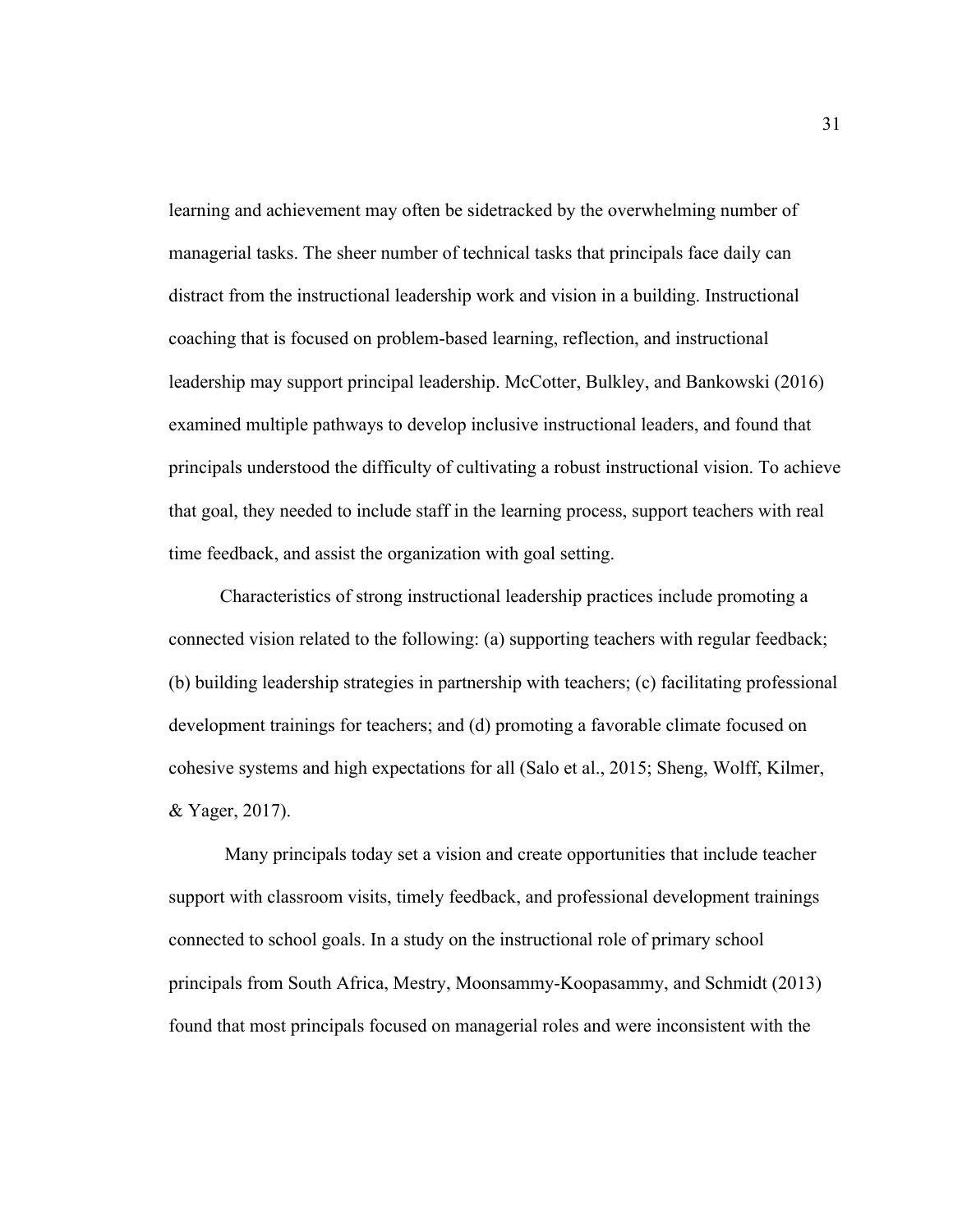implementation of instructional leadership skills. It was suggested that principals believed they would improve in instructional skills and teacher support if they modeled teaching practices themselves. They would then focus on instructional leadership rather than managerial tasks that often overtake their day.

In a study based on principals' skillful observation and coaching, Carraway and Young (2015) found that content knowledge related to pedagogy and quality instructional practices, a healthy school climate with solid systems in place that contribute to smooth operations, and positive experiences with teachers based on sharing instructional feedback may impact the experiences of principals as instructional leaders. The role of the principal has changed in recent years due to increased accountability and expectations for student growth and achievement. Instructional leadership is a skill set that is essential in the role of the school principal in terms of supporting a shared vision of coaching support and creating high expectations for student learning.

# **Coaching Principals to Develop Leadership Skills**

Principals may face an isolated and lonely job as the primary administrator in the building, accountable for student achievement, an inspired vision, and high learning expectations. In adult learning theory, the importance of leadership abilities and the role of the leadership approach is emphasized. Katz (1974) discussed the skills of an effective administrator and the need for principals to increase their instructional strengths in the coaching experience while attending to the technical, human, and conceptual skills that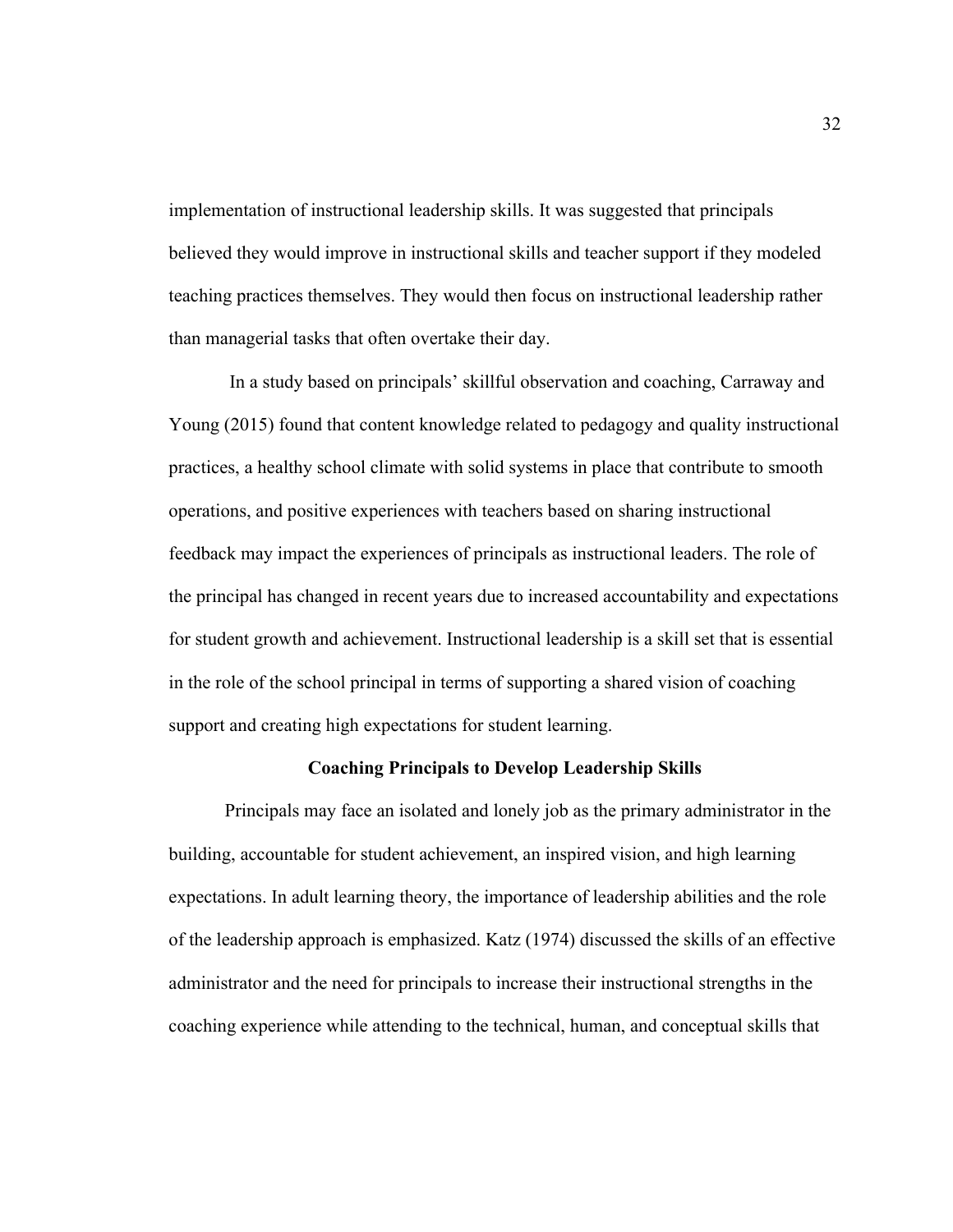make leaders successful. The technical skill is necessary to improve instructional leadership and understand what high-quality instruction looks and sounds like in the classroom. The human skill is essential in the principal coaching partnership to facilitate a respectful, honest, and open relationship between the coach and principal and to create new ideas and ways of thinking (Katz, 1974). The conceptual skill of developing leadership is vital, so principals become visionary leaders who understand the "why" of the changes they are implementing and see the big picture of success in the ideal state. Strong principal leadership must balance technical, human, and conceptual skills while attending to stakeholder relationships which promote a healthy and trusting environment (Lunenburg, 2013; Northouse, 2016).

#### **Adult Learning Theory**

Adult learning theory or Andragogy has implications for the coaching of principals since it is rooted in the best practices of inquiry and reflection. The theory of Andragogy identifies practices that benefit adult learners which include understanding the purpose and relevance of the learning, using problem-based learning, and basing learning on practical job experiences (Knowles, 1984). Other strong components of adult learning theory encompass guidance, self-assessment, self-directed inquiry, and self-diagnosis.

Hagen and Park (2016) studied the use of cognitive science to explain how Andragogy works, and concluded the importance of self-directed learning, the use of personal experiences, the necessity of motivation, and the link to real-life applications as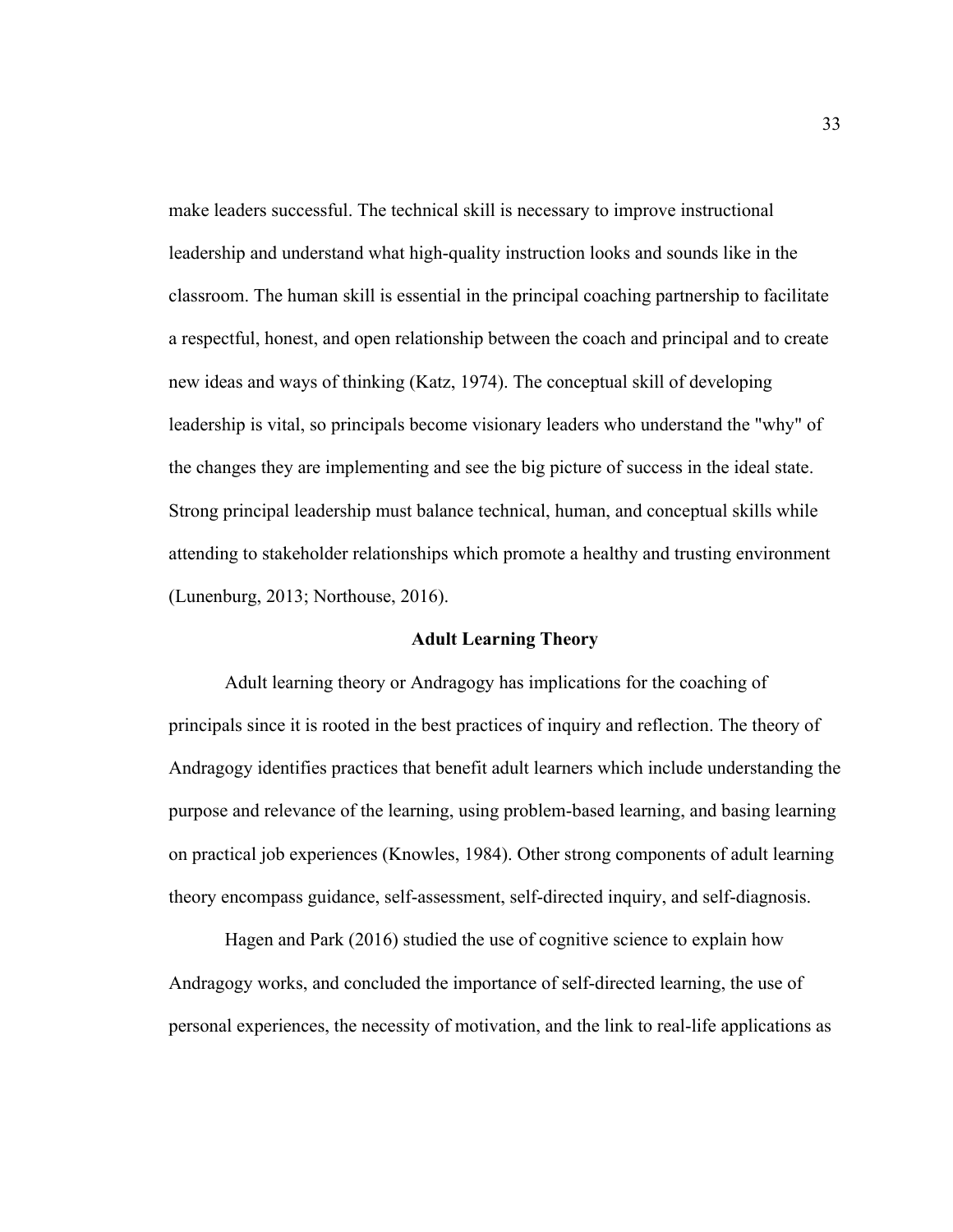they contributed to memory and information recall. They found reflection on prior learning and self-directed experiences enhance the short- and long-term memory of adult learners. Important concepts related to the principles of Andragogy include subject participation in the planning of their learning, the use of real-life experiences and situations, and problem-solving strategies.

Adult learning theory may have an impact on the professional development and coaching of principals based on the theory's characteristics which showed improvement in the transfer of learning to real life situations. In a study on principal professional development practices through the lens of adult learning theory, Zepeda et al. (2013) validated definite benefits for principals who received professional development focused on practical situations, goals, and action steps. Adult learning characteristics were aligned to the goals of principal coaching and the importance of individual problem-based learning, collaborative goal setting, job relevancy, and personal improvement objectives. Principals who helped create a culture of collaboration demonstrated increased ownership, additional engagement in learning, a drive to improve, and the ability to transfer learning to the real world (Hagen & Park, 2016; Honig, 2014). Watkins (2015), while researching the evolving nature of psychoanalytic supervision, found that a partnership in the learning and co-construction of practice problems supported learners and honored their individual voice and prior experience.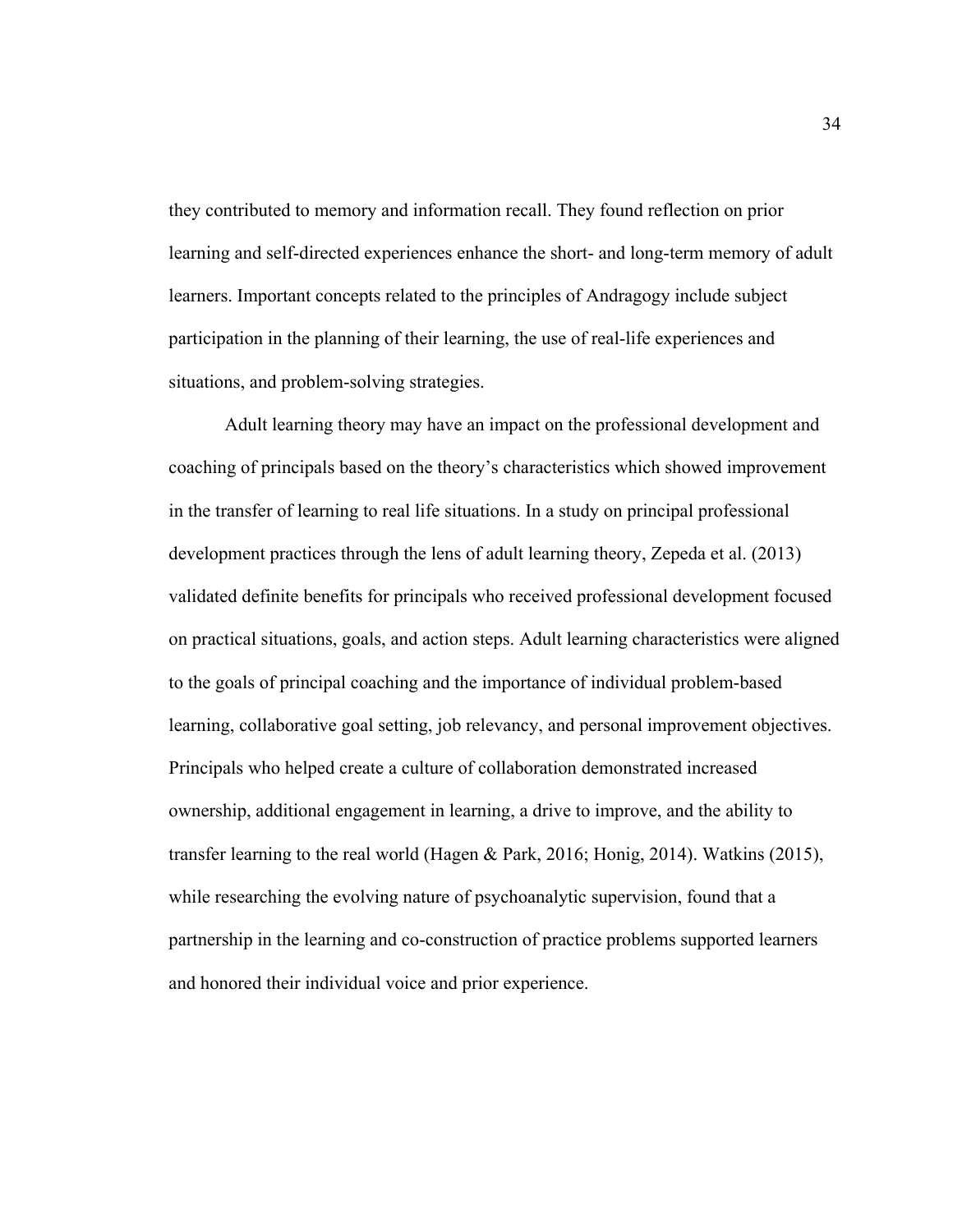Cerni et al. (2010) observed that executive coaching practices and transformational leadership strategies were based on leadership skills, reflective processing, and work aligned with the vision and goals of the system. The principals who received coaching increased their leadership strategies of metacognition and communication. The research of James-Ward and Potter (2011) involved eight principals who, when coached, became more self-reflective in their leadership and more courageous in their decision-making. Six of the eight participants related the coaching experience to their leadership growth, but only four principals reported instructional improvement in supporting teachers and analyzing data.

While studying instructional leadership through collaborative coaching, Houchens, Stewart, and Jennings (2017) utilized a coaching protocol focused on reflection to develop leadership and problem-solving skills. The authors chose four principals and two coaches from the Southeastern United States and employed strategies to solve challenges aimed at supporting reflective thinking and problem-solving skills. They determined that self-reflection increased the ability to solve challenges, reveal next steps, and align leadership to the vision and goals of the school (Houchens et al., 2017; James-Ward & Potter, 2011).

Silver, Lochmiller, Copland, & Tripps (2009) conducted a study of universitybased coaching for 17 new administrators. It was discovered that most of the administrators agreed that leadership coaching benefitted their leadership development.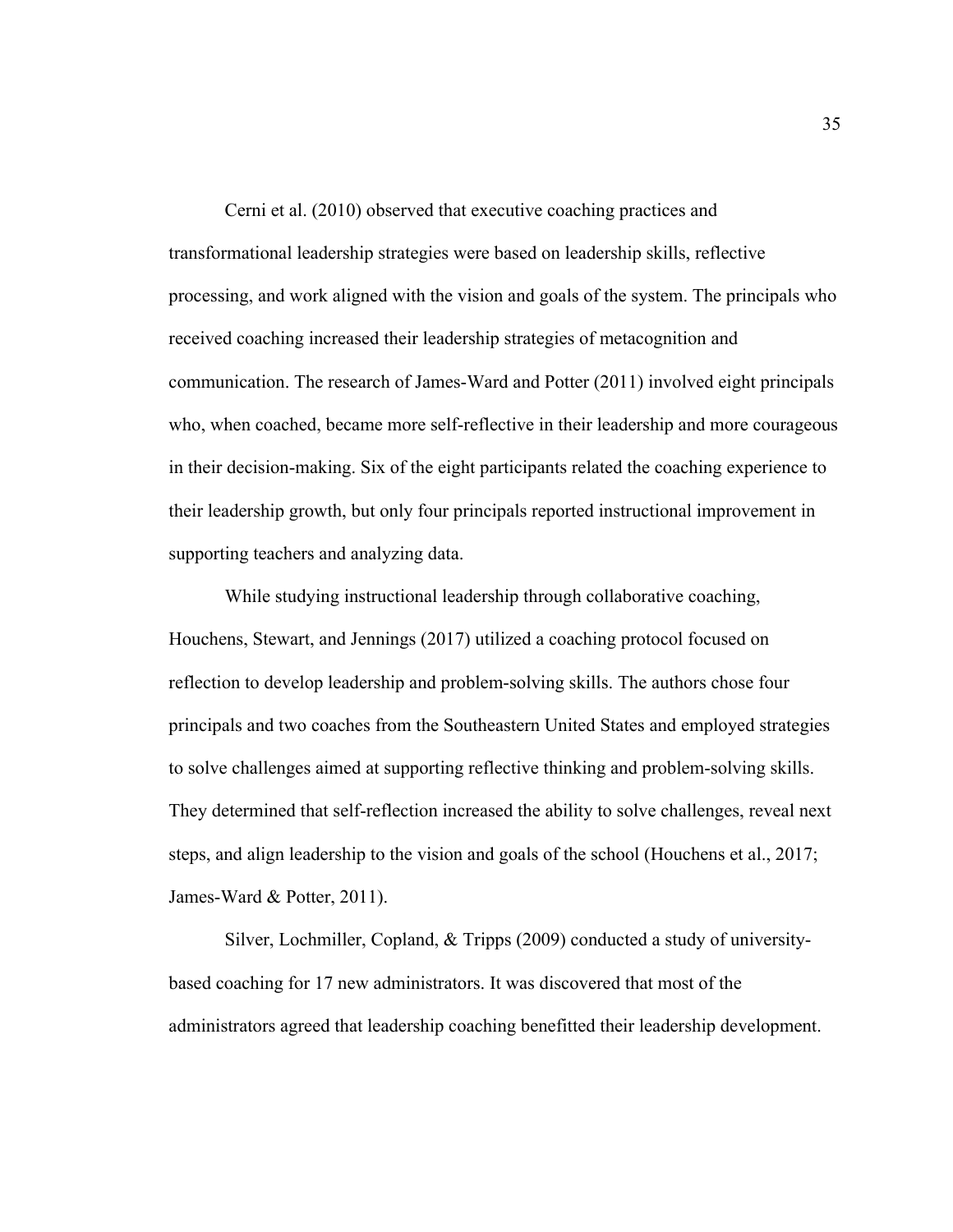In addition, the majority of these administrators decided the most substantial benefit of coaching was the individualization of professional development. Likewise, the match of the coach and principal was essential to a successful coaching relationship when they both focused on the specific needs and issues of the particular principal. This partnership and attention to individual requirements may be a contributing factor to the success of the coaching relationship and may impact leadership development. Additional research is needed in the area of differentiated coaching and the role of the coach in unique situations, keeping in mind the various requirements of administrators and the impact of coaching on improving leadership and self-reflection.

### **Conditions and Supports Related to Effective Coaching**

The characteristics of effective principal coaching is a topic still in the beginning stages since it is a relatively new practice employed in a few school districts, but not systemically across the Unites States. However, several studies have shown coaching to be an effective tool for leadership development. Stevenson (2017) discussed the importance of coaching to facilitate deeper reflection, alignment to individual principal goals, and powerful questioning techniques that probed for understanding, self-reflection, and problem-solving skills. Augustine-Shaw and Reilly (2017) on mentoring and coaching, determined that principal coaching which focused on high-quality instructional videotapes followed by discussion and questioning may contribute to a partnership based on collaboration. Similarly, Martin (2017) discussed mentoring and coaching, and the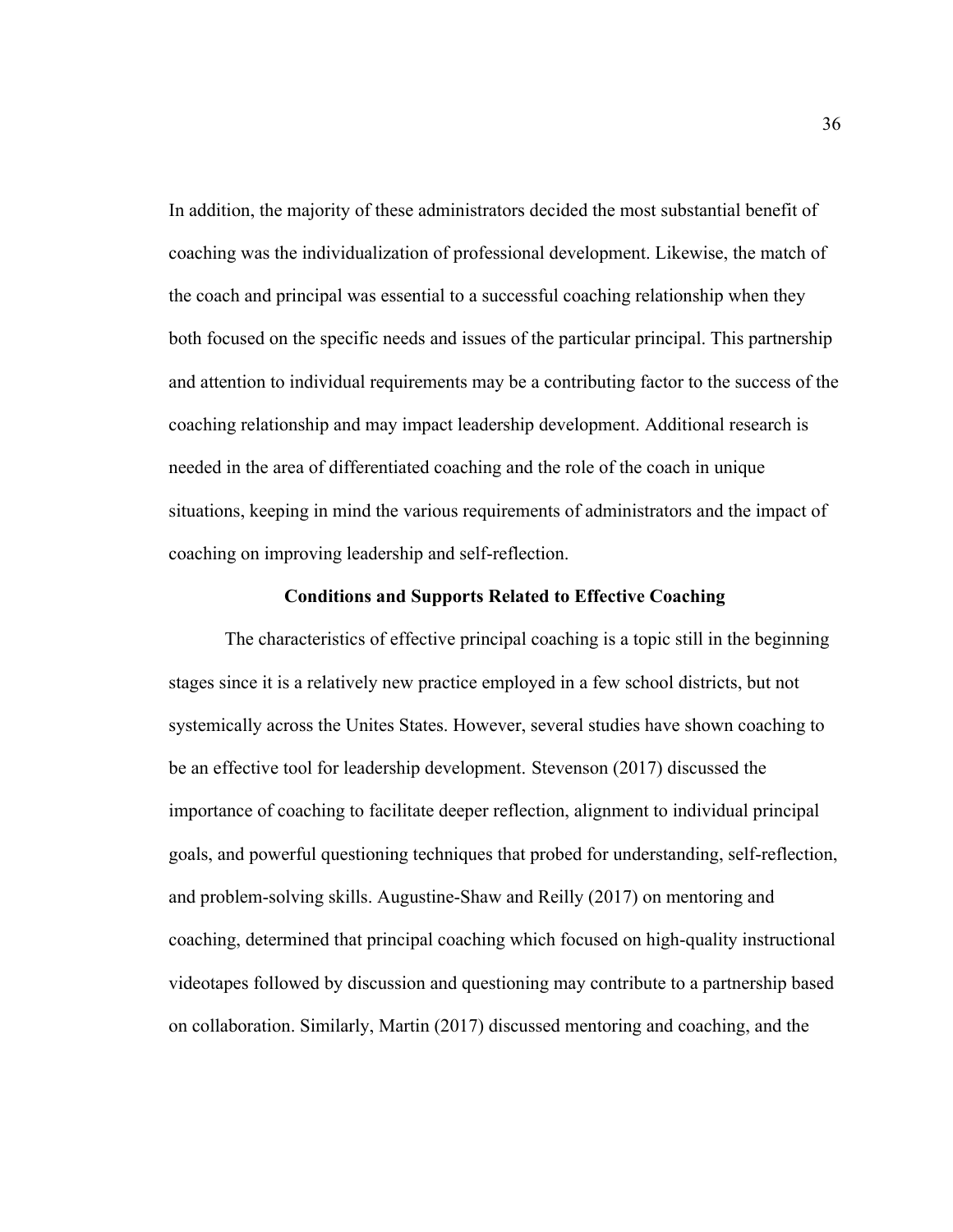principals' need for a trusting relationship with the coach to form an authentic partnership where practical problems are seen as opportunities for reflection and growth, not mistakes.

Research by Hammack and Wise (2011) on coaching competencies and best practices supported the importance of a strong coaching relationship and a stable climate of trust between the coach and administrator. The important traits of the partnership included setting clear goals with a common purpose and employing well-defined communication. The coaching competencies related to leadership skills were perceived by the principals as positive support to help transfer their new expertise to practical, daily experiences.

Honig (2012) researched how the principal and principal coach could improve instruction and navigate practical instructional problems based on questioning techniques and honest discussion of teacher practices. Honig (2012) found that a method of selfreflection and questioning between coaches and principals allowed principals to identify their most common problems and craft their differentiated support.

In contrast, the coaches who employed a traditional supervisory model of telling the principal what to do versus co-constructing action plans were not as effective in building principal ownership and problem-solving skills (Honig, 2012). The coaches who used questioning and facilitation skills to help principals think metacognitively established a more connected and successful partnership (Honig, 2012; Stevenson, 2017).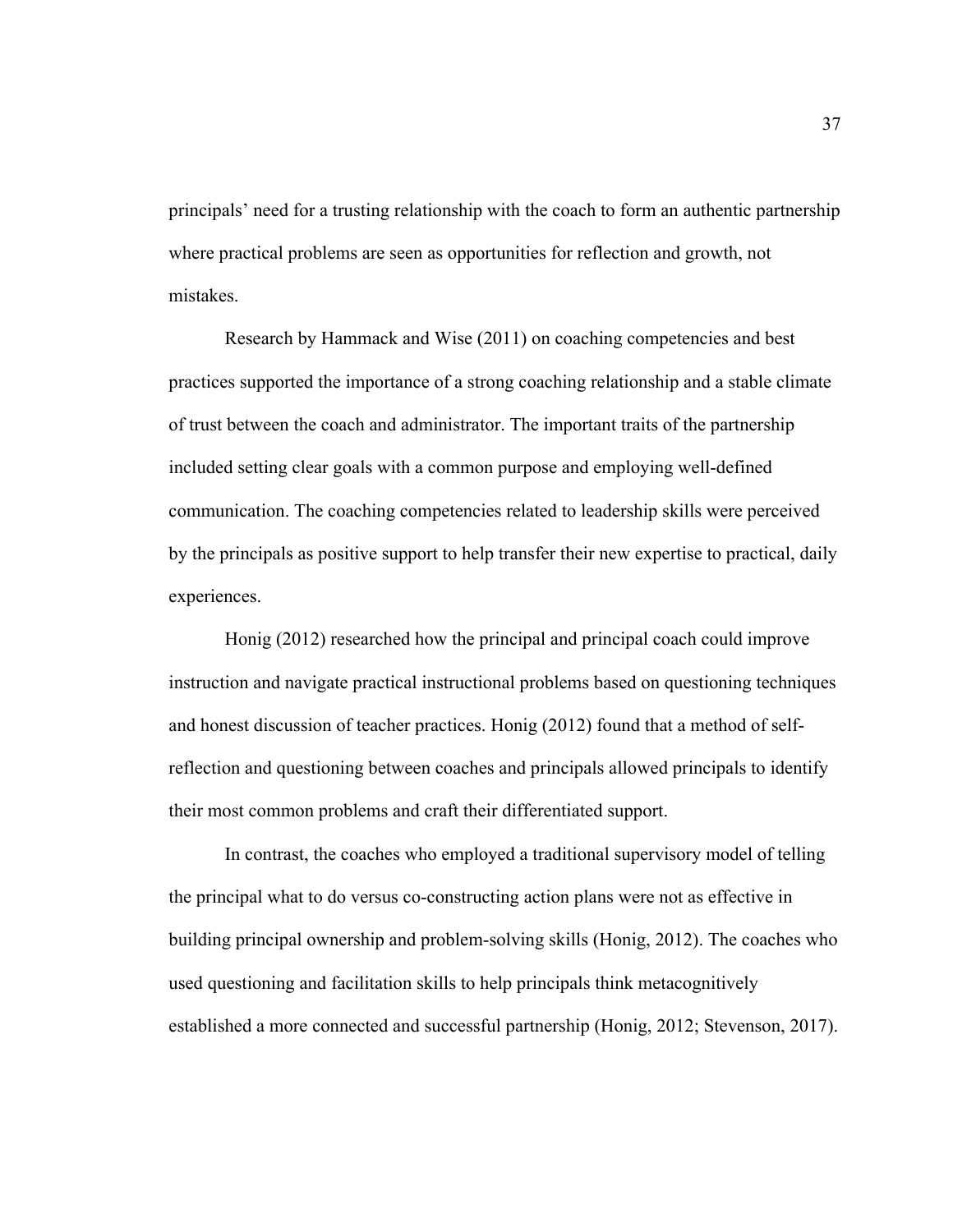The connection between coach and principal often carries over to principal and teacher collaboration. Principals who coach and support teachers with instructional methods such as reflective thinking and problem-solving strategies develop even stronger leadership skills. Gettys, Martin, and Bigby (2010), on mentoring and principals' instructional leadership skills, found that organizational coaching facilitated a strong learning atmosphere for all stakeholders within the first five years of a principal's career. Feedback for the principal was given not only by the coach, but also by teachers who supported improved observations and strategies. Goff et al. (2014) found that the most successful coaching methods used in changing principals' practices included a combination of coaching and feedback relative to the principal's leadership skills. The art of questioning to facilitate deeper self-reflection and understanding of goals and areas of need was also consistent with other research studies on successful principal coaching (Augustine-Shaw & Reilly, 2017; Fink & Silverman, 2014; Stevenson, 2017). Feedback, in conjunction with coaching, helped principals see evaluative advice as a growth opportunity to be utilized in their instructional work with teachers.

Previous studies pointed to some evidence that matching coaches with principals based on needs or characteristics may impact the quality and outcomes of a successful principal coaching experience (Gettys et al., 2010; Lochmiller, 2014). Lochmiller (2014) conducted a study in which novice principals were matched with coaches based on the coach's experience and the needs of the particular principal. A vital skillset of effective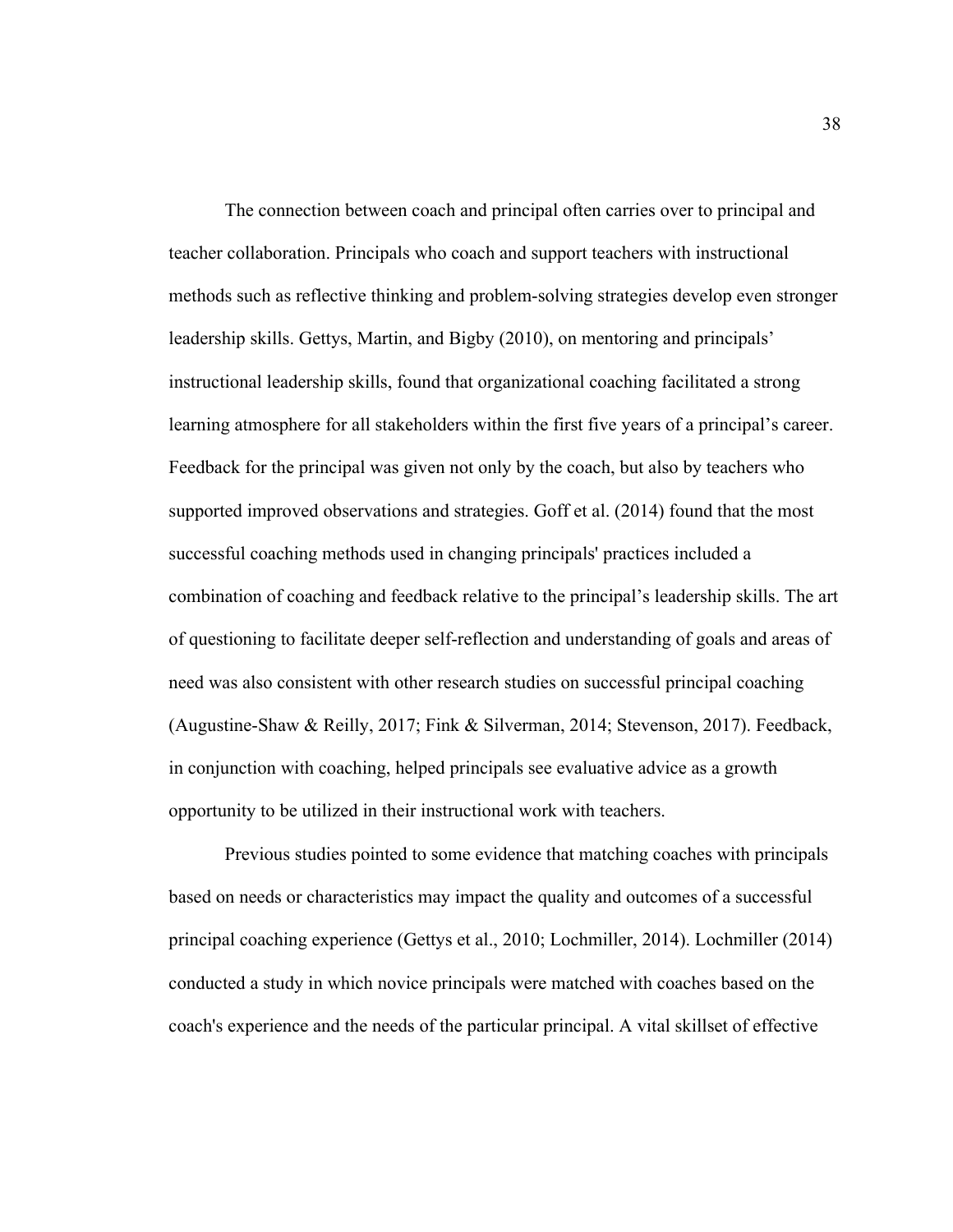coaches entailed different strategies to meet the needs of individual principals (Honig, 2012; Lochmiller, 2014). Lochmiller (2014) discovered that coaches focused on modeling techniques for principals in the first year, then moved to questioning and facilitation in the second and third years due to the principal's leadership growth and confidence. This type of adaptive coaching helped principals develop metacognitive skills, brainstorm solutions to problems, and learn how to navigate complex leadership challenges (Honig, 2012; Lochmiller, 2014; Stevenson, 2017). Furthermore, Lochmiller (2014) learned that the third year of coaching support was not as time intensive as the first two, and this later phase resulted in a gradual decrease of support but increase in principal confidence. The coaching relationship in the third year evolved into a partnership focused on principal-led conversations concerning leadership challenges.

Another component that may contribute to successful principal coaching relates to the principal supervisor shifting from managing to mentoring for instructional improvement and leadership. Alvoid and Black (2014) studied the changing role of principals and shared how adjustments occurred over time in the way supervisors engaged in the teaching and learning with principals. These modifications occurred even more frequently if there were fewer principals per coach. Similarly, when examining how districts take charge of the principal pipeline, MacFarlane, Riley, and Turnbull (2015) identified strategies and modifications to strengthen the principal pipeline including emphasis on individualized support, adaptive leadership coaching, and more frequent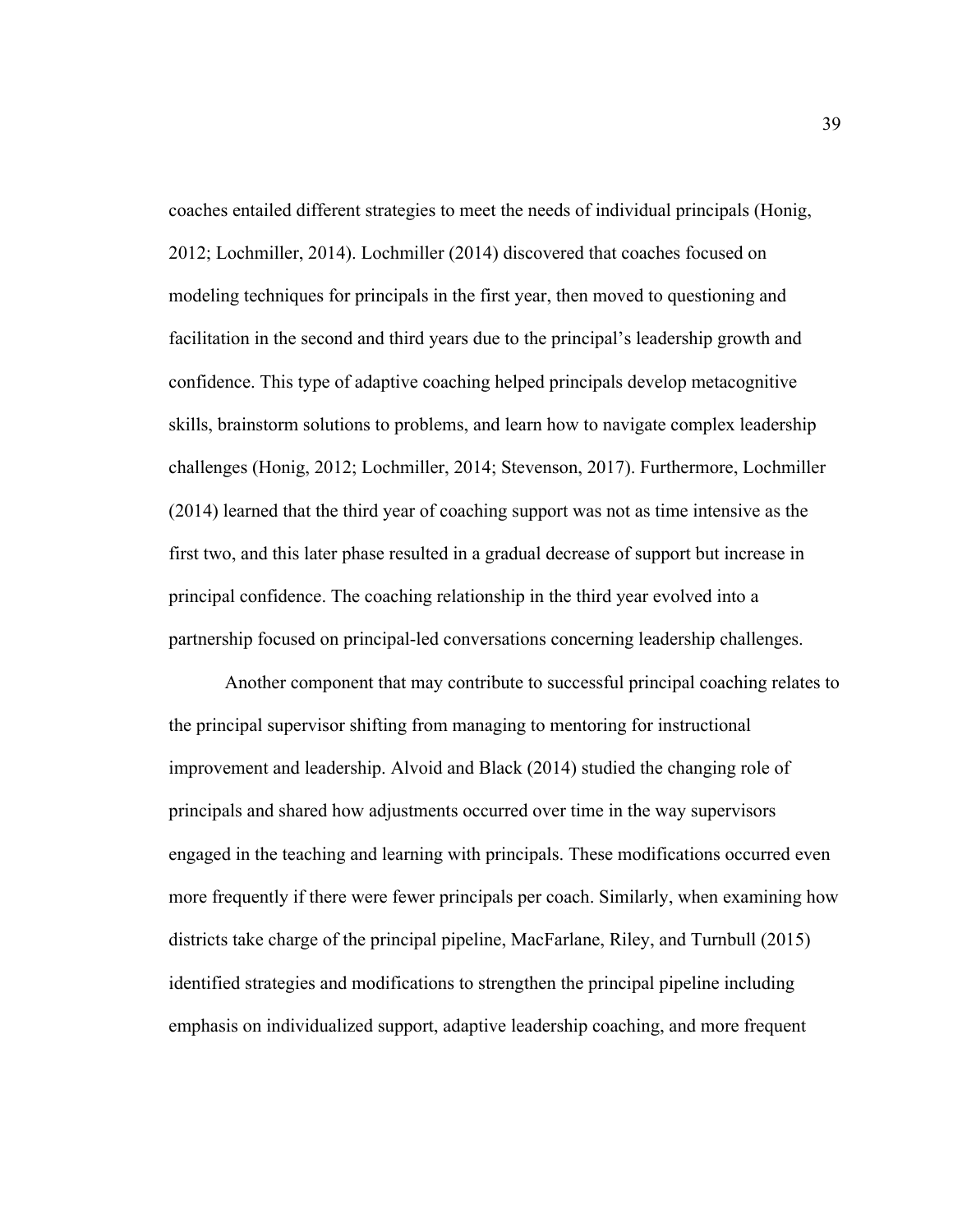visits to observe, offer feedback, and align professional development goals. Shifting the role from the traditional principal supervisor to the role of coaching and supporting instructional leadership may contribute to positively impacting the direction of a principal.

The conditions of successful coaching remain a topic in the early stages of research. Some evidence exists to support effective mentoring strategies such as collaborative work between the coach and principal, strategies of questioning aimed at deeper self-reflection, increased support to process problems, growth in instructional skills, and leadership methods to improve instruction and create positive leadership.

### **Principal Perceptions of Effective Coaching**

The role of the principal has changed in previous years with the implementation of laws such as the *No Child Left Behind Act* in 2001 and its expectation of increasing student achievement in a complex educational system based on the evolving social, economic, and ethnic differences of students (James-Ward & Potter, 2011; Meddaugh, 2014). The instructional leadership expectations and accountability of principals in terms of raising student achievement and managing complex tasks has intensified (James-Ward & Potter, 2011). Instructional coaching may be a leadership strategy that will improve the complicated nature of the principal's key role in supporting education and developing leadership practices (James-Ward & Potter, 2011; Meddaugh, 2014). Participant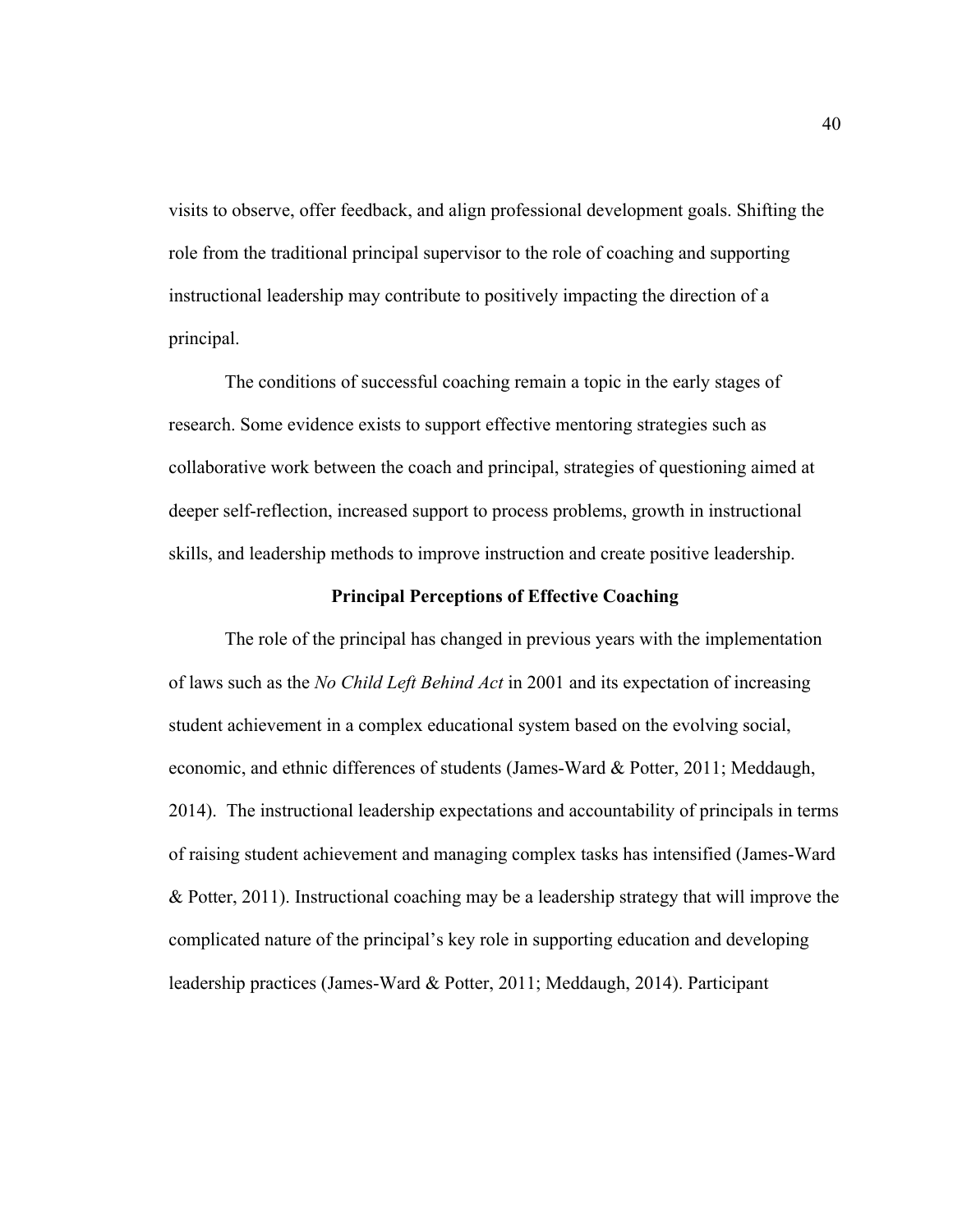perception of the coaching experience and quality of the partnership between the coach and principal supports principal coaching as an effective process.

In a study about enhancing instructional leadership through collaborative coaching, Houchens et al. (2017) observed that principals who participated in a protocol focused on instructional leadership and self-reflection increased their metacognitive abilities to navigate leadership problems, increase trusting relationships, and follow through on practical problems. James-Ward (2013) found that similar coaching strategies for four novice principals which emphasized leadership and reflective questioning facilitated their metacognitive skills and accountability measures. These new principals perceived the coaching experience as helping them learn new ideas faster and cooperatively and accepting responsibility for next steps. They gained greater confidence from the coaching experience and grew in their ability to give teachers feedback (James-Ward, 2013). Other areas of perceived growth included overall leadership skills and an understanding of the relationship between collectively building goals and the guidance of a coalition of leaders.

Farver and Holt (2015) studied the value of coaching in building the leadership capacity of principals in urban schools. Their results showed that principals gained leadership skills by working with their coach on realistic problems, setting collaborative goals, and co-constructing action plans. The participants gained confidence asking questions, rephrasing their thinking, and listening to staff in a renewed manner. Celoria &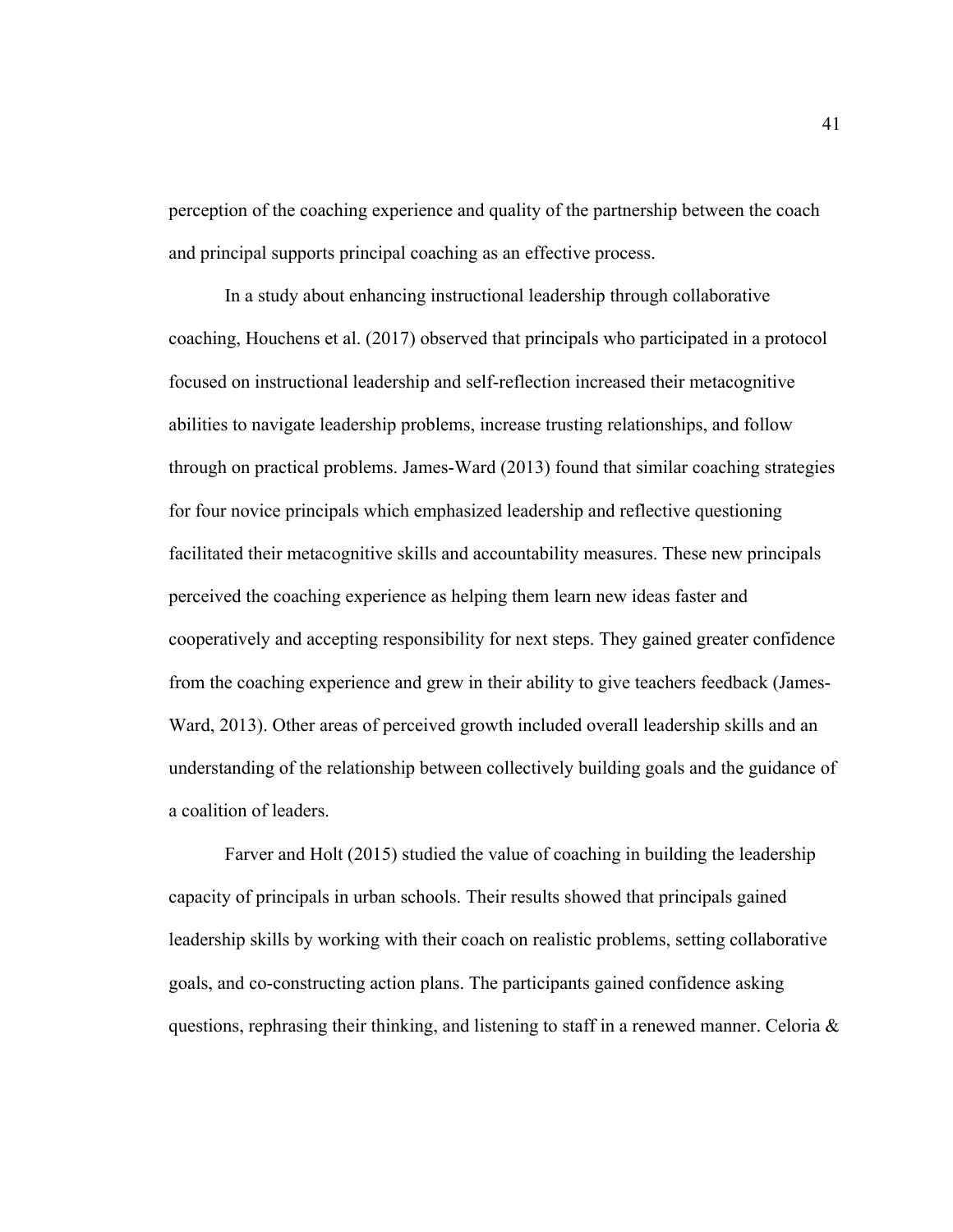Roberson (2015) and Purcek (2014) observed how coaching helped support new principals who faced a demanding and traditionally isolated job while trying to solve leadership challenges and build trusting relationships.

Celoria and Hemphill (2014) studied coaching from the perspective of six coaches. The authors examined process skills related to self-reflection and problemsolving and the participants' perceptions of new principal coaching. The authors suggested that process versus content was a strong element in supporting principals as they developed the self-directive and leadership skills necessary to navigate the complex job of principal. The strategies of asking varied questions and addressing real situations unique to the principal helped principals with self-reflection and metacognition.

Rogers, Hauser, & Skytt (2016) considered the use of cognitive coaching to build school leadership capacity, and described cognitive coaching as a tool to build school leadership and foster a trusting relationship between the principal and the coach. Regular meetings were held to reflect on coaching sessions and discuss protocols to ensure a focus on the principal's leadership needs.

Overall, it was discovered that positive feelings related to co-constructing practical problems, asking open-ended questions concerning facilitated learning and selfreflection, and grounding leadership practices in a shared vision and goal contributed to school improvement.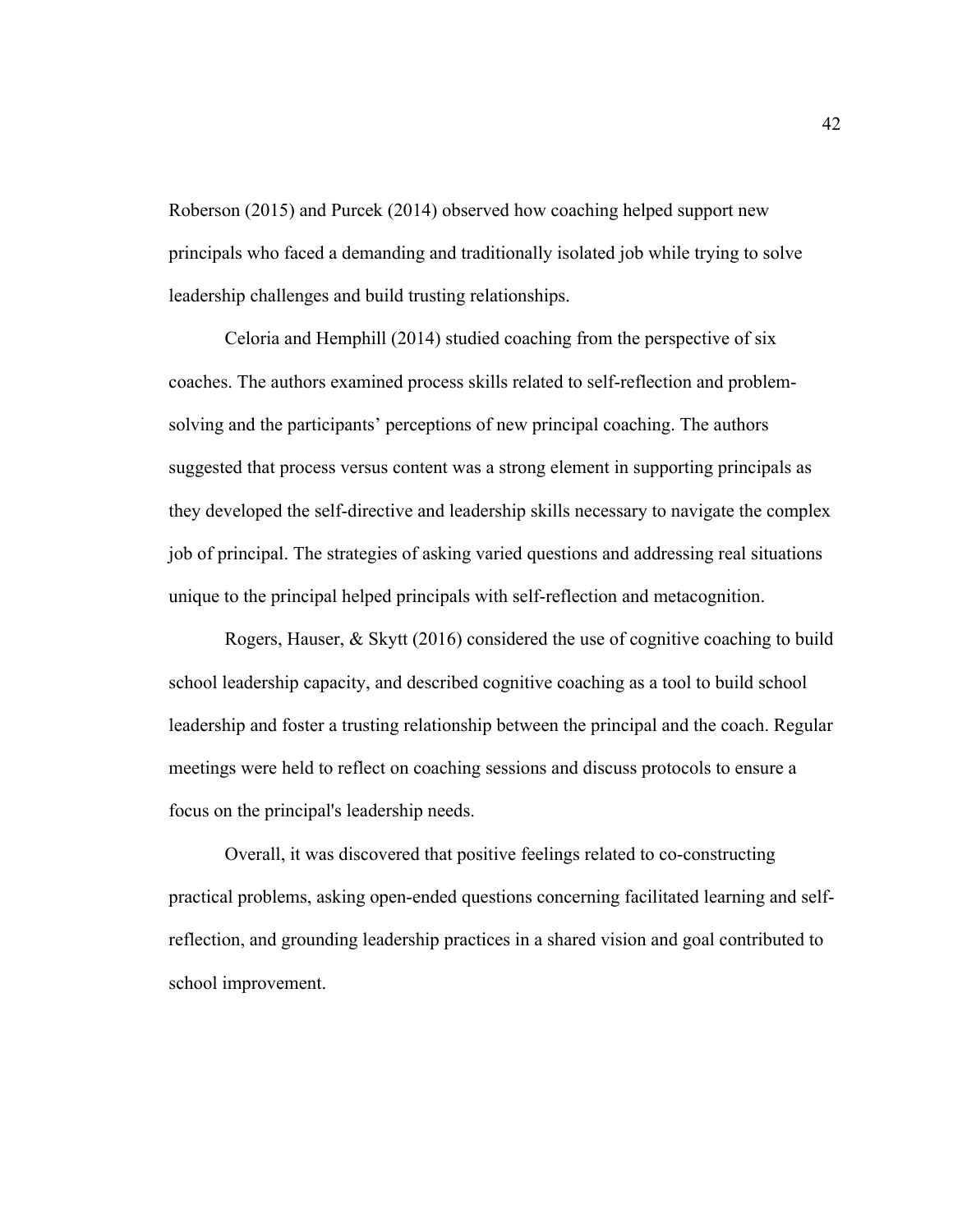### **Conclusions and Findings Related to Principal Coaching**

Principal coaching is a concept that has a limited body of research, although some evidence exists to support principal coaching improving leadership abilities, instructional leadership skills, self-reflection, and problem-solving (Bickman et al., 2014; Honig, 2012; Meddaugh, 2014). Principal coaching on instructional leadership showed a positive impact in terms of supporting teacher and instructional practices and enabling feedback (Bickman et al., 2014; James-Ward & Potter, 2011). James-Ward and Potter (2011) found themes in their study related to the benefit of facilitated questioning and reflective practices that contributed to some principals acting more courageously in terms of leadership, although more research would be necessary to fully support these findings. The main themes in the study by Meddaugh (2014) included the realization that principal coaching was most effective when common goals were agreed upon by all school stakeholders and a strong partnership existed between the teachers and the principal. Additional findings relative to the leadership skills of principals included a positive relationship between inquiry-based coaching models focused on questioning skills, the development of metacognition, and the co-constructing of practical problems (Cerni et al., 2010; Fink & Markholt, 2017; Stevenson, 2017).

A focus on reflection, processing, and individualized coaching based on daily problems impacted a principal's leadership in a positive manner (Lochmiller, 2014). Celoria and Hemphill (2014) determined that process coaching facilitated reflection and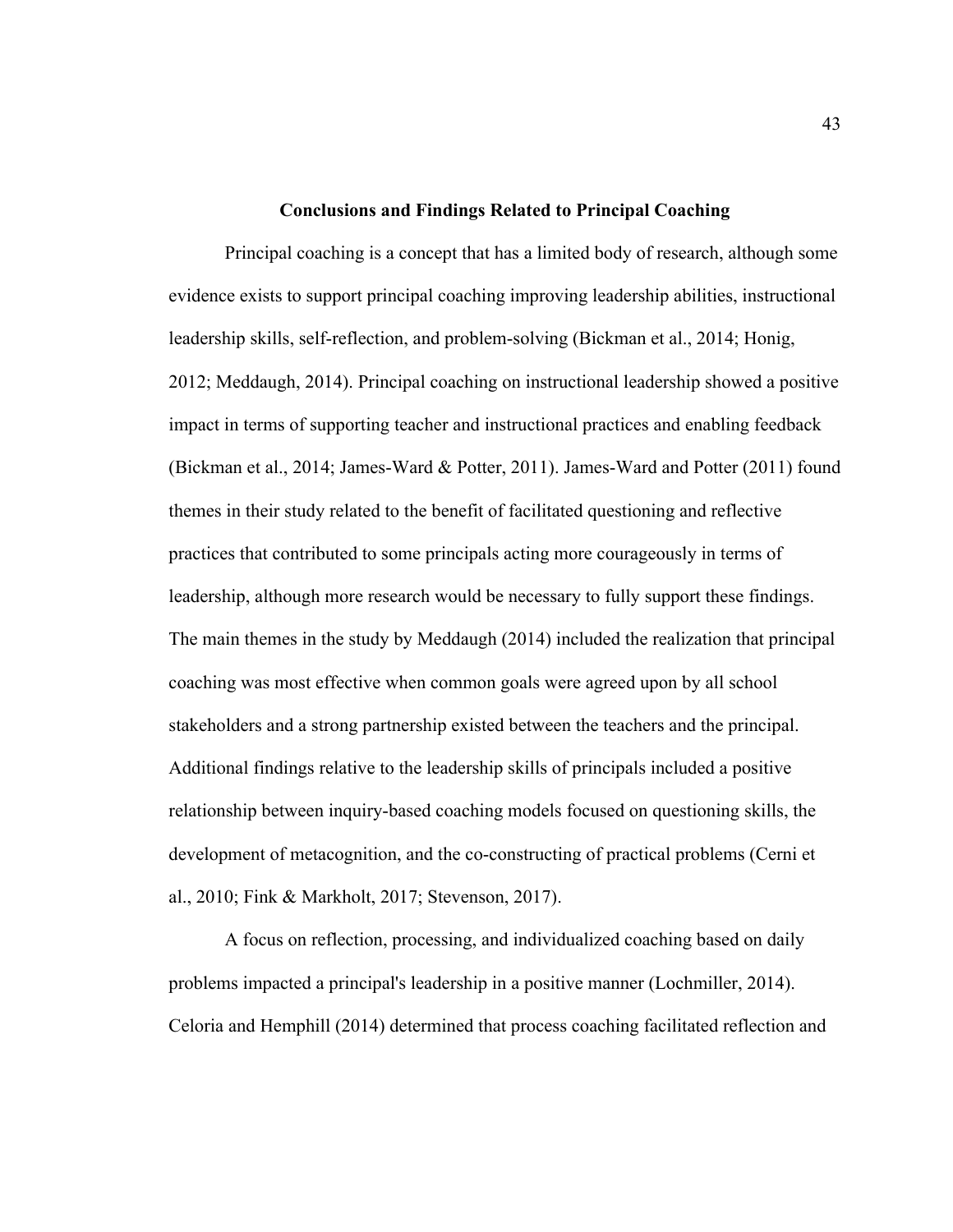problem-solving skills that may contribute to growth in navigating problem-based situations at the school. The methods utilized questioning and an inquiry-based process that led to supportive structures beyond the traditional evaluation method typically employed in many districts (Honig, 2012; Stevenson, 2017).

Honig (2012) showed that some districts supported principals with job-embedded professional development using a school support method centered in the executive central office. Lochmiller (2014) determined that principal coaching may differ from teacher coaching as teachers concentrate on the classroom but principals work in a broader context based on their leadership challenges. Most principals perceived coaching as a positive experience with benefits in self-reflection, process coaching, facilitation in reaching a shared understanding of school goals, and as a next step in the improvement of leadership skills (Celoria & Hemphill, 2014; Houchens et al., 2016; James-Ward, 2013).

James-Ward (2013) observed that principals perceived the coaching process in a positive way enabling them to pick up new ideas faster, develop new plans of action, increase school confidence levels, give more comprehensive feedback, and understand the benefit of crafting common goals and visioning with staff. Principals also felt more confident and comfortable in their job. Further research on the success of coaching at all levels is needed to further understand how principal coaching supports principals, impacts their leadership abilities, improves their instruction and reflection, and develops problem-solving skills (Houchens et al., 2016).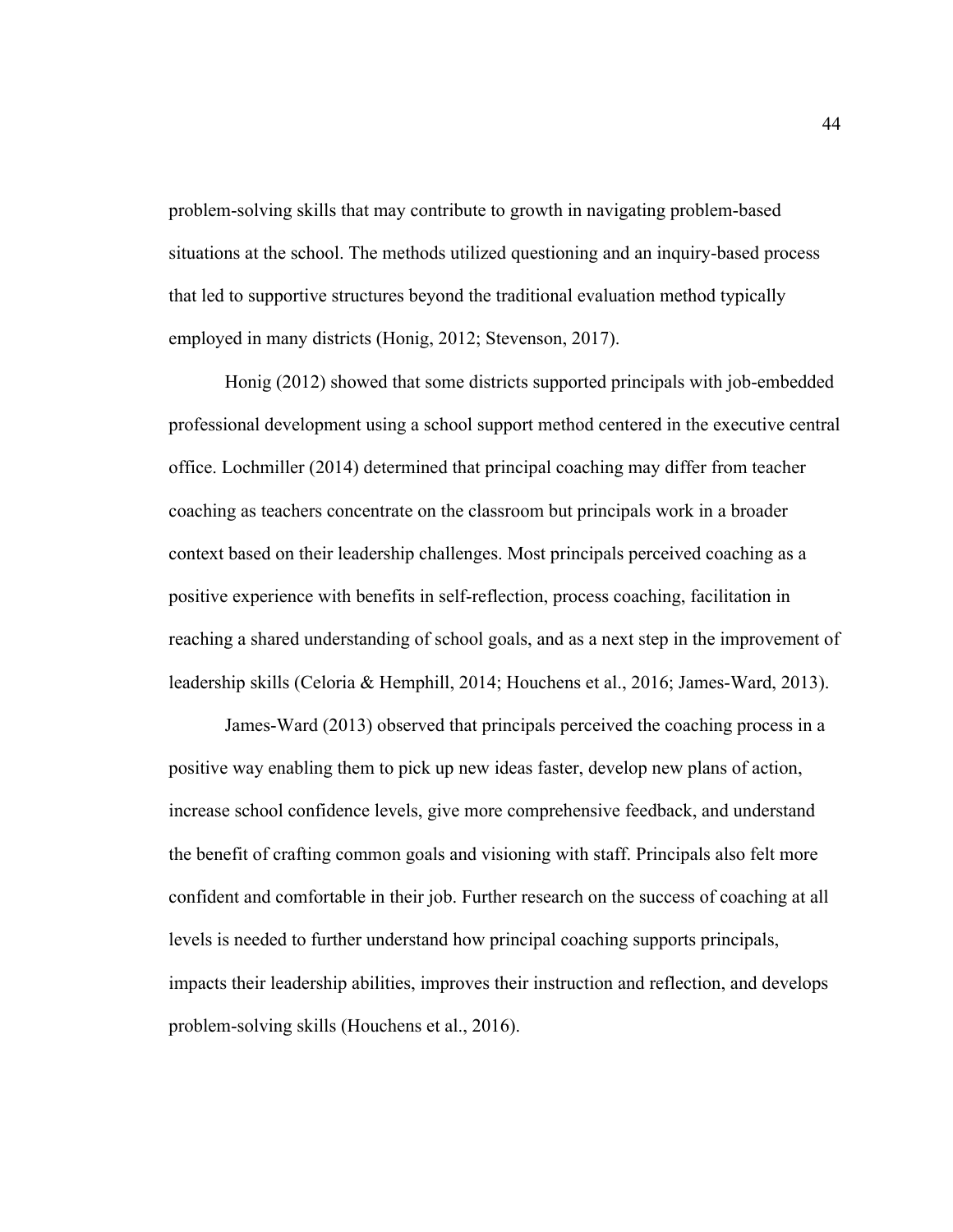The concept of principal coaching is still in the beginning stages as some districts are shifting the training of principals from the traditional supervisory evaluation model to job-embedded coaching focused on leadership, instructional skills, and individualized problem-solving. Gaps in principal coaching research still exist; therefore, researchers need to explore the effectiveness of coaching processes, the types of coaching that may or may not be useful, the perceptions of the participants, and the application of learning to practice (Honig, 2012). Educational researchers need to focus on the complexity, challenges, and high accountability of the principal's job in terms of student achievement, culture, and overall leadership in sustaining a high-functioning school.

### **Summary**

Principal coaching was demonstrated to have positive results as many principals perceived the coaching experience as beneficial to their leadership. However, principal coaching is a limited area of study, and additional inquiry is needed to make a stronger correlation between the effectiveness of principal coaching to instructional improvement, the conditions of leadership development, and the perceptions of the coaching experience. This researcher explored principal coaching through qualitative methodology and phenomenological design to examine the effectiveness and perception of principal coaching related to instructional and leadership skills. The methodology related to the study on principal coaching will be discussed in Chapter 3.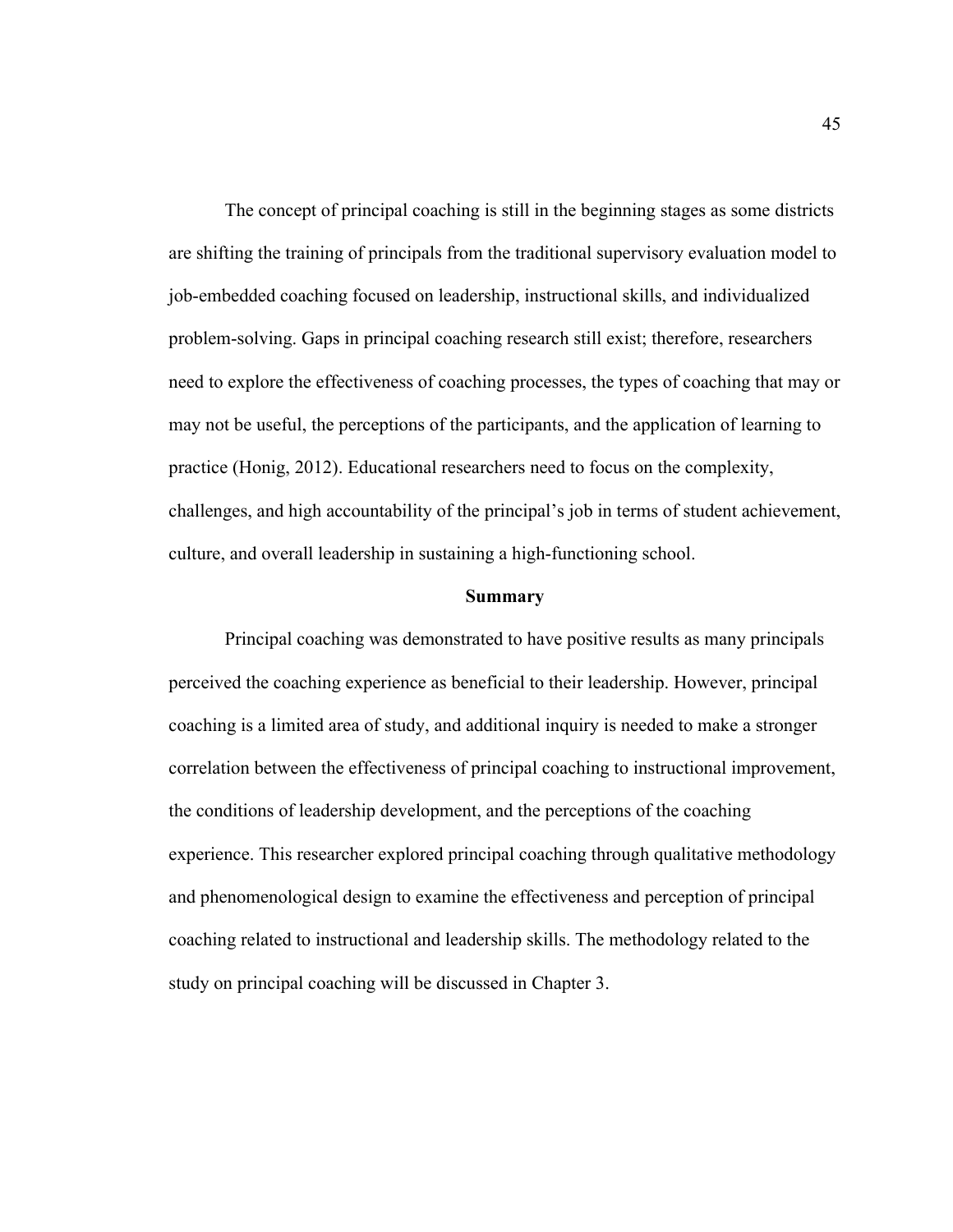## **CHAPTER 3: METHODOLOGY**

The information in this research study focused on elementary principals in one urban district where principal coaching has been implemented with a principal supervisor. The results of principal coaching in relation to improving instructional competencies, developing leadership skills, implementing effective coaching, and understanding participant perceptions was explored. The results of detailed interviews highlighted the lived experiences of elementary principals in the school setting.

The purpose of the study was to explore how principal coaching may improve the instructional and leadership skills of principals and the perceptions of the experience. The results of the study will hopefully contribute to the limited research on leadership support for principals and help central office administrators, university colleagues, and practicing principals develop an awareness of principal coaching.

The data were collected from ten elementary principals in one urban school district in Washington State, and the findings were analyzed using a qualitative method based on phenomenology. Phenomenology is a framework which the researcher relies on to examine experience and consciousness. This framework uses small samples and interviews as its primary source of data for analysis. It aligned well to this research study of the lived experiences of principal coaching and the ways the experiences supported the development of instruction and leadership (Creswell, 2018). Gelling (2015) believed the actual experiences of the participant were the most important data source and involved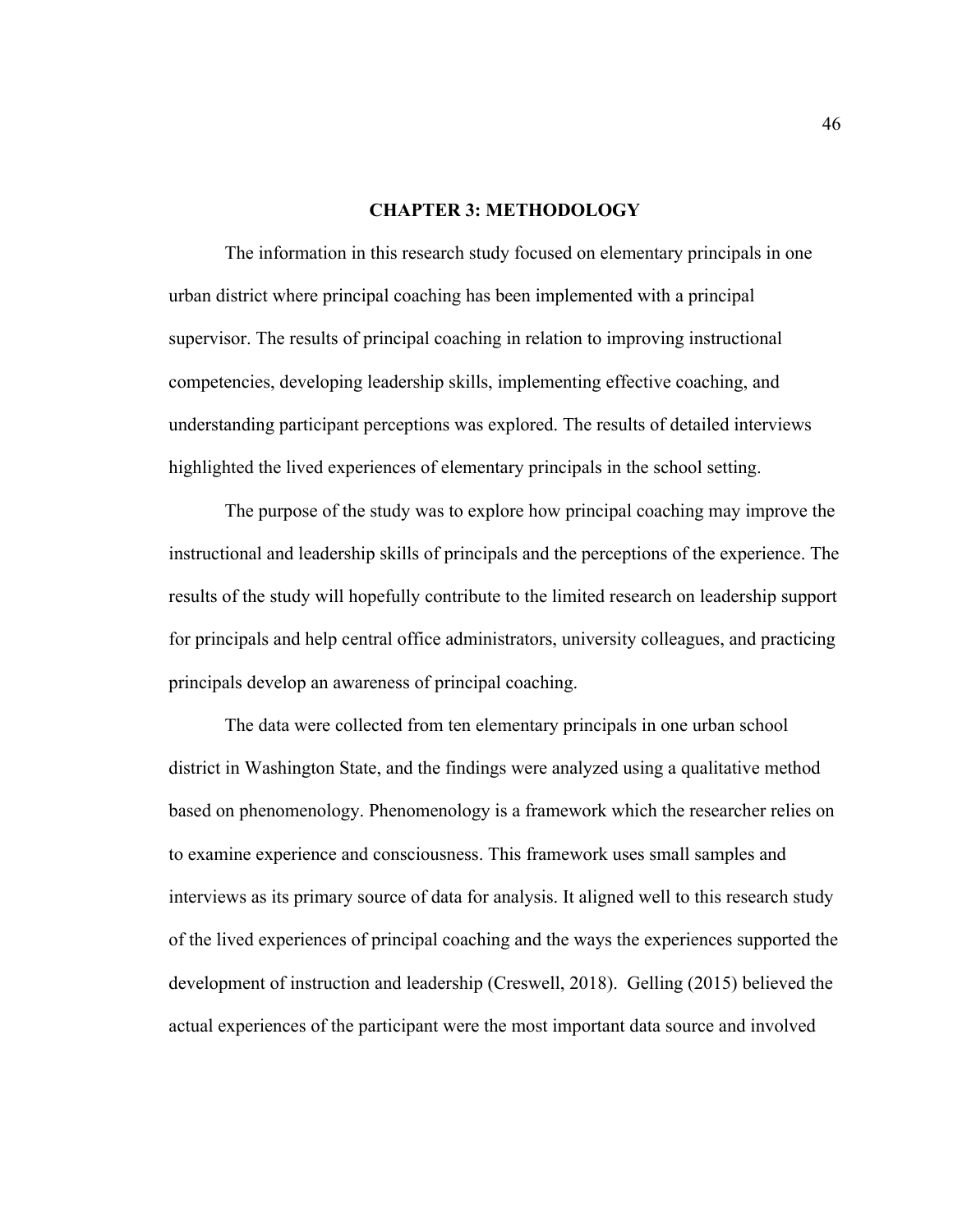situations most likely shared by other principals. The exploration of these common experiences may contribute to instructional leadership, conditions of coaching, and perceptions of the coaching experience.

# **Research Questions**

The research questions that were posed in this study related to the phenomenological design and aligned to the lived experiences and perceptions of ten principals in one urban district who underwent principal coaching. The questions focused on how principal coaching may impact the leadership and instructional skills of principals, the types of conditions that may support principal coaching, the effect of using lived experiences, and the perceptions of the coaching method. The research questions included:

- 1. How does the lived experience of principal coaching impact the leadership skills of principals?
- 2. How does the lived experience of principal coaching impact the instructional skills of principals?
- 3. What types of supports and conditions do principals need from coaches to improve their instructional leadership skills?
- 4. What is the overall perception of principals that have experienced coaching?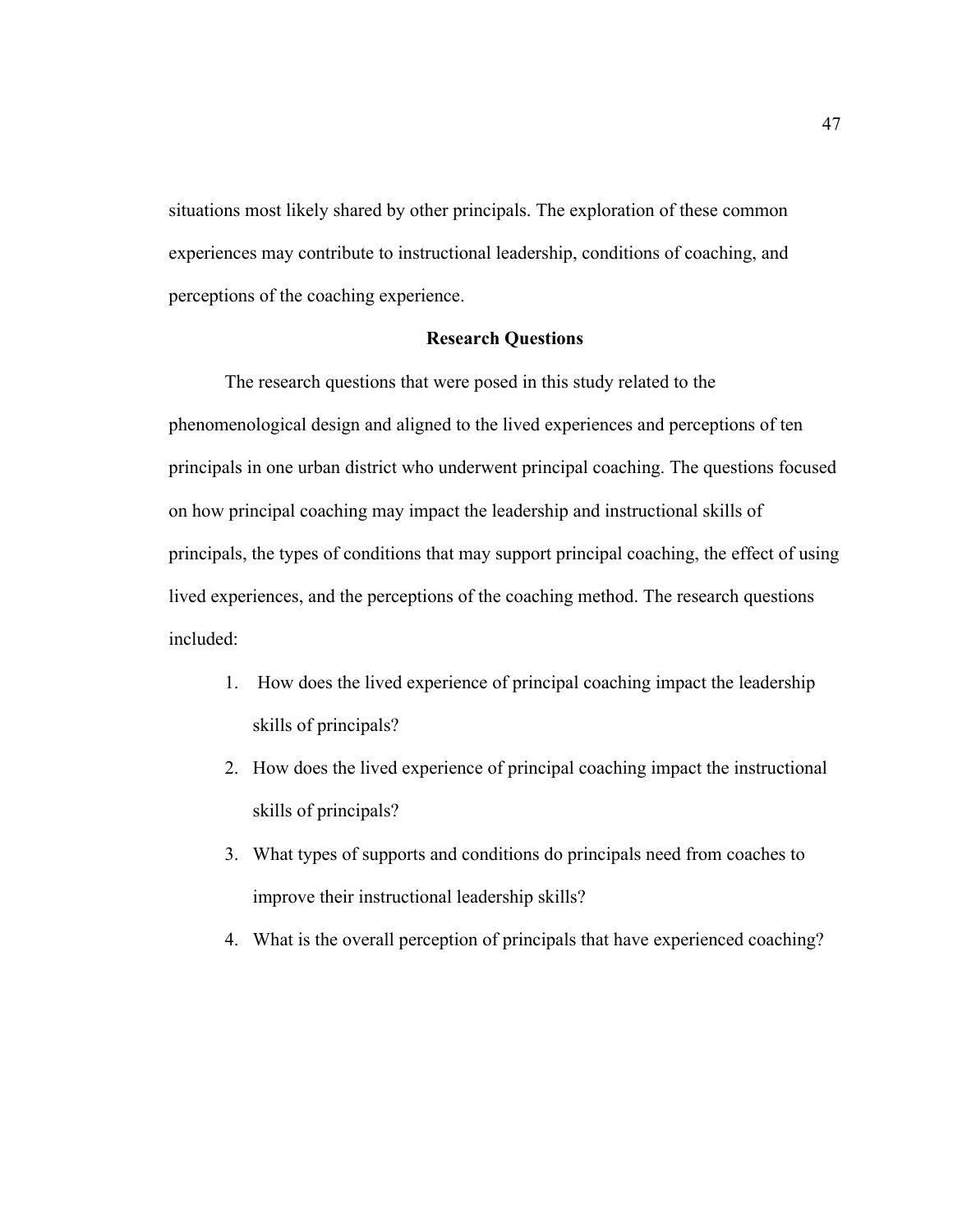## **Research Method**

A qualitative methodology was utilized with a focus on a phenomenological design based on understanding the lived experiences of elementary principals who received principal coaching, their perceptions of the coaching, and whether the coaching improved their instructional and leadership skills. The qualitative methodology helped the researcher examine possible ways coaching impacted the leadership and instructional skills of principals, the types of supports and conditions principals needed from coaches to improve their skills, and the impact coaching had on leadership abilities.

The qualitative methodology was the most appropriate for this research due to the open-ended nature of participant questions, the small sample size, and responses based on the lived experiences and perceptions of principal coaching (Creswell, 2018). Creswell suggested that quantitative methodology was best utilized when one sought to confirm a hypothesis about a particular phenomenon or looked for quantifiable answers to a specific problem. Based on these criteria, the researcher determined that quantitative research was not appropriate for this study, since it utilized closed-ended questions and participant responses through surveys or highly structured data-gathering techniques were selected from a larger participant base (Vogt, 2007). The researcher further determined the mixed methods methodology was not appropriate for this study, since the problem had not been adequately studied and there was an interest in exploring the nuance of principal coaching on leadership and instructional skills (Creswell, 2018).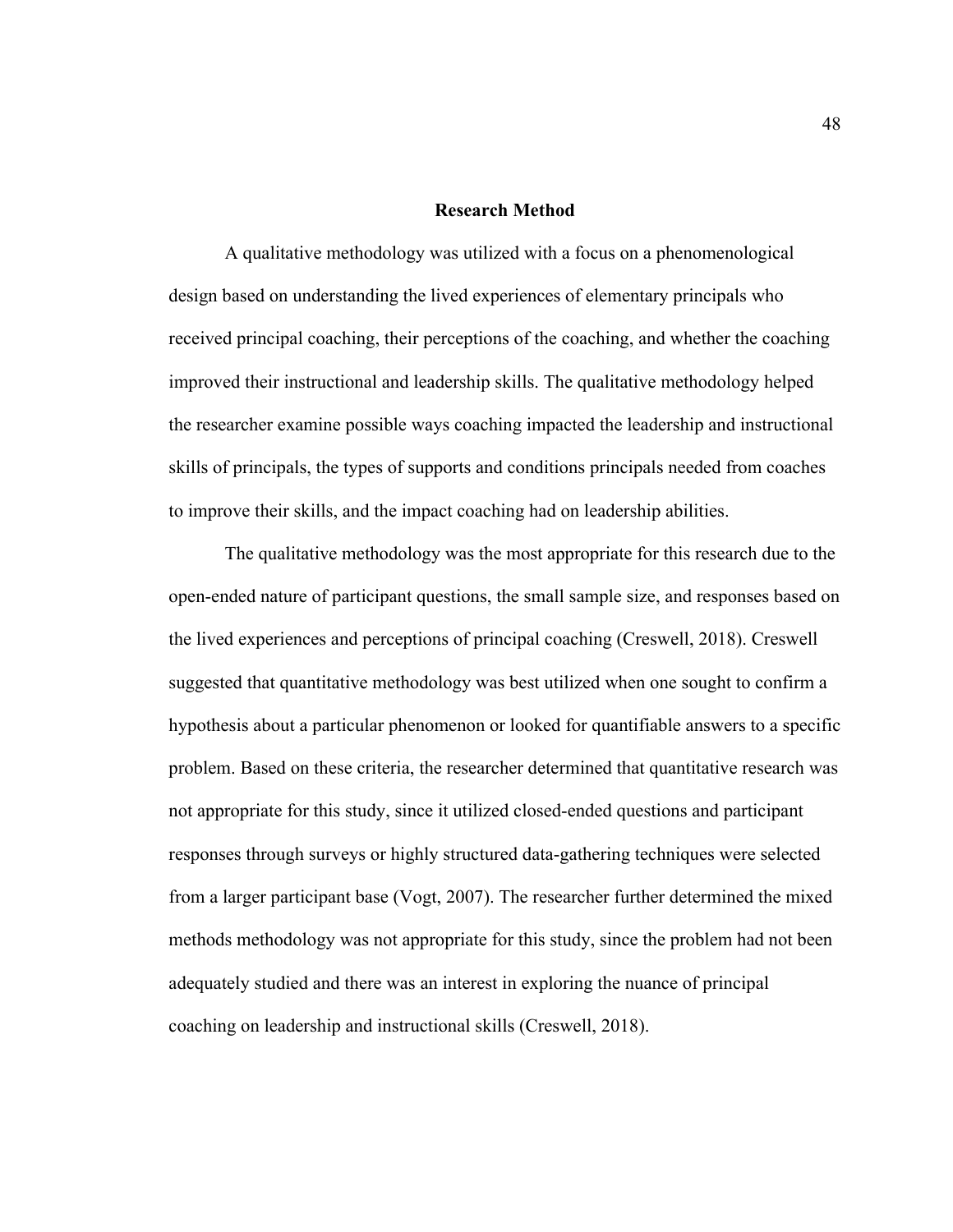Researchers try to understand the true meaning of a phenomenon by questioning people who went through the experience. Descriptive, structural, and behavioral questions as well as detailed examples help identify the shared meaning of the lived experience (Giorgi, 1997; Moustakas, 1994). To achieve identification of true phenomena for this study, a quantitative research method was considered. Vogt (2007), in a book on quantitative research methods, listed the essential elements of such a study: large sample size, in-house treatment, the assignment of randomly selected participants, and the use of a posttest at the end of the experiment. Ultimately, the researcher chose not to select quantitative methodology, since a small sample size was more appropriate for exploring the phenomenon of lived experiences.

The mixed methods approach was also considered for the benefit of a comprehensive approach utilizing both qualitative and quantitative methodologies (Parylo, 2012). This methodology may have resulted in a deeper understanding of the phenomena that were being investigated; however, its weakness was related to the potential need to follow up with additional research based on possible discrepancies between qualitative and quantitative results. Also, different sample sizes between the quantitative and qualitative approach might have influenced the study (Creswell, 2018). The researcher ultimately decided that a qualitative methodology would best fit this study based on the topic, problem statement, purpose, and research questions.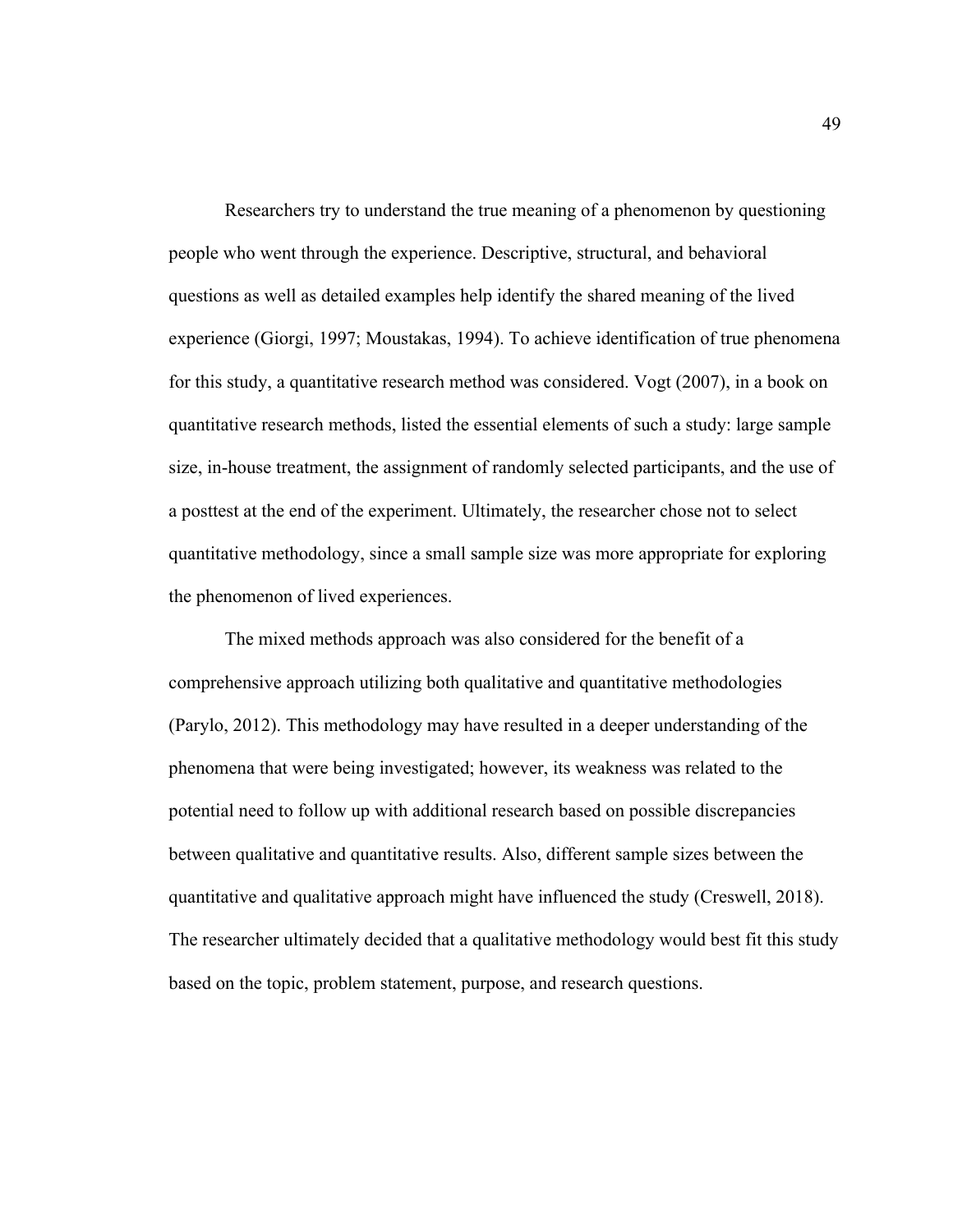## **Research Design**

The phenomenological design was used in this study to help the researcher explore the lived experiences of elementary principals. Maximum variation sampling was also used to capture a range of perspectives on principal coaching (Harsh, 2011; Higginbottom, 2013). Phenomenology was the most appropriate approach due to the focus on research questions designed to understand the meaning of the experience and the researcher's interest in the topic (Moustakas, 1994).

The phenomenological approach best fit this research study because of its use of lived experiences or phenomena, its small sample size, and its use of interviews as the main source of data collection and analysis (Creswell, 2018). In a book on researching lived experiences, Van Manen (2016) discussed how the researcher explored a deeper understanding of the participant's situation and supported the phenomenological design through interviews. Phenomenology is based on data sourced from real experiences lived by participants who have gone through the situation, shown an interest in sharing their experience, and are open to detailed interviews (Creswell, 2018; Moustakas, 1994). Patton (2015) explained how the authors, through interviews, examined the meaning of a lived experience and provided a perceptive and detailed description of the experience. Mortari (2013) described the reflective nature of the phenomenological design and the importance of allowing the participant to employ metacognition and stream of consciousness. Giorgi (1997) discussed how phenomenology related to complete systems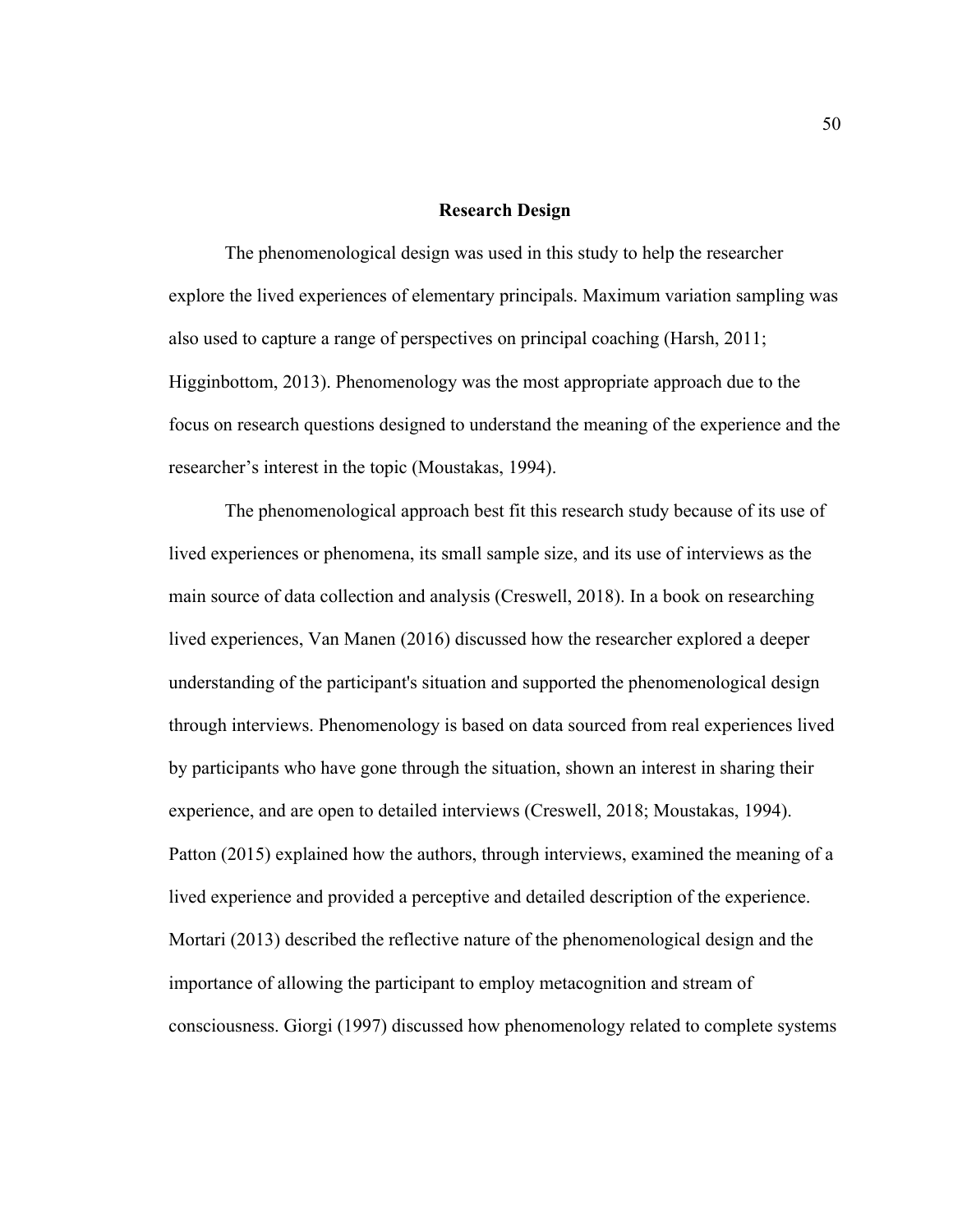rather than parts and how this complete understanding helped the author recognize the impact and awareness of an experience.

In a book on phenomenological research methods, Moustakas (1994) stated that phenomenology focused on the whole process of the experience while exploring multiple sides until the true meaning of understanding the experience was leveraged. The phenomenological process fit this study due to the nature of co-constructing the meaning of lived experiences relative to principal coaching (Flood, 2010). The researcher's final decision was to use the phenomenological approach due to the tight alignment of the topic, problem statement, purpose, and questions that connected to the exploration of the lived experiences of coached principals.

Other qualitative research designs were considered for this study. Grounded theory was considered, but not selected, due to the focus on continuously comparing research and inductive theoretical methods for the analysis of research connected to the real world (Patton, 2015). Grounded theory would have required analyzing multiple data points to continuously construct theory in an objective way. Multiple data points would have needed to be collected using observations, interviews, former research, and any other data points that related to the interaction between the principal coach and the principal (Gelling, 2015).

Ethnography was determined as not appropriate for this research based on the topic of principal coaching and the concentration on exploring the lived experiences of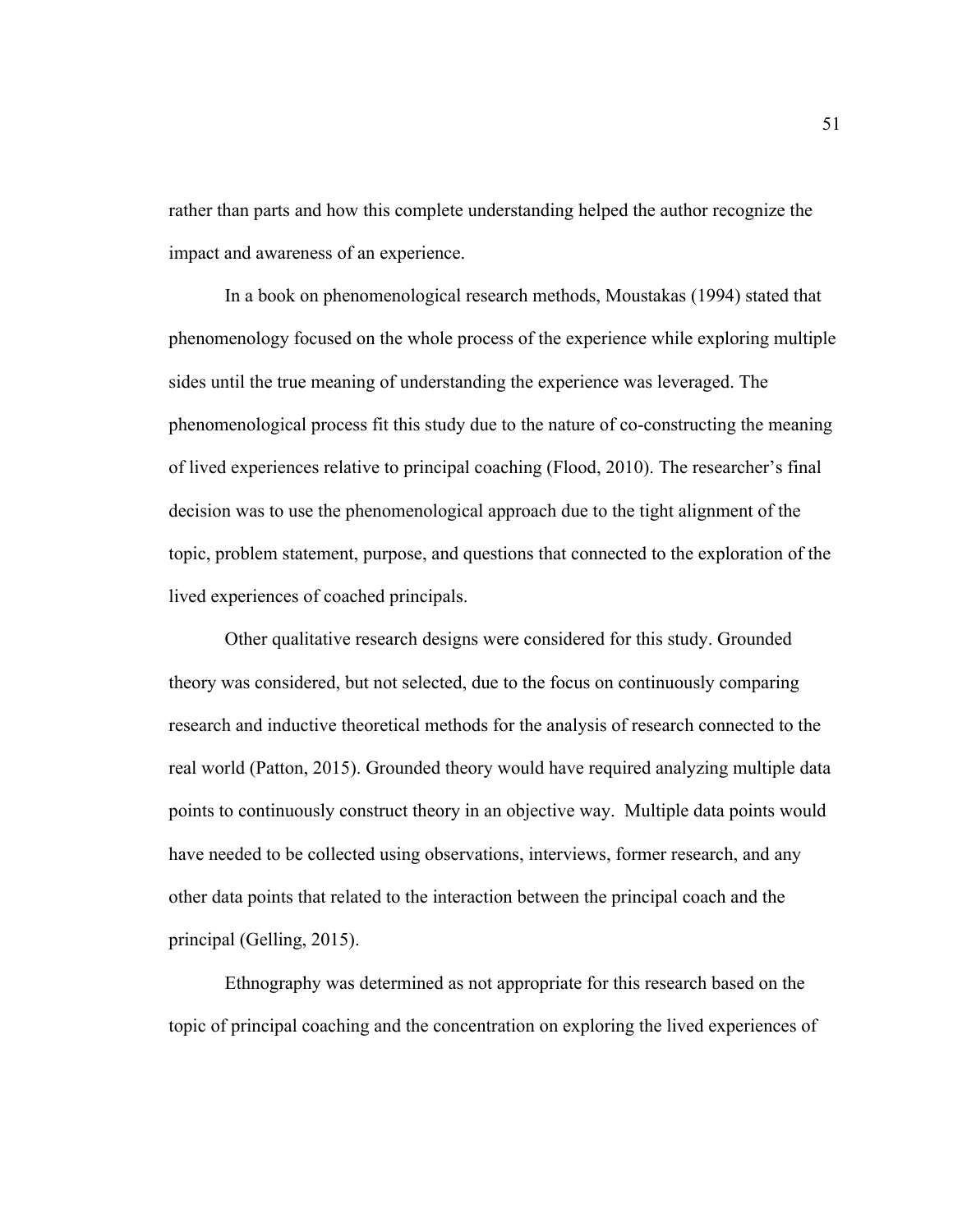principals. Ethnography focused on the researcher fully participating in the study during elongated time periods to understand the culture through observation and involvement in the field (Patton, 2015). The phenomenological design was not dependent on being fully immersed in the culture and was not bound by time as was the ethnographic design. The focus of a phenomenological design was studying the lived experience of participants and their perceptions (Creswell, 2018).

The researcher served as the main instrument in this research study, and detailed interviews were utilized with open-ended questions related to understanding the perceptions of principal coaching. The phenomenological design was focused on exploring the meaning of the participants' experiences related to principal coaching and understanding the descriptions of the lived experience (Moustakas, 1994). Giorgi (1997), in describing the phenomenological, psychological method, used phenomenology and free imaginative variation to explore a deeper understanding of significant principles. Giorgi (1997) found that by varying the details of the situation, the researcher determined if the essence of the experience was still present. The results then aided the researcher in comprehending the fundamental nature of the experience at a deeper level of consciousness. Gelling (2015) discussed the use of detailed interviews with the participant and engagement in the active process of analyzing real life experiences. Interviews were the primary format of this phenomenological research and supported the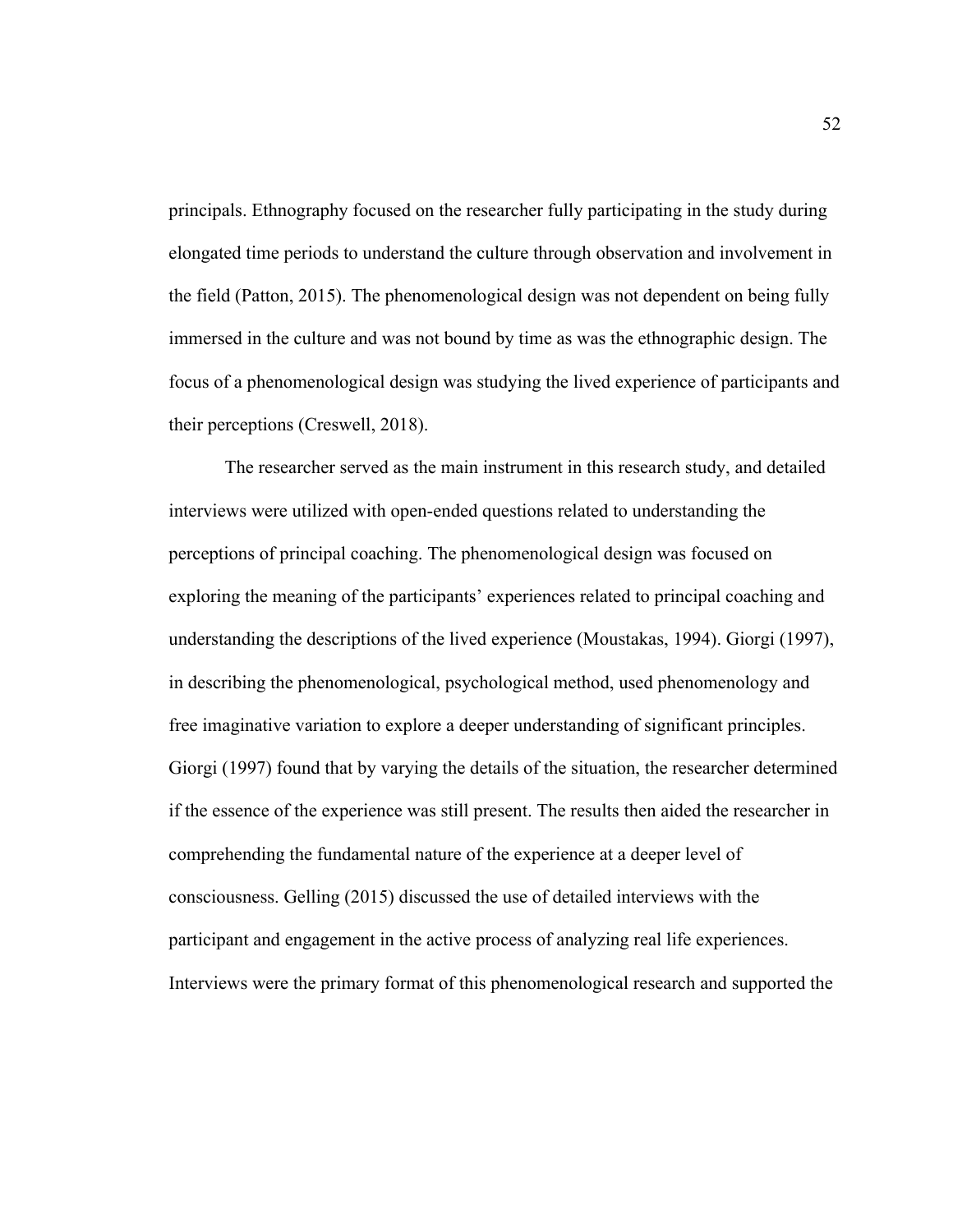topic of principal coaching based on connections to improving leadership, instruction, and perceptions of the coaching experience.

Interview questions aligned with the phenomenological design and were administered through in-person, unrestrictive questioning at the district office (see Appendix A). Open-ended questions encouraged participants' reflection by deepening their understanding and helping them identify the essence of the experience (Moustakas, 1994; Seidman, 2013). The interviews lasted approximately 90 minutes and were transcribed and recorded using a digital device. The analysis of the detailed interview included a thorough reading, coding, and selecting of key components, constructing themes that connected to major ideas, categorizing the themes of the phenomenon, and reviewing the interview process to ensure validity of the analysis (Goulding, 2005).

#### **Instrument**

Detailed interviews were conducted with ten elementary principals from one urban district in Washington State which employed principal coaching focused on instructional leadership. Interviews provided the primary data in understanding the individual experience, analyzing and reflecting on the themes, and deciphering the true meaning of the lived experience (Flood, 2010). The researcher contacted each participant to share the selection criteria, meeting times and locations, the purpose of the study, participant expectations, and details of the informed consent form which was signed prior to the first interview (Seidman, 2013).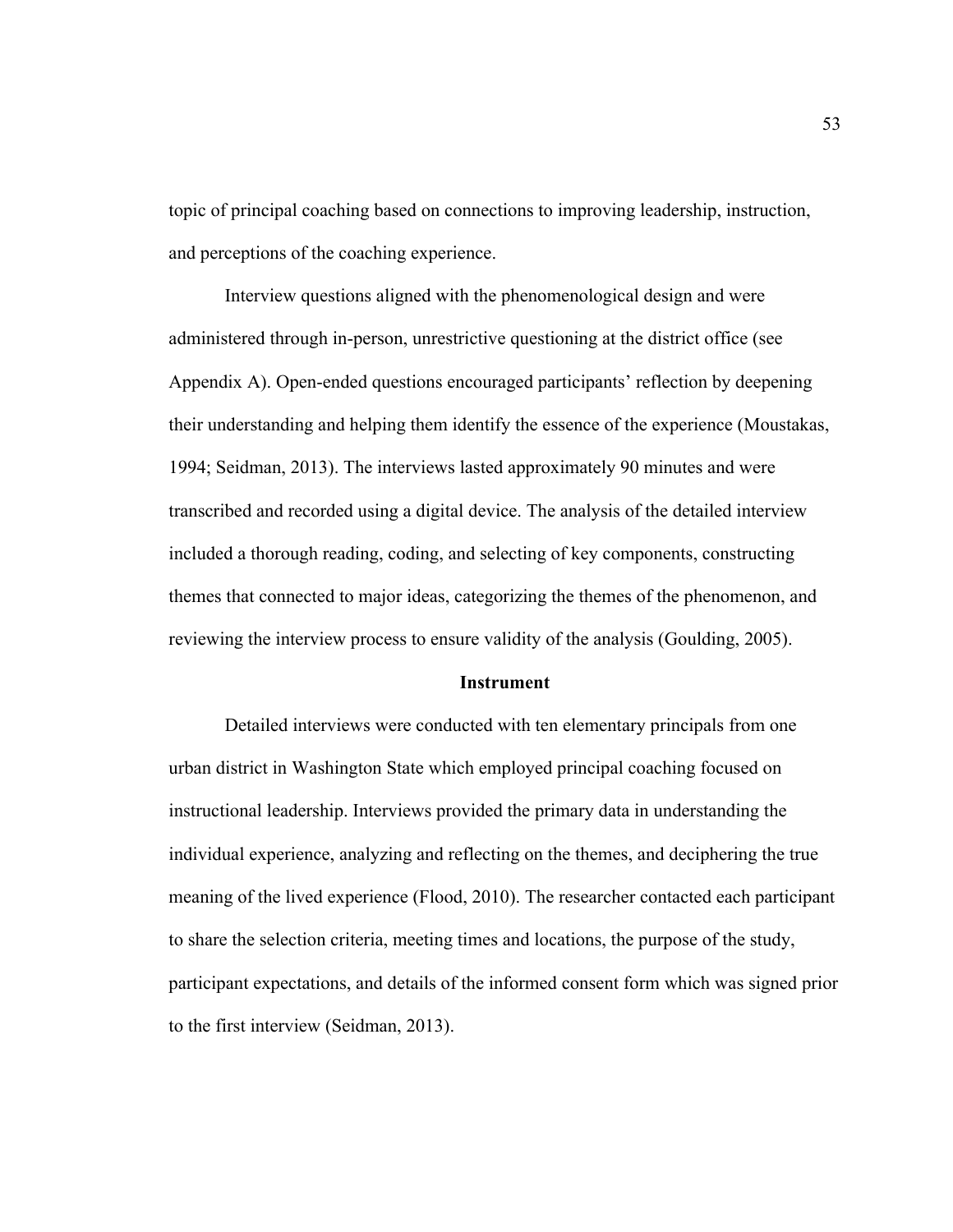The interview questions focused on the prior experiences of the principals, the details of their experiences using principal coaching, and their understanding of the essence and meaning of the coaching experience (Seidman, 2013). Interview questions were developed to align with the study's phenomenological design and to explore the lived experiences of principal coaching, possible benefits of coaching related to leadership, and the perception of the experience. The researcher listened closely to the participants' stories to fully understand their experiences. An interview guide was used to articulate the purpose of the interview, explain the process, gain information about previous experiences, and discover any supports that were or were not in place before coaching (see Appendix B).

Giorgi (2012) studied the descriptive phenomenological, psychological approach, and discussed two methods, bracketing and bridling, that helped the researcher fight any pre-conceptions or early biased conclusions. These strategies were used to fight preunderstanding and helped suspend any judgment based on personal experiences. Bracketing was used by the researcher in the form of journaling, an approach to encourage reflection on previous experiences and background knowledge. Bridling helped the questioning stay engaged and move forward without attempting to understand too quickly or jumping to conclusions. The researcher was the main instrument in qualitative research and ensured the principals had ample time to reflect on their lived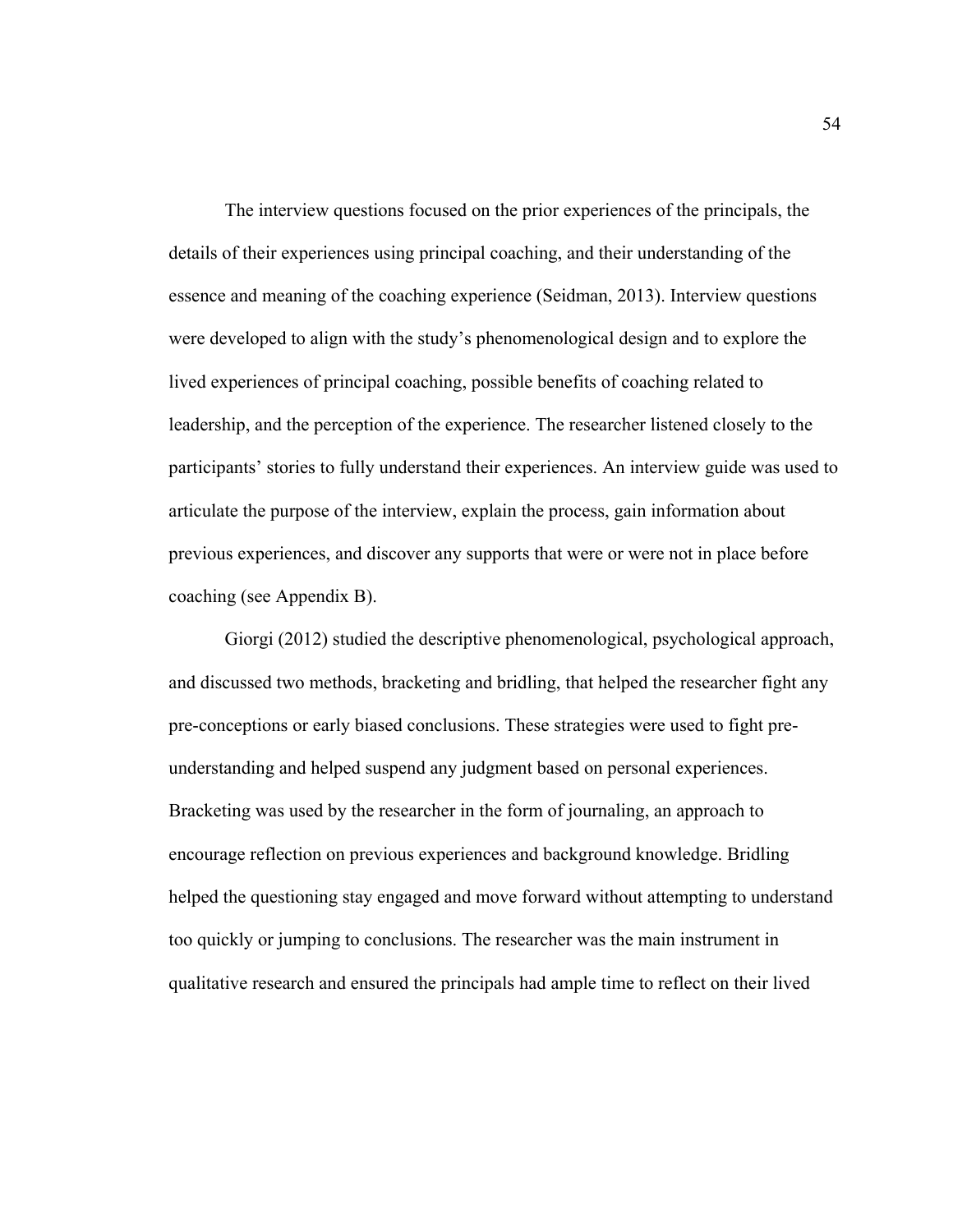experiences in an authentic and comfortable manner (Creswell, 2018; Seidman, 2013; Vagle, 2018).

The interview addressed 18 questions connected to shared experiences focused on leadership, perception of coaching, and instructional skills (see Appendix A). Follow-up questions delved into the supports and conditions of successful strategies, perceptions about principal coaching, and the impact of instructional and leadership decisions. Questions related to roadblocks, problem-solving skills, and decision-making allowed participants to self-reflect on the effectiveness of the coaching experience. The researcher actively listened during the interviews and allowed the principals to share their perceptions while using the metacognitive skills of re-direction, self-reflection, and thinking aloud to discover the essence and meaning of the phenomenon being shared (Vagle, 2018). In addition, the researcher shared personal knowledge as a principal and principal coach.

The 90-minute interview was transcribed and recorded using a digital device. There was a follow-up personal interview or conference call, if additional time was needed to finish the interview questions or clarify transcribed answers. At the end of the study, the participants were asked to review the research findings in a member checking process to ensure there were no biases reflected in the transcribed data (Cope, 2014; Pierce, 2015; Vagle, 2018).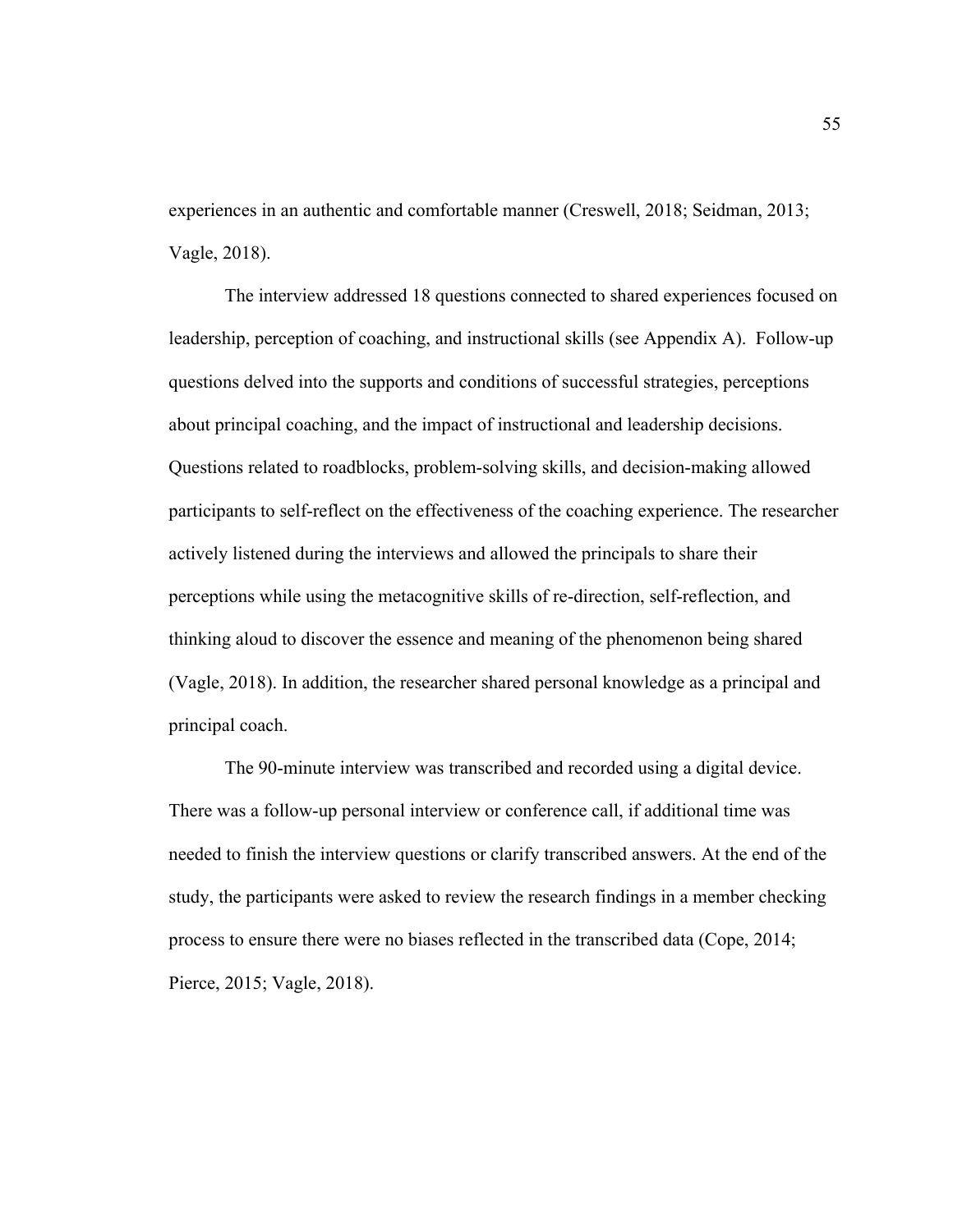## **Participants**

The sample included ten principals from one urban district in Washington State which employed principal coaching focused on the study of instructional and leadership skills based on lived experiences. Maximum variation sampling was used by the researcher to support participant diversity in gender and years of leadership in order to capture a range of perspectives on principal coaching (Harsh, 2011; Higginbottom, 2013). Potential participants received communication through an email detailing questions to ensure a degree of principal participation. Five questions were asked in the selection process:

- 1. How long have you been in education? How long were you a teacher? How long have you been an elementary principal?
- 2. How many years were you a principal in another district? How long have you been in your present school district?
- 3. Did your principal supervisor provide coaching if you were in another district?
- 4. What supports were or were not in place in your current district?
- 5. How do you identify your gender?

The information guided the selection of gender and levels of experience of the participants (Higginbottom, 2013). Permission for the research process was granted by the appropriate district personnel and superintendent. There were 24 elementary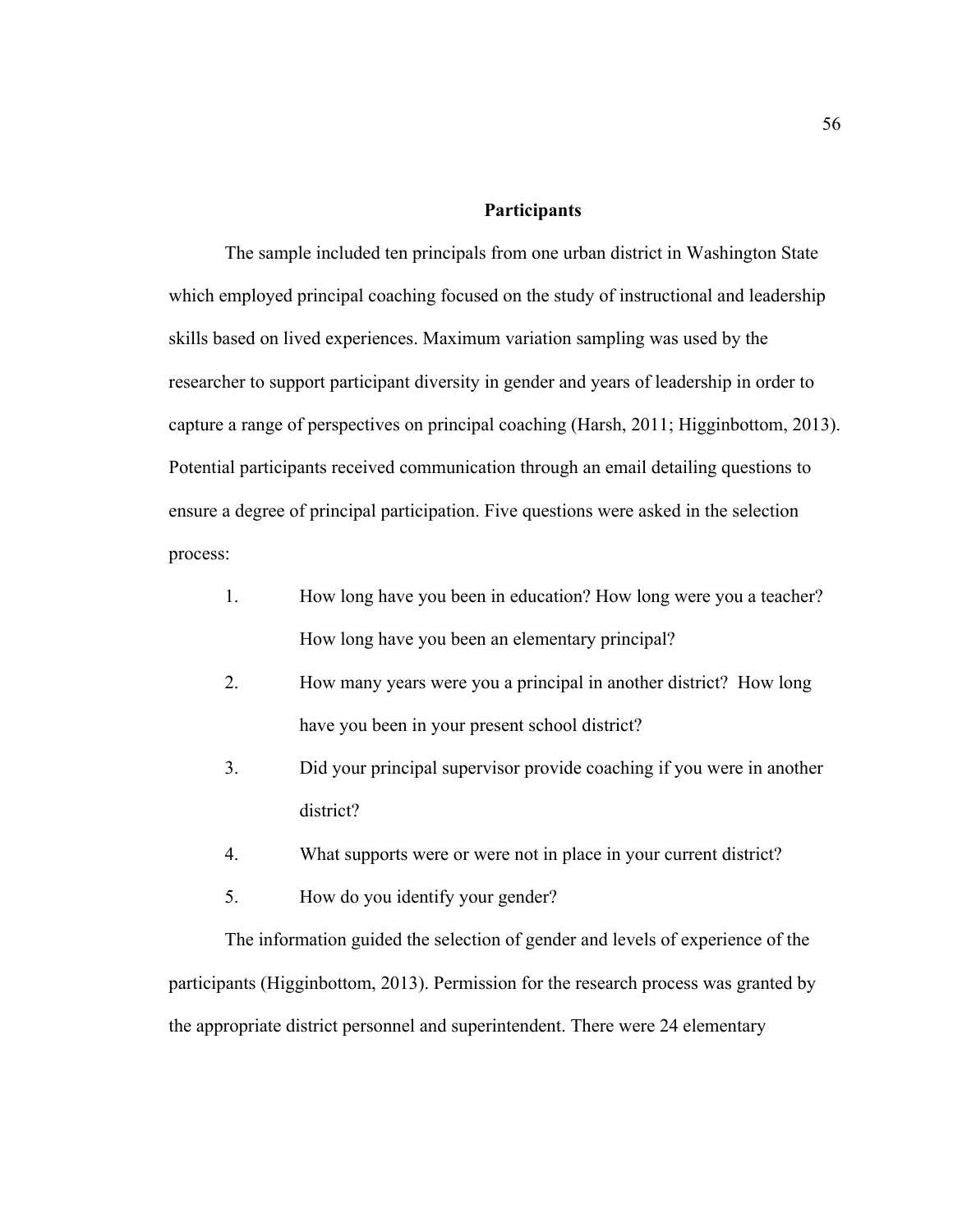principals who qualified in the school district and the researcher initially communicated with all of them. An email was sent to the 24 possible elementary principals, and ten of them were chosen. The principals received a phone call inviting them to participate in the study and a contact visit was set up for the in-depth interview. The phenomenological approach called for a small sample size, and the researcher recruited 10 participants (Patton, 2018). There were 24 elementary principals in the district, and the phenomenological design was based on a small sample size appropriate for this pool of principals (Patton, 2018). Once the 10 principals were chosen, the school district signed the organizational consent form. The district also revised and signed a Memorandum of Understanding and a Data Sharing Agreement.

#### **Ethical Protection of Participants**

The researcher met with each participant in the study to explain the purpose of the research, the interview process, times and dates for the interviews, the rights and risks in a signed consent form, and potential study benefits. Additionally, participants were informed of confidentiality, the conditions for at-risk populations, the measures taken to ensure impartiality, and contact information for the researcher and the Institutional Review Board (IRB), should questions arise (Seidman, 2013). The researcher shared the purpose of the study, agreed upon a meeting location that was comfortable for each principal, communicated the amount of time required, and disclosed information about the researcher including current employment and university attended (Seidman, 2013).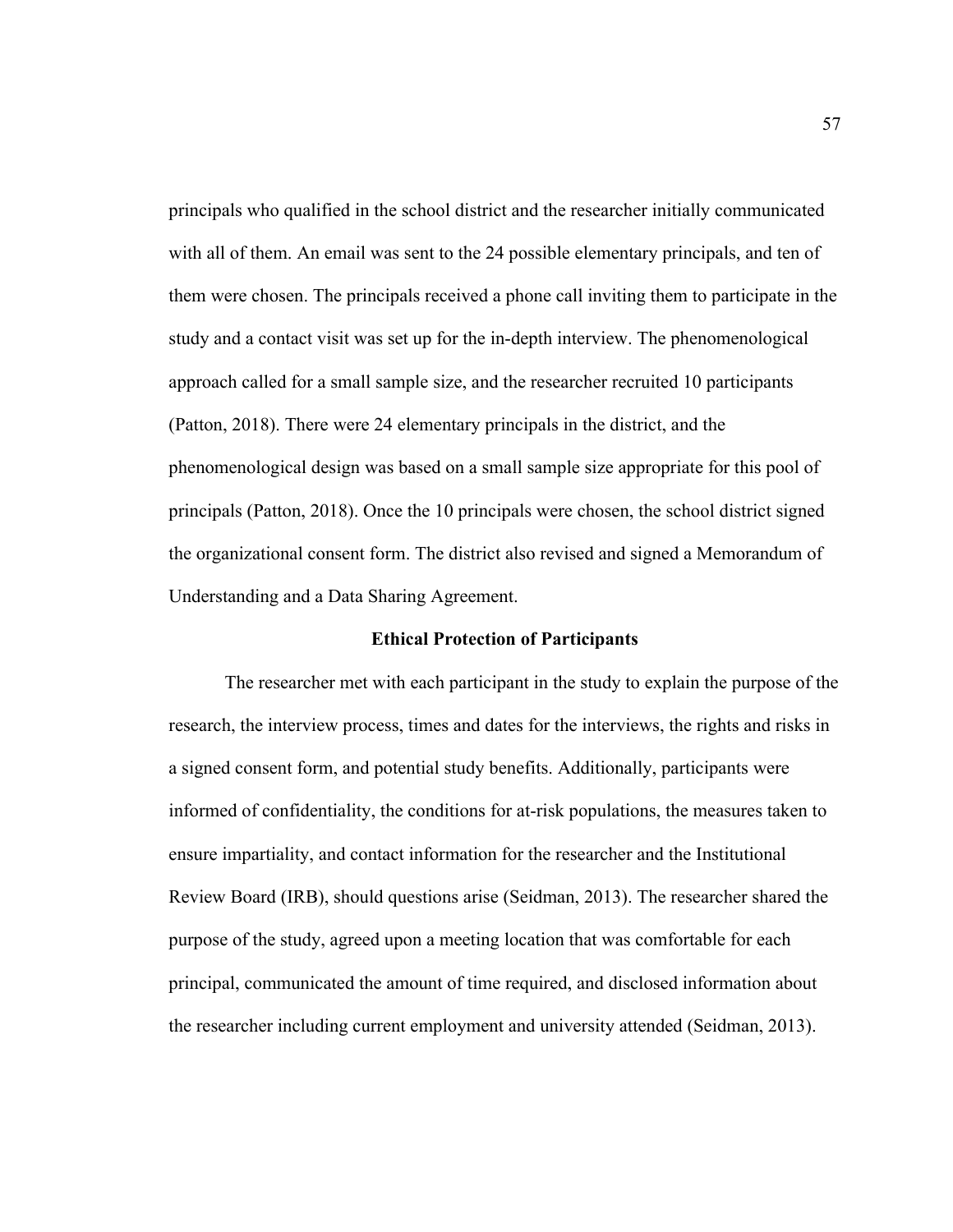Possible risks of participating in the study were disclosed such as the potential for recognition even though pseudonyms would protect the names of participants, the city, and district. Voluntary participation was stressed, and details about withdrawing from the study were included in the consent form and communicated at the first contact meeting. Finally, the researcher kept all interview notes, consent forms, and digital recordings in a secure space for 10 years, after which they will be destroyed.

#### **Data Analysis Methods**

To ensure validity, the analysis process included detailed readings of the interviews, selection of key components, and construction of themes that explained the phenomenon (Gelling, 2015). Interviews were the primary format of this phenomenological research, and the process fit well with the problem statement, topic, and research questions connected to the study (Flood, 2010). The researcher engaged in the bracketing and bridling processes by writing and reflecting on prior experiences or understandings related to principal coaching. The goal of these two strategies was to ensure active listening and comprehension to make certain biases did not conflict with the phenomena the participants experienced as they shared their truth (Giorgi, 1997). The experience of principal coaching and the essence of how principals felt about going through the real-life experience of the event were analyzed to reveal universal themes (Van Manen, 2015).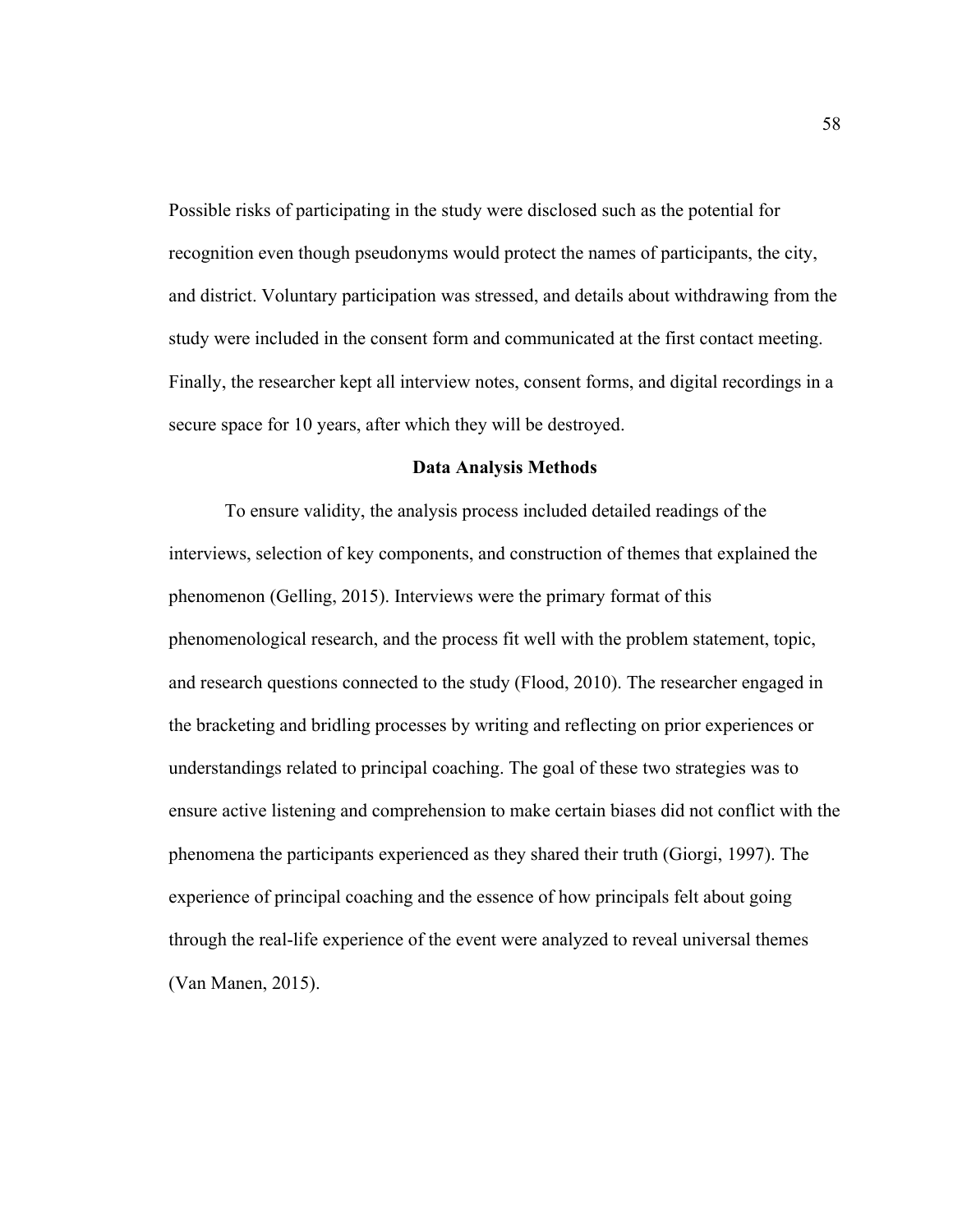Data were collected through interviews using open-ended questions, and before engaging in the data analysis, the researcher carefully examined all of the data (Giorgi, 1997). The first stage of analysis included a detailed reading of the transcribed interviews based on individual and group self-reflection. The researcher then read the transcribed interviews again at a slower pace to look for shared meaning (Giorgi, 1997). The next stage involved hand coding the data by reading each sentence and selecting a word that correlated to a list of codes (Creswell, 2018). Codes surfaced during the data analysis process as they related to the themes of emerging ideas. Finally, codes described the setting and details related to the phenomena and indicated the themes found in the lived experiences of principal coaching and the actual expressions of the participant (Giorgi, 2012).

## **Limitations**

Power could have played a role in the interview process as the researcher is in a supervisory position, although not in a direct controlling role over the participants. Vagle (2018) discussed this issue of the researcher's position and the vulnerability of the participant. The researcher alleviated this possible power imbalance by viewing the principal as the expert in describing the unique perceptions and experiences and using broad and open-ended questions which allowed for a more "organic" process. There was also the potential of the researcher becoming emotionally attached to the participants due to the passion of the topic shared between the researcher and the principals. Vagle (2018)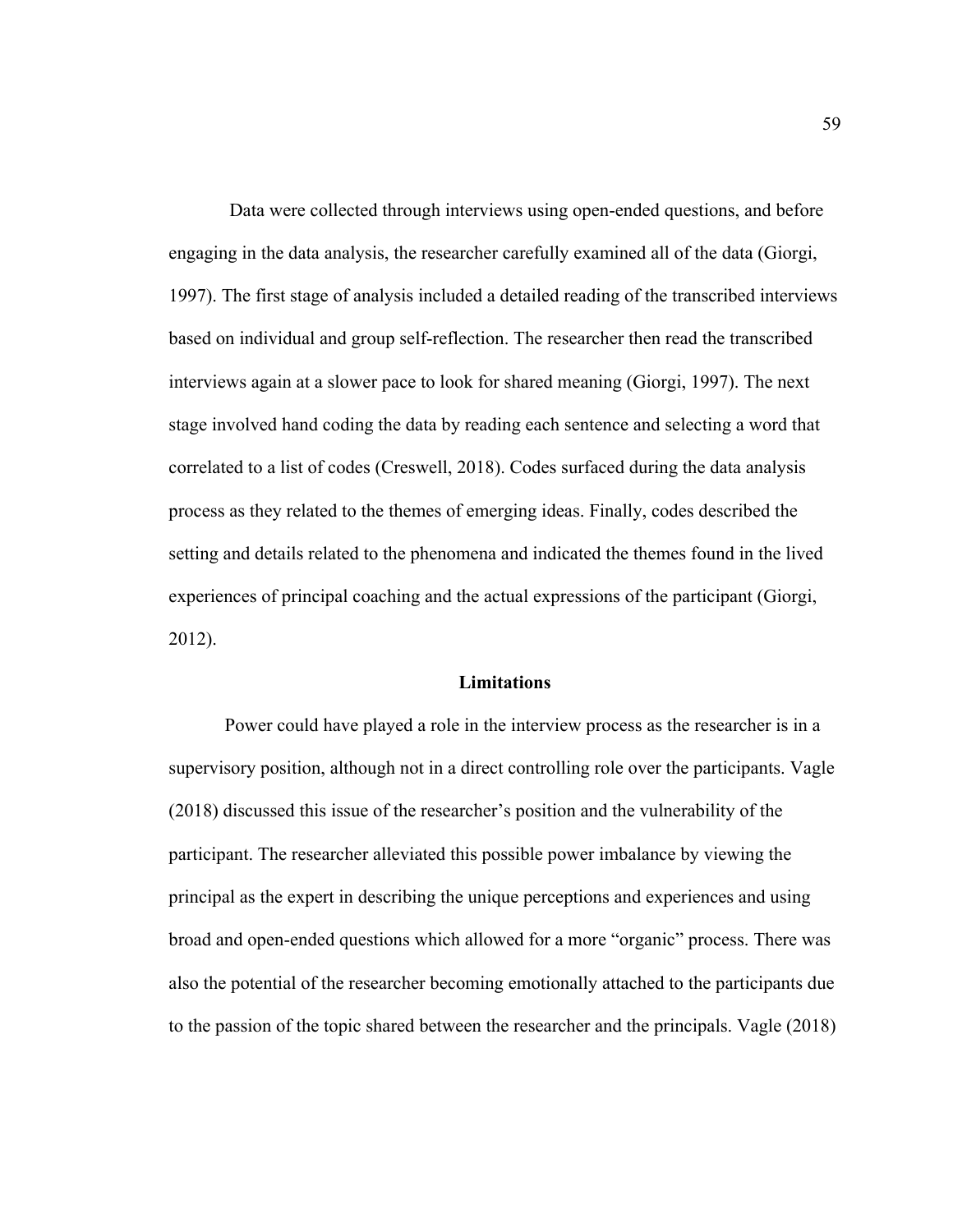discussed strategies which prevented the author from becoming personally involved with opinions. One such strategy was examining various data sources prior to the research to expose diverse results and opinions. The approach included inquiry-based learning such as questioning, reflecting, sharing perceptions, and exploring the phenomena.

Trust was crucial during the study to ensure the reliability and validity of the qualitative research. Creswell (2018) discussed gaining trust through the sharing of the findings with the participants. The researcher provided a link to the individual experience and a summary of the results. Moustakas (1994) found that listening with an open mind and putting aside preconceived ideas supported the validity of the phenomenological approach. Vagle (2018) determined that bracketing or writing down the experiences and concentrating solely on the interview process, was a method that reduced biases. Bridling was another strategy that allowed the researcher to reflect on background and prior experiences to be more aware of potential biases and expand understanding.

Other methods to ensure trustworthiness included: journaling; reflection before, during, and after the research; and the metacognitive strategies of classifying data and making connections among data. After the completion of the detailed interviews, the subjects were invited to review the transcripts and data to help ensure their words were accurately reflected in the meanings and themes (Creswell, 2018). The principals and central office administrators were also asked to provide feedback or ask questions based on the findings, supporting further validity (Creswell, 2018). Member checking enhanced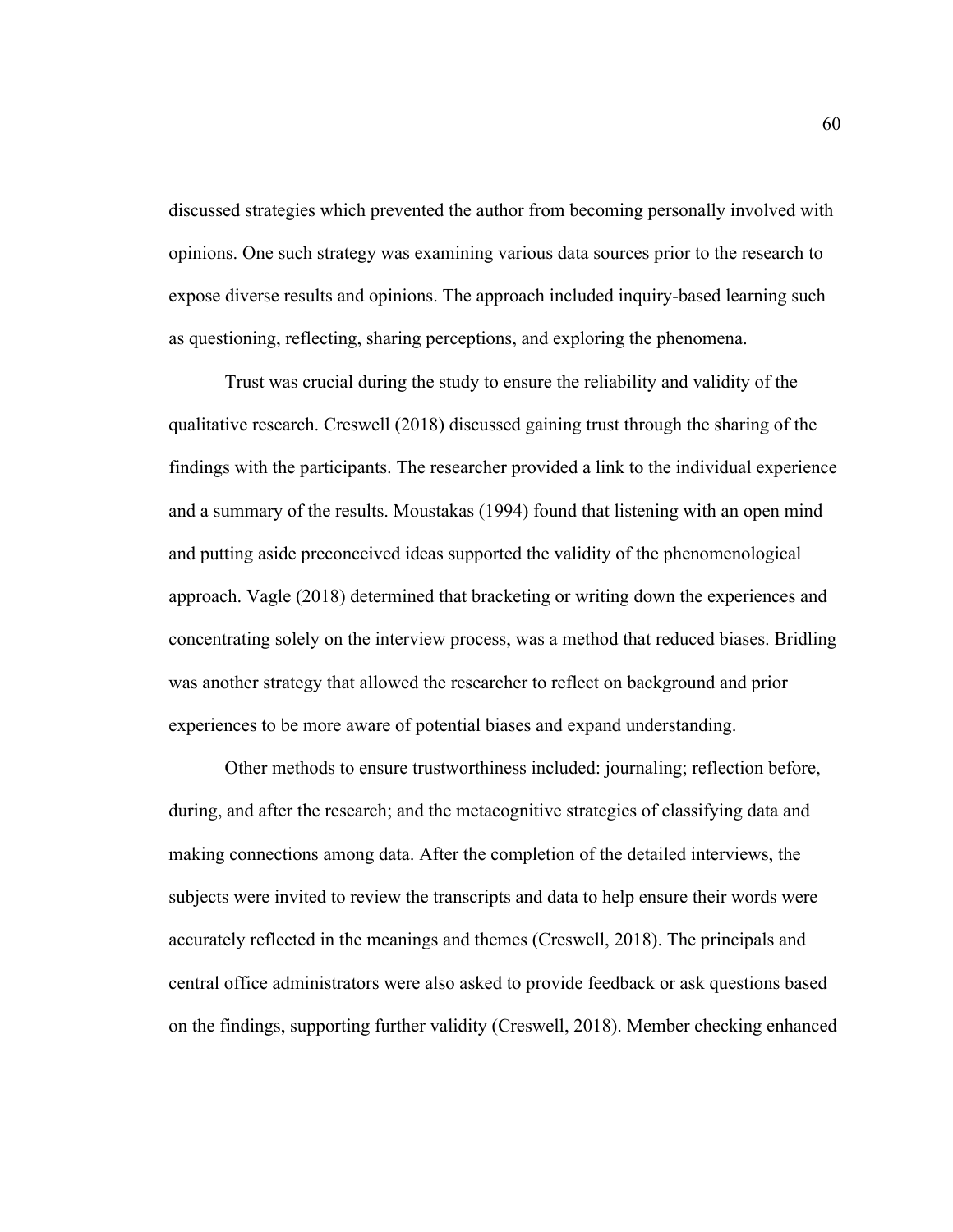the credibility of the reported results as participants reviewed the themes and gave input on the key findings (Creswell, 2018).

# **Delimitations**

The study delimitations related to the questions integral to the experience of principal coaching included understanding conditions that support effective coaching, the impact coaching may have had on the instructional and leadership skills of the principals, and the perceptions of principal coaching. The findings and results of the study may not be generalizable to small school districts, locations, or periods in the future since the participating principals were limited by gender and years of experience, familiarity with principal coaching for at least one year, and careers in an urban school district.

#### **Summary**

Principal coaching was studied through a qualitative study focused on lived experiences which may have impacted the effectiveness of instructional and leadership skills. The conditions of effective coaching and the perceptions of the coaching experience were explored. Ten principals from one urban district were studied through detailed interviews, and the data were analyzed and categorized into common themes. The researcher then considered and reflected on the significant findings, conclusions, and additional questions needed on this topic. Chapter 4 outlines the findings and conclusions related to possible impacts of principal coaching on the leadership and instructional skills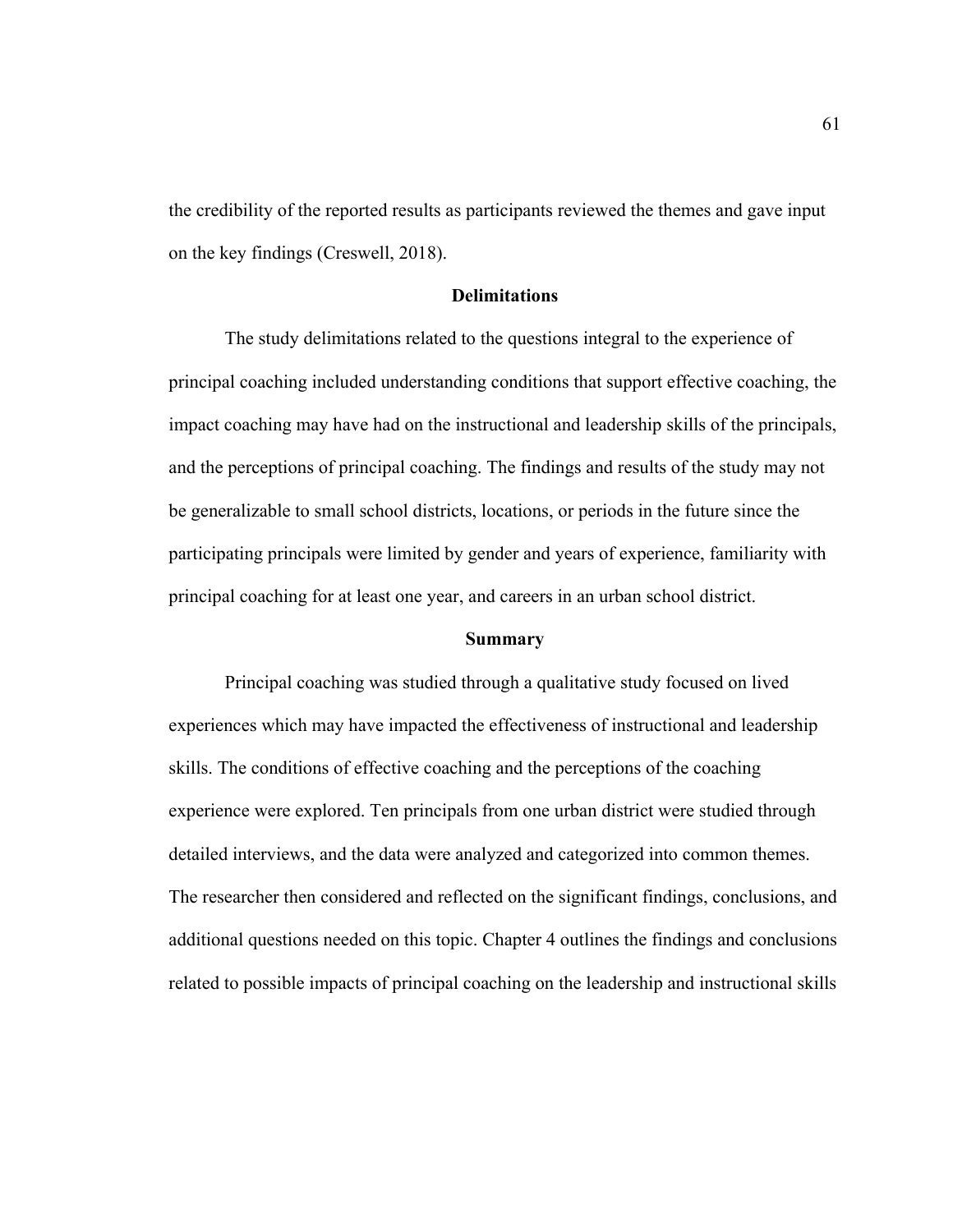of principals, the types of supports principals need from coaches to support their instructional growth, and the principals' perceptions of the coaching experience.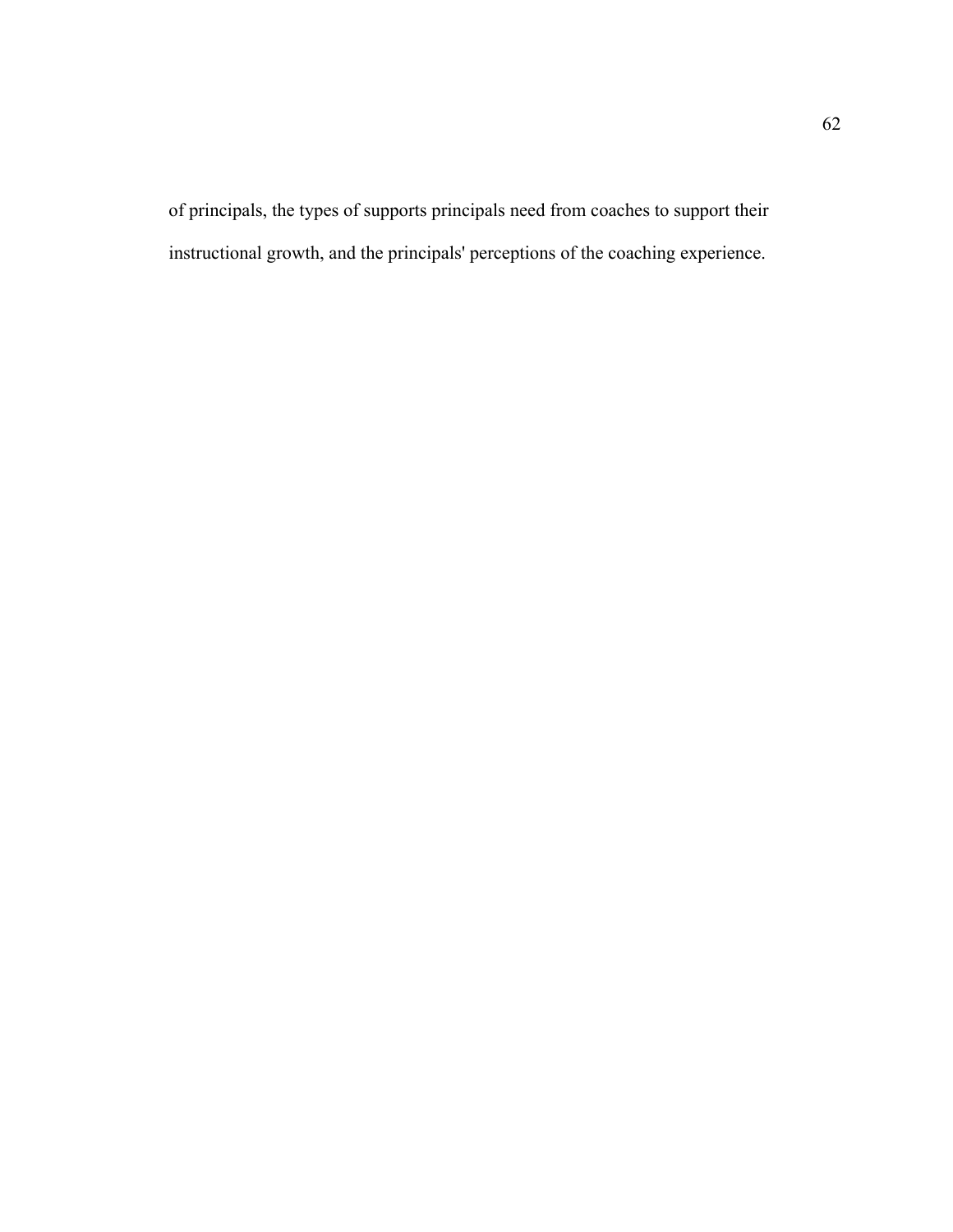## **CHAPTER 4: FINDINGS**

This qualitative, phenomenological study was used by the researcher to explore the lived experiences of elementary principals in one urban district where principal coaching was implemented through principal supervisors. The data helped the researcher investigate the results of coaching and the ways it may improve principal instructional skills, develop leadership competencies, determine conditions of effective coaching, and evaluate the perceptions of coaching experiences. The researcher employed detailed interviews with 10 principals to explore the lived experiences of the participants and the coaching process as it related to instructional leadership skills and the coaching experience.

The research findings highlighted the value of coaching and support through focusing and prioritizing principals' demands. It is hoped that the study results will assist central office staff, teachers, and educational leaders gain a deeper understanding of principal coaching in the growth of their instructional and leadership skills. The following four questions involving principal coaching supported this study:

- 1. How does the lived experience of principal coaching impact the leadership skills of principals?
- 2. How does the lived experience of principal coaching impact the instructional skills of principals?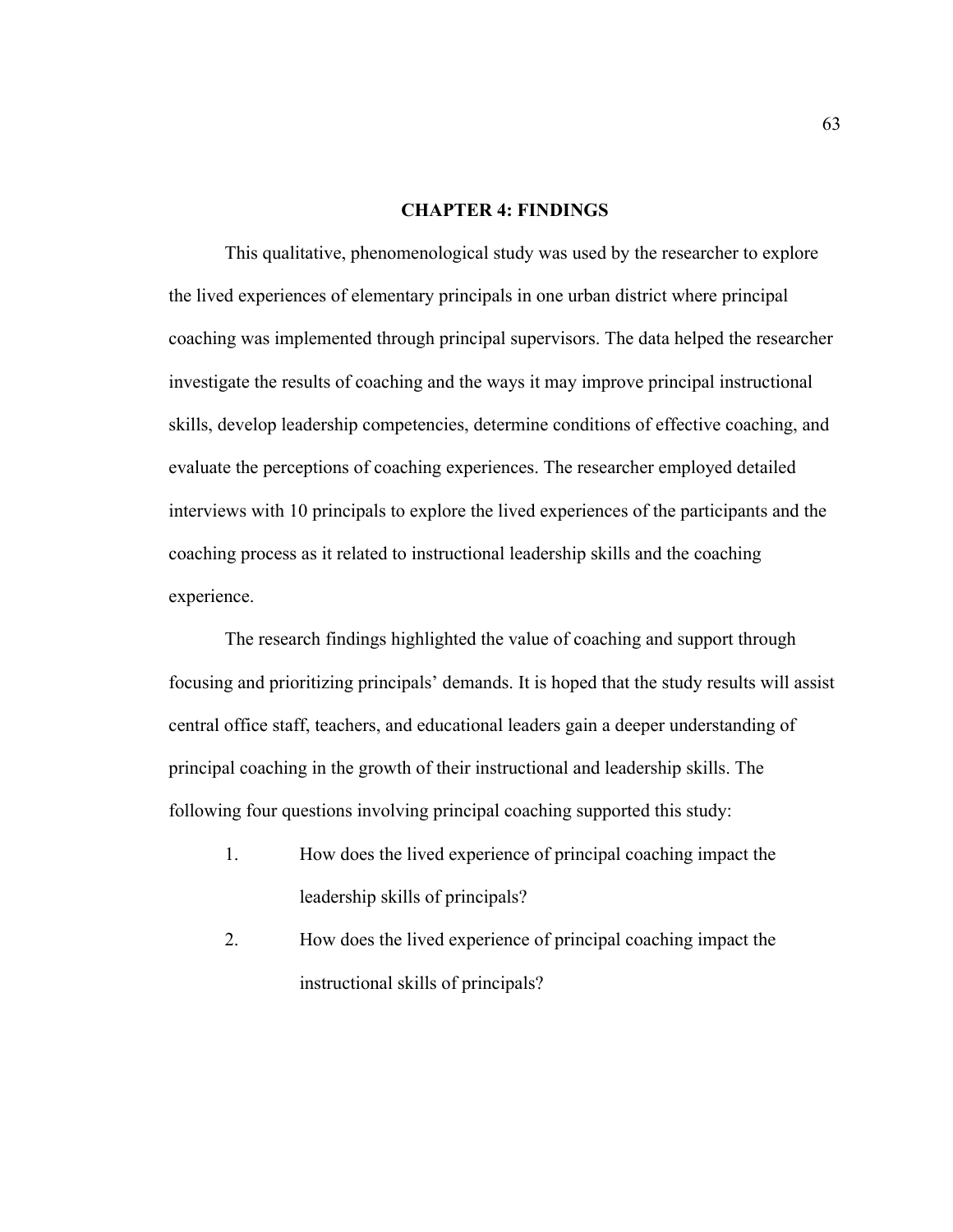- 3. What types of support and conditions do principals need from coaches to improve their instructional leadership skills?
- 4. What is the overall perception of principals who have experienced coaching?

Gentles, Charles, Ploeg, and McKibbon (2015) discussed sampling in qualitative research, and how the phenomenological process allows the researcher to arrive at a deeper awareness of participants' real-life experiences. The phenomenological process and qualitative approach were utilized in this research study to analyze data based on interviews with 10 elementary principals in one urban district in Washington State. The interview questions focused on the outcomes of principal coaching by a principal supervisor in the areas of improving instructional competencies, building leadership skills, understanding conditions of successful coaching, and processing perceptions of the coaching experience. Participants were selected through a permission process from the appropriate district personnel and superintendent. After district permissions were given, an email was sent to 24 elementary principals, resulting in the desired number of 10 study participants.

Maximum variation sampling was used to select participants based on gender diversity and years of experience. The participants chosen included six males and four females with varying years of teaching and principal experience. Participants included three elementary principals with fewer than six years of teaching experience, three with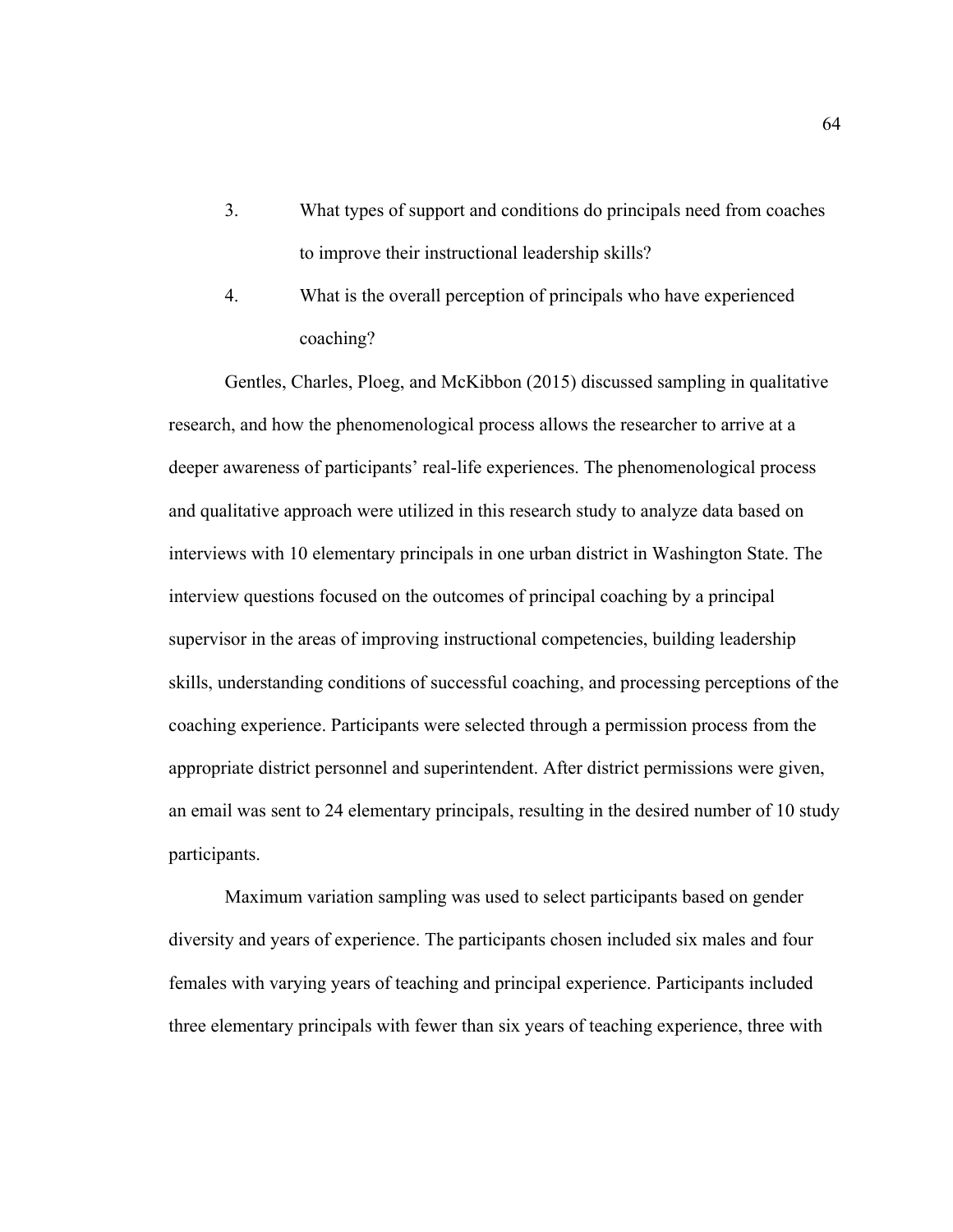10-15 years of teaching experience, and three with 16 years or more of teaching experience. Principal experience ranged from four subjects with five years or fewer, two with six to ten years' experience, and four with more than 10 years. Six of the principals were coached by a male principal supervisor and four by a female principal supervisor in the same district. Both principal supervisors worked in the same district, with the male entering his third year as a principal supervisor, and the female her fifth year. Table 4.1 represents the participants' demographic information:

Table 4.1

|              | Years in  | Years as a | Years as a |        |
|--------------|-----------|------------|------------|--------|
| Pseudonym    | Education | teacher    | principal  | Gender |
| Jon $(P1)$   | 37        | 16         | 21         | Male   |
| Mary $(P2)$  | 31        | 26         | 4          | Female |
| Bob(P3)      | 12        | 5          |            | Male   |
| Jan $(P4)$   | 28        | 16         | 10         | Female |
| Kate $(P5)$  | 24        | 9          | 15         | Female |
| Beth $(P6)$  | 34        | 14         | 12         | Female |
| Alex $(P7)$  | 25        | 15         | 4          | Male   |
| Ron(P8)      | 15        | 10         | 2          | Male   |
| Dan $(P9)$   | 17        | 6          |            | Male   |
| Russ $(P10)$ | 18        | 6          |            | Male   |

*Participant Information*

The researcher met with principals at their individual schools. All interviews were conducted in person, and a digital device was used to record the interview after ensuring the participants understood and signed the confidentiality and permission forms (see Appendices B  $\&$  C). The signed consent forms, shared and signed prior to the detailed interview, advised participants of the research purpose, their rights, risks, and potential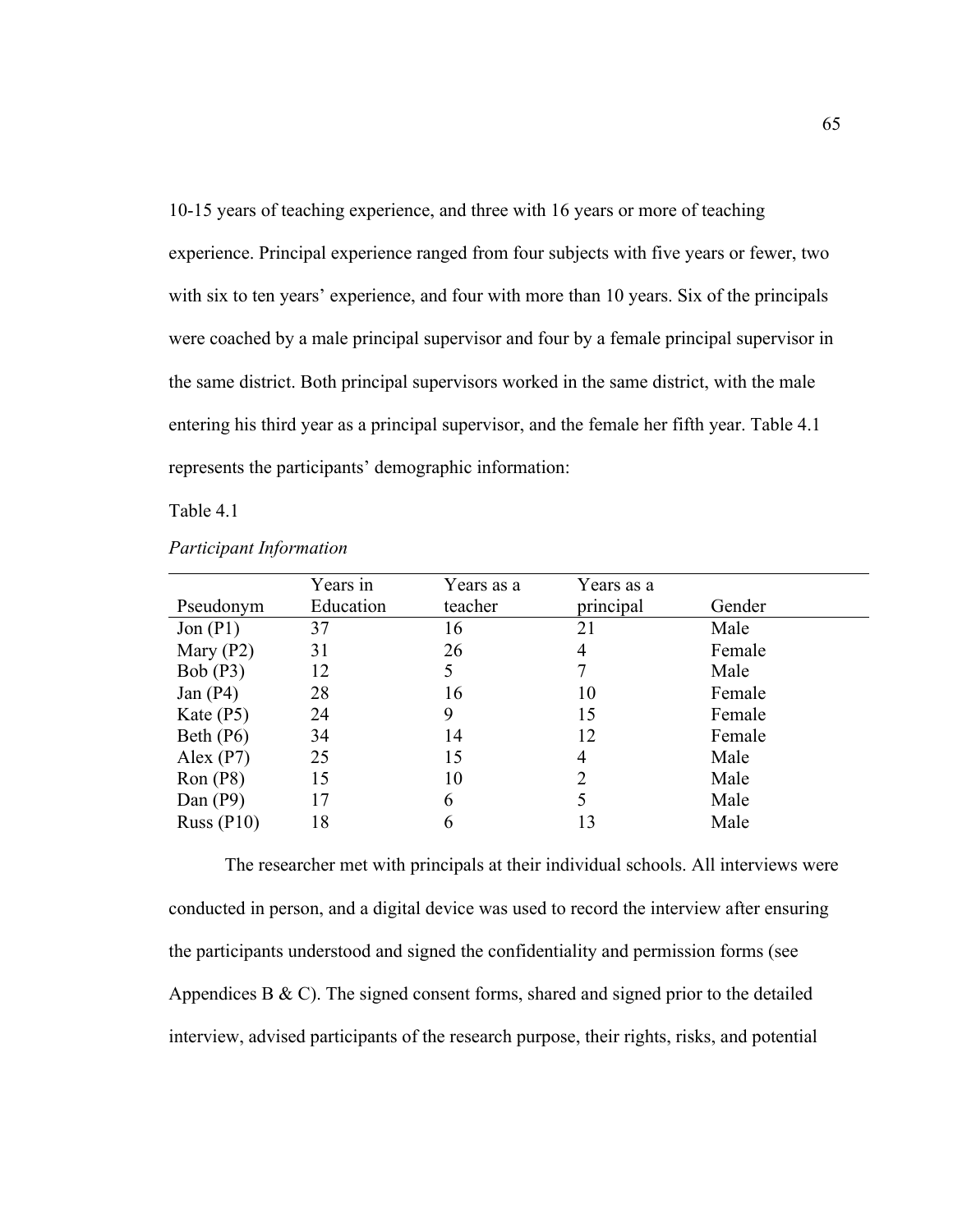study benefits. Participants were given pseudonyms to ensure confidentiality along with the contact information for the researcher and the Institutional Review Board (IRB) in case any issues arose during the process. A digital device was used during the interview process, and a professional transcription service provided the transcript. All interview notes, consent forms, and digital recordings were kept in a secure file that will be destroyed after 10 years.

The data analysis process included a detailed reading of the interview transcripts, selection of key conceptual categories, and construction of themes that explained the common phenomena. The researcher initially engaged in the bracketing and bridling processes by writing in a journal before, during, and after the data analysis, then documented and reflected on prior experiences or understandings related to principal coaching. The goal was to ensure active listening and comprehension as part of the research to confirm biases did not conflict with the phenomena the participants experienced as they shared their lived experiences.

In a study on coding for qualitative researchers, Saldana (2016) shared how codes relate to word meanings and form patterns based on the words which emerged more than two times. This word coding information was relayed to the professional transcribers who read, coded, and categorized the emerging common themes. The researcher then read the transcribed interviews in their entirety as a first reading and again at a slower pace to look for shared meanings. Afterward, the transcribed interviews were formatted into a table to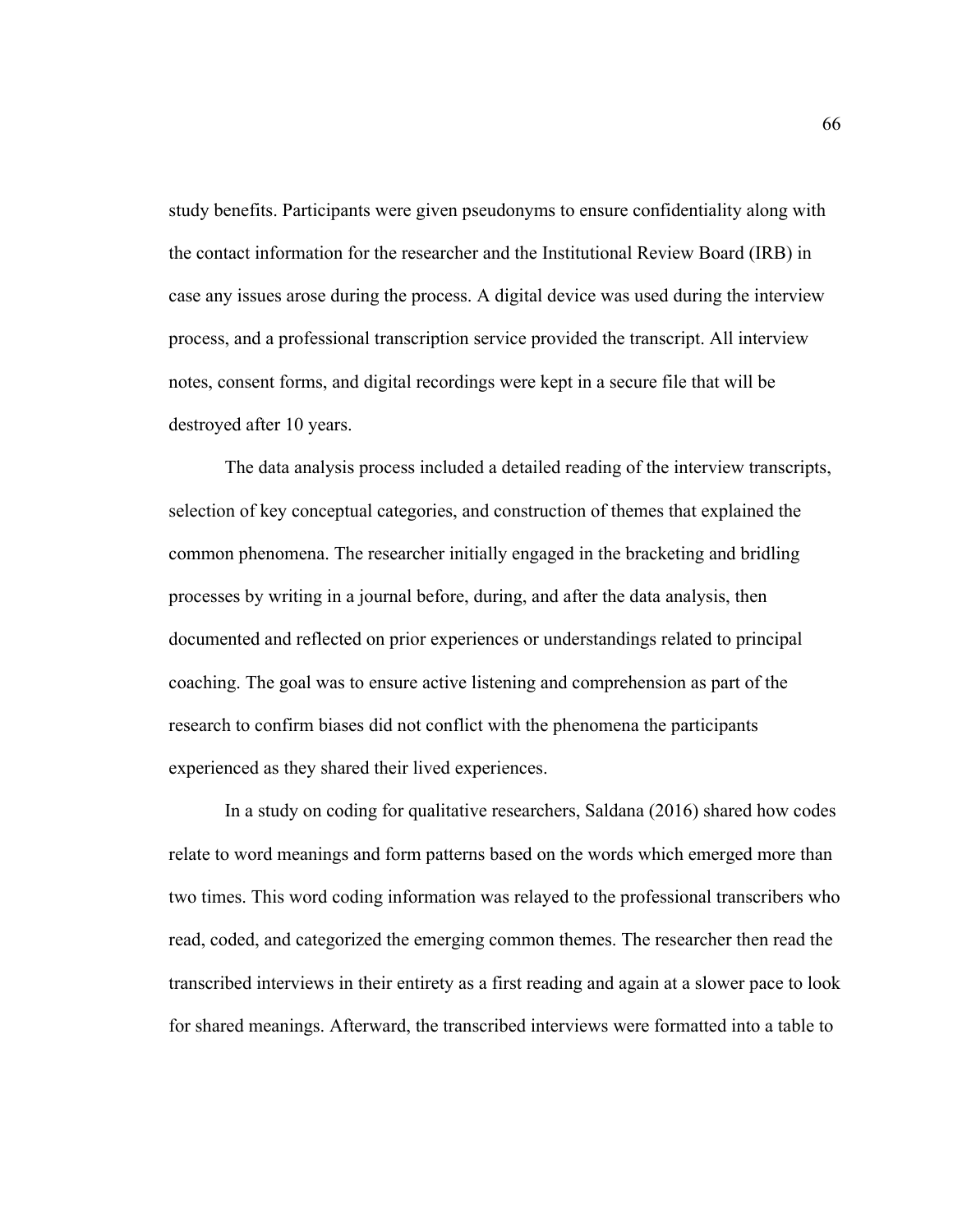ensure space for notes, coding, conceptual categories, and common themes. A table was created using a hand-coding method, and each sentence was analyzed to find a word that correlated to the list of codes forming the materializing themes. The codes described the setting and details of the phenomena and indicated the themes found in the lived experiences of principal coaching.

#### **Presentation of Findings**

The research findings were based on the interview questions (see Appendix B) and transcribed using a transcription company. The answers were read in their entirety, coded, and classified into conceptual categories from which common themes emerged. The subjects were invited to review the final transcripts, conceptual categories, and themes to ensure their words were accurately reflected. A small group of central office district administrators were given the opportunity to review and ask questions based on the conceptual categories and themes. Member checking enhances the credibility of the reported results as participants review the themes and give input on key findings (Creswell, 2018).

After the analysis of the transcripts and review of codes, broad conceptual categories surfaced. The categories included a safe and encouraging environment, authentic relationships, listening and trust, responsiveness and follow through, principal collaboration and family, balance of pressure and support, calibration on instructional practices, prioritization of tasks, positive and ongoing communication, reflective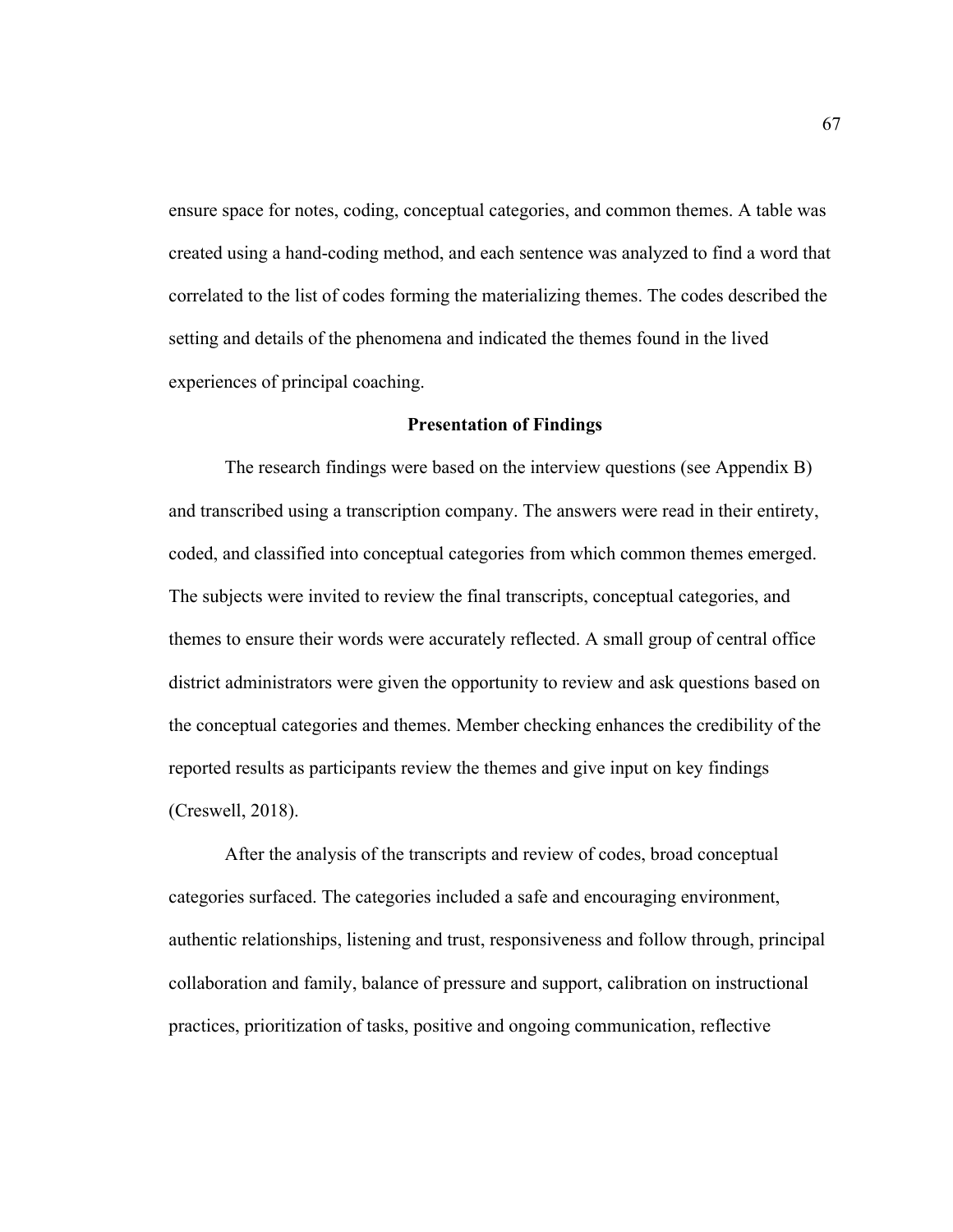questions, and honest feedback on growth and goals. Three themes surfaced from the conceptual categories: supportive relationships; collaborative, professional learning; and reflective communication. The following table lists the major themes and categories found in the data.

Table 4.2 *Themes and Conceptual Categories*

| Themes                               | <b>Conceptual Categories</b>                                                                       |  |  |
|--------------------------------------|----------------------------------------------------------------------------------------------------|--|--|
| Supportive Relationships             | Safe & Encouraging Environment                                                                     |  |  |
|                                      | <b>Authentic Relationships</b>                                                                     |  |  |
|                                      | Listening/Trust                                                                                    |  |  |
|                                      | Responsiveness/Follow Through                                                                      |  |  |
| Collaborative, Professional Learning | Principal Collaboration/Family                                                                     |  |  |
|                                      | Balance of Pressure & Support                                                                      |  |  |
|                                      | Calibration on Instructional Practices                                                             |  |  |
|                                      | Prioritization of Tasks                                                                            |  |  |
| Reflective Communication             | Positive/Ongoing Communication<br><b>Reflective Questioning</b><br>Honest Feedback on Growth/Goals |  |  |

# **Theme: Supportive Relationships**

A supportive, shared relationship from the principal supervisor was a common theme throughout the detailed interviews as participants revealed the importance of a safe and encouraging environment, an authentic relationship, deliberate listening, relationship trust, and responsiveness to needs and follow-through with next steps discussed. Garland (2018), on the process of discovery, described how building relationships with a coach is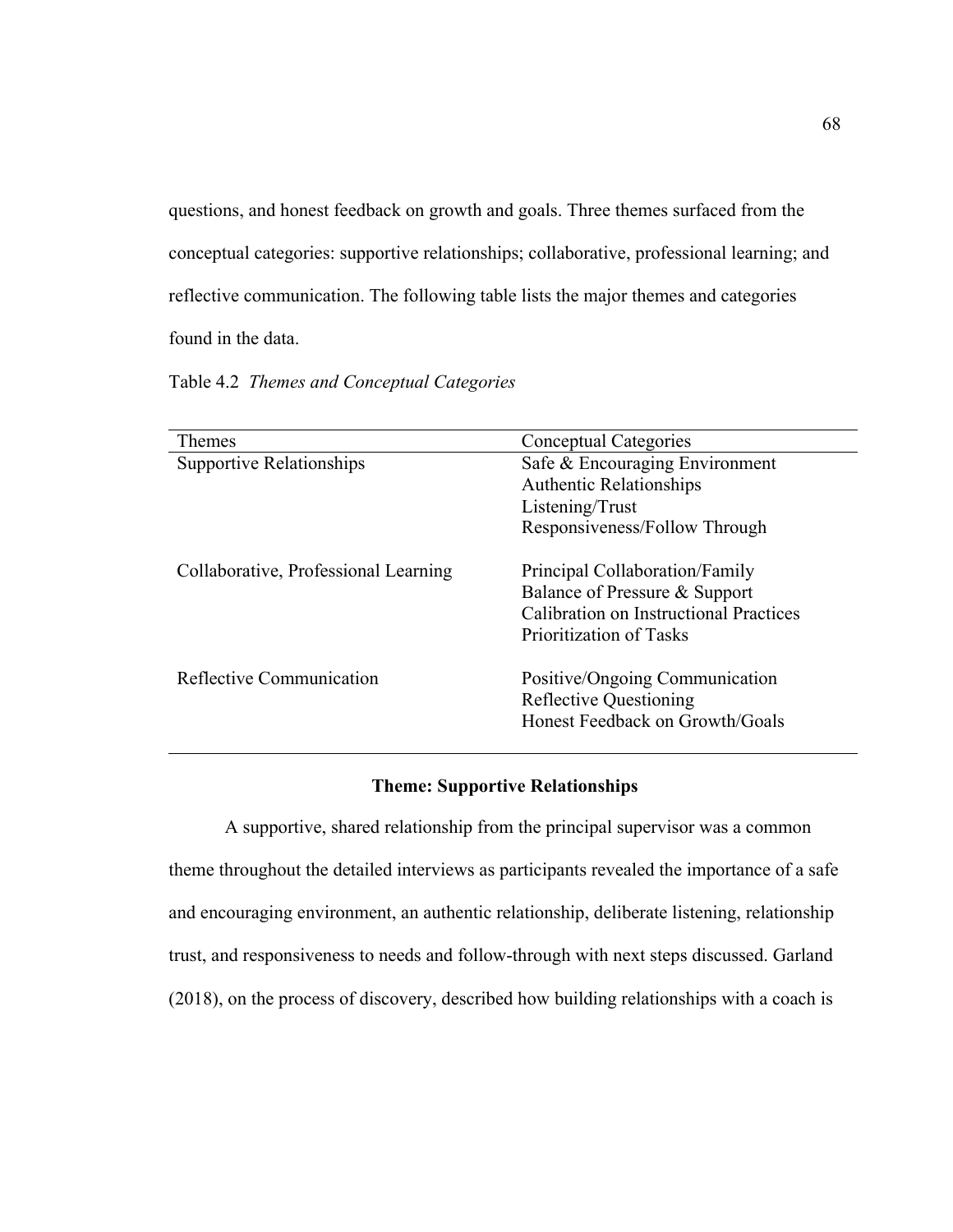the first step needed to cultivate trust and facilitate a genuine relationship aimed at

reflective conversations focused on school improvement.

## **Safe and Encouraging Environment**

One significant thread based on the theme of supportive relationships stressed the creation of a safe and encouraging environment. Participants stressed the learning, communication, support, encouragement, guidance, practical applications, and ability to develop in their own personal way. The idea of having a trusted leader as a mentor and guide helped them create their unique leadership qualities. The following are personal participant quotations:

I've learned a lot. There's been great reflection but freedom to develop my leadership as opposed to being pigeonholed or told exactly how to do it. So yeah, it's been a good experience (Beth).

Again, there was a lot of communication: the visits, the emails, phone calls. [My coach] was really good about making frequent check-in phone calls. Just that touchpoint felt good. I always felt supported (Bob).

Without question I think it is huge to know that you've got someone in your corner, right? (Jan).

So, the list is long when I think about positives. I have been encouraged to take bold steps. That is professionally beneficial to the school community and personally empowering. I have been guided in excellent hiring practices. I've been supported in critical moments of human resources issues with staff and in personal relations (Alex).

I think the big positive for me was that it solidified a lot of my learning and made it real as opposed to on paper. So, I think that was the most positive is seeing how it all comes together and with a positive transformational leader that is creating a culture that has trust and good environment and is safe and all those things. You can move. So that was my big positive (Russ).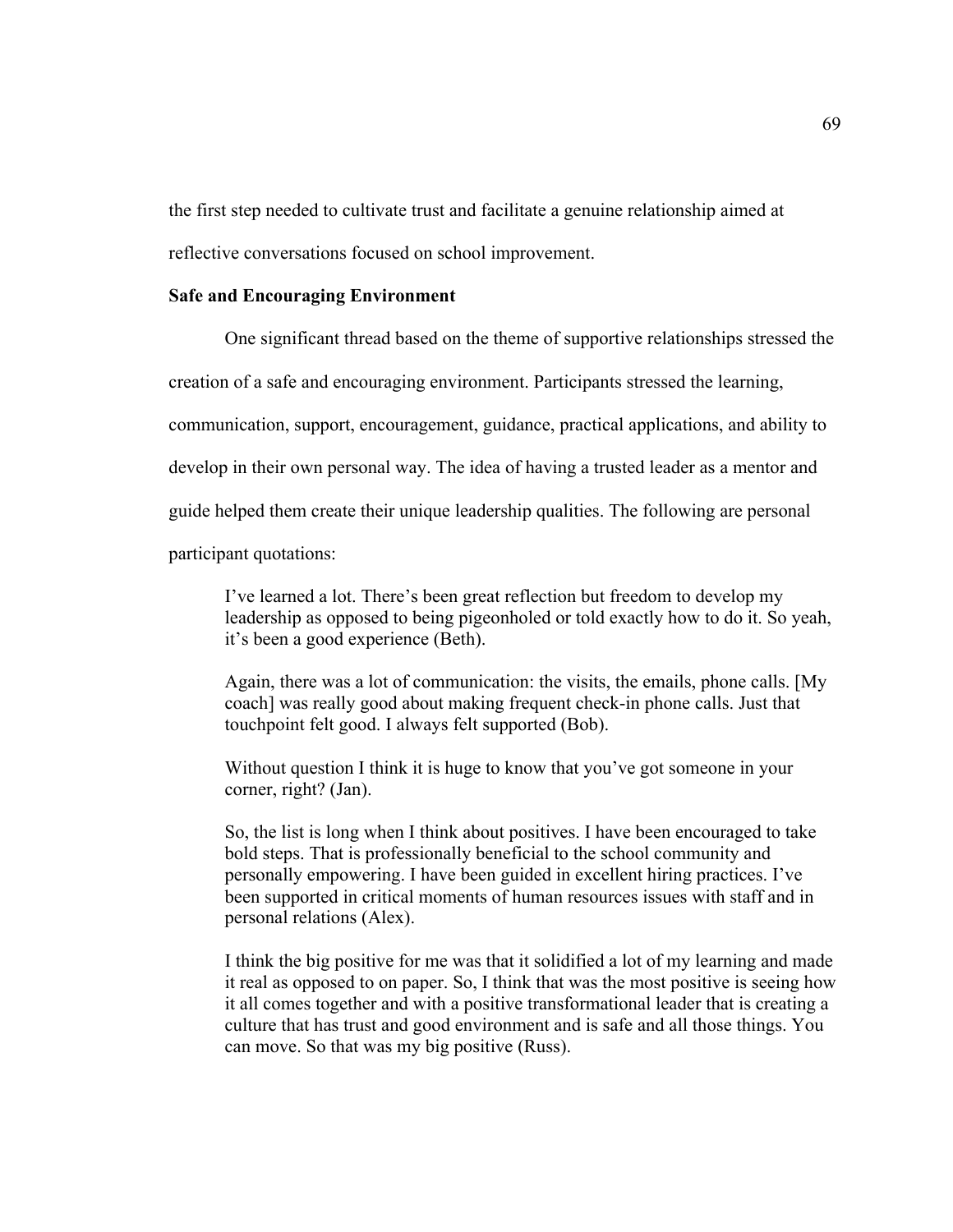#### **Authentic Relationships**

Principals stressed the significance of developing strong and authentic relationships with their principal supervisor and the contribution this connection factor made to a supportive, positive, and beneficial coaching experience. Participants reviewed the importance of direct and frank discussions; the value of hearing the personal experiences of the coach; the humor, warmth, and honesty of the coach; and the ways these conversations designated the coach as a caring advocate who affirmed the professionalism of the principals. The following are personal participant quotations:

My coach's communication to me was always positive and friendly, frequent, and that developed the relationship. I think the coach being able to describe his experiences as an instructional leader was really helpful for me (Bob)

Overall it was a great experience. Just having somebody to support our moves who cared about the direction of our vision, and who advocated for the supports that other schools had (Jan).

He is personable. He's funny. I can tell he cared about us (Jan).

Participants also found an authentic relationship enables honesty and gives confidence for both coach and principal to push without offending the person. They realized the ability to have honest conversations with a supervisor contributes to a transparent relationship. Comments included:

The biggest impact is obviously when two people who work together form a relationship with that person. So, on authentic relationships, [my coach] and I have a very good relationship that is authentic. I don't have to be on eggshells or mind my Ps and Qs or whatever. We just have frank discussions and I always appreciate that. And that's through her intentional relationship building (Dan).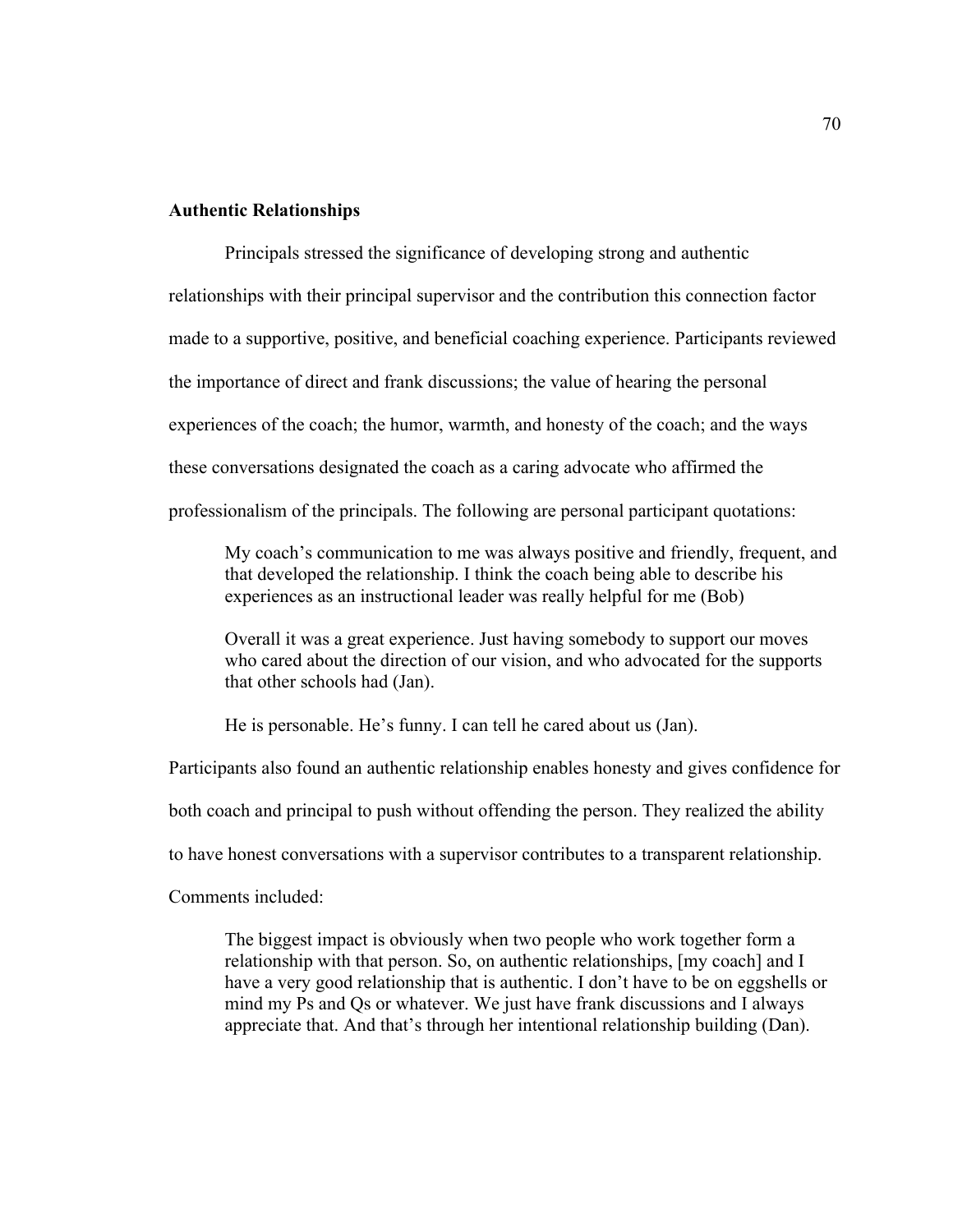I have a positive orientation to the coaching experience. For a combination of different things, I would say it's affirming, and I would say it's real (Alex).

So, our relationship is up front enough that she doesn't have to pad around that. She can just say it. And that probably depends on how secure a principal is in their skill set and their relationship with the supervisor and their relationship with the school community that allows them to have that transparency (Beth).

# **Listening/Trust**

The important coaching skills of listening for understanding and building trust were essential for participants to feel supported by the coaching experience. The principals commented how clear and honest feedback helped them build self-confidence in making their own decisions and how they appreciated the supervisor being "in the moment" and actively listening to their concerns. However, there were times when things were rushed, and the participants felt short-changed, but the advising and flexibility of the supervisor was always appreciated even during busy schedules. The following are personal participant quotations:

And I feel like she's very honest with her feedback. And so, I can be honest too. So, having the humor with the honest conversation and clear feedback is helpful (Mary).

The coach helped me gain confidence in myself as a leader. I think that's probably been my biggest impact. The coach has guided me to trust my decisionmaking and not second guess it. And that's as a leader and instructional leader as well (Bob).

There were some times that I felt the conversations were rushed, and that [my coach] had other pressing issues, and that he wasn't always in the moment. And there were times I didn't think he listened fully to whatever the concern or idea or celebration was, and I understand that this work is busy, and all the supervisors have multiple schools (Jan).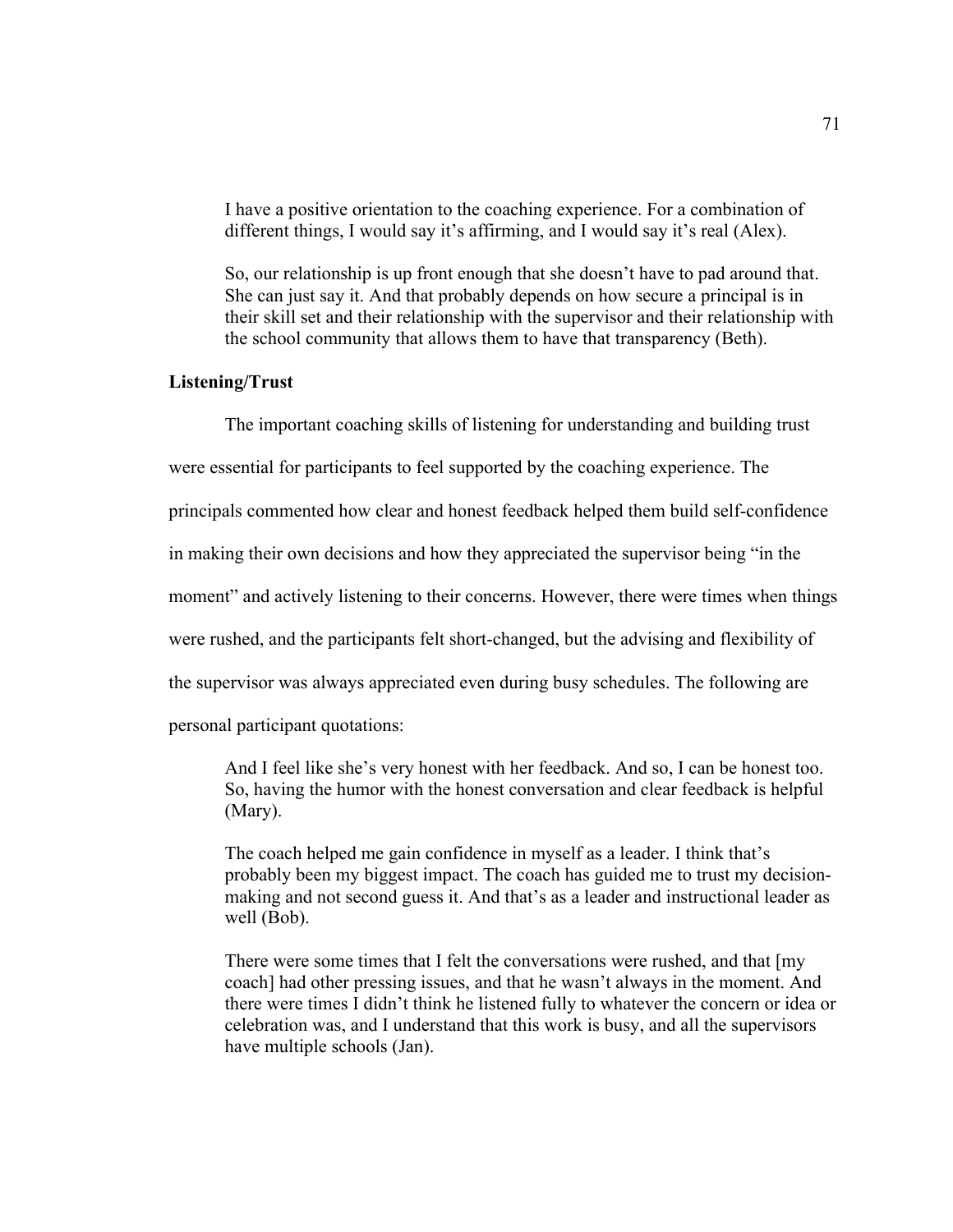I think my current supervisor-one of the things that makes him a generally wellliked coach among principals in my judgment is the ability to read what's happening and adjust the plan based on the information in the room like a good teacher. Taking formative feedback and knowing when to cut bait (Alex).

I felt like he listened to me and gave me confidence, good advice, and he was super responsive. And I felt like he trusted me too (Ron).

I would ask her for advice on whatever kinds of things I was working on. And she always would listen, provide advice, and rarely gave me a directive to do (Dan).

#### **Responsiveness/Follow Through**

Timely and thoughtful responsiveness to issues, follow through, and on-going

coaching sessions grew to be extremely important to the principals. They treasured the

consistency of the coaches and the regularly scheduled meetings. The availability of the

coaches whether by phone, text, email, or in-person, kept the participants on-track and

feeling they had a dedicated advocate whose positive attitude deepened the relationship.

The following are personal participant quotations:

What I appreciated about him was he is always positive. Super responsive. There was not a time where I would call, or text him, or email him, where I didn't get an immediate and thoughtful response from him. He was super supportive of me (Ron).

I guess the positive is the relationship again which is crucial to any kind of coaching model. The consistency. I know her schedule is really busy. So, she made 90% of the appointments that we had. I could always get her when I needed her (Dan).

She's really consistent. So, I appreciate that. I would be upset if I got cancelled a lot (Mary).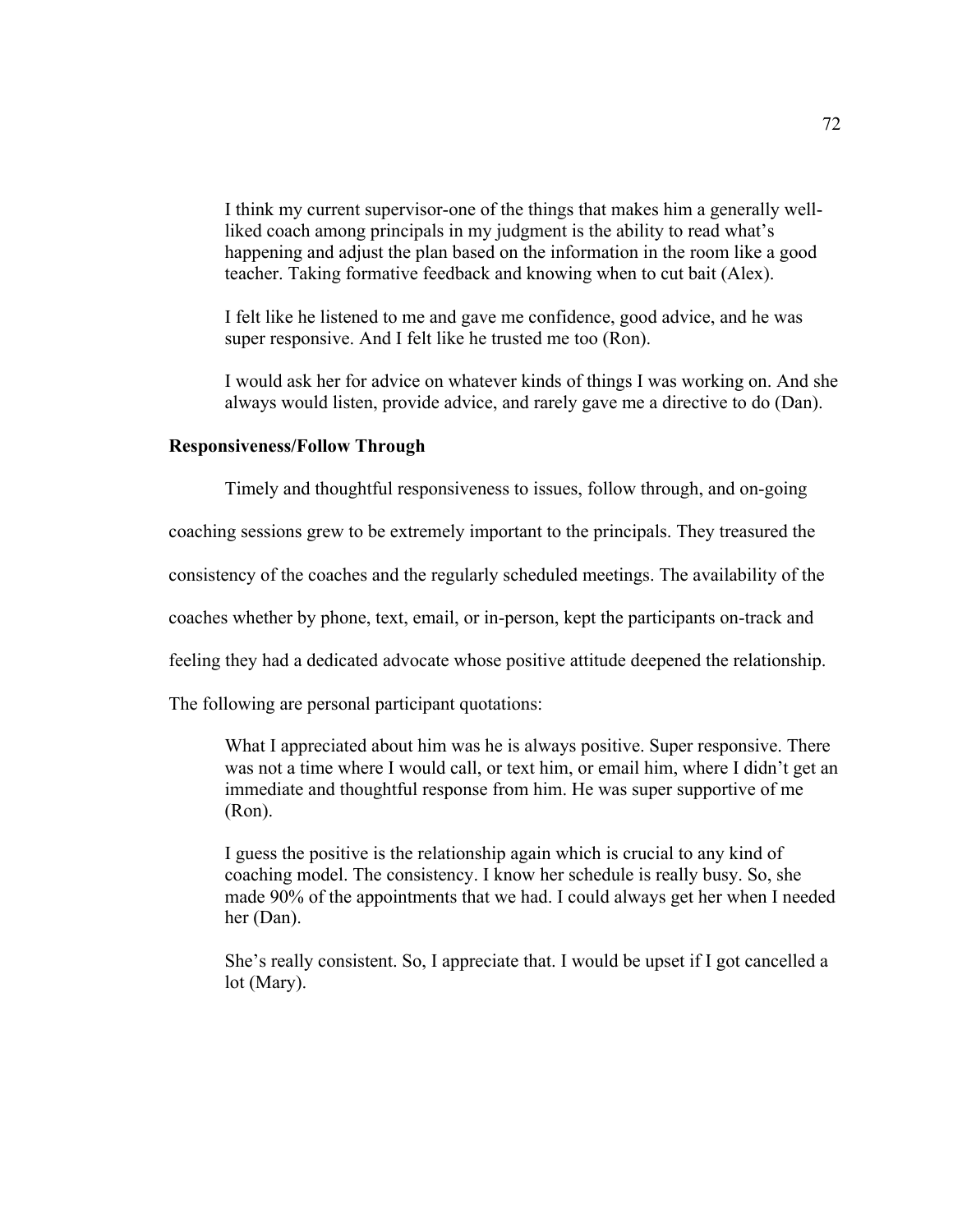Overall, the experiences of the participants gleaned the benefits of supportive coaching relationships and the impact the coaching supervisor had on their experiences and leadership growth. The next section relates to collaborative professional learning and the ways the learning opportunities strengthened instructional skills and leadership.

#### **Theme: Collaborative Professional Learning**

Collaborative professional learning and its many benefits emerged as relevant to the professional learning opportunities available to the participants. Johnston, Kaufman, and Thompson (2016) looked at support for instructional leadership and found that principals realized coaching was more valuable when the focus was on instructional leadership and teaching practices. Similarly, on learning outside the classroom, Vogel (2018) found that principals identified one of the most important components of their role as support for teachers' instructional practices and growth. The process of reflection on instructional leadership, adaptive leadership, and calibration of teacher practices was apparent throughout the coaching experiences of the principals.

#### **Principal Collaboration/Family**

Principals collaborating with each other and creating an atmosphere of family emerged as a high-ranking benefit. Participants spoke of the solidarity and fellowship that developed among themselves as they supported each other and shared issues and experiences in a positive, safe environment. Several saw the coach as a role model who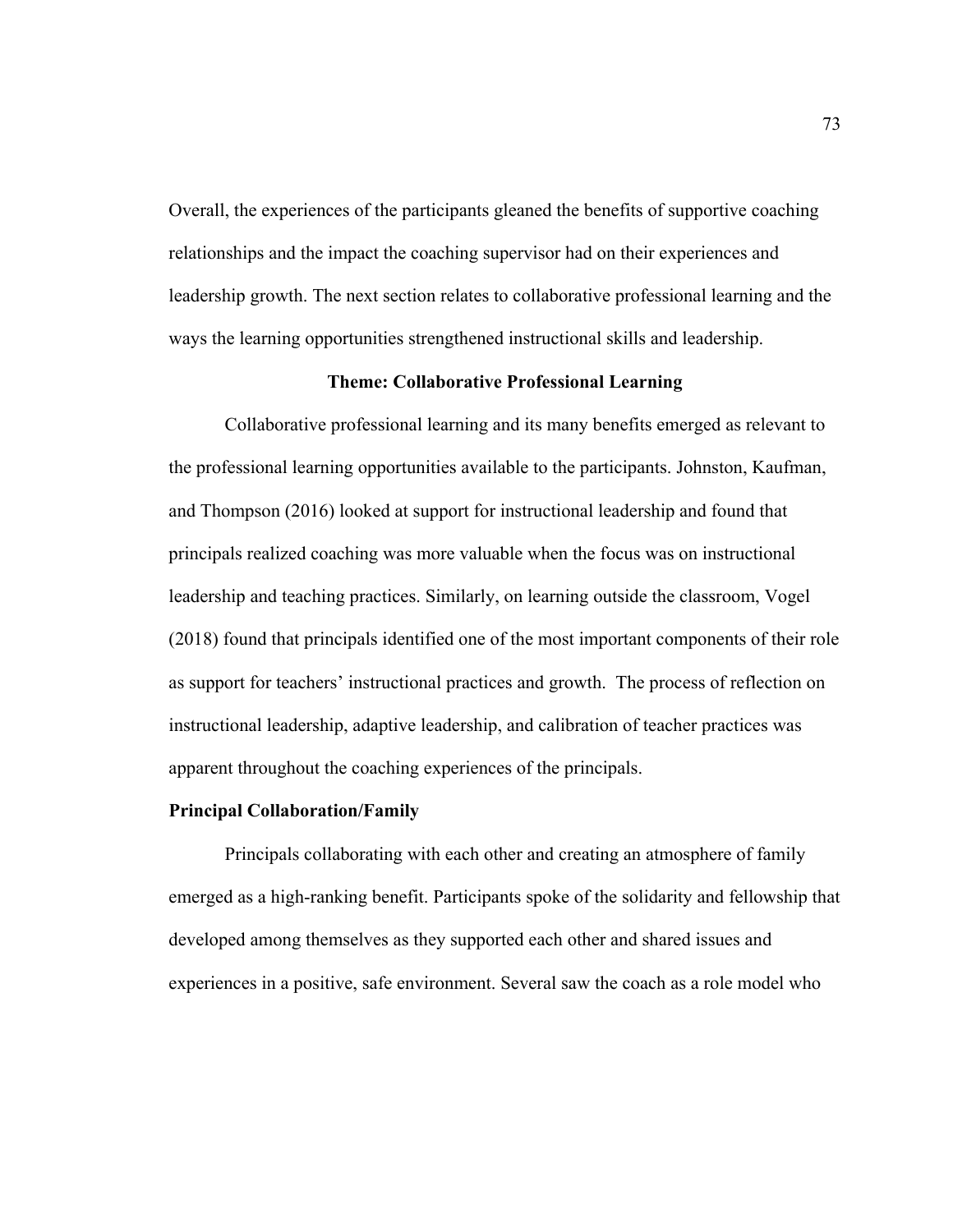handled large and small meetings with confidence using listening and questioning skills

to understand substance. The following are personal participant quotations:

The camaraderie of our group and the supporting of each other was one of the best parts (Jon).

The biggest impact for me has been the times that we have been with a group of principals, and we have been able to have open and honest conversations with each other about issues that we share (Jan).

Our cohort meetings are really positive. I am actually fine with the whole days because I do think they were positive (Kate).

Another area that some principals mentioned was the benefit of small group leadership

discussions with colleagues. Comments included:

She (our coach) has really moved us to get into smaller groups as triads to do some reflective conversations. Really, I like it when we get that because we get ideas from each other (Beth).

We spent a lot of time in professional development talking about best practices. Looking at the implementation of the walk-through tool was a piece I used to give people feedback (Ron).

He (our coach) was great at facilitating conversations with my colleagues. I think he understood that he's also not the expert there, but he was really good at getting other people talking in a way that was not threatening, in a way that you felt comfortable and safe, which I appreciated (Ron).

[My coach] and I would have one-on-one time set up, but then we would also have opportunities for the whole group to come together which was great. It was nice to be able to bounce ideas with a small group of people, and then to hear from them, but also it was really nice to be able to meet with [my coach] and go over some individual things that were more specific growth for me that I needed to focus on (Russ).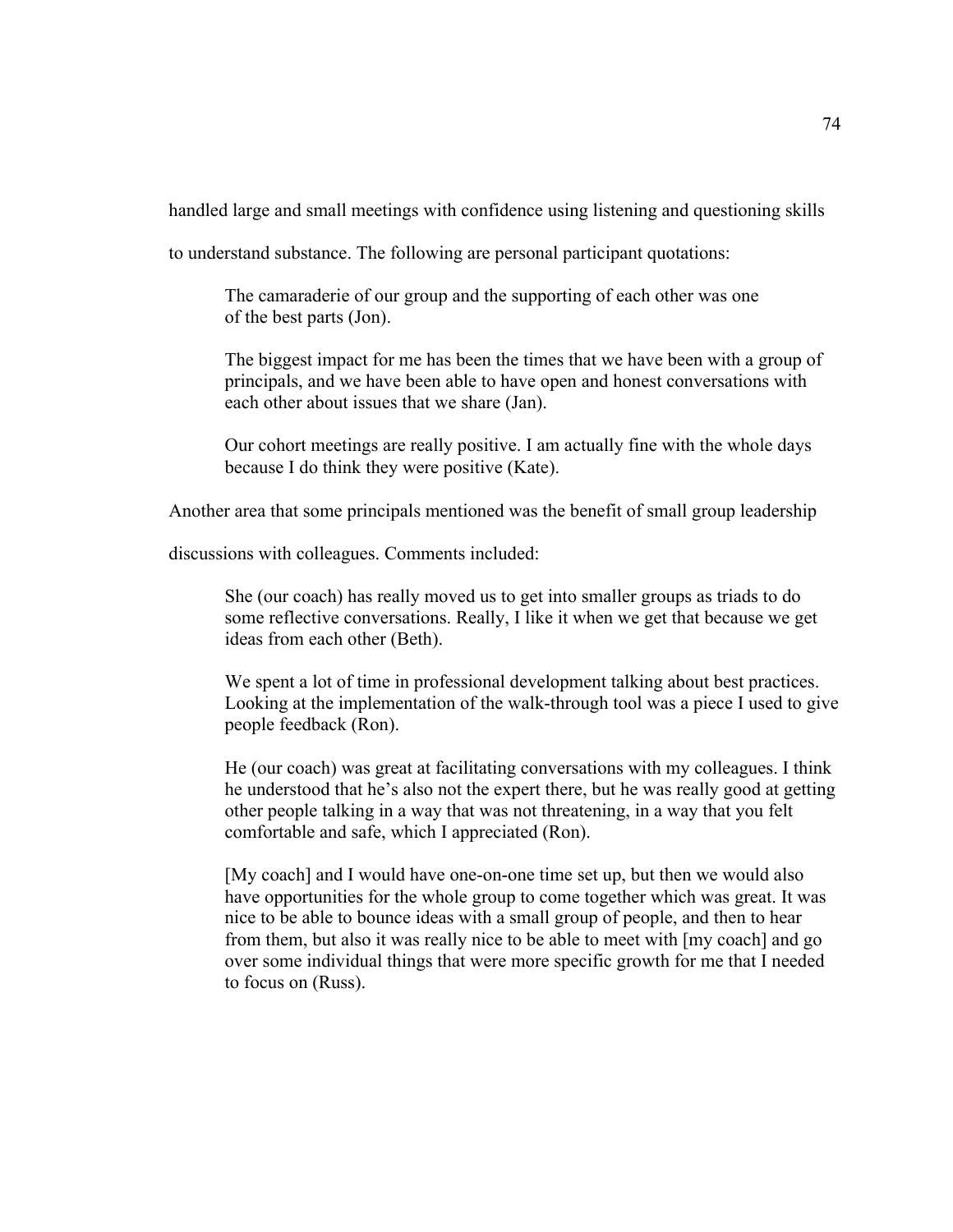What I saw he was able to do was create a culture amongst the principals he was working with that was really collaborative and positive, and almost like a family, which I was watching that I was like whoa" (Russ).

#### **Balance of Pressure and Support**

The category of pressure and support resulted in many comments concerning the significance of high expectations and definitive coach support. Participants addressed the ways coaches always focused on leadership and high expectations. They learned to keep students at the forefront of instructional leadership and to adapt their leadership skills through delegating authority. Reflection enabled them to think deeply about change and flexibility and how receiving support from the coach enabled them to support each other and their school. Celebrating successes was greatly appreciated as well as the compassion and empathy modeled by the coaches.

The one-on-one two-hour meetings with the principal supervisor once a month included an all-day professional development training for principals focused on practical leadership and not technical leadership, enhancing their decision-making skills and personal relationships with their teachers and staff. The following are personal participant quotations:

Maybe 10% was technical. We rarely talk about anything that's not related to instruction and data (Mary).

That demand and support matrix of high demand. She's done a really nice job of giving high support in those things too (Mary).

Celebrating successes that happen, and successfully holding high standards through pressure and support (Alex).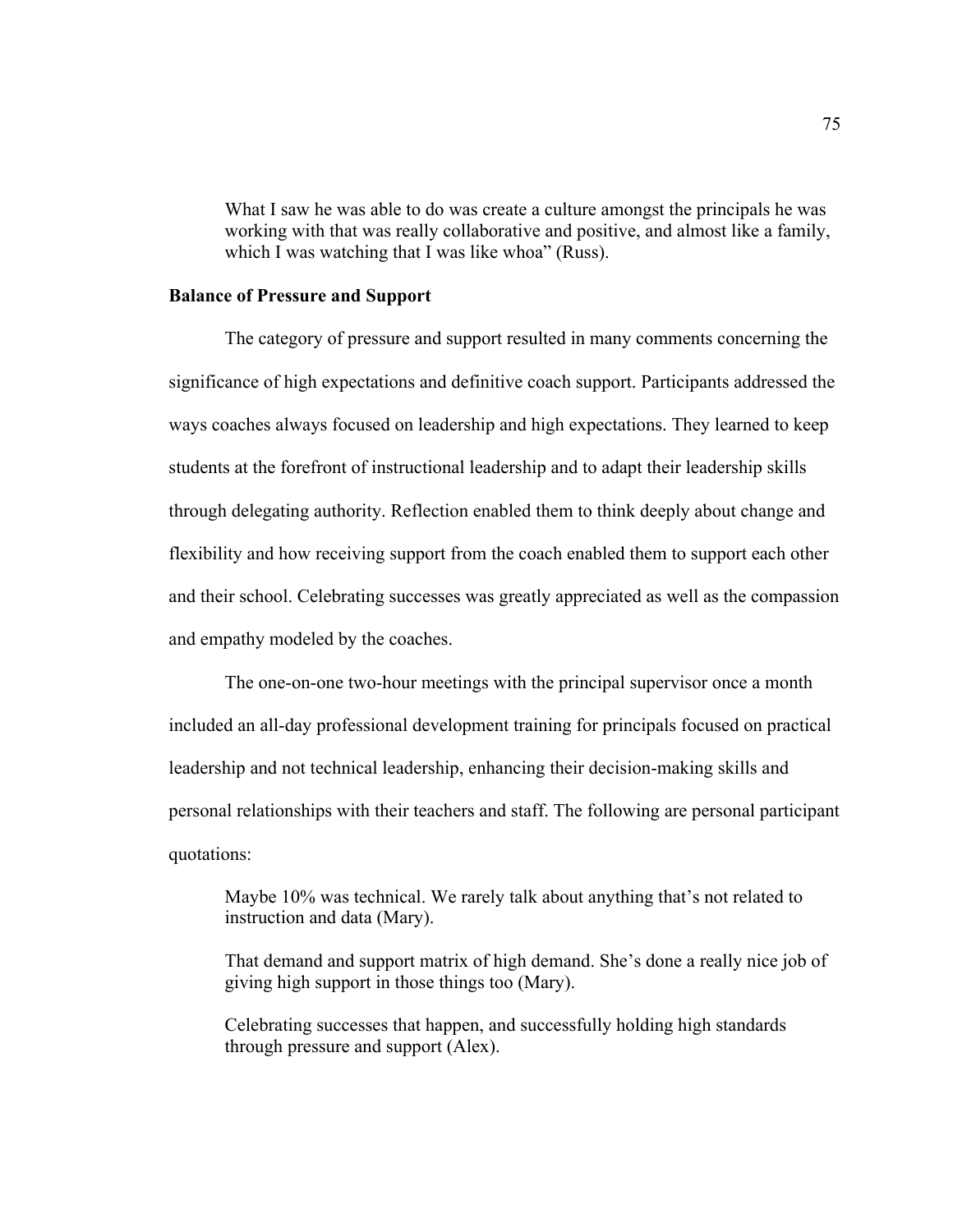So, there was accountability both personal but also with [my coach]. But also, it didn't feel as though it was I'm going to get you. It was more of a I want to help you grow. So that was great (Russ).

#### **Calibration on Instructional Practices**

Instructional walkthroughs and calibration of best instructional practices materialized as a strength in instructional leadership skills and overall leadership. Participants mentioned and elaborated on the importance and usefulness of the walkthrough tool which was created to recognize, develop, and share good teaching practices. It was used for classroom visits, monthly meetings, and knowledge growth to help principals focus on instructional leadership and teaching. It supported school-wide curriculum and helped develop clear, relevant feedback for teachers and staff. One participant stated that the tool or rubric built his instructional self-confidence and helped the principal gain respect from other educators. The following are personal participant quotations:

I realized by just using that simple tool and doing walkthroughs that good instruction is good instruction. And I do understand what this should look like. And I really got to know the needs of the building by doing those walkthroughs that first year especially (Mary).

We always checked in on classrooms and this building's focus has been the literacy framework and so it really centered around seeing growth in that (Bob).

We were pinpointing certain aspects of various teachers whose classrooms we visited and debriefed about some of the observations we made (Jan).

And so, we would do a walkthrough at one of our schools and look at some evidence of those things that are going on. We would norm ourselves with our walkthrough. So, we just open one up. Bring the small groups and go into a room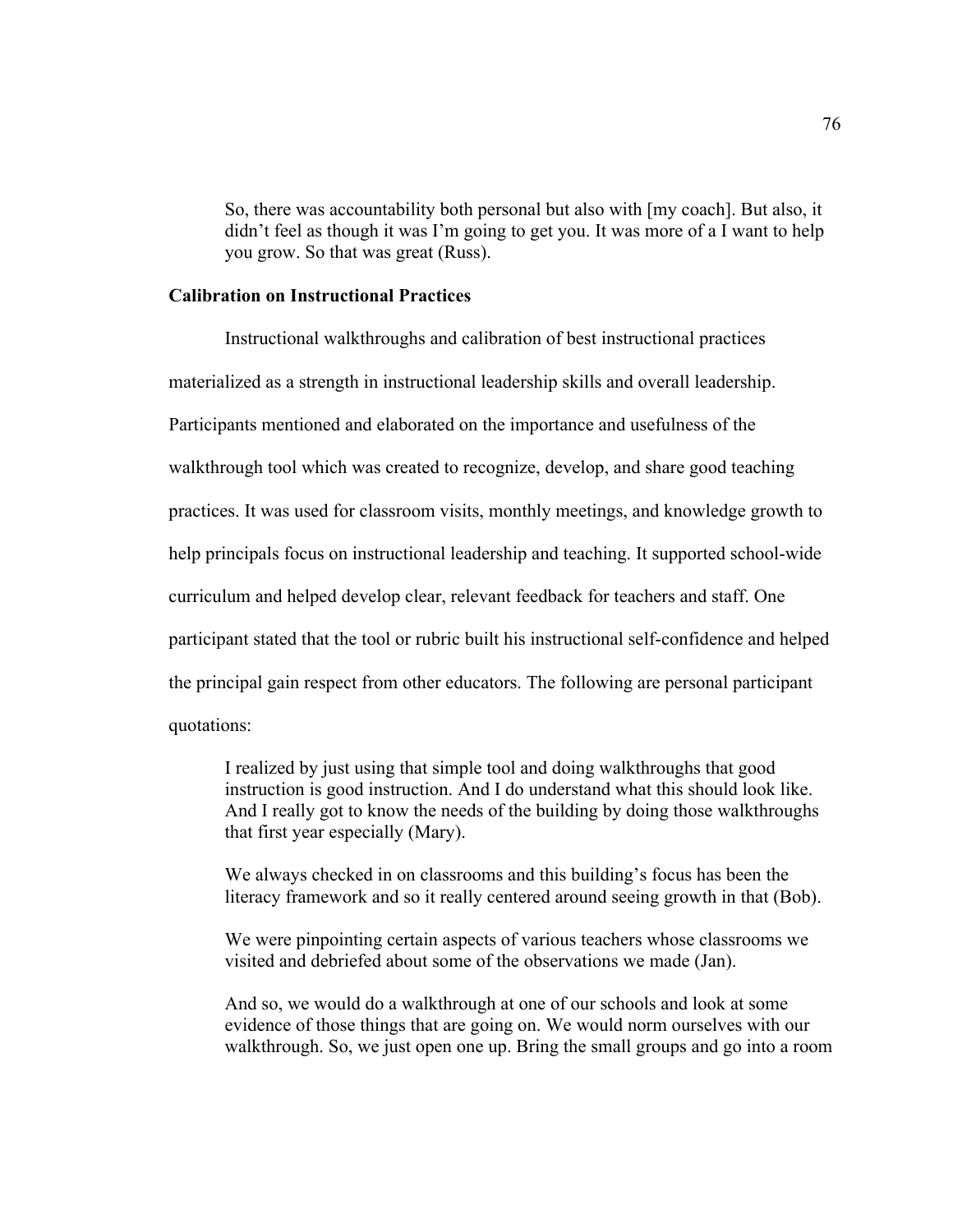and look and come back out and say, 'What did you score?' And then we don't save it and send it. We are just doing it to norm ourselves. So that's been the bulk of the work during that time (Beth).

We spent a lot of time in professional development talking about best practice. Looking at the implementation of the walkthrough tool was a piece that I used to give people feedback. It was also a place that allowed me to show my staff, who I was new to and they were new to me, that I knew what I was talking about in terms of what good instruction looks like (Ron).

The walkthrough tool or rubric helped principals recognize good teaching and develop vocabulary and common criteria to norm teaching standards and share them with all staff. This ability to observe, recognize, develop, and teach added greatly to self-confidence in leadership and instructional skills.

## **Prioritization of Tasks**

The principal supervisor recognized the many and various demands on the principals, so prioritization of tasks and challenges evolved over the training. The ability to learn prioritization was mentioned as a great tool which supported their own goals and vision. Participants spoke of how encouragement from the principal supervisor helped them find a balance in their daily work and relieve some of their stress. They learned to form connections with their tasks which instead of being fragmented, interrelated and made more sense to them and their staff. The participants talked about their many demands and responsibilities, so they were relieved to realize the coaches kept their training requirements practical, meaningful, and within reason. The following are personal participant quotations: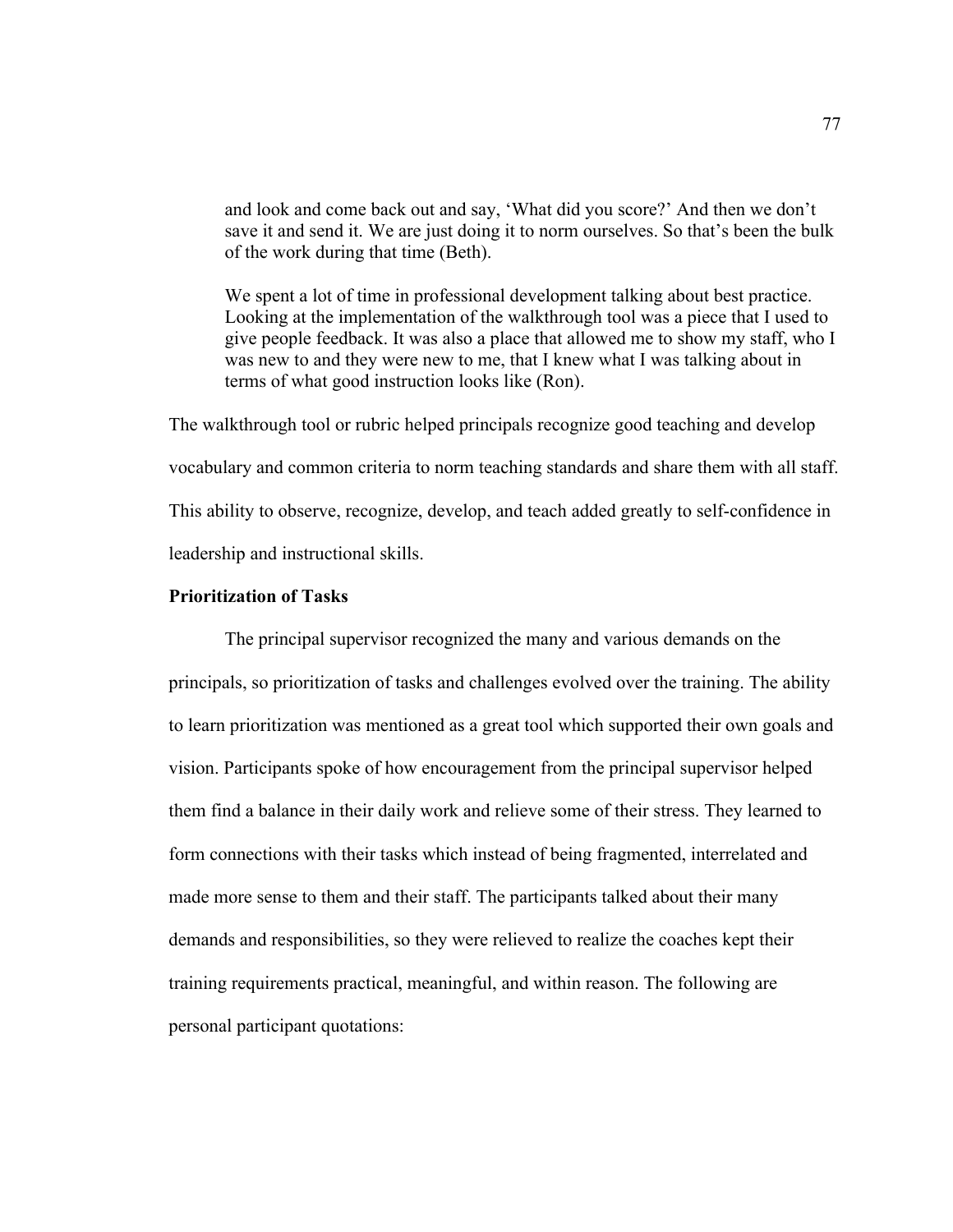Be realistic sometimes. Although I appreciate the high expectations, I think sometimes realizing there is more. I mean the instructional leadership portion is really important but sometimes we get a little bogged down with too many things, and the concentration on the important things would be better. And maybe just a prioritization with our group on what should be done down the pecking order (Jon).

I think it is important for her to be careful of the extra things she asks. But if it's things that we are doing already, I am okay being asked for it (Mary).

In summary, the experiences that emerged from the participants reflected the benefits of a collaborative, professional learning environment. The many coaching skills and objectives had a strong impact on the instructional leadership and growth of the principals. The next section will provide information on reflective communication and the importance of honest and direct feedback to strengthen leadership skills and school goals.

#### **Theme: Reflective Communication**

Open, on-going, and honest communication were common threads throughout the experiences of the participating principals. On using cognitive coaching to build school leadership capacity, Rogers et al. (2016) shared how dialogue between the participant and the coach helped strengthen reflective thinking and flexibility. Questions which support reflection in participants enable them to own their personal dialogue by reflecting out loud, monitoring their thoughts, and using questions and answers to create new ways of thinking about the complex work of a principal. The shared experiences of the participants reflected safety and security, consistency in communication, truthfulness in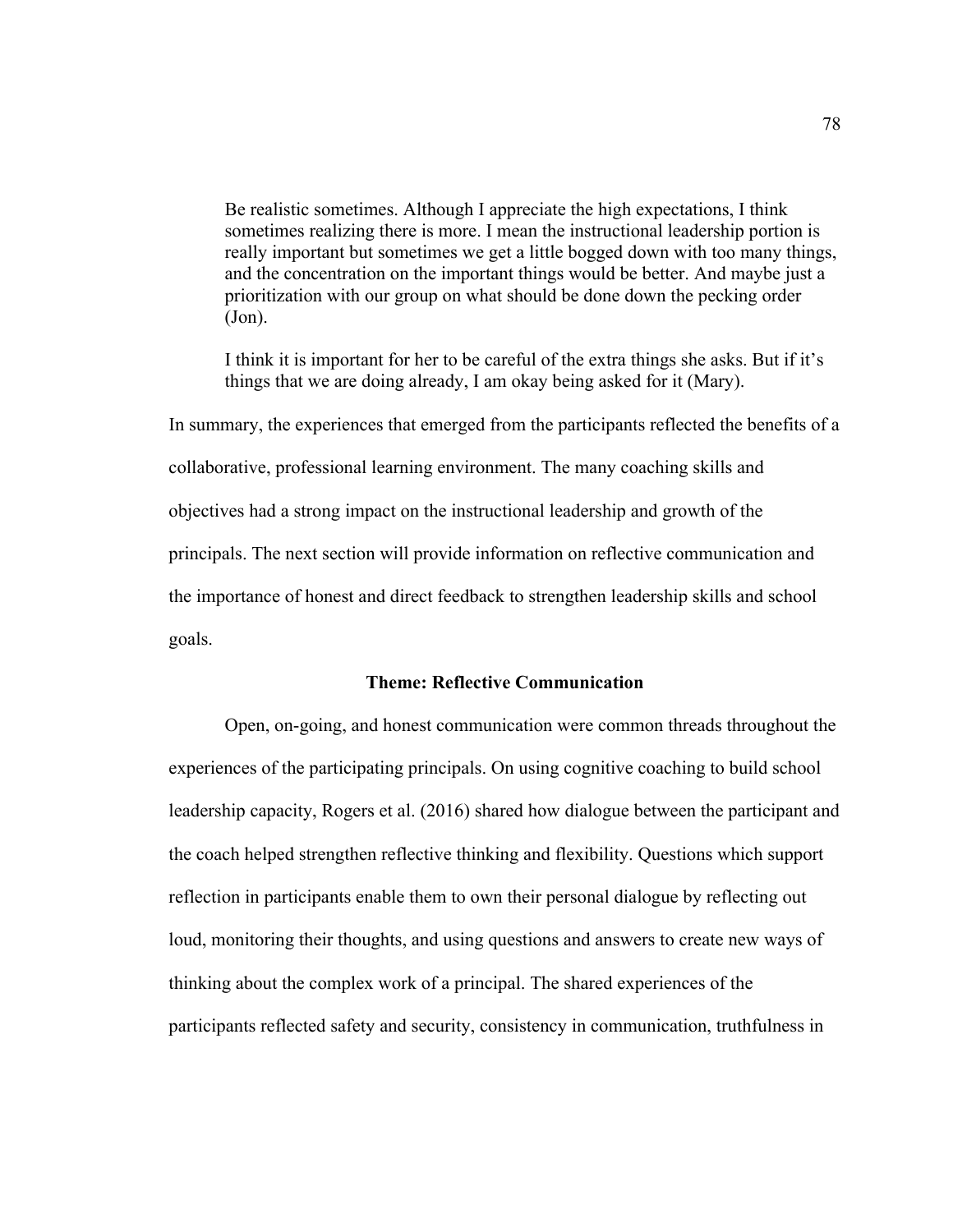feedback and the ability to reflect upon leadership practices which resulted in improved school systems.

#### **Positive/Ongoing Communication**

Honest and on-going communication contributed to a positive and impactful coaching experience for principals. The participants relied on helpful and honest feedback from their coaches and found the coaching and reflection essential to their growth. They realized positive, regular, and honest communication led to a trusting relationship with their coach and prompted their willingness to learn. They learned from the one-on-one meetings and monthly meetings which connected topics and allowed them to see connections. The follow-up conversations and sharing of goals and priorities with their colleagues allowed them to reflect and open their thinking. One of the results of authentic communication was growth as a principal and development of school-wide goals. The following are personal participant quotations:

I think the frequent check-ins, discussions, the progress monitoring of what I was doing towards that kept me on top of my game with my staff by being visible and present in the process throughout the year (Bob).

It's a fine balancing act to communicate in just the right way. Over time, there would come to feel a distrust for the process. It would feel disconnected like there was a perfunctory coming together and completing of an evaluation that wasn't really grounded in an awareness of the things that I'm working on (Alex).

[My coach] and I would have one on one time set up, but then we would have opportunities for the whole group to come together which was great. It was nice to be able to bounce ideas with a small group of people and then to hear from them. But it was also nice to meet with [my coach] to go over some individual things that were more specific growth for me that I needed to focus on (Russ).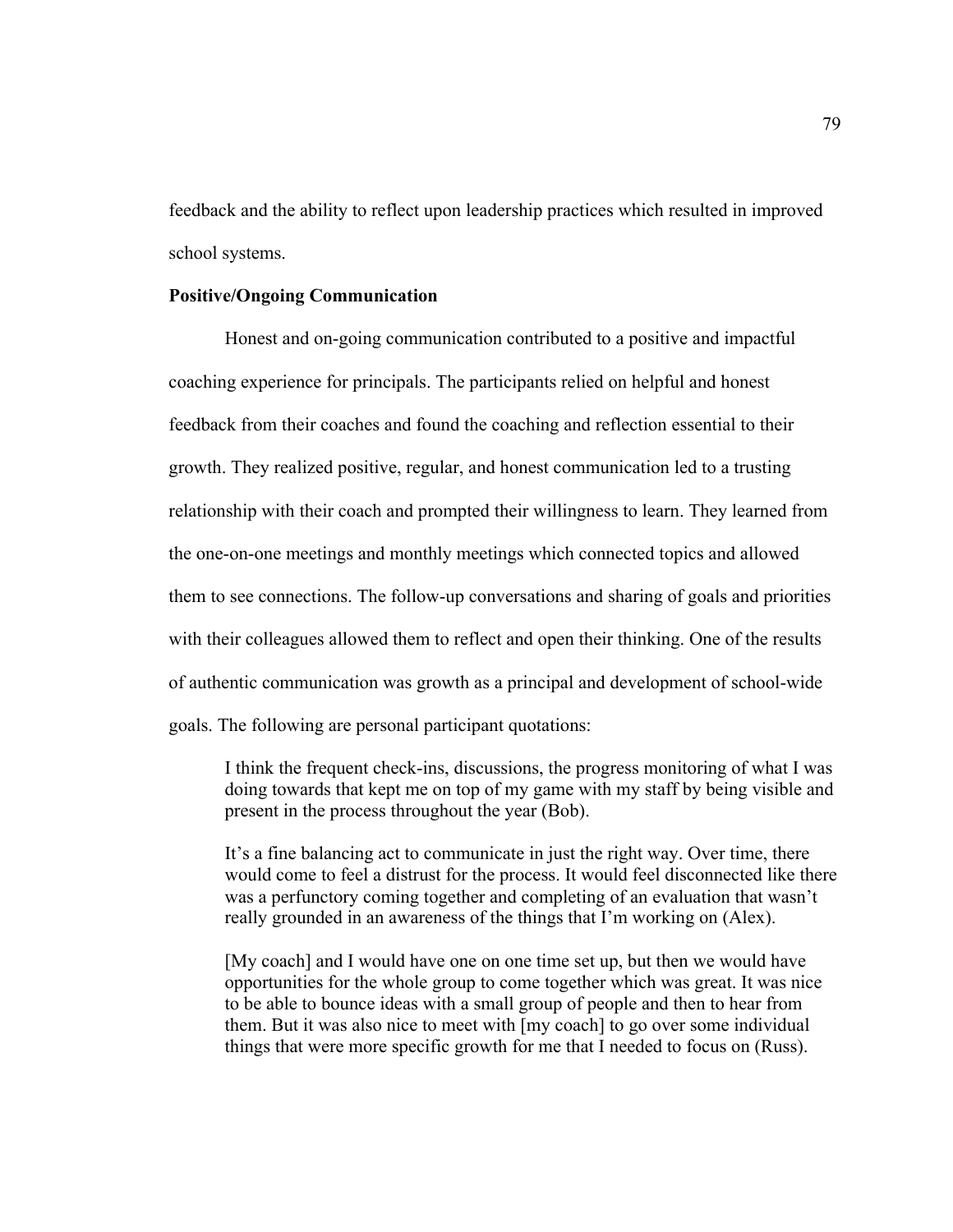Reflective practice that comes from coaching when a coach is asking to pause and think deeply has transformed everything that I see about education (Beth).

#### **Reflective Questioning**

Questioning which created reflection on the part of the participant led to honest communication and thoughtful decision-making. Tough questions with follow-through were most effective especially since coaches would check to see how assessments and determinations were being implemented in the procedures of the school. Participants felt the process of questioning was more than just speculation, but also aided in making important decisions which built their self-confidence as leaders. The walkthroughs in and out of the classrooms resulted in questions about observations and differing perspectives. The questioning laid a fundamental layer, the foundation for further assessments and actions. Positive questions pushed thinking, and participants became aware of the difference between coaching, questioning, and supervising questions. They learned problem-solving skills, developed greater self-confidence, and learned to have faith in their leadership intuition and decision-making. The following are personal participant quotations:

I'm going to be honest with you. I have probably learned having had five different directors who were all instructional leaders. I probably learned the most from [my coach]. She's tough but very supportive. She has taught me more about being an instructional leader through data, walkthroughs, through just giving me tough questions to ponder and then coming to see how her seeds of thought and instructional leadership suggestions are taking hold in the buildings (Jon).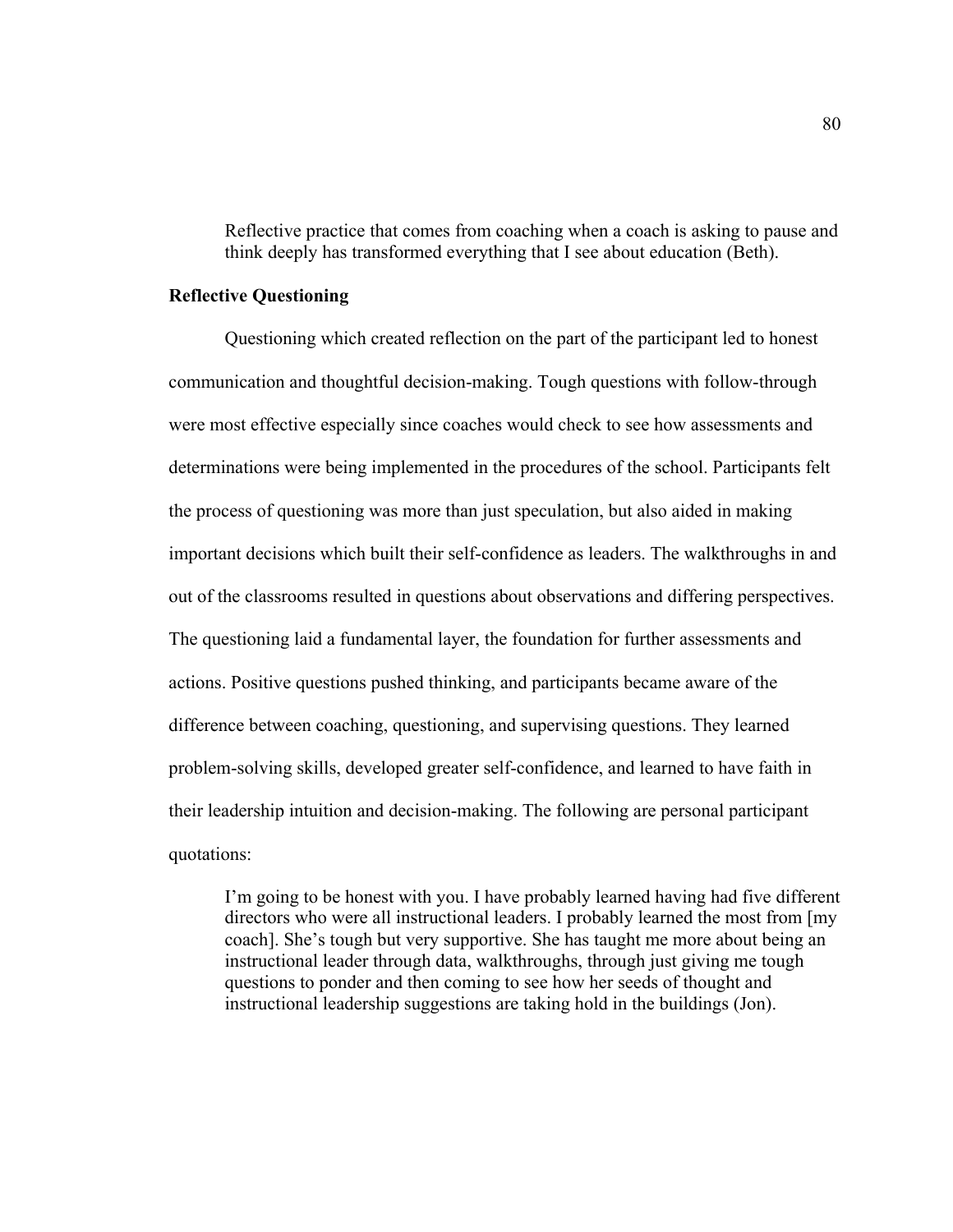And we would conduct walkthroughs together. We would make noticing of certain things, maybe identified before. We would walk into the classroom. We would debrief after a visit to a classroom and I might get a question like, "What did you notice?" "What did you see?" Or what questions would you ask this particular staff member. Sometimes the conversation led to us seeing different things, which then moved us into a different conversation, which was helpful to see that we might not be seeing the same thing in the moment. But it was perspective. And that was often discussed (Jan).

And fortunately, my current Ed Director is a vastly networked person in the system. And so, he is helpful in sort of facilitating some of those things. Asking the right questions so I can help frame the next layers of work. So, it's more I would say in that sense, it's more of that sort of coaching model. And more of a think partner instead of a director (Kate).

I would say it's one thing that doesn't happen is that the switching of the hats when I'm being asked a question from a supervisor or giving you a coaching question is never clear. And it's fuzzy. So, at times you have to ask or tease that out or worry like, 'Is this a directive or is this a coachable moment?' That's easier with the relationship, the longer you are with somebody to say that. But it is and I think the less secure that you are in that relationship, the harder it is to read that. So, at this point, [my coach] and I have a very open relationship (Beth).

(My supervisor) was just really good at keeping things positive and asking questions that got me to think. Looking back on it there were times where he was telling me to do something or maybe redirecting my thinking that I didn't even realize that's what he was doing in the moment (Ron).

Well I guess she always encouraged me to go with my gut and what I felt was right. And be authentic because if you are not yourself than it doesn't work. And I don't think she ever explicitly stated that she would just question all throughout everything. That's kind of what the direction was. As long as my choices are in line with what we are doing as a district and student learning, any situation was like, go with your gut and what is it telling you to do in this situation (Dan).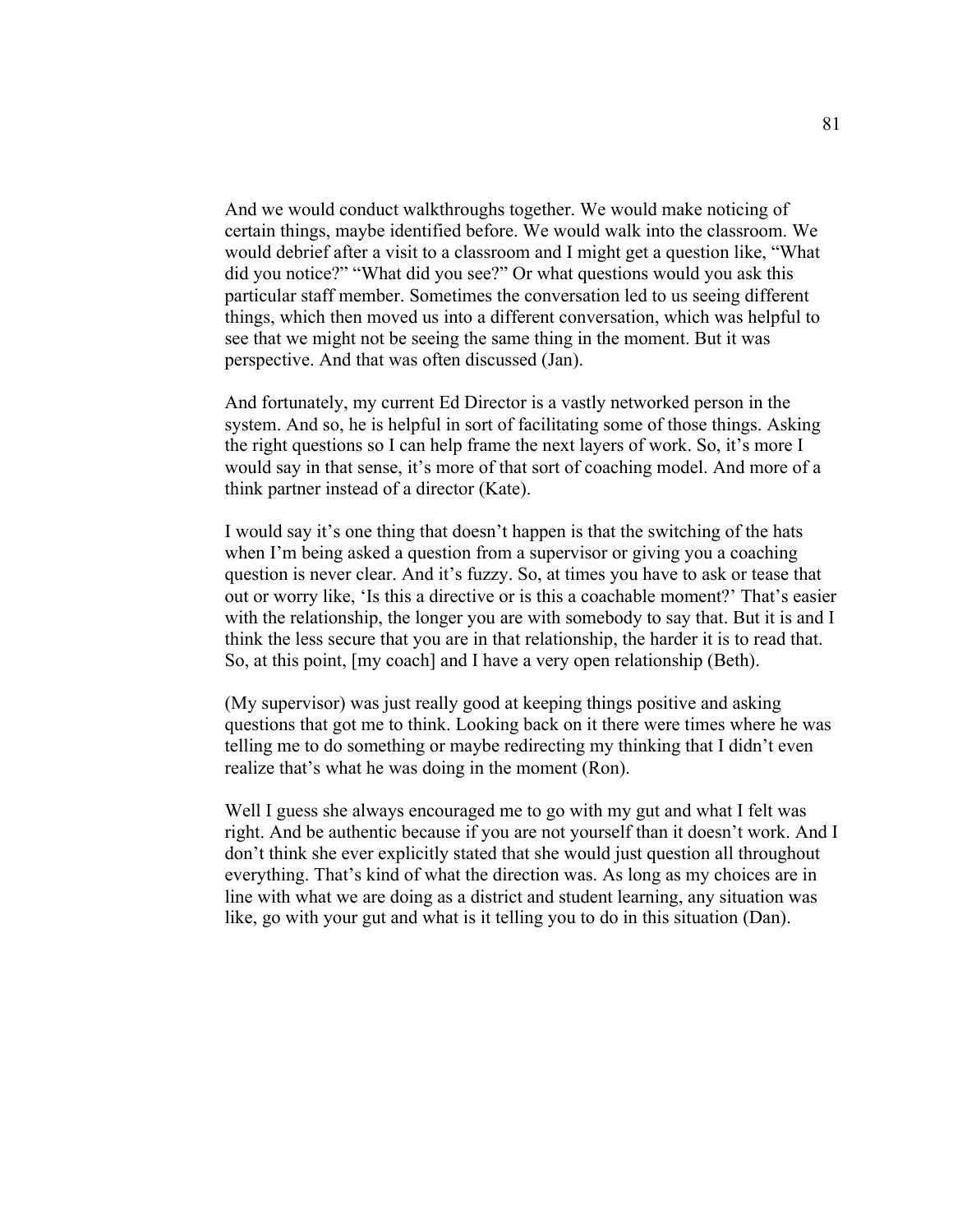## **Honest Feedback on Growth/Goals**

Direct and authentic feedback from coaches grew to be an essential and effective tool to build the self-confidence of participants and allow them to focus on their own strengths and the vision and goals of the school. The feedback concerned personal evaluations and perceptions, school goals, and ways to implement the results of the data analysis. The coach and participant would identify challenges and work through realistic options by breaking down challenges into manageable components. The greatest benefit of honest feedback was its contribution to building a trusting relationship which evolved over time and interaction. The following are personal participant quotations:

He [my coach] helped me hone-in-on the subgroups because mine were broad and he just thought it was going to be too open ended. And so, he kinds of guided me to select a smaller subgroup so that could be an area of focus (Jan).

I think we kind of shifted as she then learned my style and the relationship kind of grew to a post where it's more of an open flow dialogue conversation (Beth).

Nope. That's not going to work. I was initially frustrated but went back to the drawing board and took the feedback to improve my school goals several times. Ultimately, the direct feedback was helpful, and the desired outcome became clear due to the hard work and continuous conversation about the goal and measurements along the way (Mary).

She's very good at giving feedback on which areas that maybe she would like more or less (Jon).

I like being given clear feedback. I don't care if it's harsh feedback either. I felt like he listened to me, gave me confidence, gave me good advice, and he was super responsive (Ron).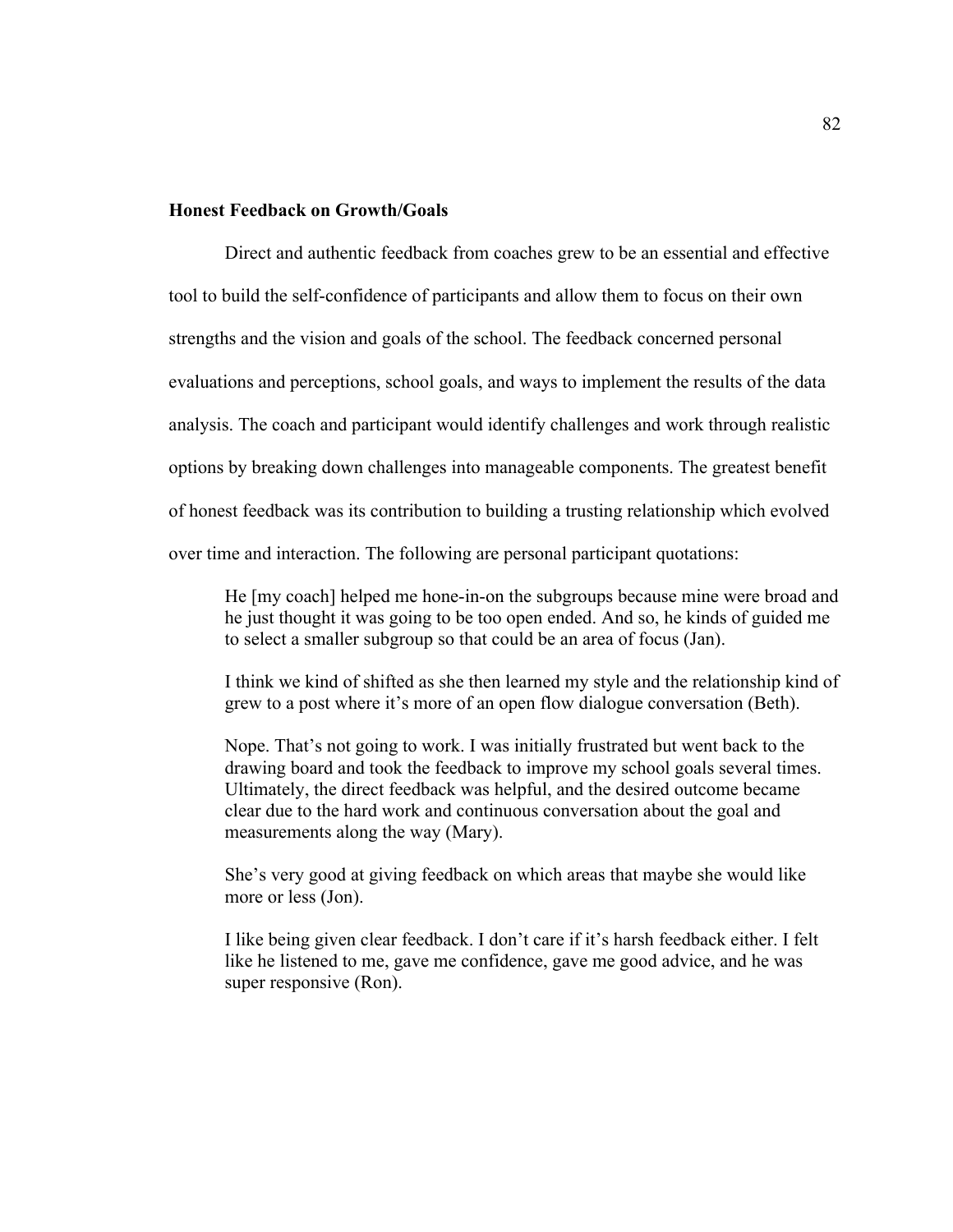#### **Summary**

The qualitative phenomenological study focused on exploring the lived experiences of elementary principals engaged in principal coaching. Personal interviews were held with the participants, and the analyzed transcripts revealed reflections concerning improved instructional competencies, leadership skills, criteria for successful coaching, and perceptions of the coaching experiences. Three themes emerged: supportive relationships; collaborative, professional relationships; and reflective communication. The researcher read, reviewed, and analyzed all transcripts assigning codes to determine major categories. Chapter 5 will focus on a discussion of findings, conclusions, and applications including recommendations for practical action and further research.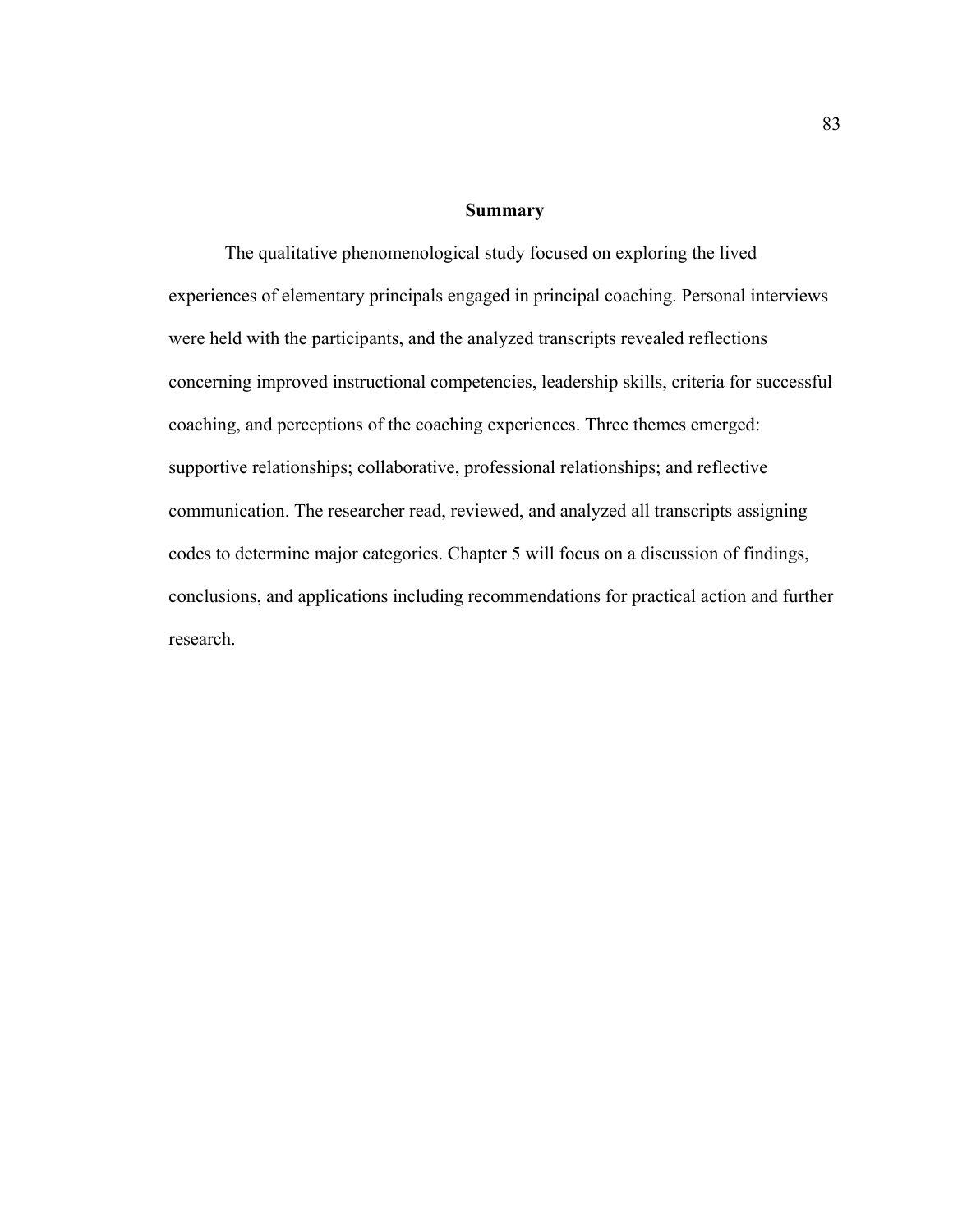#### **CHAPTER 5: CONCLUSIONS AND DISCUSSION**

The purpose of this qualitative phenomenological study was to explore the lived experiences of elementary principals in one urban district where principal coaching was implemented through principal supervisors. The results of the study provided the researcher with information regarding the impact of principal coaching and its effect on improving principal instructional skills, developing leadership skills, implementing successful coaching practices, and understanding the perceptions of the coaching experience. The study may provide beneficial information for the following audiences: superintendents, principals, teachers, principal supervisors, and faculty in university principal preparation programs. The findings resulted in the improvement of principal leadership skills with an overall positive feeling of the coaching experience and support.

The qualitative methodology focused on the phenomenological design of understanding the lived experiences of 10 elementary principals who received principal coaching, their perceptions of the coaching, and the improvement of their instructional and leadership skills. Maximum variation sampling was utilized to select diverse participants based on gender and years of experience. The researcher developed the following four questions regarding the lived experience of principal coaching:

- 1. How does the lived experience of principal coaching impact the leadership skills of principals?
- 2. How does the lived experience of principal coaching impact the instructional skills of principals?

84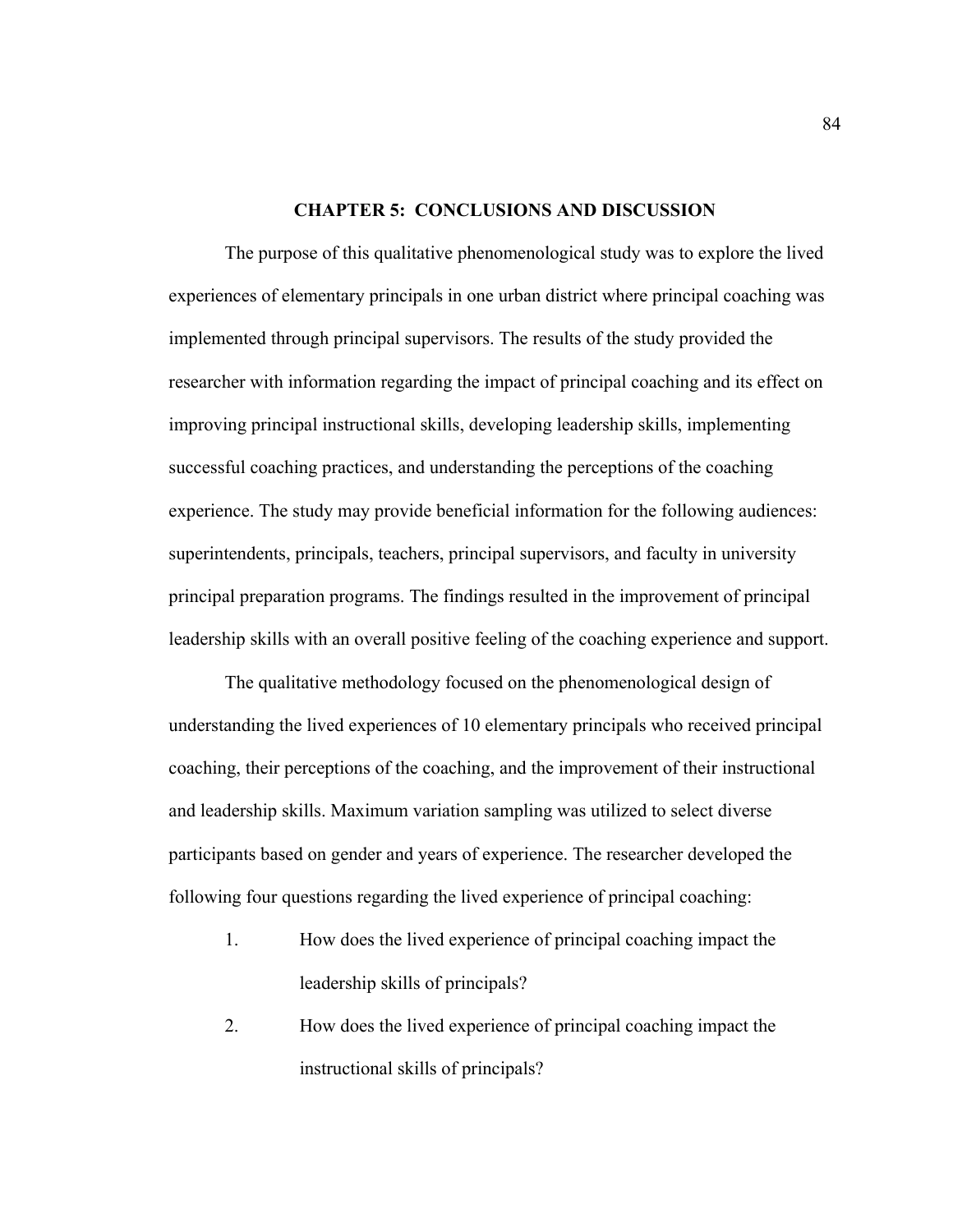- 3. What types of support and conditions do principals need from coaches to improve their instructional leadership skills?
- 4. What is the overall perception of principals who have experienced coaching?

The process included in-person, detailed interviews with ten principals from one urban district in Washington State. The data analysis included a detailed reading of the interview transcripts, selection of key conceptual categories, and construction of themes which explained the common participant phenomena. Codes surfaced during the data analysis process to form themes based on emerging ideas. The three main themes which materialized from this analytical process included: supportive relationships; collaborative, professional learning; and reflective communication. Chapter 5 incorporates the research findings, the conclusions of the problem statement and their application to leadership, recommendations for action and further research, and a concluding statement.

#### **Discussion of Findings and Conclusions**

The interview questions were based on leadership and instructional practices experienced by coaching, practices that supported the coaching experience, and the participant perceptions of coaching. The research questions emerged from the literature review in Chapter 2 and the answers to the research questions in Chapter 4. The analysis of transcripts and review of codes based on the interview questions resulted in the following categories: a safe and encouraging environment, authentic relationships,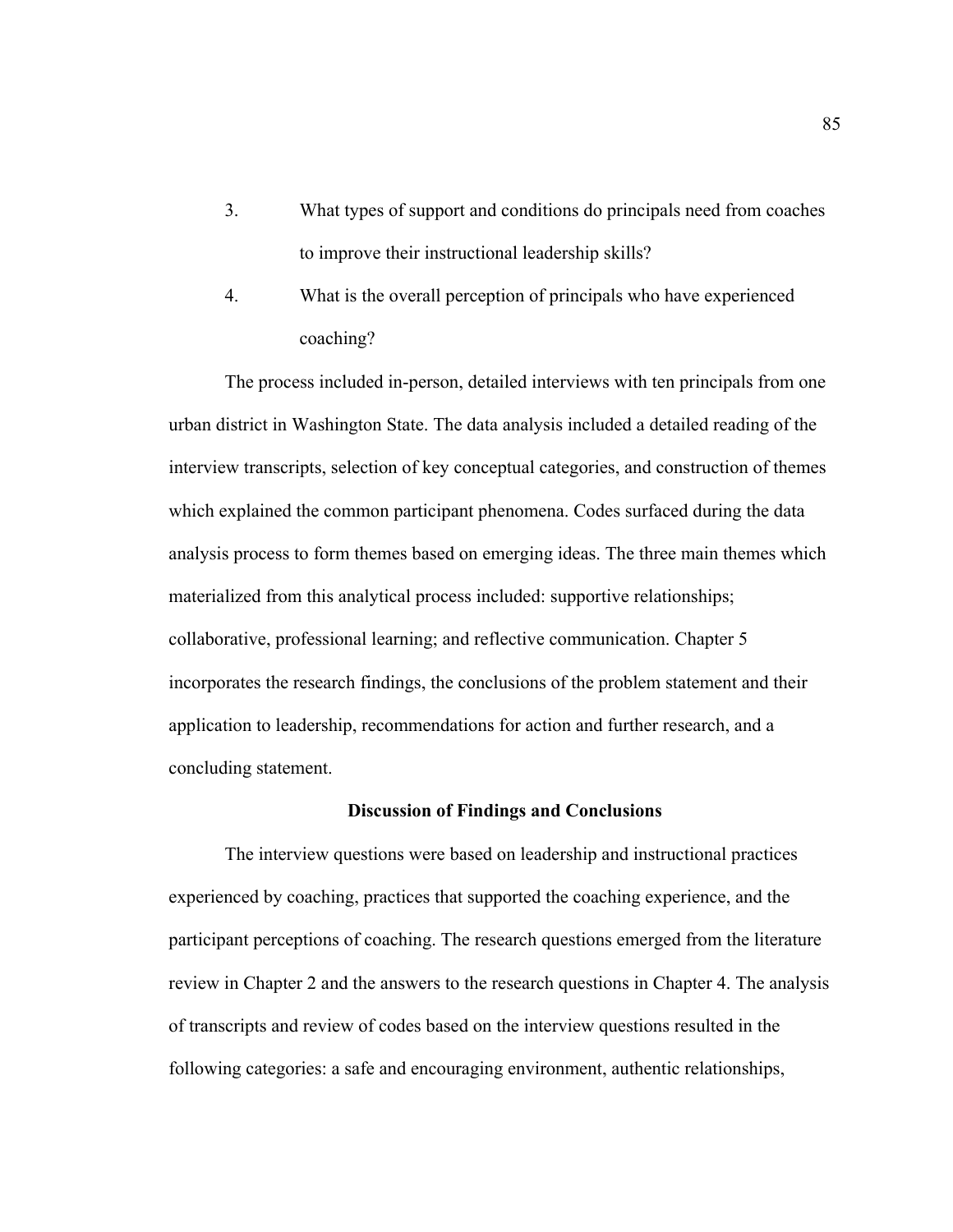listening and trust, responsiveness and follow through, principal collaboration and formation of family, balance of pressure and support, calibration of instructional practices, prioritization of tasks, positive and ongoing communication, reflective questioning, and honest feedback concerning growth and goals. From these categories, three major themes evolved: supportive relationships; collaborative, professional learning; and reflective communication. These main topics answered and supported the study's research questions.

# **RQ1: How does the lived experience of principal coaching impact the leadership skills of principals?**

This research question was addressed in the interview protocol in Appendix B. Participants were asked to explore their experiences of the coaching process and relate which part of the experience impacted them the most. All participants shared positive experiences related to the coaching and their principal supervisor and recounted how the experience contributed to their leadership skills.

**Experience going through the coaching process.** Eight of the 10 principals believed they benefitted most from the honest conversations during one-on-one visits with the principal supervisor and the cohort discussions during the monthly professional development meetings. These meetings led to trusting relationships and allowed for authentic and encouraging conversations about their jobs. All participants related how the coaching experience and the principal supervisor were positive experiences beneficial to their leadership growth. Seven principals stated their principal supervisor's process of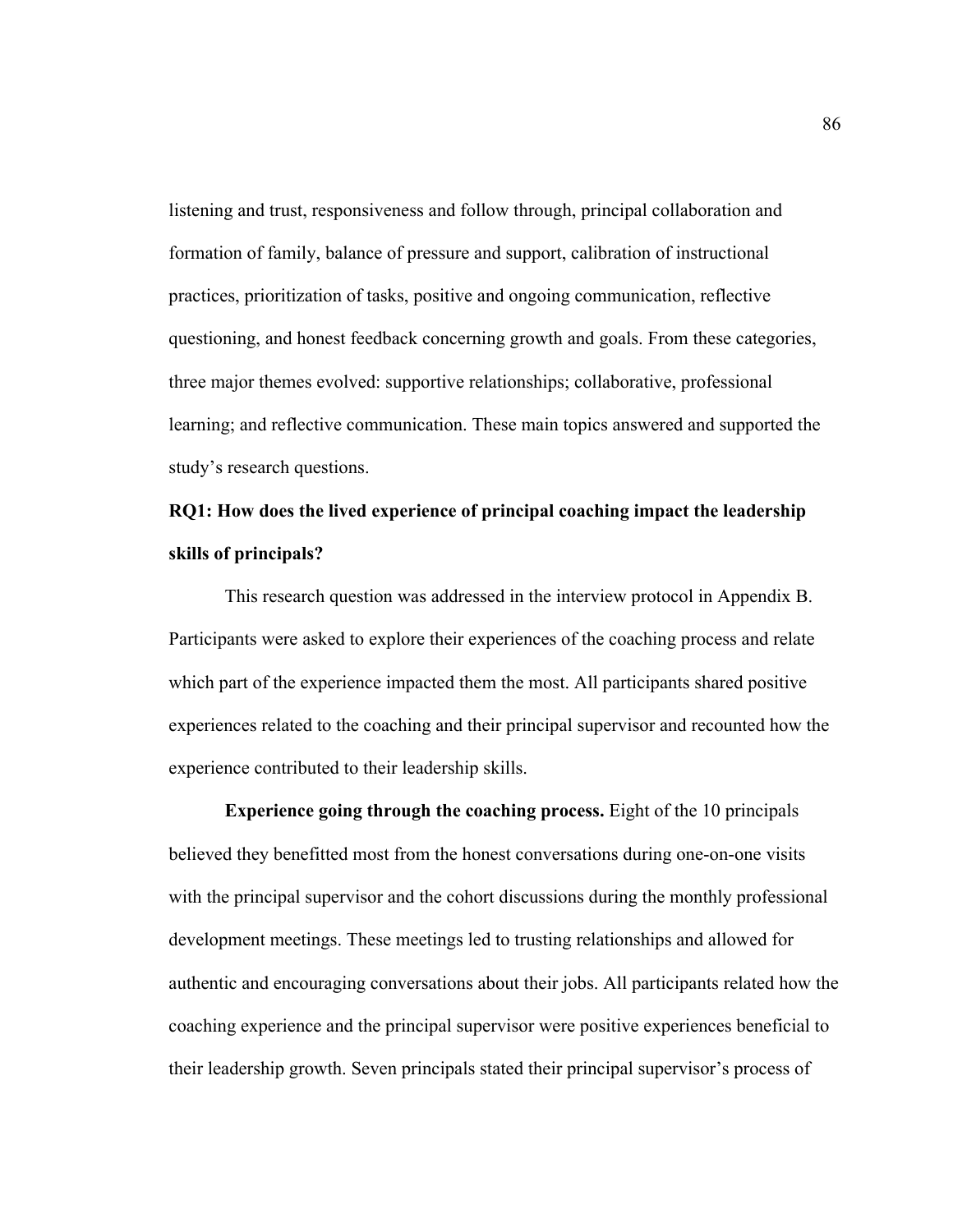asking reflective questions advanced their leadership and decision-making growth. Six principals credited the classroom walkthroughs and the calibration of the observed teaching practices as important contributions to their leadership skills.

# **Biggest impact of the coaching experience.** All participants shared positive

effects from the one-on-one coaching and regular cohort principal trainings. The

walkthrough tool or rubric which calibrated classroom teaching influenced their

leadership skills the most. Bob's coach helped him gain confidence in himself as a leader:

The coach has guided me to trust my decision-making and not second guess it. And that's as a leader and an instructional leader as well (Bob).

Five participants appreciated the thoughtfulness of their coach and the stress on reflection and open and honest conversations.

Alex connected to a strength-based coaching which established a caring work

relationship:

My coach helped me recognize who I am as a leader, played to my strengths, and put systems in place that mitigated my weaknesses (Alex).

Ron, who was in his first year as principal, appreciated the way his coach seemed to

always emphasize the positive by supporting his instincts and decisions:

He highlighted positives that he saw here. Always highlighted positives. Made me feel like I was doing a good job because as a first-year principal, it's helpful to know when I'm doing things good, or doing things right, or to keep that up. You know, the positive reinforcement is important because no doubt it was a stressful year. I don't tell many people that, but he knew it. I knew it was going to be stressful (Ron).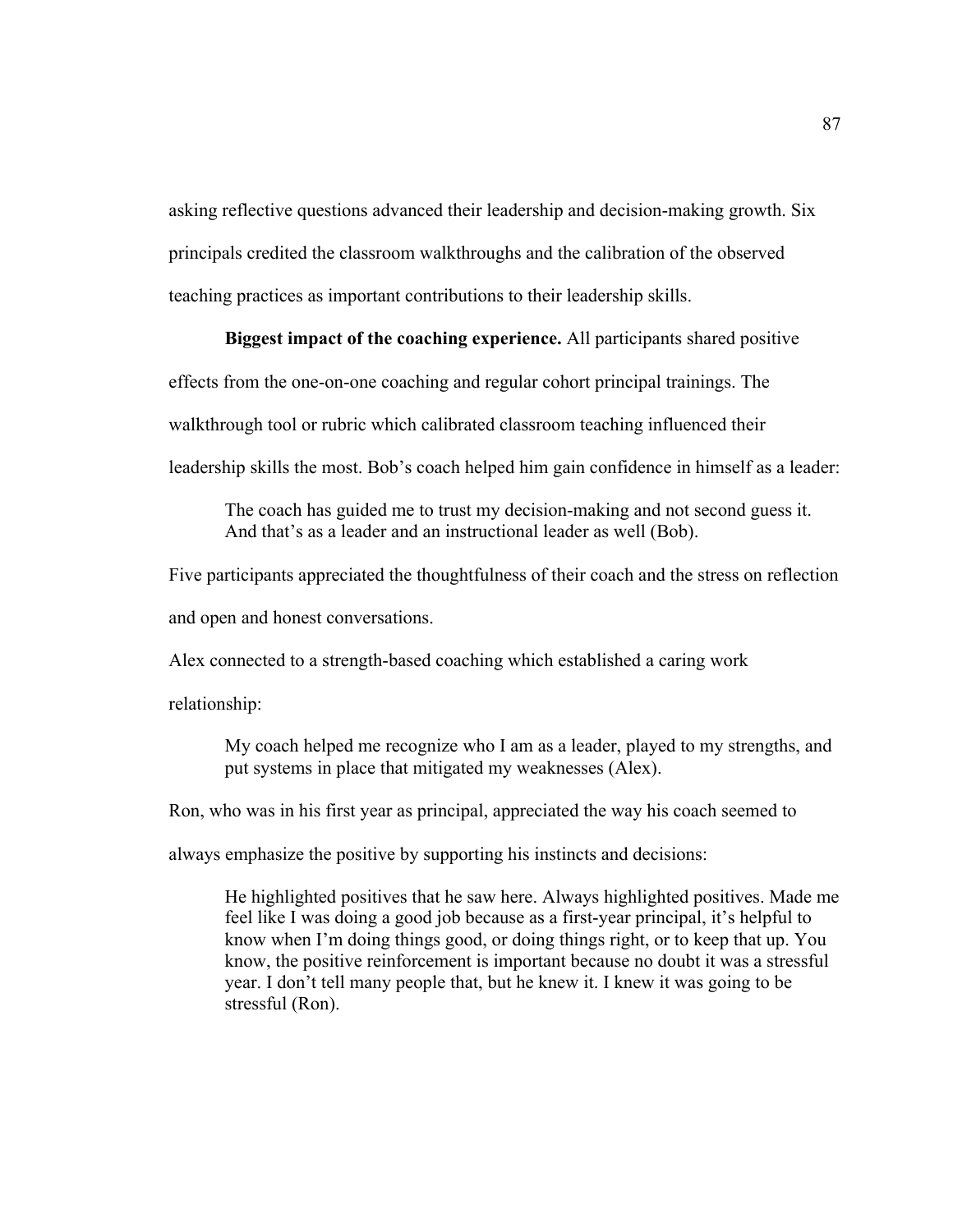Overall, the participants shared affirmative experiences which encouraged supportive relationships and growth in their leadership skills.

# **RQ2: How does the lived experience of principal coaching impact the instructional skills of principals?**

This research question aligns to Questions 2 and 4 in the interview protocol (see Appendix B). The queries were designed to understand how the experience of principal coaching impacted instructional leadership and improved school goals. The data revealed that all participants agreed the coaching experience supported their instructional leadership growth and impacted school improvement.

**Coaching experience impact on instructional leadership.** Four of the ten principals talked about the value of using a walkthrough tool or rubric based on teaching observations with their principal coach and how it helped in the calibration and reflection of strong instructional practices. Mary shared how using a common walkthrough tool or teaching observation rubric every month with her coach helped her grow in understanding the components of quality instruction and how its frequent use subsidized her work in coaching teachers. Jan discussed the benefit of using the observation rubric at different schools every month:

So, we were pinpointing certain aspects of various teachers whose classrooms we visited and debriefed about some of the observations that we made (Jan).

Similarly, Ron shared the advantage of classroom walkthroughs: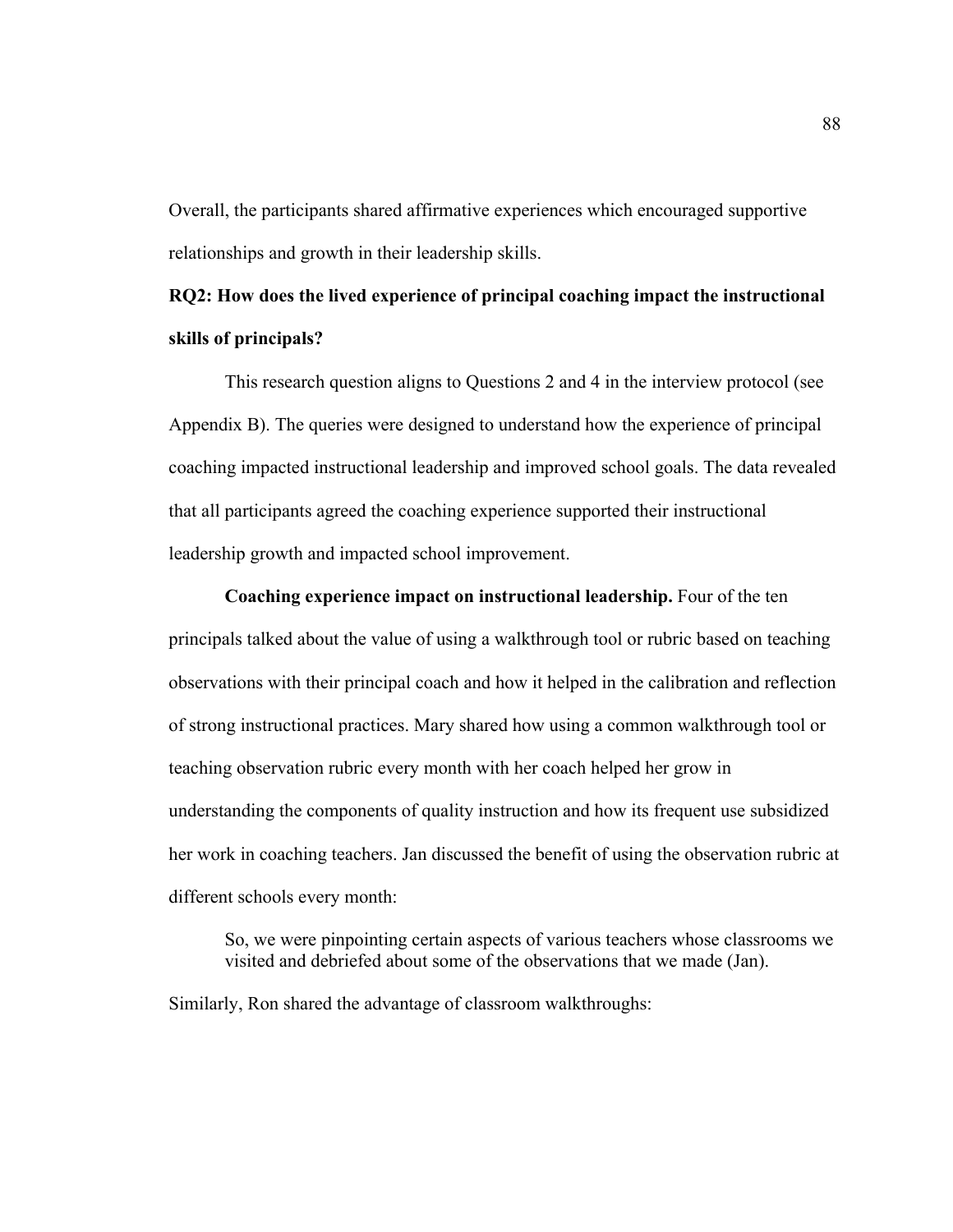He joined me on walkthroughs which again was helpful. He would see things that maybe I didn't see. We had good conversations about teachers, maybe teachers that were super effective and ways we could support other teachers (Ron).

Finally, three participants disclosed the importance of reflection when discussing instructional leadership and ways this component of the coaching experience benefitted their instructional growth.

# **Experience of monitoring and adjusting school goals.** All principals agreed that

the discussions and reflections regarding school goals with their coach both in individual and small group meetings lifted their self-confidence. School and leadership objectives were reoccurring themes at the meetings and reinforced principals' decision-making skills. Russ said small-group debates on school and leadership targets during monthly professional development meetings enabled him to see differing perspectives. Jan told how the goal-setting process helped her as a leader:

So, based on the data, I set goals. And I was on comprehensive evaluation last year because of the alphabet. So it was that time for me. And it's always a wonderful process to reflect on those criteria. Where are we? Where do we need to go to be distinguished? But I set those goals based on the data, and [my coach] felt that some of the goals were too broad. And so, he helped me home in on the subgroups (Jan).

Bob discussed how regular check-ins and reflection on goal setting and monitoring of goals helped him stay on the right track and kept him engaged in the process with staff all year.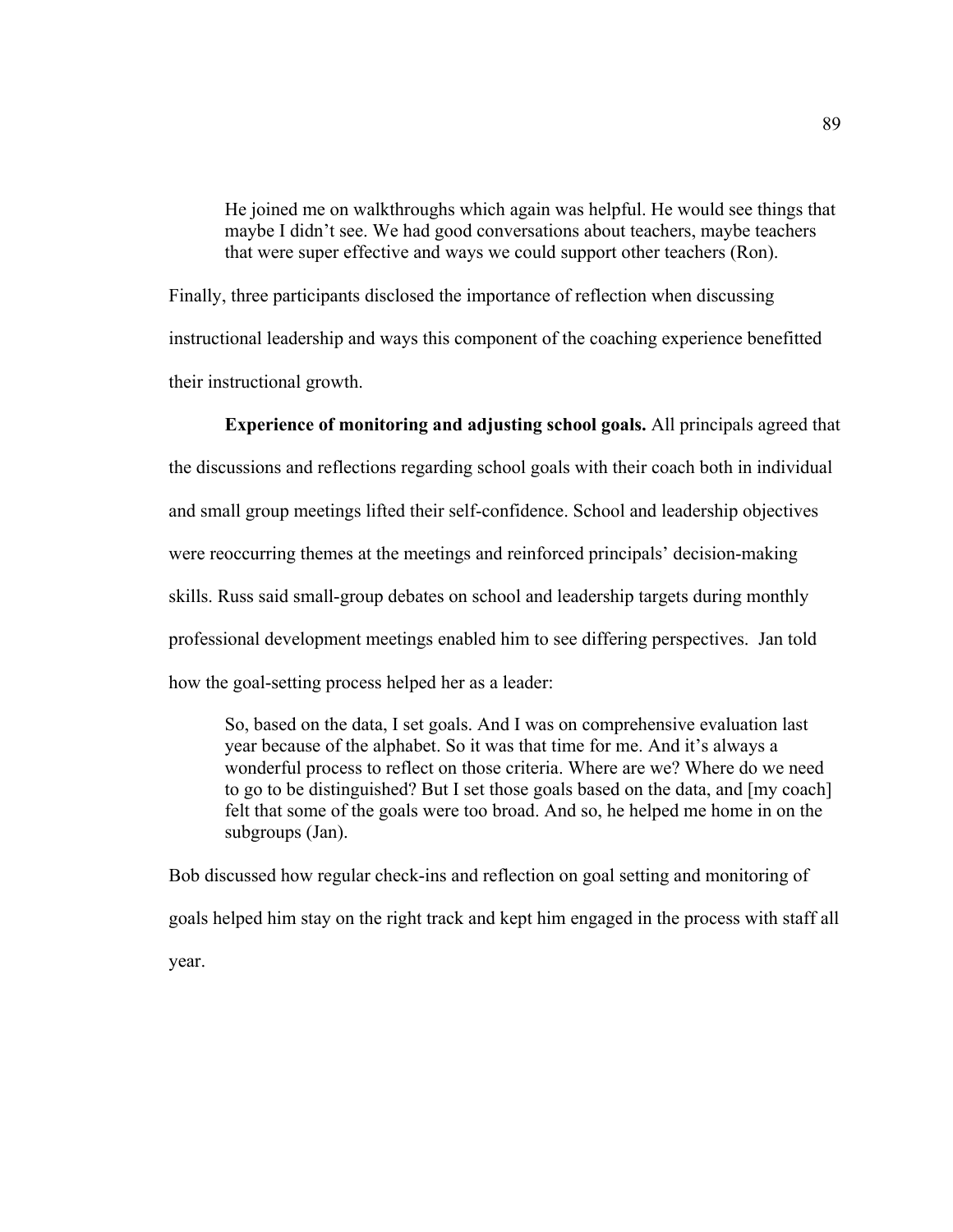# **RQ3: What types of supports and conditions do principals need from coaches to improve their instructional leadership skills?**

This research question aligns to Questions 6 through 8 in the interview protocol (see Appendix B). The participants were asked to explore the conditions that supported a positive and productive coaching relationship. Their answers included a safe and encouraging environment, an authentic relationship, listening and trust, responsiveness, and follow-through.

**Positive aspects and drawbacks of the coaching experience.** Participants clearly valued a trusting relationship built on honest feedback, frequent and consistent communication, and realistic meeting schedules. Three principals mentioned the support of the principal cohort group during monthly professional development meetings and the ways these meetings strengthened leadership growth and instructional skills to help set tenable goals.

Drawbacks of the coaching experience included added stress and increased responsibilities. These concerns surfaced with eight of the 10 principals who disclosed how time management and prioritization of tasks were challenging parts of the process. Mary realized how valuable her time was and discussed how coaching could be consuming. As a result, she learned how important effective focusing can be. Jan shared how coaching conversations were sometimes rushed and how important it was to prioritize and focus daily.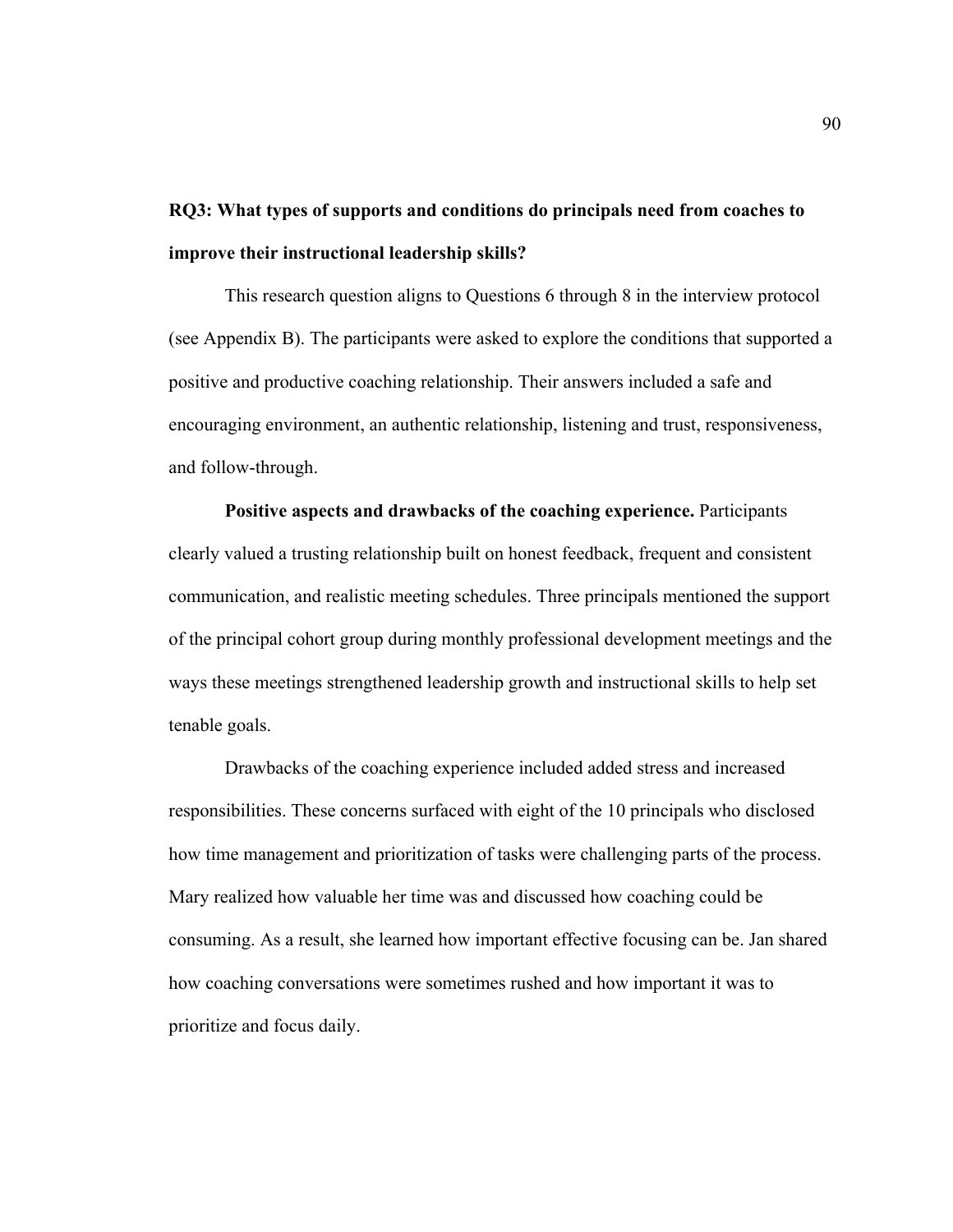**Meeting schedule and content of coaching sessions.** All participants appreciated the two-hour monthly meetings with their coach and the monthly cohort professional development seminars which lasted all day. Nine of 10 principals spoke of the adaptive coaching conversations focused on leadership, instruction, and preparation for next steps rather than the technicalities of daily tasks and workplace organization.

Russ, a first-year principal, had a different experience compared to the other participants. He said his attention was split between a technical and adaptive focus. This separation allowed him to handle upset parents and tough staff decisions.

**Piece of advice to strengthen the coaching relationship.** A common theme that emerged from many participants pertained to making sure given tasks were essential and related to key work. John shared the importance of being realistic about the number of tasks and ensuring they did not take away from the core leadership work. He believed less is sometimes more and prioritizing key components with the principal group allowed for deeper understanding. Alex shared:

I think remembering the humanity of the people that you're working with. We are not machines" (Alex)

He said his coach did a great job of reading the room and adjusting to the audience even if that meant not all deadlines were met. Jan stressed the importance of active listening and assuming positive intent since conversations can be rushed based on time and complexity. Bob also appreciated his coach being clear and transparent with communication.

.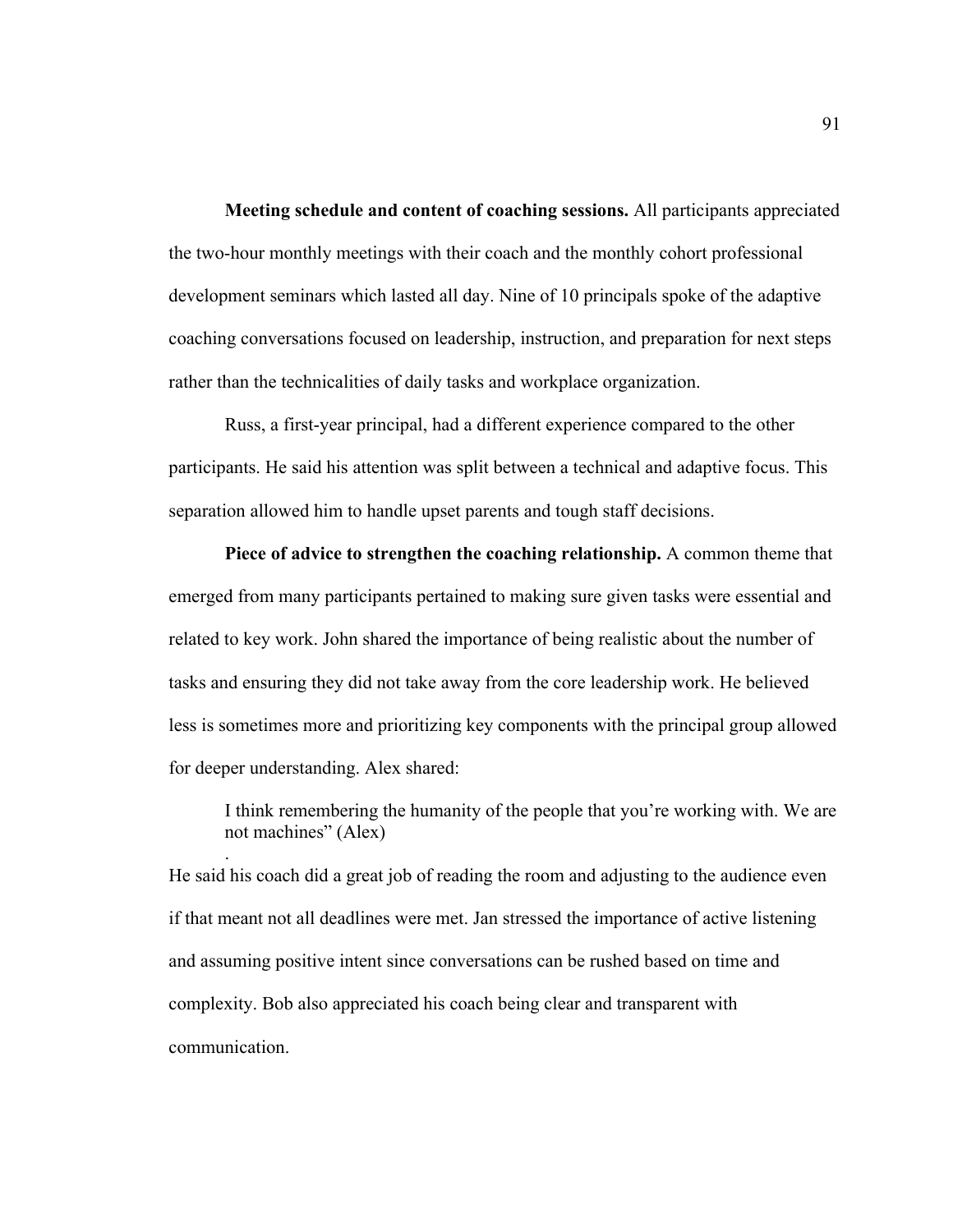# **RQ4: What is the overall perception of principals who have experienced coaching?**

This research question relates to Questions 11, 14, 15 and 18 in the interview protocol (see Appendix B). The participants were asked to explore their experiences with a principal supervisor, uncover the part of the coaching relationship that was valued most, and determine the traits that make a coach successful. All participants felt positive about their coaching experience and expressed an overall appreciation of their involvement.

**Feelings about the coaching experience.** All participants appreciated the

leadership conversations, connections with their supervisor, and regular check-ins that

were rarely rescheduled. Mary discussed her feeling about the coaching process with her

principal supervisor:

But I like it because like I said, I want to get better. And I really love to see the results. I want to see that we are growing. And I think that she knows how to do that. I suppose if I was working with someone I didn't see that they knew the process, I might be less excited about it. But yeah, I think it's really helpful (Mary).

Jan also shared her positive feelings about coaching:

Overall it was a great experience. Just having somebody to support our moves that cared about the direction of our vision, which advocated for the supports the other schools had, and seeing us go through these growing pains as we are struggling to become a real school when we have never had a model like 4-8. And let alone a principal doing elementary and middle school at the same time. (Jan).

Beth discussed her feelings about the coaching process and how reflective

communications are key:

Like I said, to me those reflective conversations are the meat and potatoes of my growth and transformational work of leadership (Beth).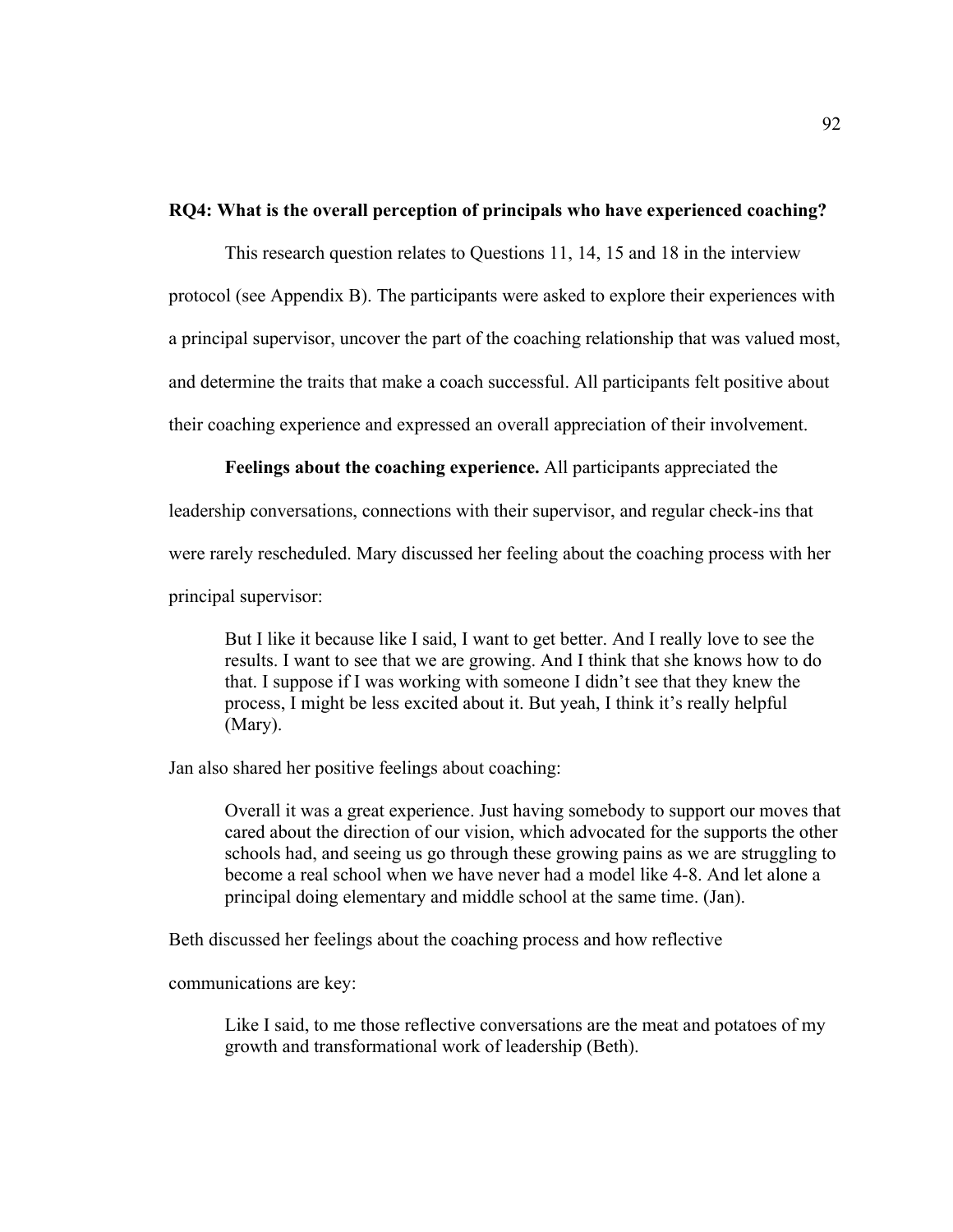**What might be different without coaching.** Most of the principals revealed they would feel lonely, isolated, and disconnected if they did not have the experience of positive principal coaching. The participants concluded that if they had not had the coaching, they would not have grown in the areas of operating independently, maintaining status quo, and determining common practices with colleagues. Beth felt the coaching made the relationship between her and the coach more than evaluative and allowed her to form her own answers, and not those of another person. Ron, as a firstyear principal, would have felt isolated and stressed with low self-confidence without coaching. Similarly, Bob shared the following comments about what would have been different if he had not experienced a coach:

I'm not sure I would stay as a principal. I'm not sure I could do the job at the level that I want to do it, and so being honest with myself, I would probably say there is going to be a better way for me to work and enjoy my work. I think it is important to have that coaching and I don't know that I could do this job well enough without it (Bob).

Mary also highlighted what would have been different if she had not experienced

coaching with her coach:

I suspect that we wouldn't necessarily have the practices in place that we do. And the things that we are using are researched based to make a difference in schools. And we have seen the growth. And I think our school culture is positive (Mary).

# **Valued the most and least about coaching experience.** Reflective

communication, positive and ongoing communication, reflective questions, and honest

feedback were valued the most by the participants. Five participants valued honest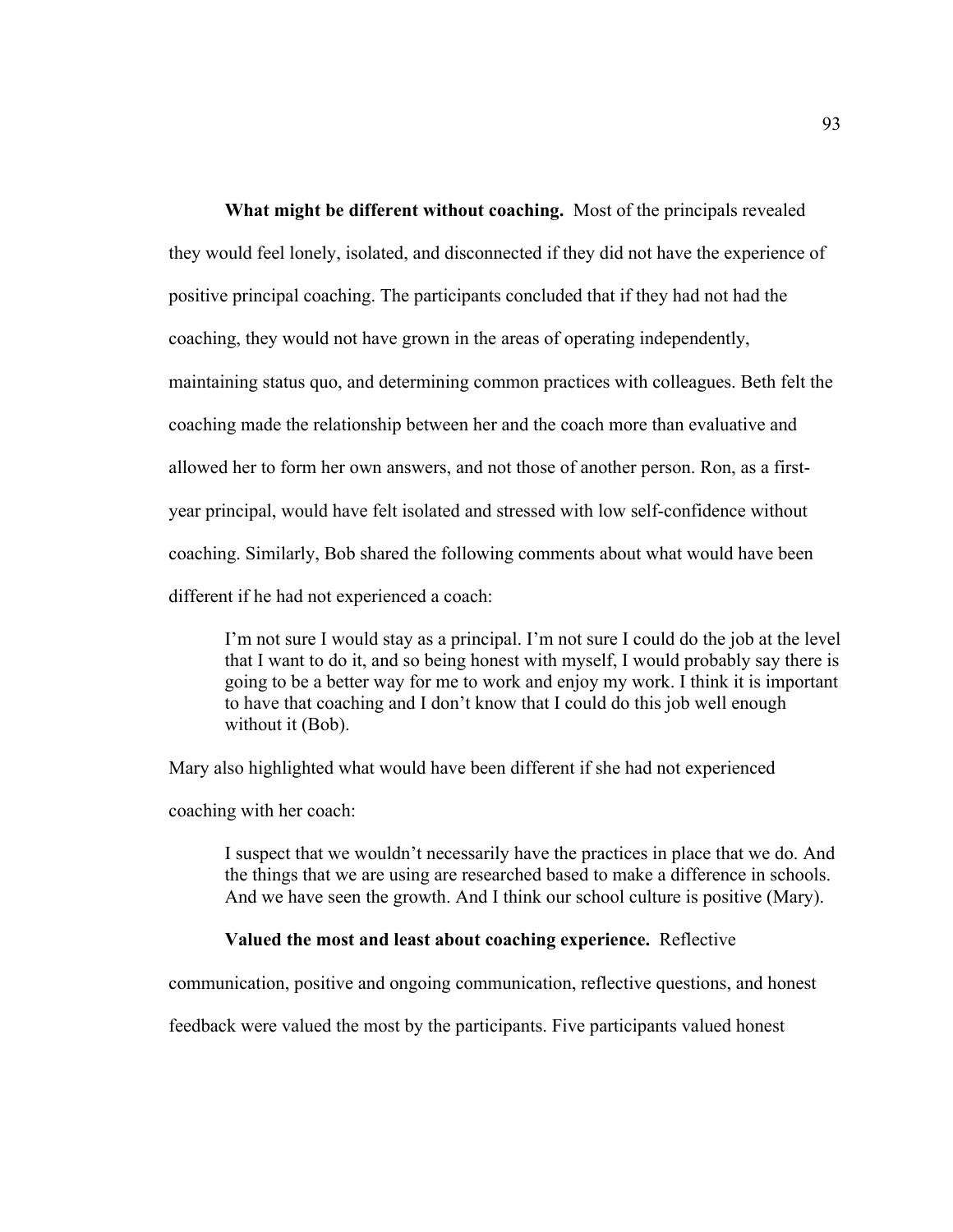feedback, regular communication, reflective dialogue, and frequent check-ins as the best part of coaching. Bob discussed the part of coaching he valued the most:

I appreciate the casual approach my coach takes. It's a casual, lighthearted, fun loving approach that allows me to be honest with him. I think that's important in a coaching role (Bob).

Alex shared a similar reaction and summarized how his coach recognized the humanity in

the work and saw him as a person and leader.

Participants least appreciated the number of tasks that come at a principal every

day and the time it takes to go through the coaching process. Prioritizing important

responsibilities was a common difficulty, and principals needed a coach to help with time

management.

Beth discussed how important boundaries were for principal supervisors who also serve

as a coach:

I think the difficulty is when those lines are blurred, and I'm not sure if the person is wanting a specific answer from me or a truthful reflection (Beth).

Alex similarly discussed the line between a supervisor and coach:

I would say the conflicting role and complexity of the job to be both an evaluator and a supervisor and a coach means that at times, the humanity of the coach is at play. There is a limitation of capacity and there is a short fuse, so sometimes it's less helpful than it is critical (Alex).

**Traits for a successful coach.** A successful coach is the ability to build solid

relationships. Two participants valued active listening and using reflective questions as

the most important ingredients for successful coaching.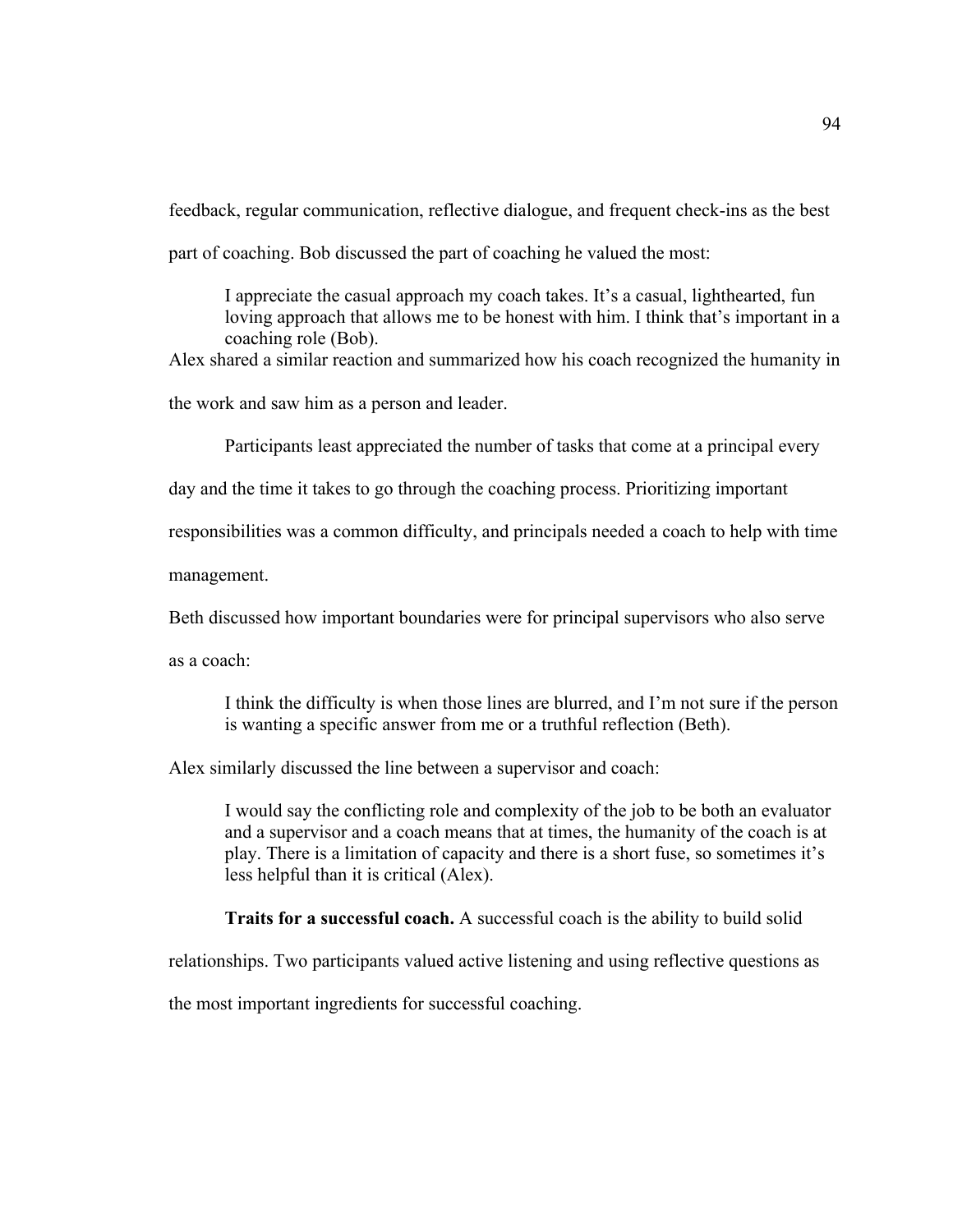People skills, being loyal to the purpose, empathy, and high expectations also emerged from the interviews as qualities of a positive coach. Overall, supportive and authentic relationships, the importance of a safe and encouraging environment, true listening and trust, and responsiveness were considered the most valuable parts of the coaching experience.

#### **Application of Findings and Conclusions to the Problem Statement**

Principals have a complex job managing the technical and instructional aspects of a school while balancing improved outcomes for students. Over time, the principal's role as a building manager changed due to increased accountability for student growth and learning (Grobler, 2013; Plessis, 2013). The new responsibilities include instructional leadership as a key skill in supporting staff and stakeholders, constructing a school vision, cultivating a learning environment, and coaching and supervising staff (Vogel, 2018).

Although the principal position has shifted over the years and has become more complex due to the increased responsibilities and expectations, research on support for principals through coaching is limited. In a study of the effectiveness of coaching for leadership development, Markus (2016) discussed how leadership coaching is increasing, but gaps still exist in the success and value of leadership coaching models. Honig (2012) focused on the topic of principal coaching and supports that may impact the instructional leadership of principals. The researcher concluded that studies on this topic of support were limited and further research was needed.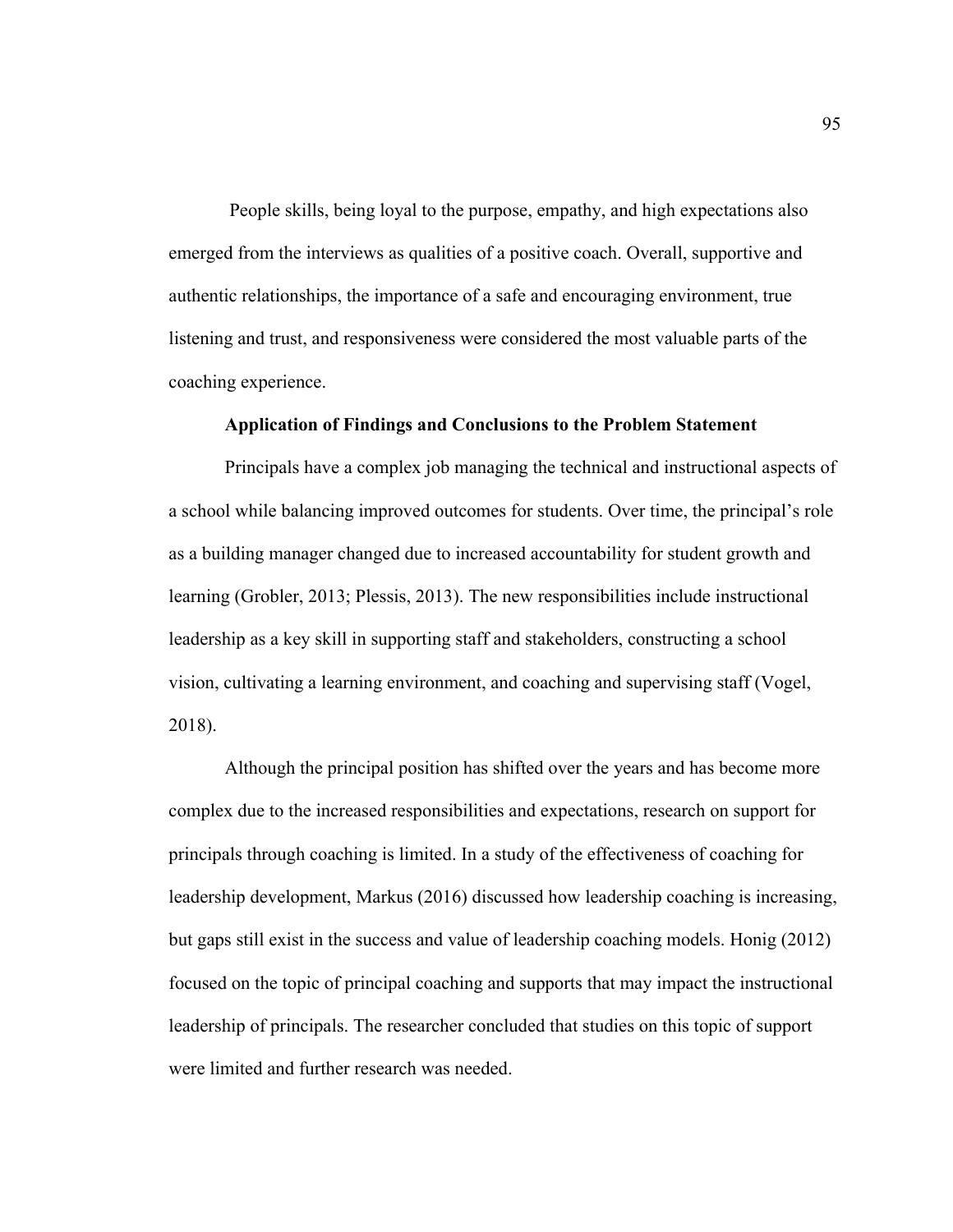The results from this research study demonstrated that 10 elementary principals participating in principal coaching through their principal supervisor had a favorable experience which resulted in productive leadership growth. The study outcomes demonstrated the ways realistic, job related coaching may contribute to positive outcomes needed to support principals in the demands of their position. The data showed how respectful and encouraging relationships, collaborative professional learning, and reflective communication are essential ingredients to a successful coaching partnership and may contribute to peer collaboration, confidence, and increased leadership skills. Celoria and Roberson (2015), in their article on principal support, found that coaching helped principals discuss challenging issues in an authentic way and provided a safe place to learn, make mistakes, and grow.

The key findings from the study showed that the principals had a supportive relationship with their coach based on listening skills, trust, monthly one-on-one and small principal cohort meetings, and encouragement derived from the needs of the principal. Collaborative professional learning grew as teamwork and trainings focused on classroom walkthroughs and best instructional practices. Participants discussed the ways the walkthrough tool or rubric concentrated their observations and facilitated their calibration of effective teaching practices. They spoke of its power in maturing their instructional leadership skills.

Finally, all participants credited the importance of reflective communication and learned that direct, positive, and honest exchanges were a necessary part of the coaching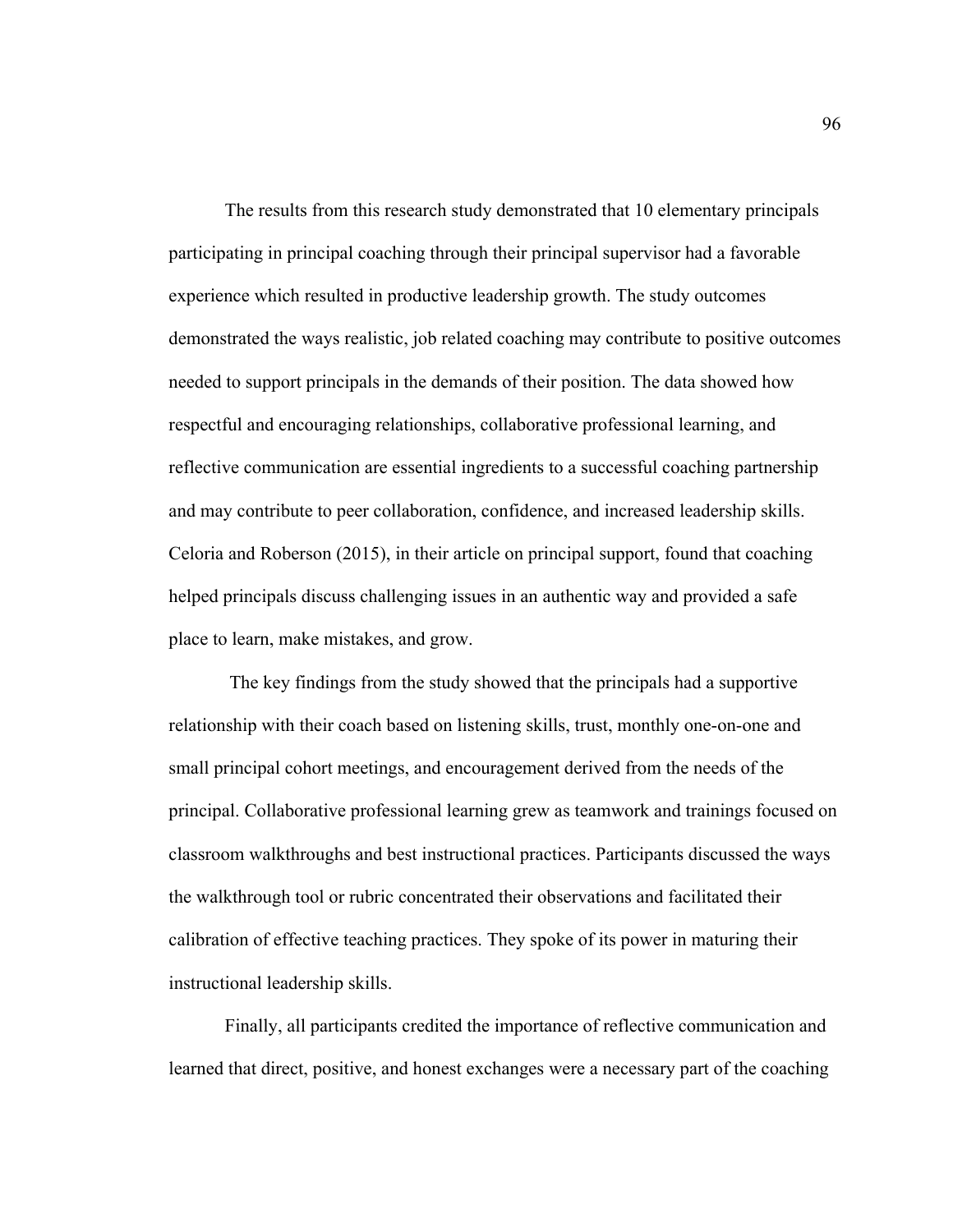experience and contributed to a reflective coaching relationship. Overall, the principals in the study felt that the principal supervisor contributed to a positive coaching partnership by facilitating constructive and ongoing communication and focusing on reflective questions rather than directives. The questions helped participants problem-solve, reflect on their personal practices, and grow in confidence. They all appreciated how time with their coach supported the prioritization of key tasks to ensure their work was relevant, manageable, and driven by quality, not quantity.

#### **Application to Leadership**

The detailed interviews focused on the lived experiences of 10 principals participating in principal coaching through their principal supervisor. The results of the study suggested that the principals valued authentic relationships, listening skills facilitated by the coach, honest and direct feedback, reflective questions, and attention to follow-up or next steps. The data demonstrated that principals need more than a focus on the technical aspects of a building; they need a thought partner who challenges their thinking, encourages them to question their assumptions, and prompts innovation (Gray, 2018). Reflecting on real job experiences, processing challenges, and thinking with a trusted thought partner may result in a positive growth experience that will impact decision-making and future choices (Anthony & van Nieuwerburgh, 2018).

Researching leadership programs for primary principals as instructional leaders, Naidoo and Petersen (2016) studied the importance of coaching principals on individual leadership practices through reflection, problem-solving, collaboration, and instructional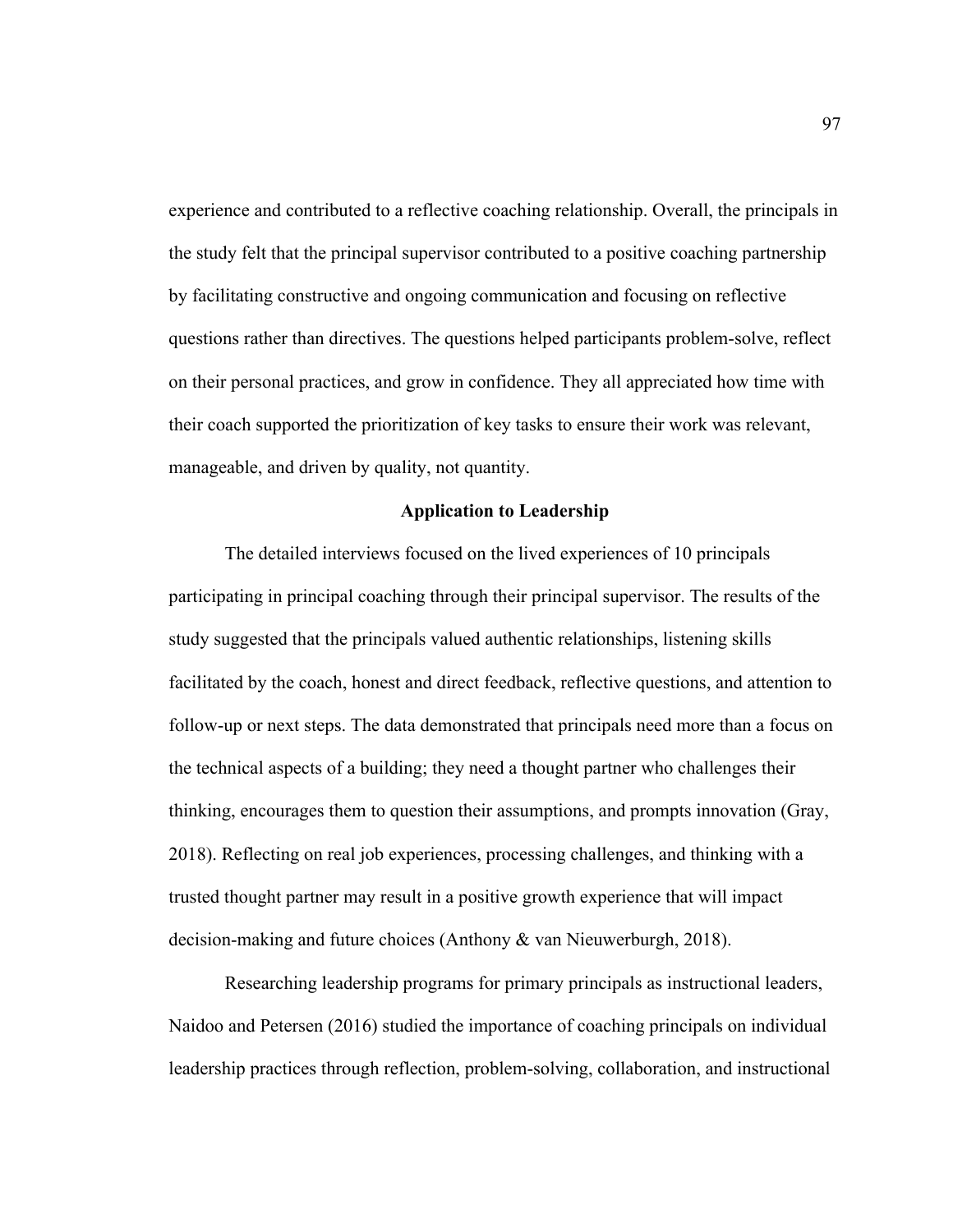calibration. Similarly, on leadership coaching and mentoring, Gray (2018) shared the benefits of leadership coaches in facilitating problem-solving processes, modeling instructional strategies, providing feedback, and guiding reflective conversations aimed at improving metacognition and decision-making.

The adult learning theory explored in Chapter 2 stressed the importance of leadership abilities while the theory of Andragogy identified components that may help adult learners such as understanding the purpose of the training and using real-world applications of problem-based situations grounded in the real job setting (Knowles, 1984). These elements of adult learning theory included guidance, self-reflection, and self-directed inquiry and are found in the data of this study.

Kurz, Reddy, and Glover (2017) analyzed the multidisciplinary framework of instructional coaching and considered the essential ingredients of business coaching. They included creating opportunities for self-reflection, discussing core beliefs, facilitating listening to understand, questioning for reflection, and increasing the inner thoughts and awareness of subjects. The participants who experienced principal coaching all stated that the process of reflective questioning, active listening, and positive communication aimed at helping them make better and more effective decisions contributed to their leadership growth.

On successful school leadership, Gurr (2015) discussed the importance of professional learning opportunities for principals based on real job learning, one-on-one and small group training experiences, and coaching from mentors. The subjects in the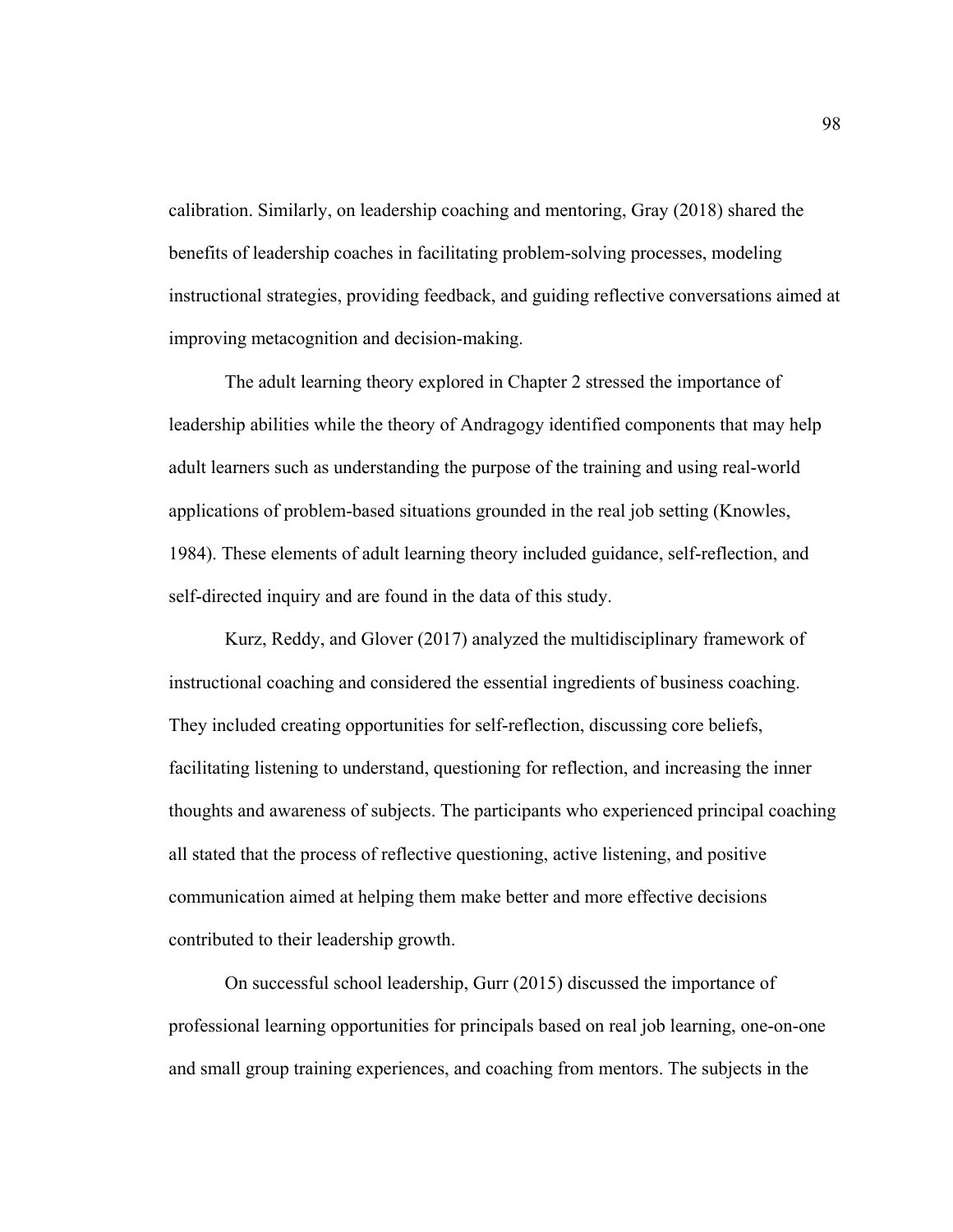Gurr article (2015) received monthly one-on-one coaching from their principal supervisor for approximately two hours with a focus on walkthroughs, personal goals, and ongoing conversations related to leadership and next steps for school improvement. The principals in this study experienced the same activities and spoke positively about the monthly full day training with their principal cohort and the discussions concerning a common walkthrough tool, the calibration of instructional practices, and the determination of goals.

Overall, the data from the detailed interviews supported adult learning theory by aligning the goals of principal coaching to problem-based learning, collaboration, goal setting, and the prioritization of real-world challenges. Questioning skills and direct feedback strengthened self-confidence and leadership assurance.

#### **Recommendations for Action**

There are three recommendations for action as a result of this research study: 1) supportive and focused instructional leadership and professional learning, 2) effective coaching elements, and 3) a variety of coaching types and formats. The common thread running through these recommendations is the development and growth of principal leadership skills and the balance of technical and governance decisions that create a successful school.

### **Support and Focus on Instructional Leadership and Professional Learning**

Instructional leadership development needs deliberate attention and training since the job of school principal changed from the traditional focus of management tasks to the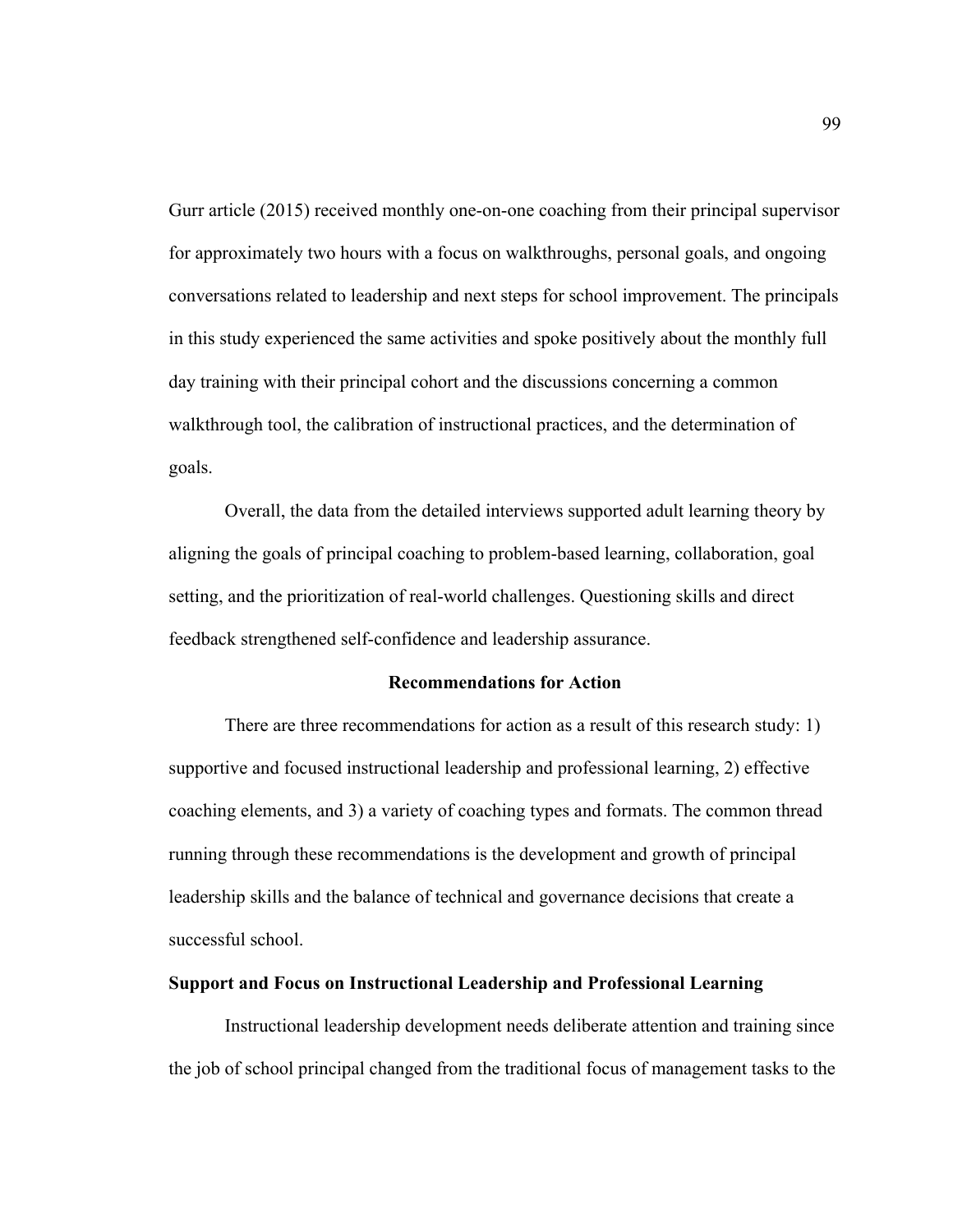present-day focus of student learning (Meddaugh, 2014). Meddaugh (2014) found that principal coaching facilitated the leadership growth of principals through calibrating effective classroom practices and communicating authentic feedback. These activities created an authentic relationship focused on student learning and high-quality teaching practices which led to improved instructional procedures.

Johnston, Kaufman, and Thompson (2016) examined instructional leadership, and found that principals benefitted from coaching when the support focused on the role of instructional leadership. High-functioning districts supported principals with at least one hour or more of coaching or training every month. All participants in this study endorsed this supportive practice and believed the monthly meetings with their coach were invaluable to their learning. All but one participant found that time spent on everyday issues was more beneficial than time spent on other problems. This participant was a first-year principal who appreciated the guidance with parent complaints and other personnel demands.

The study was based in an urban district where one-on-one coaching and principal cohort professional development took place every month. All principals in this study participated in personal coaching with their principal supervisor for approximately two hours per month and one full day per month with their principal cohort. Recommendations include spending quality time every month one-on-one with a principal coach and participating in principal cohorts focused on instructional leadership.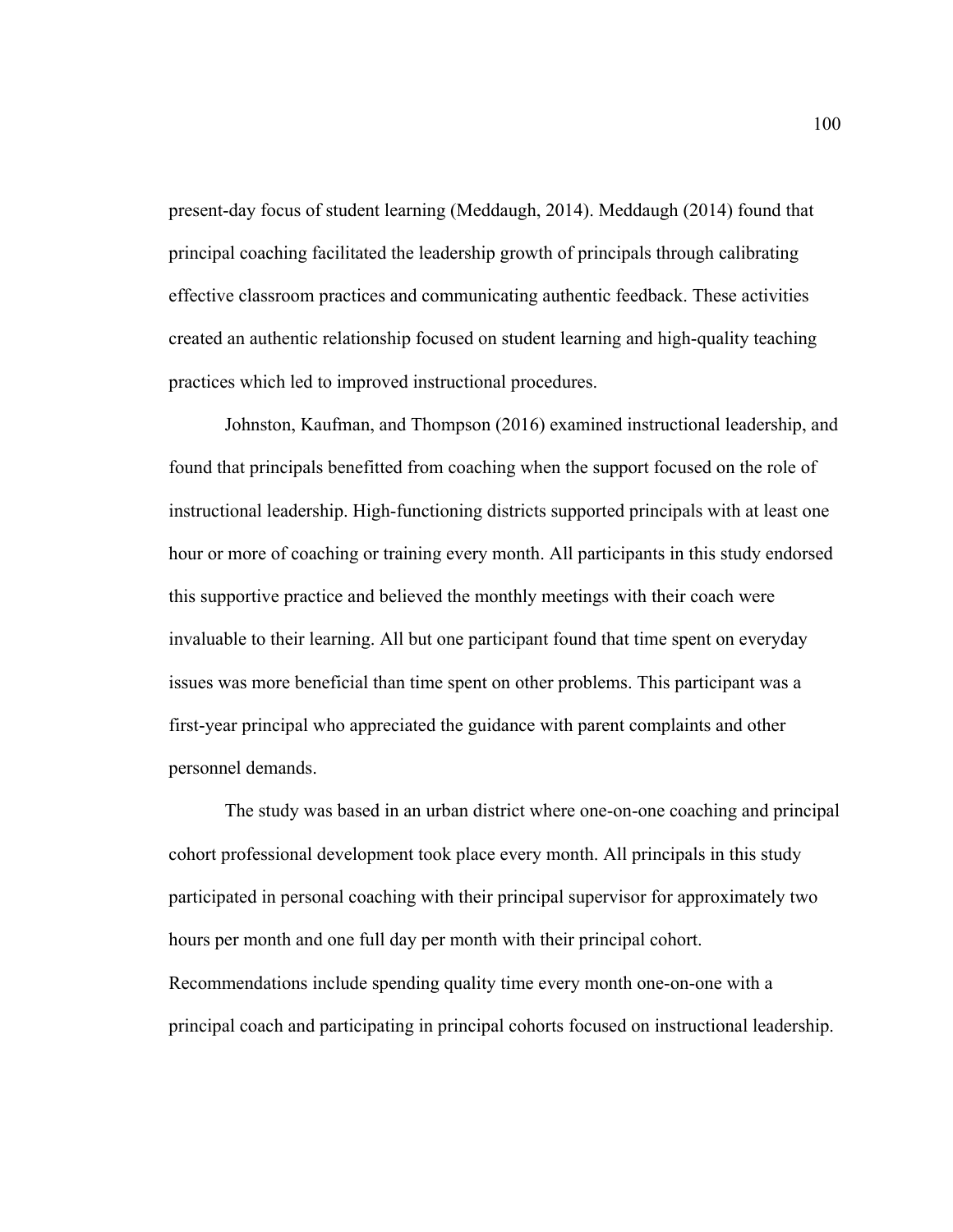Sutcher, Podolsky, and Espinoza (2017) investigated support for principals' development and shared the benefits of principal learning groups that focused on analyzing student learning and practical problems. The groups which concentrated on instructional practices and leadership skills pushed ideas forward in a collaborative and authentic setting. All participants in this research study experienced a similar professional learning model once a month with a primary focus of observing effective classroom teaching, reflecting on goals, and discussing leadership issues. Most principals shared how this professional learning opportunity influenced their leadership development and positive perception of the coaching experience.

#### **Effective Coaching Components**

Effective coaching is an area needing additional research to help educators understand the common values of principal coaching (Honig, 2012). Reflective questions, listening to understand, engaging in self-reflection, and constructing collaborative goals are essential to successful coaching (Fink & Markholt, 2017). In this study, the importance of reflective communication with the principal supervisor was demonstrated. Participants valued a trusting, reflective, honest, and open coaching relationship which focused on questioning, listening skills, and a common commitment to working on goals for improvement.

Jones, Woods, and Guillaume (2016), on the effectiveness of workplace coaching, researched the gaps which still exist in understanding effective and quality coaching. The authors showed that feedback from different sources did not contribute to the quality of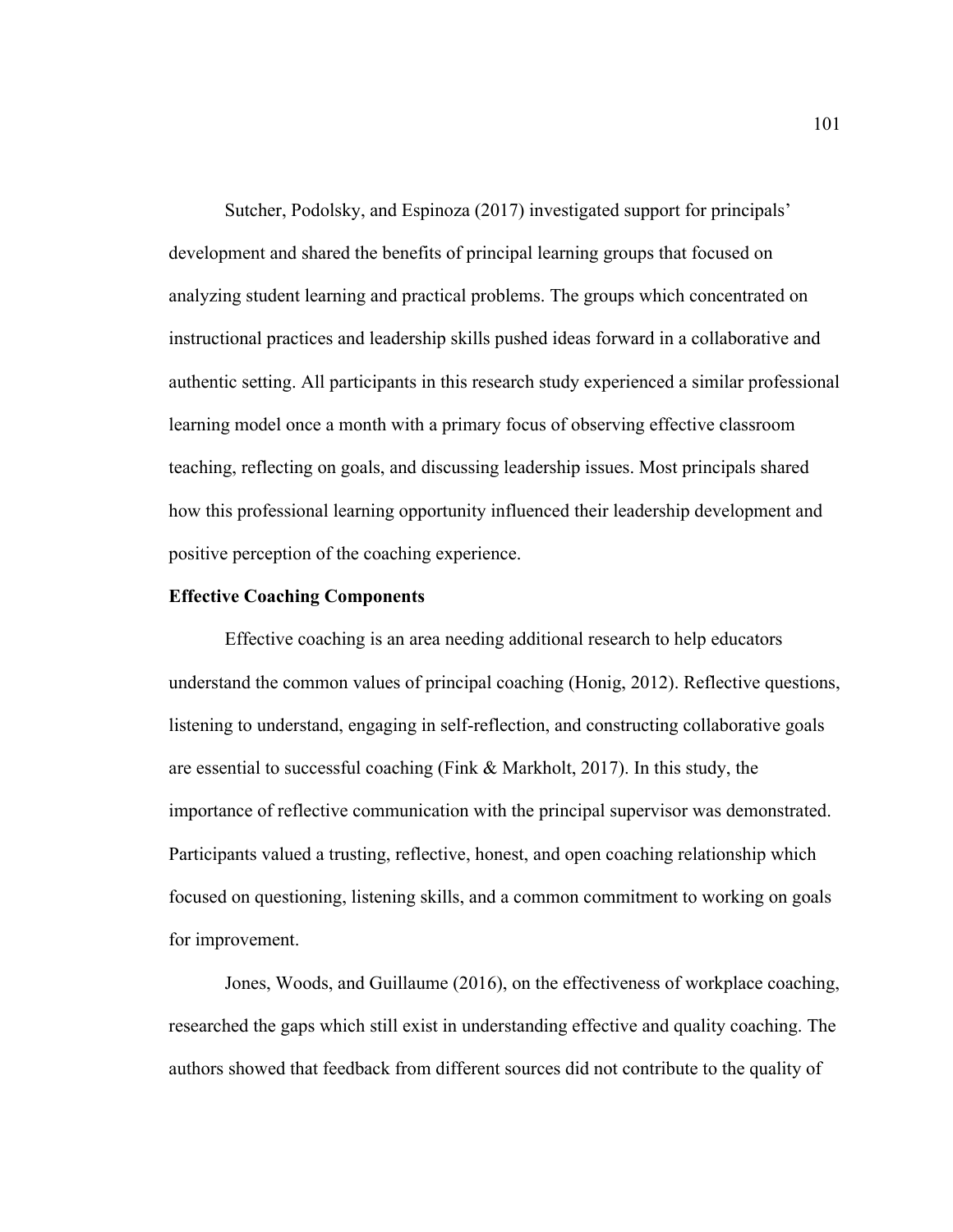coaching and may have led to participants feeling negative about advice. However, the 10 participants in this research study had only one coach and described positive and ongoing communication based on questions and reflective opportunities during collaborative and safe meetings.

Quality coaching during monthly cohort meetings resulted in additional positive experiences. Cosner, Walker, Swanson, Hebert, and Whalen (2018) discussed the architecture of leadership coaching, and the benefits of engaging principals in coaching based on real time observations and participation with other colleagues to share problems of practice. Zepeda et al. (2013), in their study of principal professional development, pointed out the benefits of groups debating problem-based learning, collaborative goal setting, and leadership issues.

#### **Types and Formats of Coaching**

The final recommendation for action relates to different types of coaching that may be useful to district administrators, superintendents, and principal supervisors. The 10 principals interviewed in this research study all received monthly one-on-one coaching for approximately two hours and monthly all-day professional development training with their principal cohort. All participants shared the value of both experiences and mentioned the importance of creating a connection between the two. During both experiences, topics included goal setting, classroom walkthroughs, teaching calibration, and leadership problems and skills.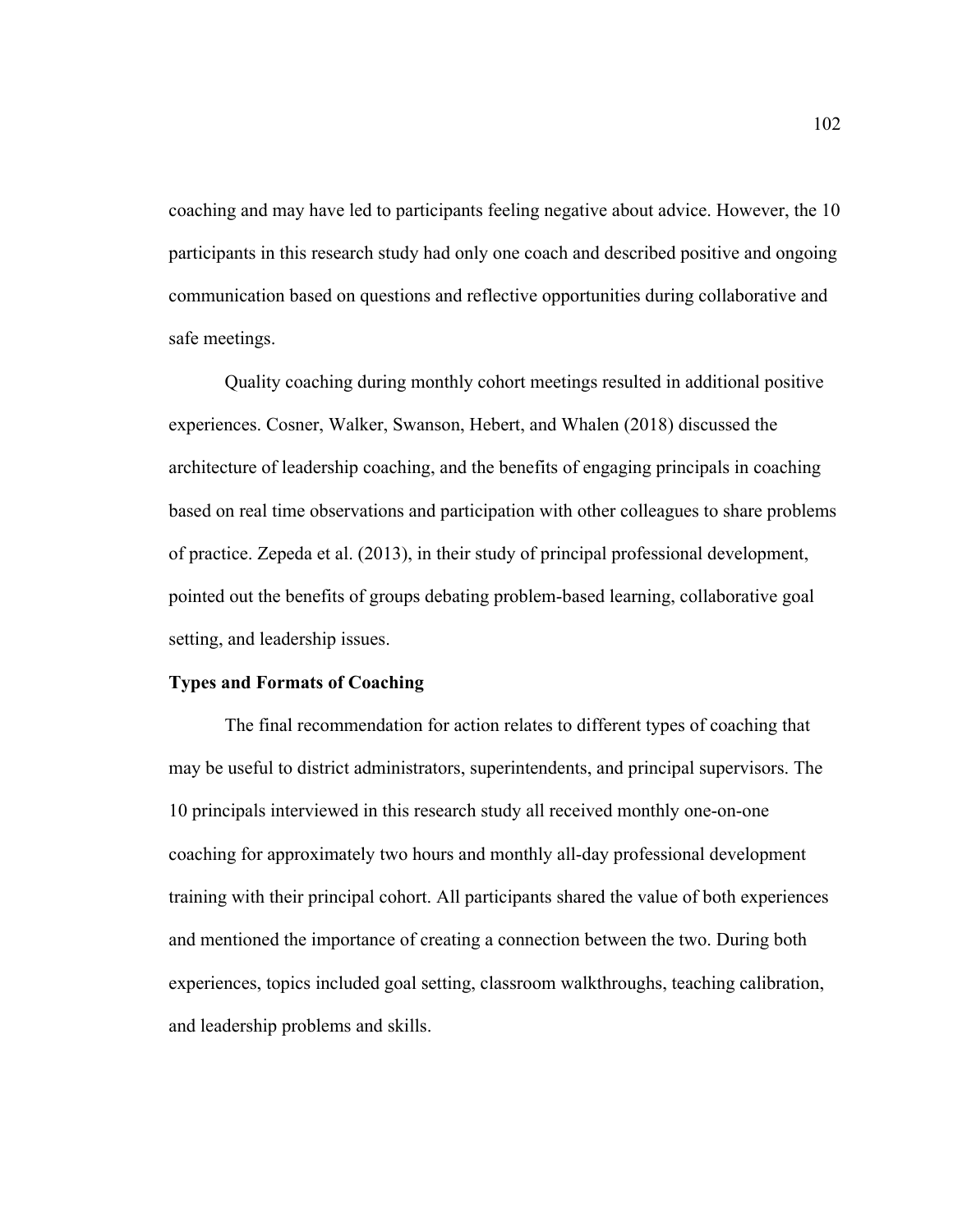Cosner et al. (2018) found that in-person coaching was the most beneficial coaching when it took place in the school setting and focused on leadership challenges, reflective questioning, and metacognitive strategies. The authors discussed how observing principals while running a staff meeting or leadership team meeting or facilitating a post-lesson meeting with a teacher were extremely valuable. Viewing principals during everyday activities affords an opportunity to engage in reflective dialogue and give immediate feedback based on leadership strengths and possible next steps.

Jones et al. (2016) explored how in-person meetings between principals and coaches were found to be the most valuable experience. The author proposed that the frequency of coaching and time spent correlated to successful coaching outcomes. Additional research is needed in this area of time and frequency to study different formats and the recommended number of coaching sessions.

The 10 principals met monthly in one-to-one meetings, but participants also discussed how their supervisor communicated through email and phone calls, and how this responsiveness was a key part in building trusting relationships. Several participants told how their supervisor rarely cancelled coaching sessions, and how the commitment to regular meetings helped them build trust in the coaching experience.

#### **Recommendations for Further Research**

Chapter 2 discussed the limitation of research on the effectiveness of principal coaching and the shifting role of the principal from building manager to leader focused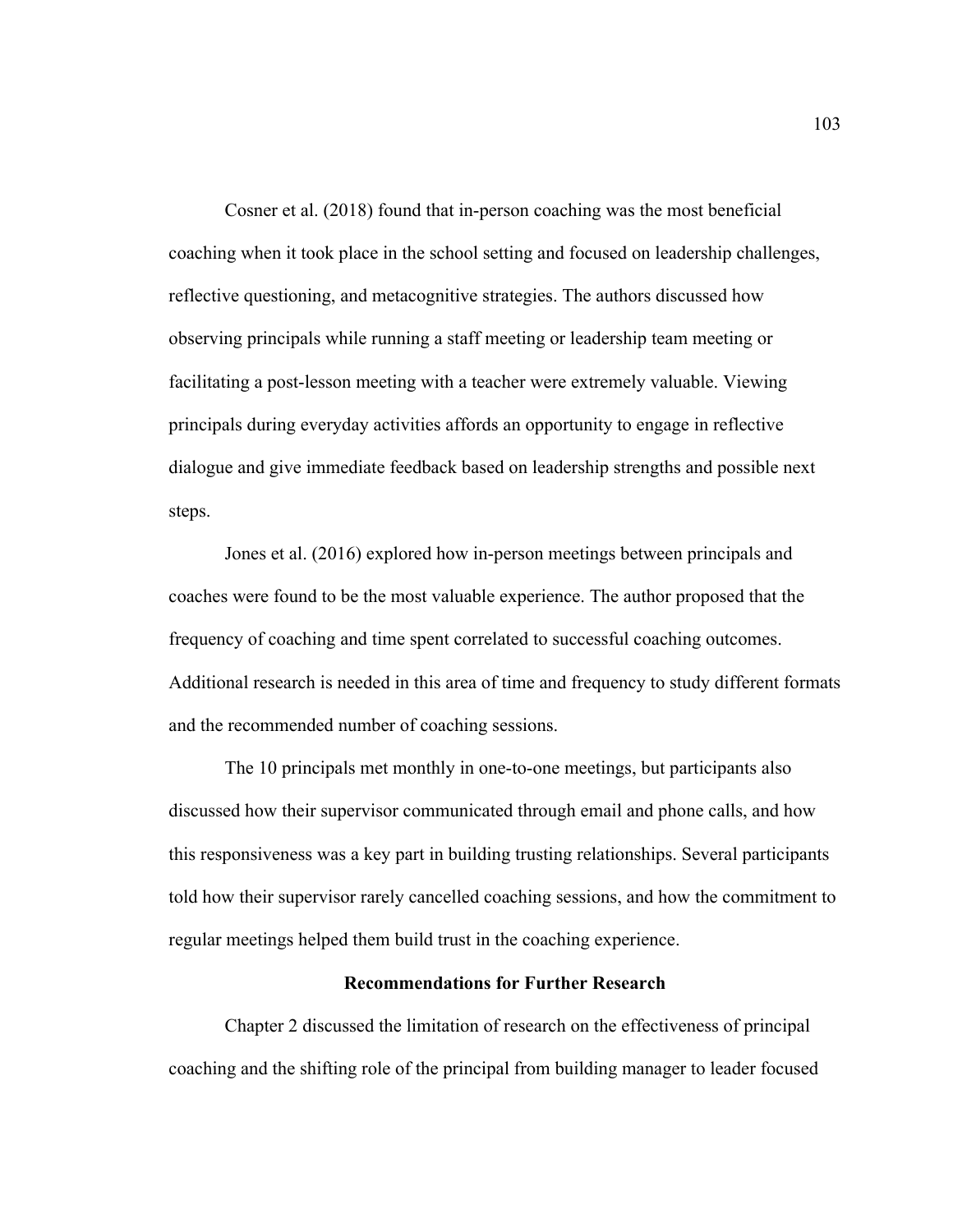on student learning and achievement. The findings from this study revealed the importance of principal coaching and the positive perception of the coaching experience from all 10 participants. They remarked how coaching supported their new and many responsibilities aiding them in the evolution of their new obligations. Participants related the ways supportive relationships, collaborative professional learning, and reflective communication with their principal supervisor improved and benefitted their leadership and personal skills. Further research should include evaluating and norming coaching practices, the type of qualifications most suitable for coaching, the role of the coach, and the training process for principal supervisors.

#### **Criteria for Evaluating Coaching Practices**

The evaluation of effective coaching practices needs further study, as the subject is still limited among scholars. Jones et al. (2016) examined coaching criteria which may benefit the development of leadership skills. Mihiotis and Argirou (2016) reviewed coaching from challenge to opportunity and the qualities of an effective coach, and found that self-awareness and reflection were two highly valuable traits.

Additional research is needed on ways to enter a coaching relationship that supports leadership growth and deep reflection. Findings from this study showed most participants credited their growth in leadership and decision-making to their principal supervisor and the reliance on questions rather than directives. Honig (2012) discussed a need for further research studies focused on the qualities of effective coaching and criteria for coaching that facilitate increased instructional skills.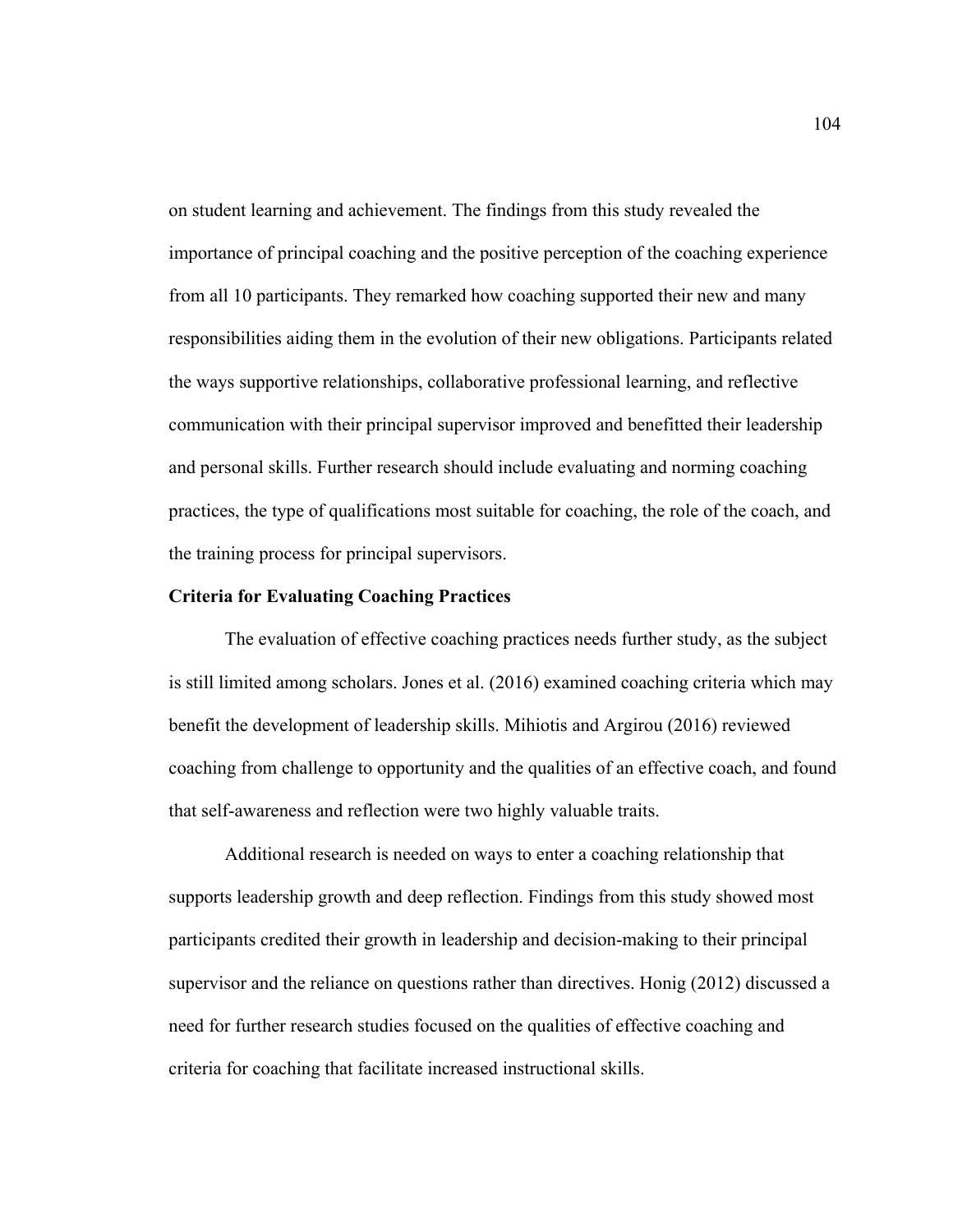#### **What Type of Person and Role Should Coach Principals**

Additional research is suggested for determining the best type of person and most effective role for coaching principals in terms of supporting principal growth and facilitating a trusting yet rigorous coaching experience. Honig (2012) shared how there has been a recent shift in years to central office administrators or principal supervisors assuming the role of a principal coach. In order to make this shift happen, the district in the study reduced the former managerial work of central office administrators and limited the number of principals they supervised and supported. These changes allowed for increased time with principals and a greater focus on instructional leadership.

On district leadership for effective principal evaluation and support, Kimball, Arrigoni, Clifford, Yoder, and Milanowski (2015) looked at how urban districts are moving towards principal supervisors supporting smaller groups of principals so they may focus on the quality of coaching. Gray (2018) examined a model of leadership coaching and mentoring which teamed principal mentors to beginning principals and emphasized building a trusting relationship, nurturing leadership, and focusing on problem-solving. Ng and Szeto (2016) researched the results of mentor programs which engaged a mentor coach who used frequent coaching sessions, one-on-one and cohort meetings, problem-based learning at school, and reflection of learning strategies.

Mihiotis and Arigirou (2016) studied the effects of involving executive coaches or leaders in a senior executive position. Further research is needed on the essential traits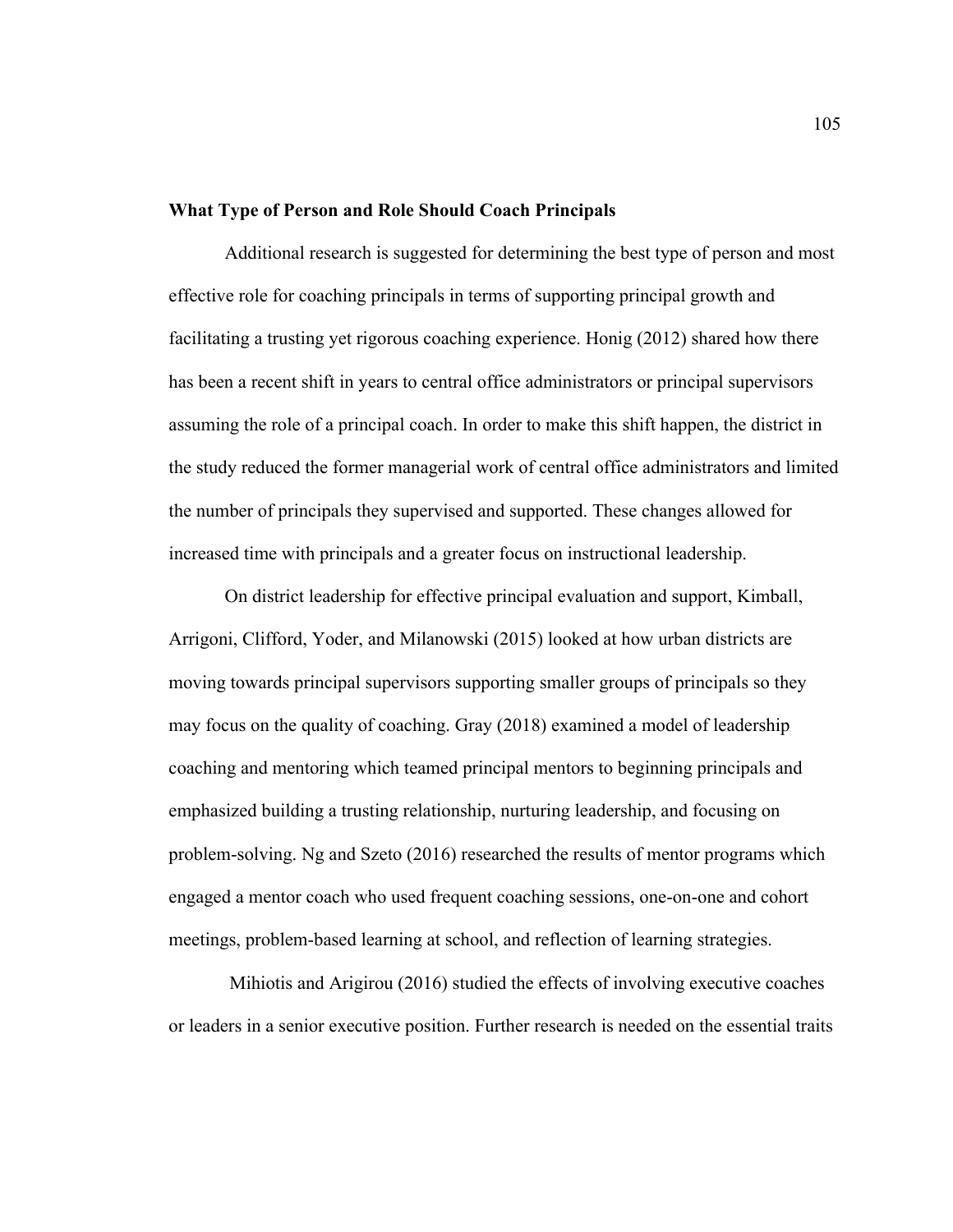of a principal coach and may help central office leadership and superintendents choose the most knowledgeable person for small or large districts.

### **Training for Principal Coaches and Supervisors**

The final recommendation for further research relates to the training and professional development needed to increase the skills of coaches and supervisors so they support the instructional and leadership skills of principals. Studies are limited in the area of principal coaching and the role of a principal supervisor is different in many districts. Principal supervisors in both small and large districts vary depending on the focus of managerial duties or support of principal growth (Kimball et al., 2015). Key differences include the number of participants supervisor coaches support, other responsibilities included in their job description, and time spent on training and understanding the principal evaluation system.

To support the limited body of research focused on principal coaching, researchers need to examine best practices that have effectively improved leadership and instructional skills. The findings would encourage central office administrators and principal coaches to focus on quality coaching practices and leadership growth in both small and large educational districts.

### **Concluding Statement**

The purpose of this qualitative phenomenological study was to explore the lived experiences of 10 elementary principals in one urban district where principal coaching was implemented through principal supervisors. The researcher explored the results of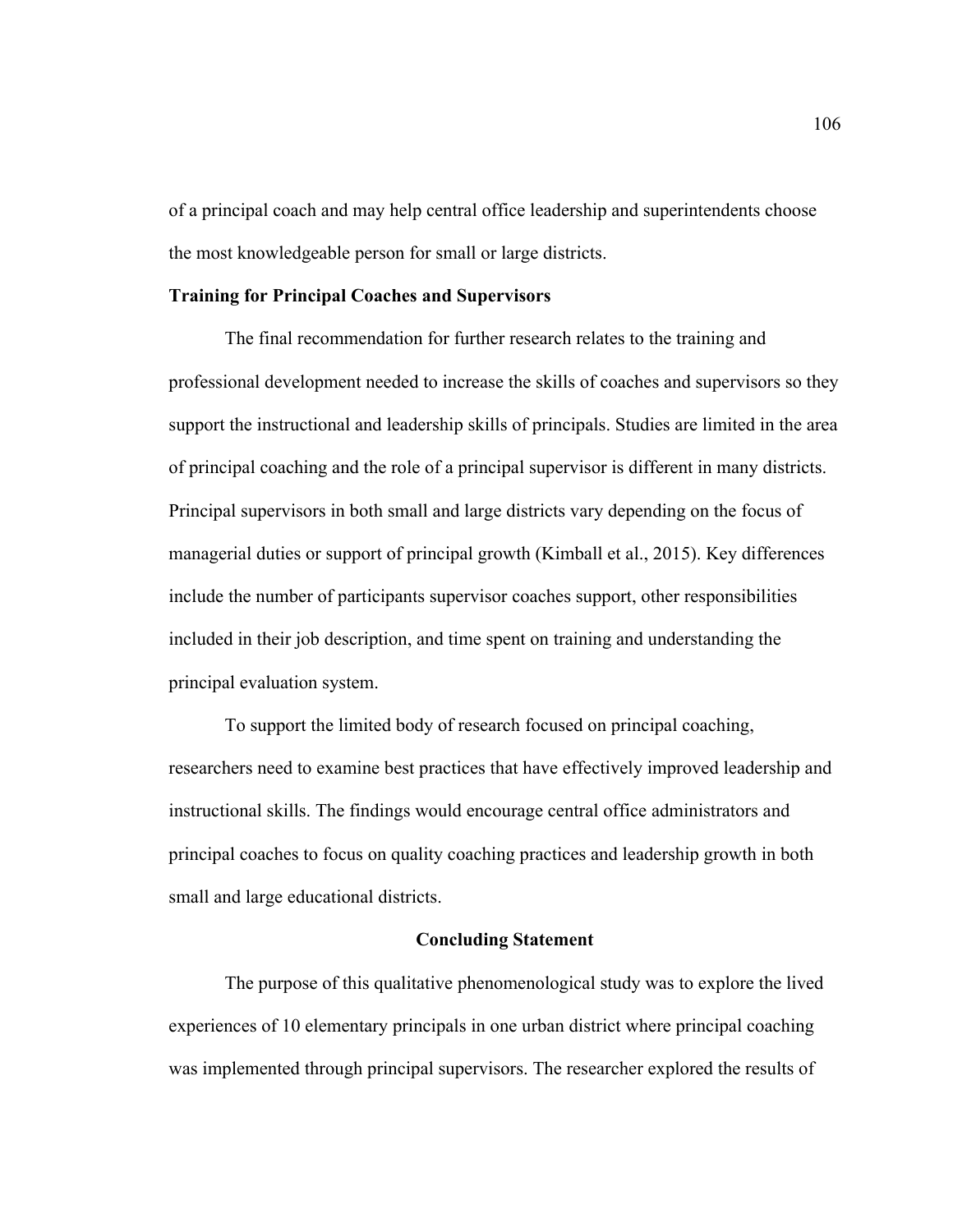coaching related to improving principal instructional skills, developing leadership skills, understanding the conditions of effective coaching, and examining the principals' perceptions of their coaching experience. The findings showed principal coaching increased the instructional leadership skills of principals and positive perceptions of the coaching experience. In addition, the participants appreciated the relationships formed between coach and colleagues because the collaboration allowed them to feel connected and unified with other principals.

The common themes that emerged from the study related to the experience of principal coaching included the benefits of a supportive relationship, collaborative professional learning, and the growth from reflective communication cycles with the principal supervisor. The data collected and analyzed from this study may help central office administrators, principals, and superintendents understand how the lived experience of principal coaching may contribute to the leadership skills of principals; how the coaching experience impacts instructional leadership; the types of supports principals need from coaches to impact their instructional leadership skills; and positive qualities that principals appreciate from a healthy coaching relationship with their principal supervisor and coach.

Recommendations for action in principal coaching include focusing and concentrating on instructional leadership, professional learning, and effective coaching components. These key behaviors may result in a positive and worthwhile coaching experience aimed at improvement in leadership skills and effective coaching. Further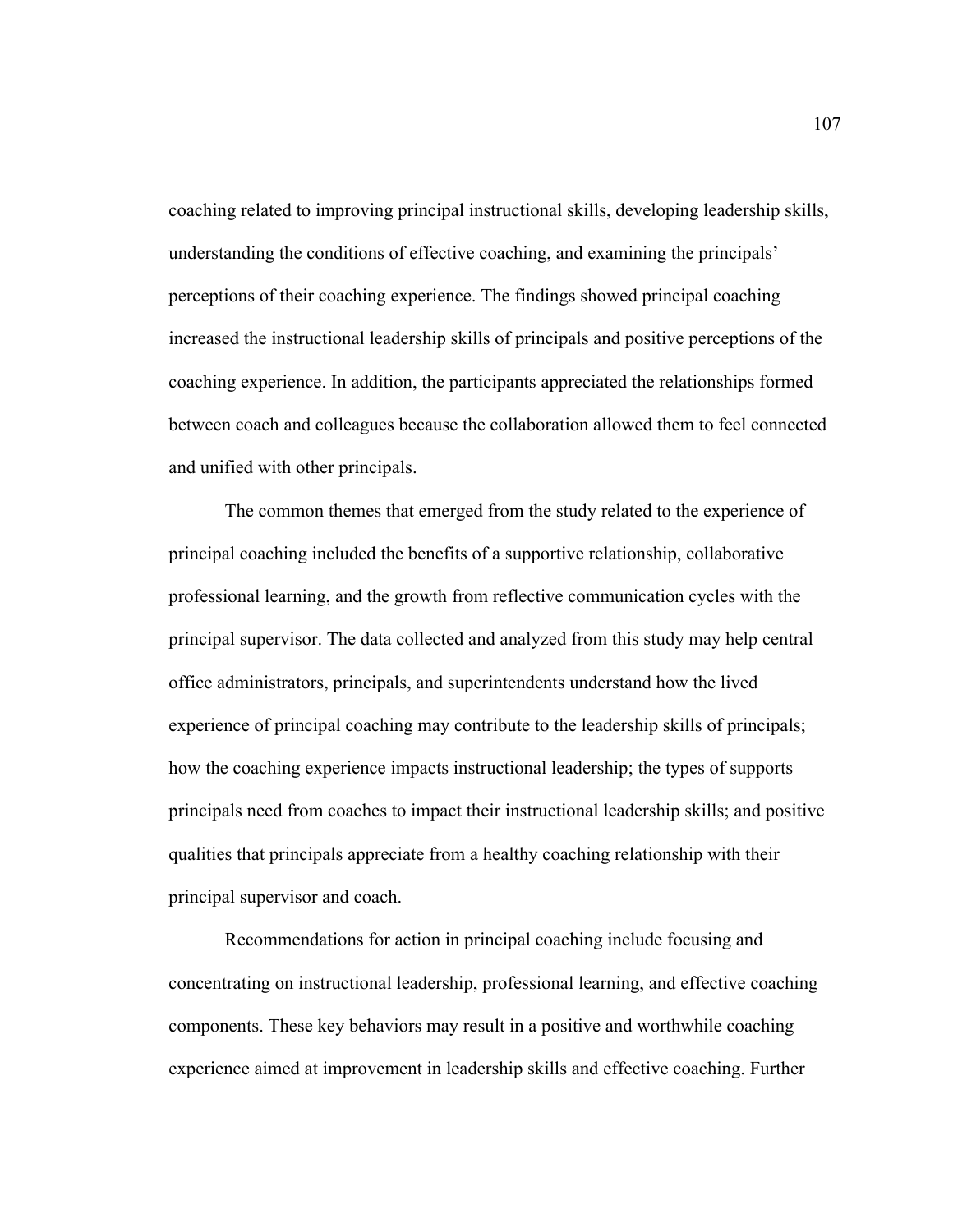research can be built upon this study to address criteria for evaluating effective coaching, types of training and professional development needed to support principal supervisors and coaches, and best procedures to develop principal growth.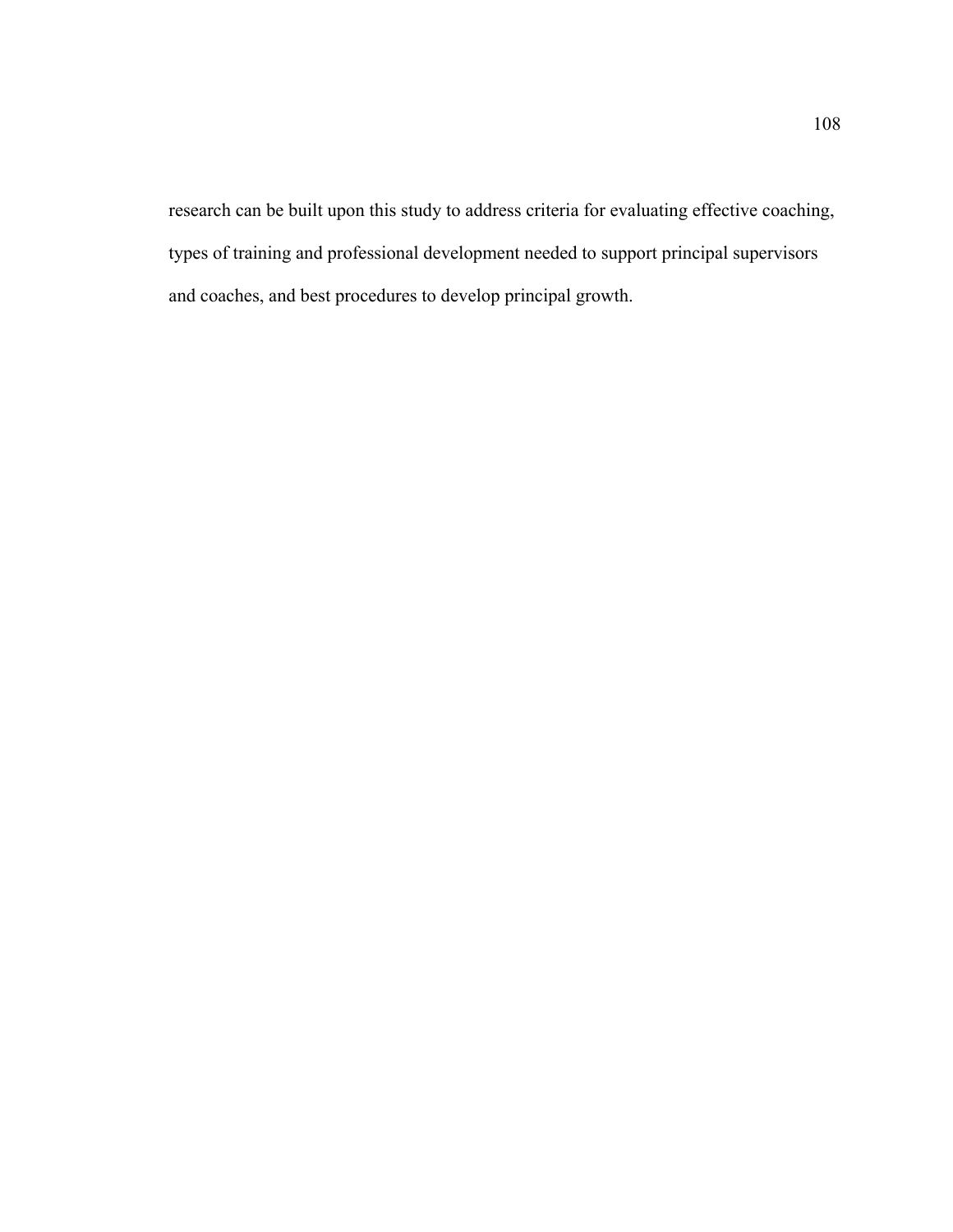#### **References**

- Alvoid, L., & Black Jr., W. (2014). The changing role of the principal: How high achieving districts are recalibrating school leadership. *Center for American Progress*, 1-33.
- Anthony, D., & van Nieuwerburgh, C. (2018). A thematic analysis of the experience of educational leaders introducing coaching into schools. *International Journal of Mentoring and Coaching in Education, 7*(4), *343-356.*
- Augustine-Shaw, D., & Reilly, M. (2017). I am mentor; I am coach. *The Learning Professional*, *38*(5), 52-56.
- Bickman, L., Goff, P., Goldring, E., & Guthrie, J. (2014). Changing principals' leadership through feedback & coaching. *Journal of Educational Administration*, *52*(5), 682-704.
- Carraway, J., & Young, T. (2015). Implementation of a district wide policy to improve principals' instructional leadership: Principals sensemaking of the observation and coaching laboratory. *Educational Policy*, *29*(1), 230-256.
- Celoria, D., & Hemphill, D. (2014). Coaching from the coaches' perspective: A process oriented focus. *International Journal of Mentoring and Coaching in Education*, *3*(1), 72-85.
- Celoria, D., & Roberson, I. (2015). New principal coaching as a safety net. *Educational Leadership and Administration: Teaching and Program Development*, *26*, 86-99.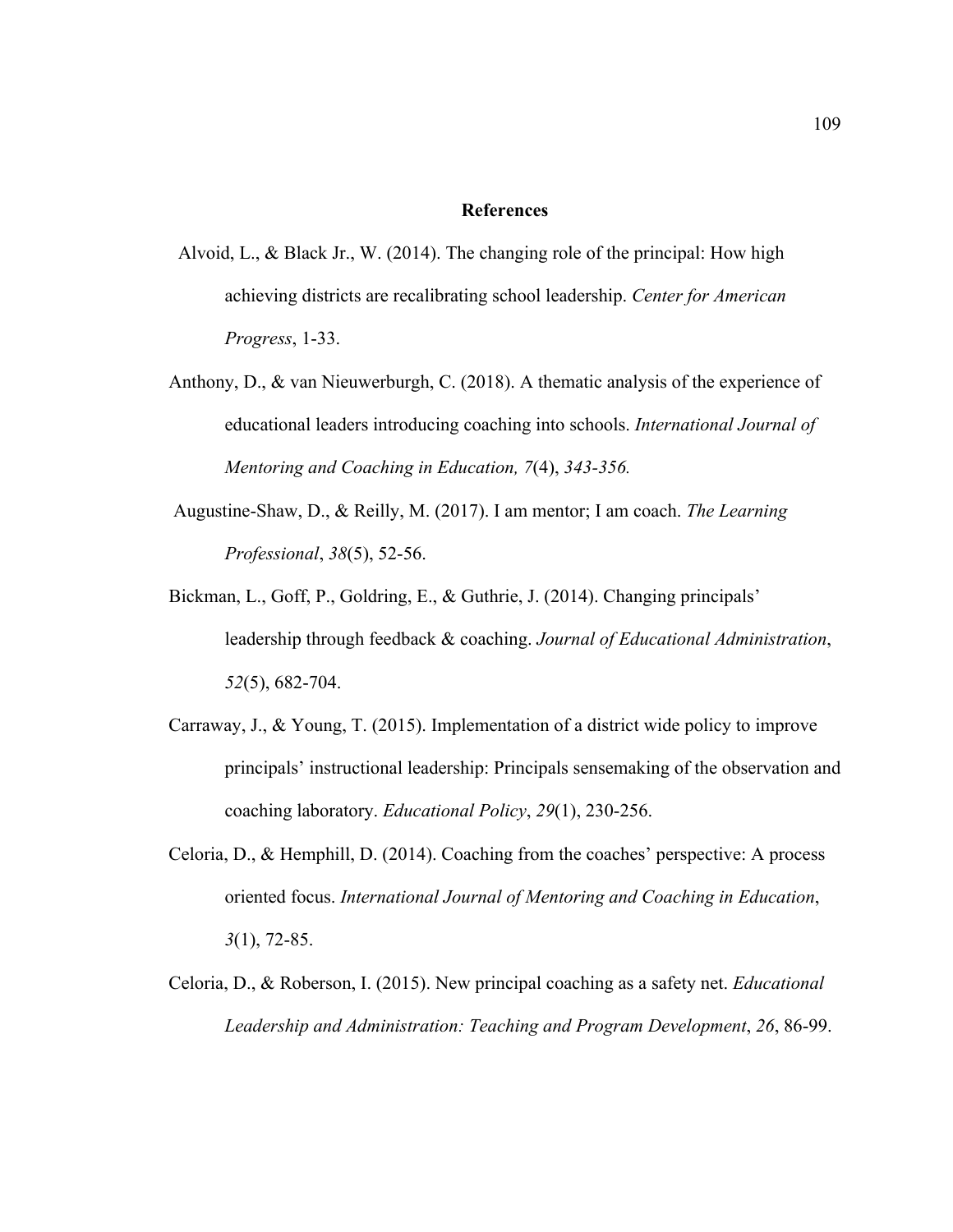- Cerni, T., Curtis, G., & Colmar, S. (2010). Executive coaching can enhance transformational leadership. *International Coaching Psychology Review*, *5*(1), 81- 85.
- Cope, D. (2014). Methods and meanings: Credibility and trustworthiness of qualitative research. *Oncology Nursing Forum*, *41*(1), 89-91.
- Cosner, S., Walker, L., Swanson, J., Hebert, M., & Whalen, S. (2018). Examining the architecture of leadership coaching: Considering developmental affordances from multifarious structuring. *Journal of Educational Administration, 56*(3), *364-380.*
- Creswell, J. (2018). *Research design: Qualitative, quantitative, and mixed methods approaches* (5th ed.). CA: Sage Publications.
- Delinger Kane, B. & Rosenquist, B. (2018). Making the most of instructional coaches. *Kappan*, *99*(7), 21-25.
- Dolph, D. (2017). Challenges and opportunities for school improvement: Recommendations for urban school principals. *Education and Urban Society*, *49*(4), 363-387.
- DuFour, R., DuFour, R., Eaker, R., Many, T., & Mattos, M. (2016). *Learning by doing: A handbook for professional learning communities at work* (3rd ed.). Bloomington, IN: Solution Tree Press.
- Executive Office of the President. (2015). Giving every child a fair shot: Ensuring all students have equal opportunity to succeed.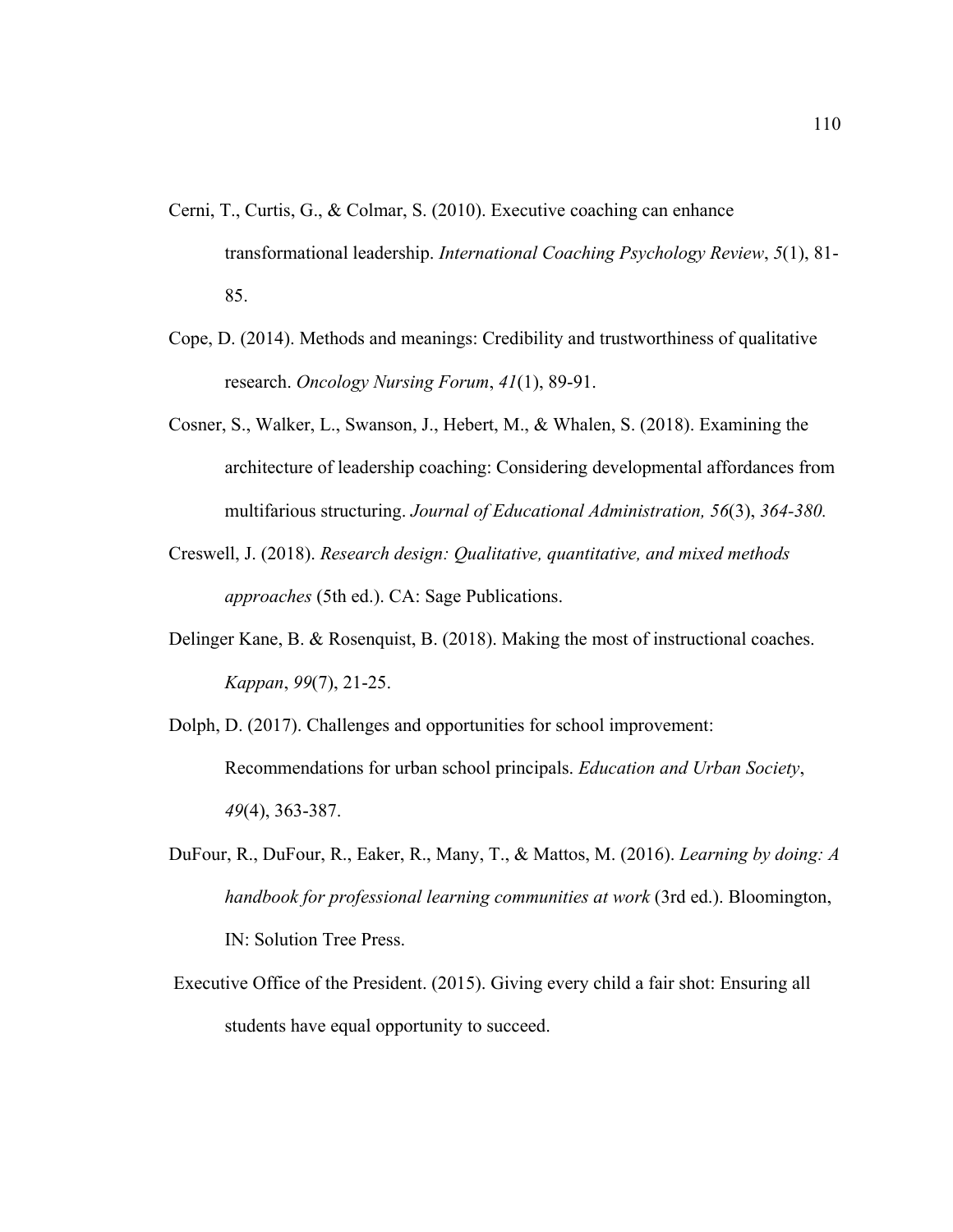- Farver, A. & Holt, C. (2015). Value of coaching in building leadership capacity of principals in urban schools. *National Council of Professors of Educational Administration, 2*(2). 67-76.
- Fink, S., & Markholt, A. (2017). Inspiring growth. *The Learning Professional*, *38*(3), 22- 25.
- Fink, S., & Silverman, M. (2014). Principals as instructional leaders: A framework for central office support of site-based administrators promises better teaching and learning. *Educational Digest*, 22-26.
- Flood, A. (2010). Understanding phenomenology. *Nurse Researcher*, *17*(2), 7-15.
- Garland, A. (2018). Process of discovery. *The Learning Professional, 39*(3), *54-58.*
- Gelling, L. (2015). Qualitative research. *Nursing Standard*, *29*(30), 43-47.
- Gentles, S., Charles, C., Ploeg, J. & McKibbon, K. (2015). Sampling in qualitative research insights from an overview of the methods literature. *The Qualitative Report, 20, 1772-1789.*
- Gettys, S., Martin, B., & Bigby, L. (2010). Does mentoring assist in developing beginning principals' instructional leadership skills. *International Journal of Evidence Based Coaching and Mentoring*, *8*(2).
- Giorgi, A. (1997). The theory practice and evaluation of the phenomenological method as a qualitative research procedure. *Journal of Phenomenological Psychology*, *28*(2), 235-260.

*Phenomenological Psychology*, *43*(1), 3-35.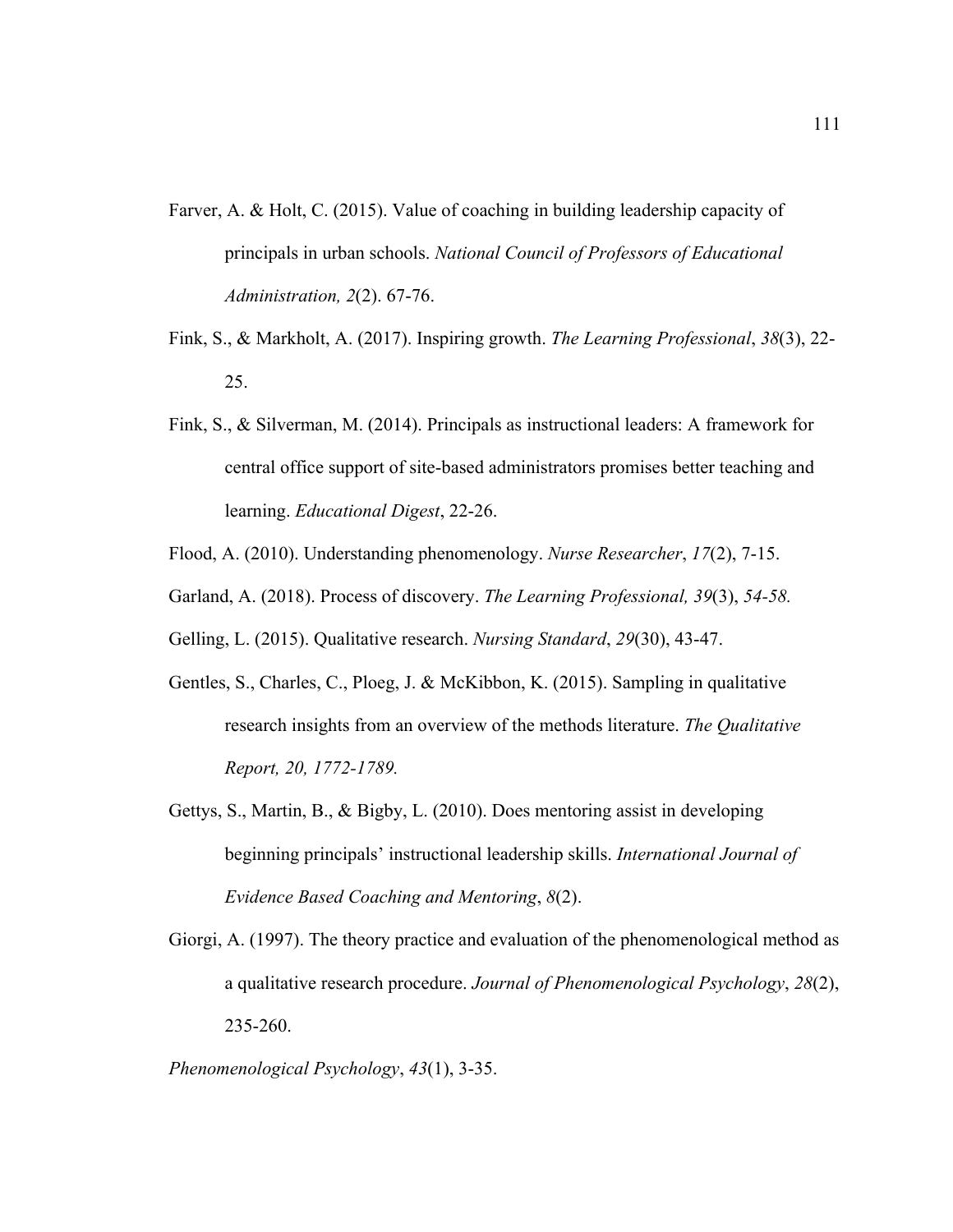- Glover, T., Kurz, A., & Reddy, L. (2017). A multidisciplinary framework of instructional coaching. *Theory into Practice*, 56, 66-77.
- Goff, P., Guthrie, J., Goldring, E., & Bickman, L. (2014). Changing principals' leadership through feedback and coaching. *Journal of Educational Administration*, *52*(5), 682-704.
- Goldring, E., Grissom, J., Rubin, M., Rogers, L., Neel, M., & Clark, M. (2018). A new role emerges for principal supervisors: Evidence from six districts in the principal supervisor initiative. *Vanderbilt University/Mathematics Policy Research*, 1-63.
- Goulding, C. (2005). Grounded theory ethnography and phenomenology: A comparative analysis of three qualitative strategies for marketing research. *European Journal of Marketing*, *39*(3/4), 294-308.
- Gray, J. (2018). Leadership coaching and mentoring: A research-based model for stronger partnerships. *International Journal of Education Policy & Leadership*. *13*(2), 1-17.
- Grisson, J., Loeb, S., & Mitani, H. (2015). Principal time management skills: Explaining patterns in principals' time use, job stress, and perceived effectiveness. *Journal of Educational Administration, 53*(6) 773-793.
- Grobler, B. (2013). The school principal as instructional leader: A structural equation model. *Education as Change*, *17*(S1), S177-S199.
- Gulcan, M. (2012). Research on instructional leadership competencies of school principals. *Department of Educational Sciences*, *132*(3), 625-635.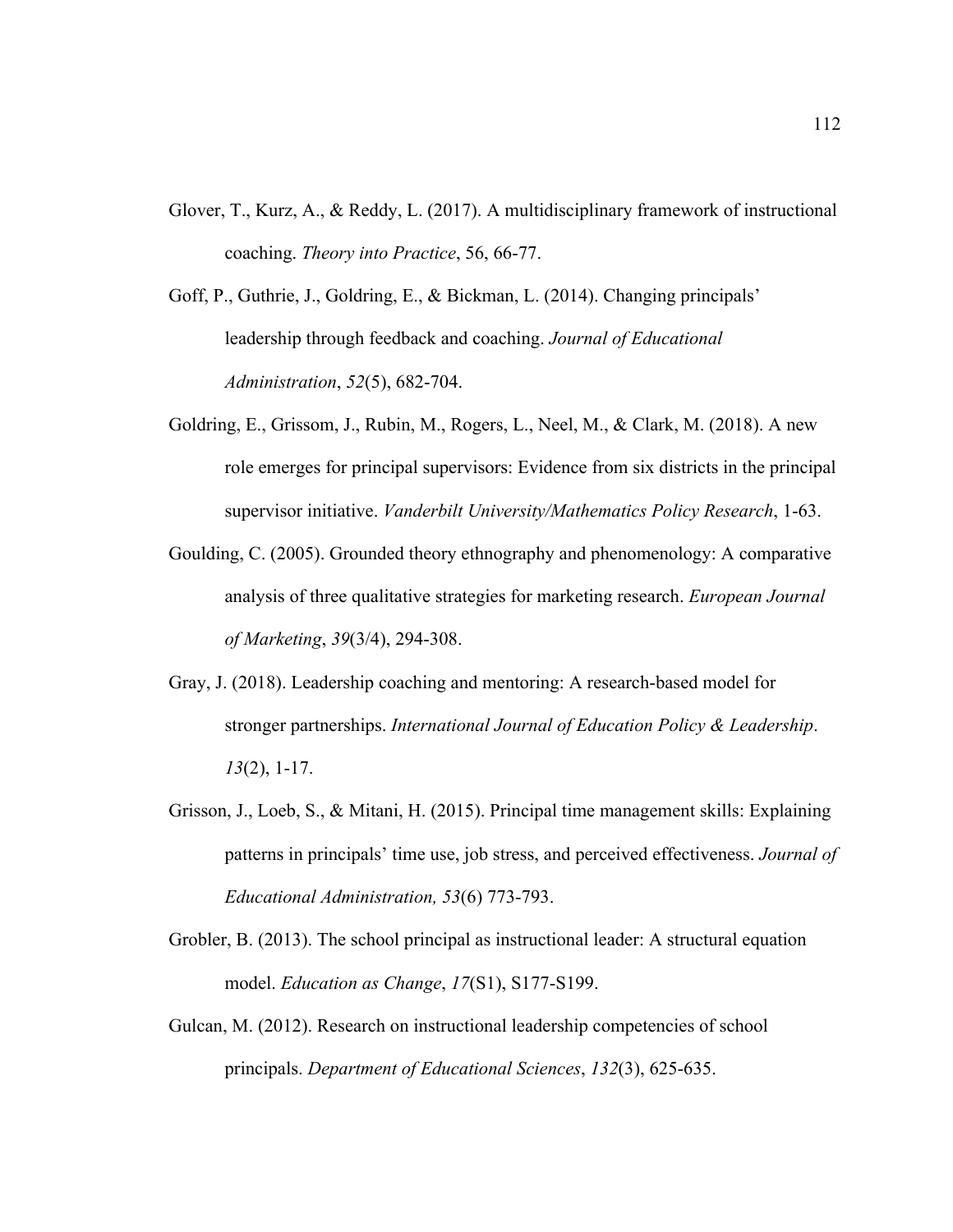- Gurr, D. (2015). A model of successful school leadership from the international successful school principalship project. *Societies, 5,* 136-150.
- Hagen M. & Park, S. (2016). We knew it all along: Using cognitive science to explain how andragogy works*. European Journal of Teaching and Development*, *40*(3), 171-190.
- Hammack, M., & Wise, D. (2011). Leadership coaching: Coaching competencies and best practices*. Journal of School Leadership*, *2*(3), 449-477.
- Harsh, S. (20*11*). Purposeful sampling in qualitative research synthesis. *Qualitative Research Journal*, *11*(2), 63-75.
- Heifetz, R. & Linsky, M. C. (2017). *Leadership on the Line*. Boston, MA: Harvard Business Review Press.
- Higginbottom, G. (2013). Sampling issues in qualitative research. *Nurse Researcher*, *12*(1), 7-19.
- Honig, M. (2012). District central office leadership as teaching: How central office administrators support principals' development as instructional leaders. *University Council for Educational Administrators*, *48*(4), 733-774.
- Honig, M. (2014). Central office leadership in principal professional learning communities: The practice beneath the policy. *Teachers College Record*, *116*, 1- 52.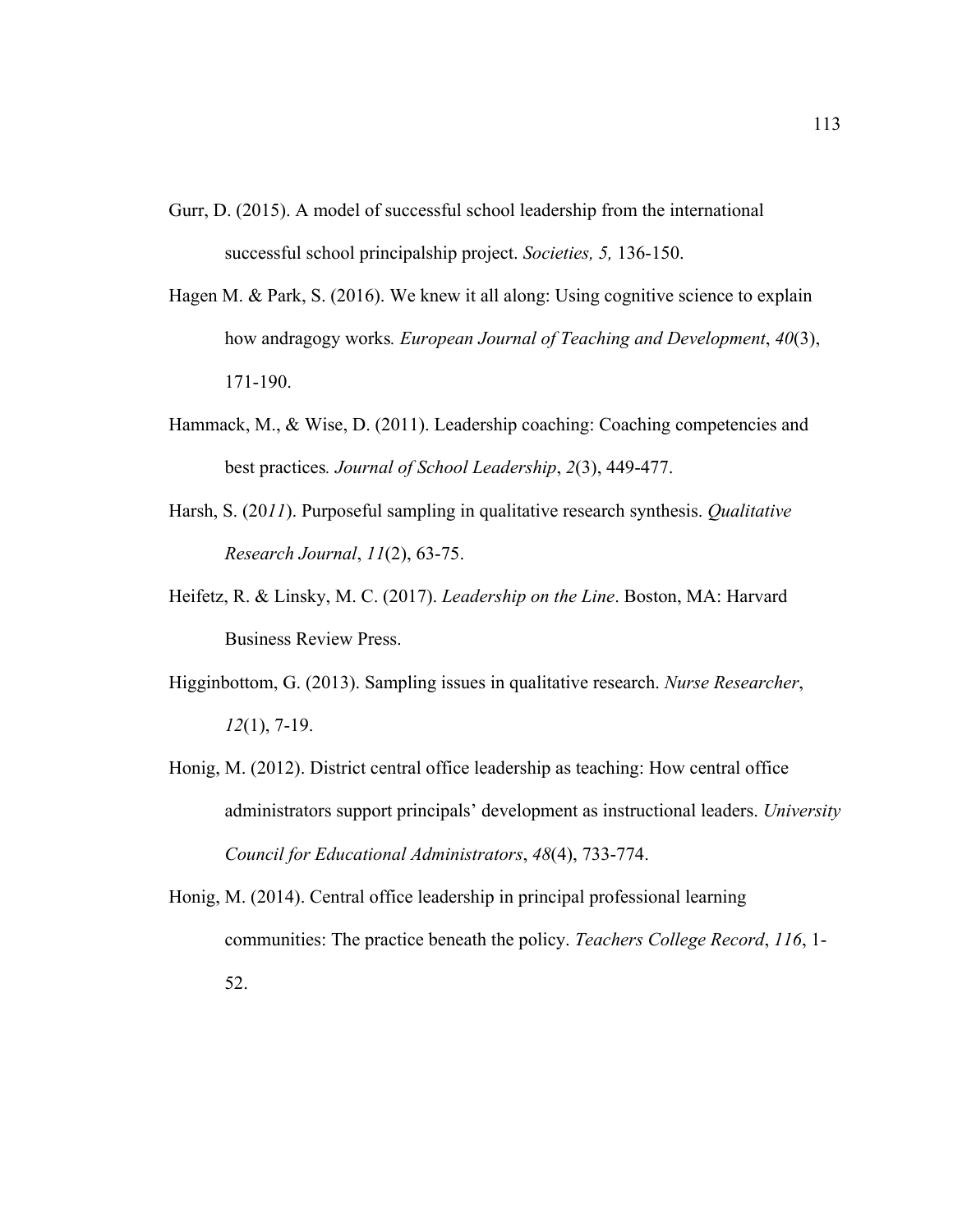- Houchens, G., Stewart, T., & Jennings, S. (2017). Enhancing instructional leadership through collaborative coaching: A multi-case study. *International Journal of Mentoring and Coaching in Education, 6*(1), 34-49.
- James-Ward, C. (2013). The coaching experience of four novice principals. International *Journal of Mentoring and Coaching in Education, 2*(1), 21-33.
- James-Ward, C., & Potter, N. (2011). The coaching experiences of 16 urban principals. *Journal of School Public Relations*, *32*, 122-144.
- Johnston, W., Kaufman, J. & Thompson, L. (2016). Support for instructional leadership: Supervision mentoring and professional development for US school leaders: Findings from the American school leader panel. *RAND Corporation,* 1-23.
- Jones, K. & Ringler, M. (2018). Preparing principal candidates to be instructional leaders through virtual coaching preservice teachers. *Journal of Research on Leadership Education, 00*(0), 1-22.
- Jones, R., Woods, S., & Guillaume, Y. (2016). The effectiveness of workplace coaching: A meta-analysis of learning and performance outcomes from coaching. *Journal of Occupational and Organizational Planning, 20*(6), *249-277.*
- Katz, R. L. (1974). Skills of an effective administrator. *Harvard Business Review*. Sept. 1974.
- Kimball, S., Arrigoni, J., Clifford, M., Yoder, M., & Milanowki, A. (2015). District leadership for effective principal evaluation and support, *Teacher Incentive Fund,*  1-22*.*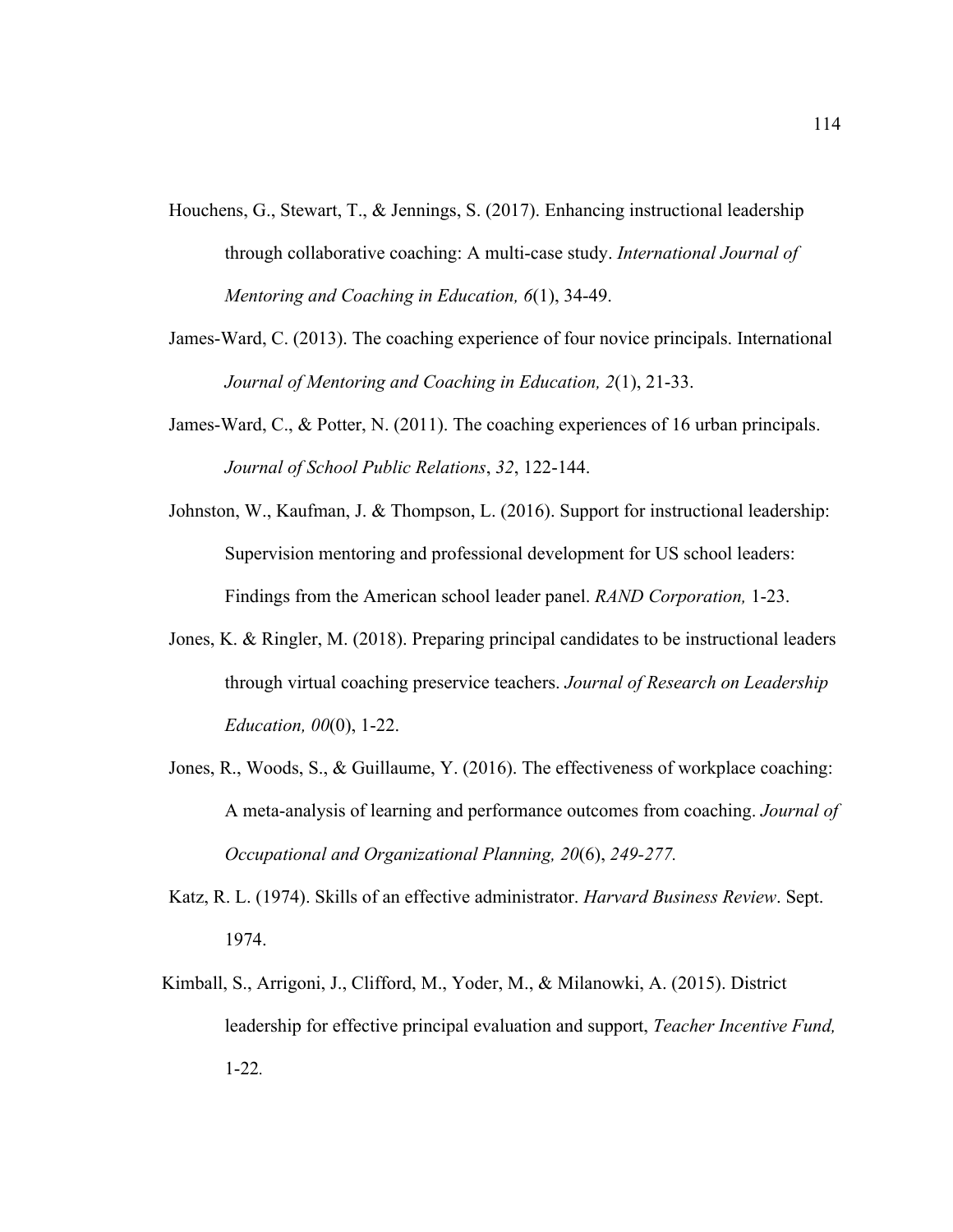- Kise, J. (2006). *Differentiated coaching: A framework for helping teachers change*. Thousand Oaks, CA: Corwin Press.
- Knowles, M. (1984). *Andragogy in action: Applying modern principles of adult learning*. San Francisco, CA: Jossey Bass.
- Kurz, A., Reddy, L., & Glover, T. (2017). A multidisciplinary framework of instructional coaching. *Theory into Practice, 56,* 66-77.
- Lattuca, P. (2012). The principalship in transition. *The Educational Forum*, *76*, 224-233.
- Lochmiller, C. (2014). Leadership coaching in an induction program for novice principals: A 3-year study. *Journal of Research on Leadership Education*, *9*(1), 59-84.
- Lunenburg, F. (2013). The principal as an instructional leader. *National Forum of Educational Administration and Supervision Journal*, *30*, 30-40.
- MacFarlane, J., Riley, D., & Turnbull, B. (2015). Districts taking charge of the principal pipeline. *The Wallace Foundation*, *3*, 1-51.
- Markus, I. (2016). Efficacy of immunity to change coaching for leadership development. *The Journal of Applied Behavioral Science, 52*(2), *215-230.*
- Martin, J. (2017). Supervisors need support too: Coaching principals effectively takes time and skill. *The Learning Professional*, *38(3)*, 41-44.
- McCotter, S., Bulkley, K., & Bankowski, C. (2016). Another way to go: Multiple pathways to developing inclusive instructional leaders. *Journal of School Leadership*, *26*, 633-659.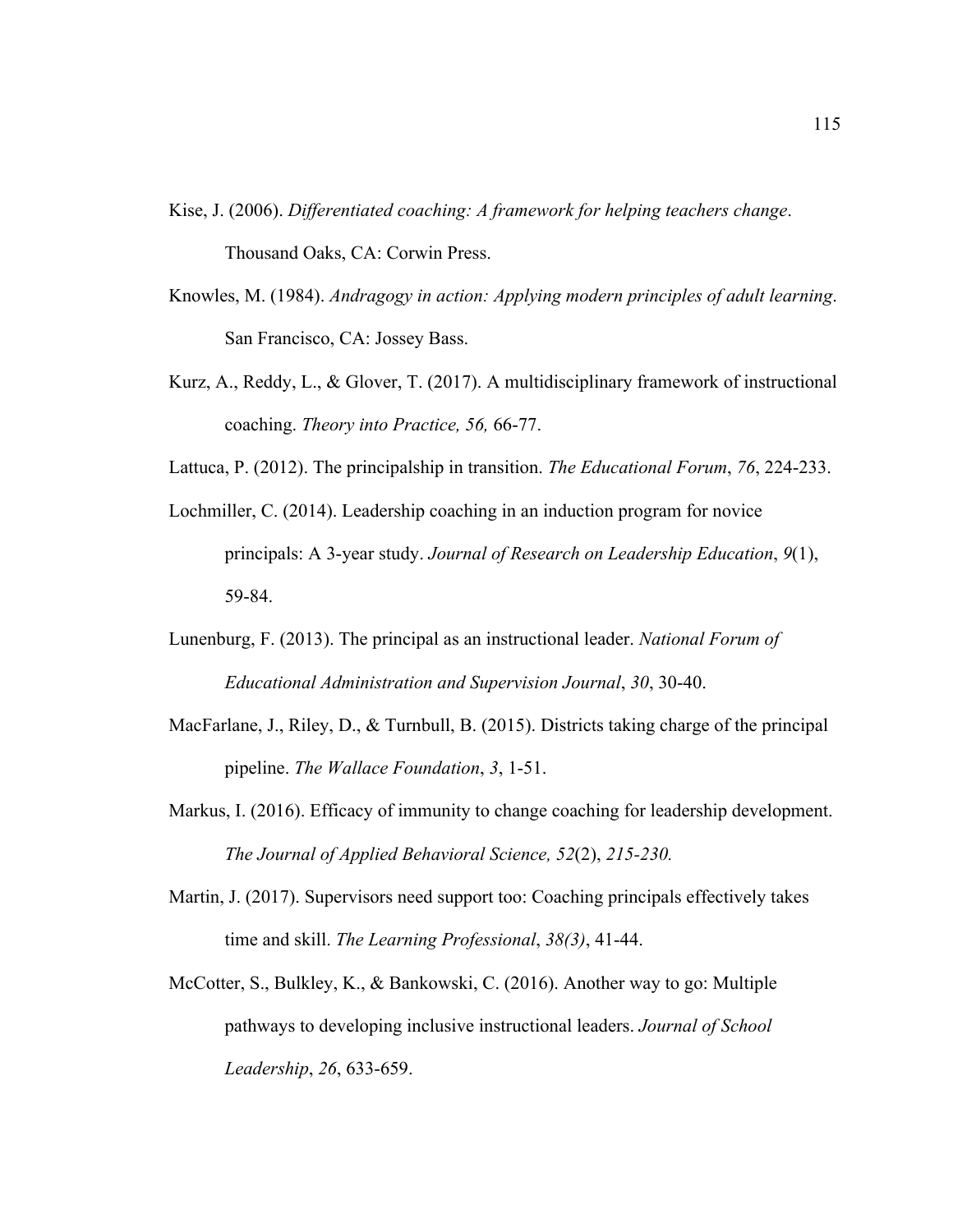- Meddaugh, N. (2014). Coaching the school principal's capacity to lead underperforming schools. *Journal of School Public Relations*, *35*, 147-175.
- Mestry, R., Moonsammy-Koopasammy, I., & Schmidt, M. (2013). The instructional leadership role of primary school principals. *Education as Change*, *17*(S1), S49- S64.
- Mihiotis, A., & Argirou, N. (2016). Coaching: from challenge to opportunity. *Journal of Management Development, 35*(4), *448-463.*
- Mortari, L. (2013). Writing reflections: A phenomenological approach. *International Journal of University Teaching and Faculty Development*, *4*(4), 205-221.
- Moustakas, C. (1994). *Phenomenological research methods*. Thousand Oaks, CA: Sage Publishing.
- Naidoo, P., & Peterson, N. (2016). Towards a leadership programme for primary school principals as instructional leadership. *Open Access, 1-8.*
- National Policy Board for Educational Administration (2015). Professional Standards for Educational Leaders. Reston, VA.
- Ng, S., & Szeto, S. (2016). Preparing school leaders: The professional development needs of newly appointed principals. *Educational Management Administration & Leadership, 44*(4), *540-557.*
- Northouse, P. (2016). *Leadership: Theory and practice* (7th ed.). Thousand Oaks, CA: Sage Publishing.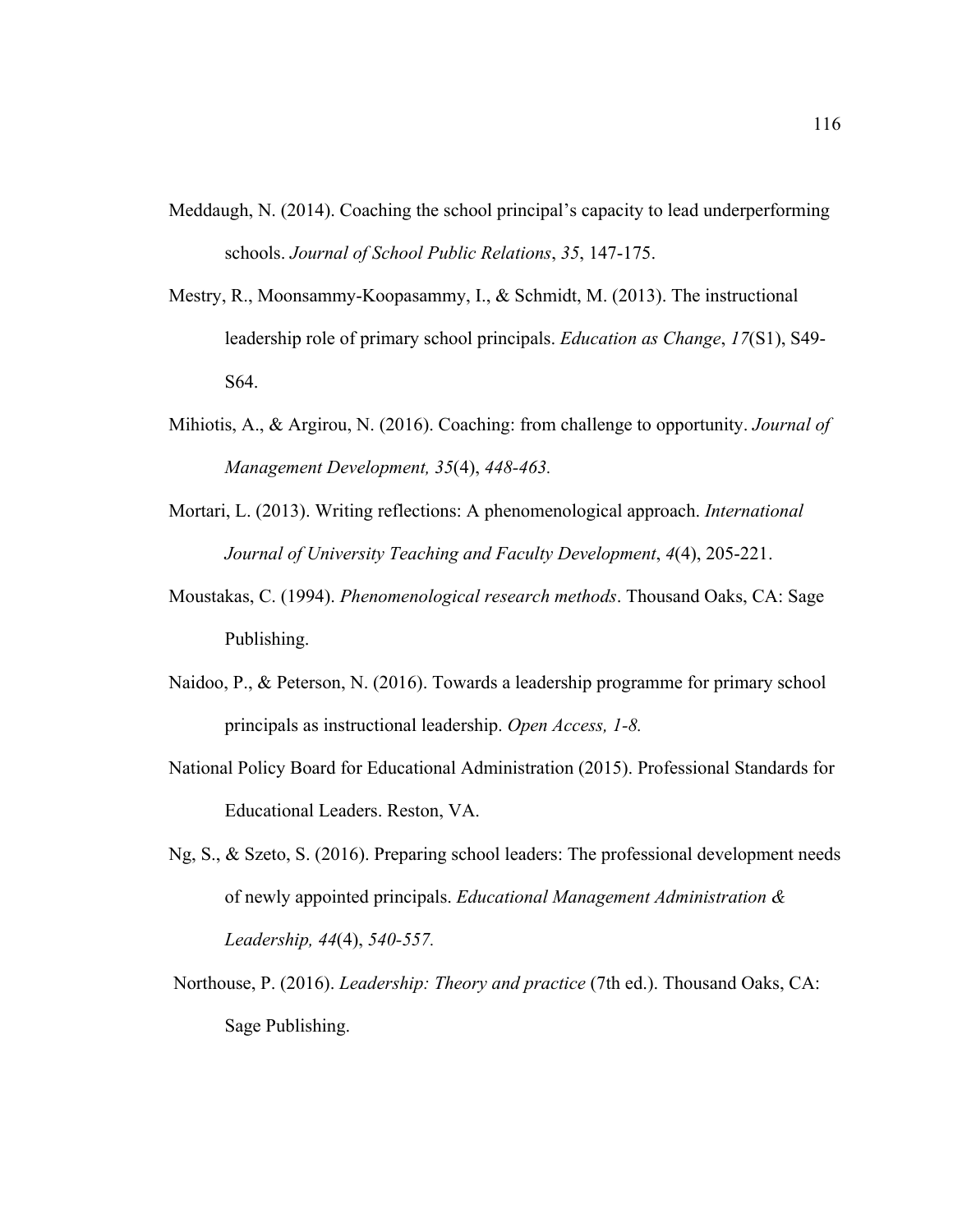- Okilwa, N., & Barnett, B. (2017). Sustaining school improvement in a high need school: Longitudinal analysis of Robbins Elementary School from 1993 to 2015. *Journal of Educational Administration*, *55*(3), 297-315. Retrieved from
- Parylo, O. (2012). Qualitative, quantitative, or mixed methods: An analysis of research design in articles on principal professional development. *International Journal of Multiple Approaches*, *6*(3), 297-313.
- Patton, M. Q. (2015). *Qualitative research & evaluation methods* (3rd ed.). Thousand Oaks, CA: Sage Publishing.
- Peterson, K. (2001). Principals' work, socialization, and training: Developing more effective leaders. *Theory into Practice*, *25*(3), 151-55.
- Pierce, L. (2015). Overwhelmed with the burden of being myself: A phenomenological exploration of the existential experiences of counselors in training. *Journal of Humanistic Counseling*, *55*, 136-150.
- Plessis, P. (2013). The principal as instructional leader: Guiding schools to improve instruction. *Education as Change*, *17*(S1), S79-S92.
- Professional Standards for Educational Leaders. (2015). *National Board for Educational Administration,* 1-27.
- Purcek, K. (2014). Coach and coaching in education. *Journal of Education and Future*, *6*, 1-14.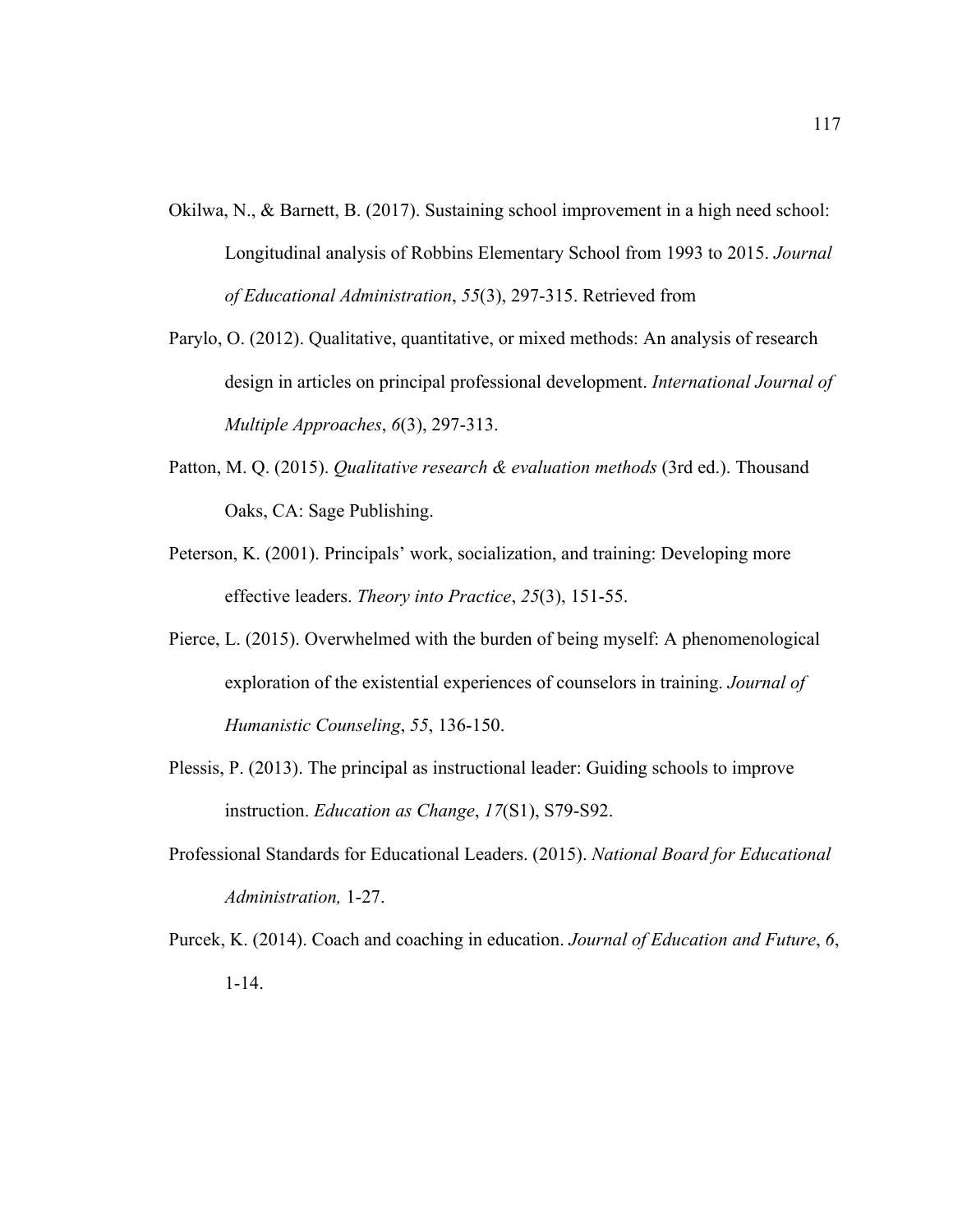- Rogers, T., Hauserman, C., & Skytt, J. (2016). Using cognitive coaching to build school leadership capacity: A case study in Alberta. *Canadian Journal of Education*, *39*(3), 2-29.
- Saldana, J. (2016). *The Coding Manual for Qualitative Researchers*. Thousand Oaks, CA: Sage Publications.
- Salo, P., Nylund, J., & Stjernstrom, E. (2015). On the practice architectures of instructional leadership. *Educational Management Administration & Leadership*, *43*(4), 490-506.
- Seidman, I. (2013). *Interviewing as qualitative research* (4th ed.). New York, NY: Teachers College Press.
- Sheng, Z., Wolff, L., Kilmer, L., & Yager, S. (2017). School administration manager: Redefining the principal's role as an instructional leader. *Journal of School Leadership*, *27*, 119-145.
- Shenton, A. K. (2004). Strategies for Ensuring Trustworthiness in Qualitative Research Projects. *Education for Information*, 22, 63-75.
- Silver, M., Lochmiller, C., Copland, M., & Tripps, A. (2009). Supporting new school leaders: findings from a university-based leadership coaching program for new administrators. *Mentoring & Tutoring: Partnership for Learning*, *17*(3), 215-232.
- Stevenson, I. (2017). What a question can accomplish. *The Learning Professional*, *38*(3), 32-35.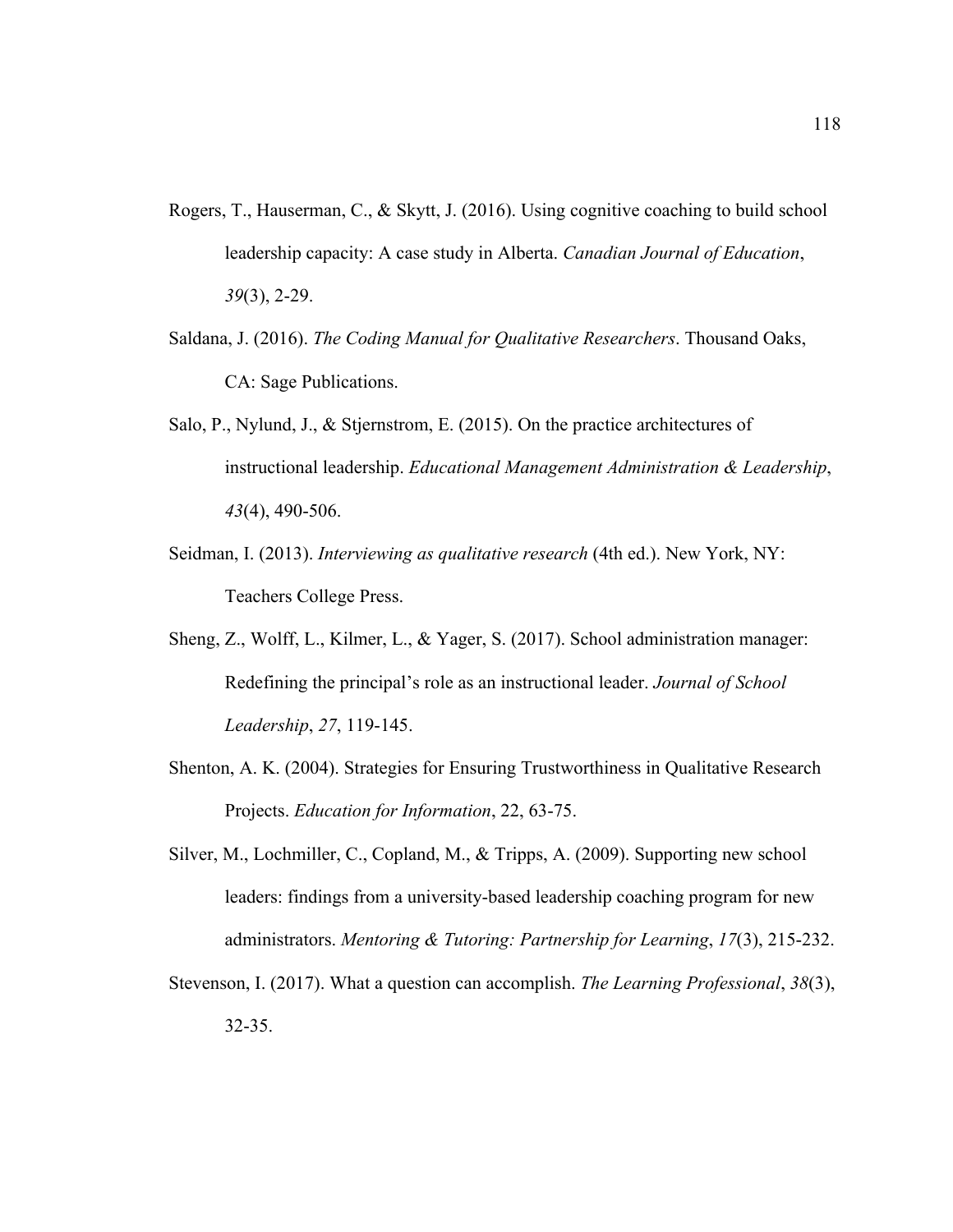- Sutcher, L., Podolsky, A., & Espinoza, D. (2017). Supporting principals learning key features of effective programs. *Learning Policy Institute, 1-30.*
- Vagle, M. (2018). *Crafting phenomenological research* (2nd ed.). New York, NY: Routledge Publishing.
- Van Manen, M. (2016). *Researching lived experience* (2nd ed.). New York, NY: Routledge Publishing.
- Vogel, L. (2018). Learning outside the classroom: How principals define and prepare to be instructional leaders. *Education Research International, 1-14.*
- Vogt, W. (2007). *Quantitative research methods for professionals*. London, England: Pearson Education, Inc.
- Wallace Foundation (2013). The school principals as leader: Guiding schools to better teaching and learning. 4-23. New York, NY: Wallace Foundation.
- Watkins, C. (2015). The evolving nature of psychoanalytic supervision: From pedagogical to andragogical perspective. *International Forum of Psychoanalysis*, *24(4)*, 230-242.
- Zepeda, S., Parylo, O., & Bengtson, E. (2013). Analyzing principal professional development practices through the lens of adult learning theory. *Professional Development in Education*, *40(2*), 295-315.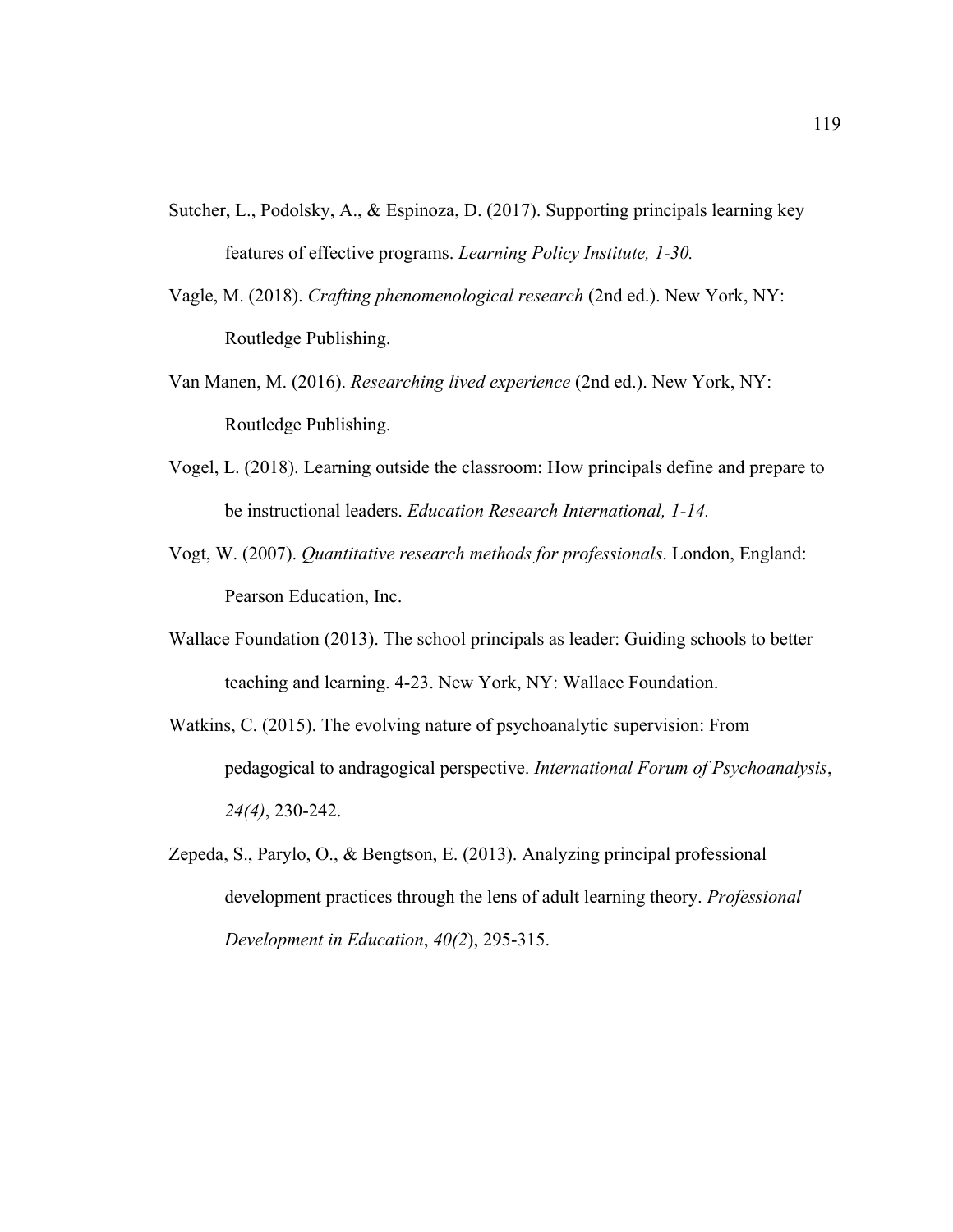# **APPENDIX A**

# **City University Research Participant Consent Form**

School/Division of Applied Leadership

### **CITYU RESEARCH PARTICIPANT INFORMED CONSENT**

**Title of Study:**  Elementary Principals' Experience with Principal Coaching

**Name and Title of Researcher(s):**  Julie Ray, student in the Ed.D Leadership Program

*For Student Researcher(s):* **Faculty Supervisor:** Dr. Hampton Hopkins **Department:** Applied Leadership **Telephone:** 704-614-2785 **City U E-mail: hhopkins@cityu.edu**

## **Program Coordinator (or Program Director): Dr. Nicole Ferry**

#### **Key Information about this Research Study**

#### **You are being invited to participate in a research study.**

The researcher will explain this research study to you before you will be asked to participate in the study and before you sign this consent form.

- You do not have to participate in this research.
- It is your choice whether or not you want to participate in this research.
- Your participation is voluntary and you can decide not to participate or withdraw your participation at any time without penalty or negative consequences.
- You should talk to the researcher(s) about the study and ask them as many questions you need to help you make your decision.

## **What should I know about being a participant in this research study?**

This form contains important information that will help you decide whether to join the study. Take the time to carefully review this information.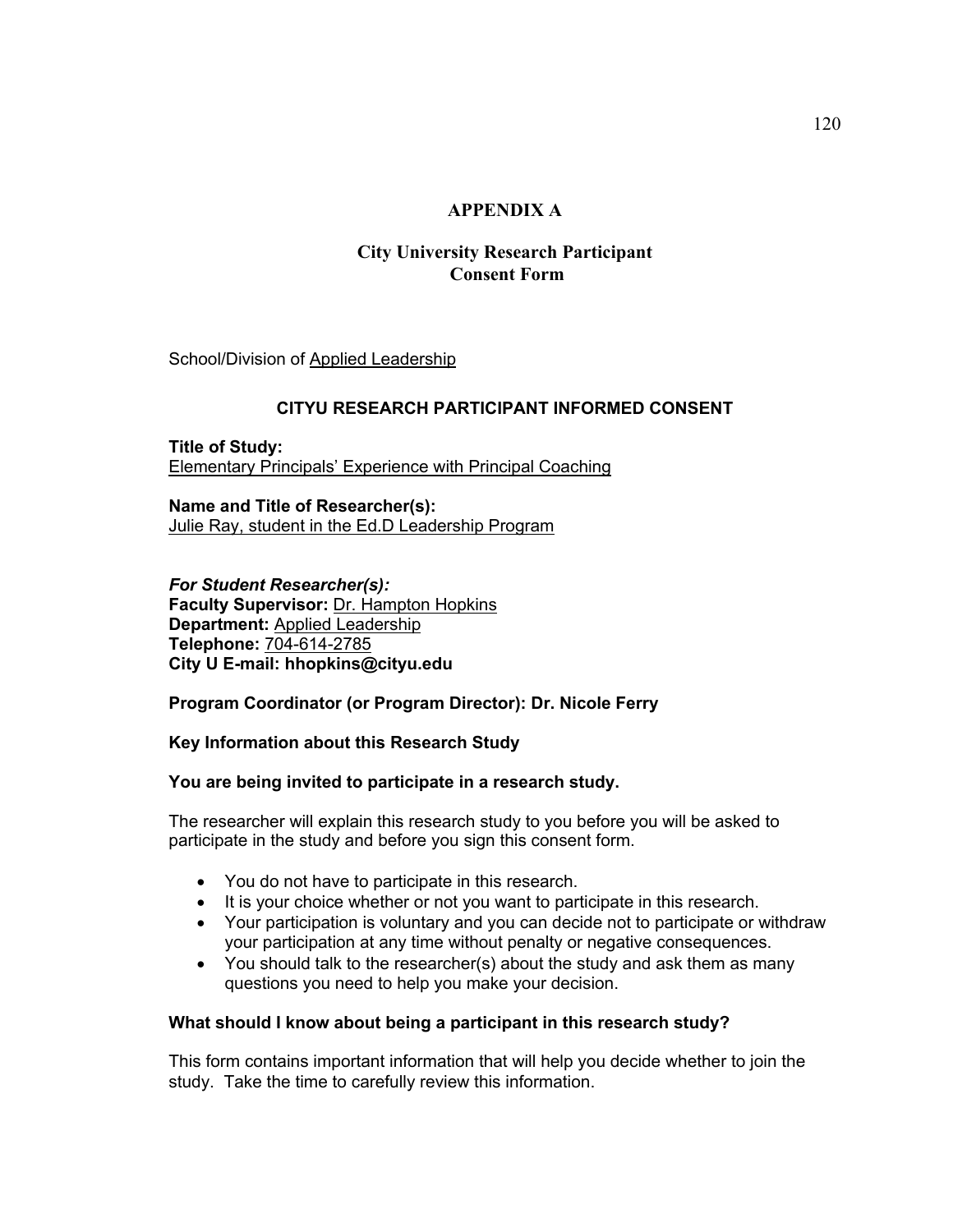You are eligible to participate in this study because you are an elementary

principal that has experienced coaching from your principal supervisory through school

visits and professional development.

You will be in this research study for approximately one detailed interview that

will last approximately 90 minutes and will receive a copy of the transcription to check

the accuracy of the content no more than two weeks after the interview.

About 8 individuals will participate in this study.

To make your decision, you must consider all the information below:

- o The purpose of the research
- The procedures of the research. That is, what you will be asked to do and how much of your time will be required.
- o The risks of participating in the research.
- o The benefits of participating in the research and whether participation is worth the risk.

If you decide to join the study, you will be asked to sign this form before you can start study-related activities.

Why is this research being done?

Purpose of Study: The purpose of the qualitative phenomenological study is to research the topic of principal coaching using principal supervisors. In the past, the traditional model of principal supervisors focused on monitoring principals as building managers who hired and guided staff, cared for the building, and supervised the budget. However, today principals face an environment of high accountability, ever-increasing job challenges, and expanded responsibility for instructional leadership. The author of this study will investigate the possible impact of coaching on the development of instructional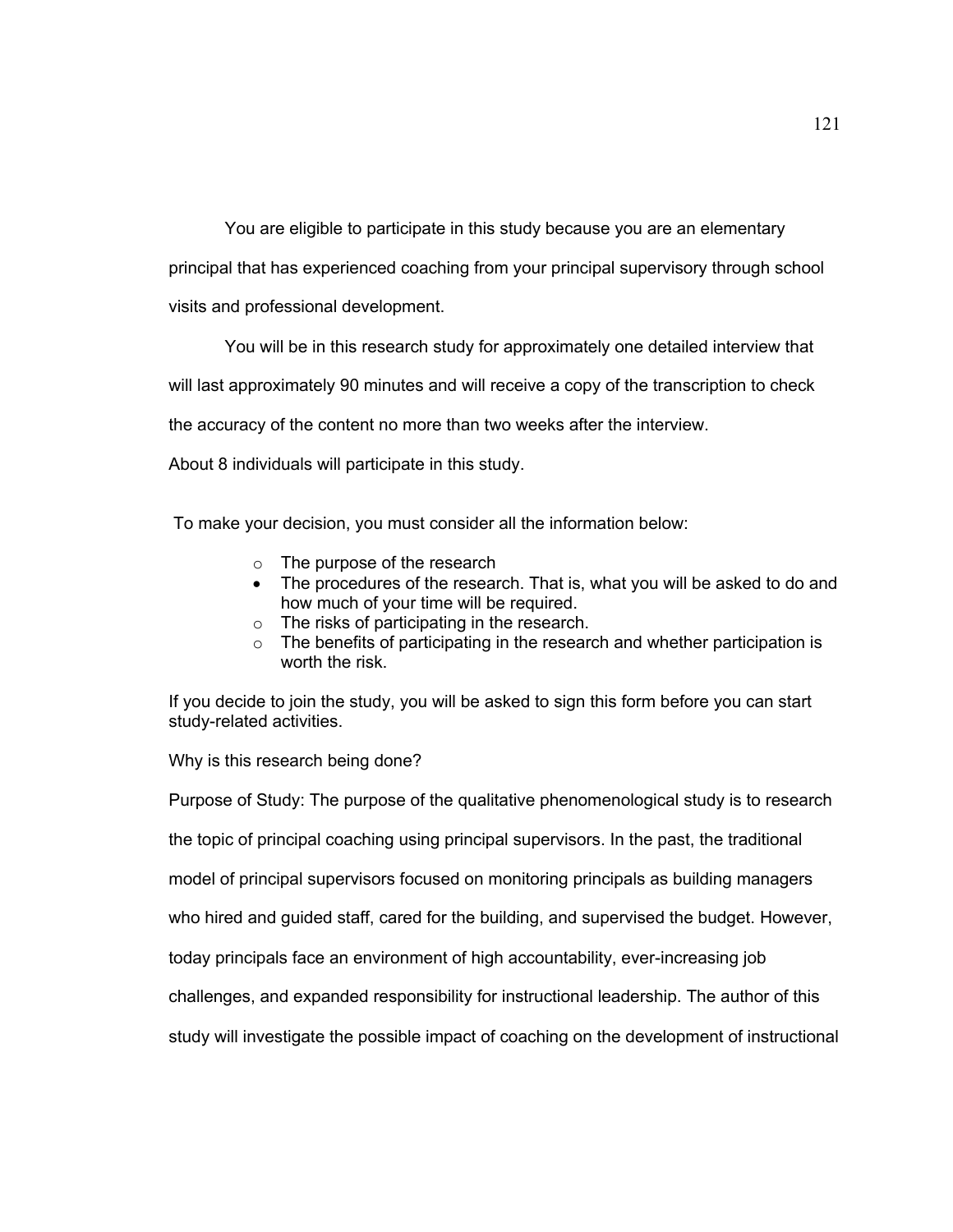leadership skills, conditions of successful coaching, and the perceptions of the coaching

experiences related to principals.

#### **Research Participation. You will be asked to participate in the following procedures:**

I understand I am being asked to participate in this study in one or more of the following ways (initial options below that apply):

 $\Box$  Respond to in-person and/or telephone Interview questions; Approximate time: 90 minutes

 $\Box$  Other, specifically, review the transcription from the interview for accuracy of the content. Approximate time: 30 minutes

You may refuse to answer any question or any item in verbal interviews, written questionnaires or surveys, and, you can stop or withdraw from any audio or visual recording at any time without any penalty or negative consequences.

The data including the digital devices, typed documents from the interview, and interview notes will be protected in a locked cabinet and stored on a password protected laptop owned by the researcher. The data will be stored for five years, and at the end of that time, will be destroyed by the researcher.

There are no known risks to participating in this interview. Confidentiality of your name, district, and principal supervisor will be confidential before, during, and after the interview.

We cannot promise any benefits to you or others from your participation in this

research. However, possible benefits may include supporting principal preparation

programs, stakeholders in districts such as superintendents, central office leaders,

students, parents, teachers, and principals. The result of the study may help districts

gain a better understanding of the possible benefits of principal coaching related to the

instructional skills of principals, leadership skills, the conditions related to effective

coaching, and the perception of coaching.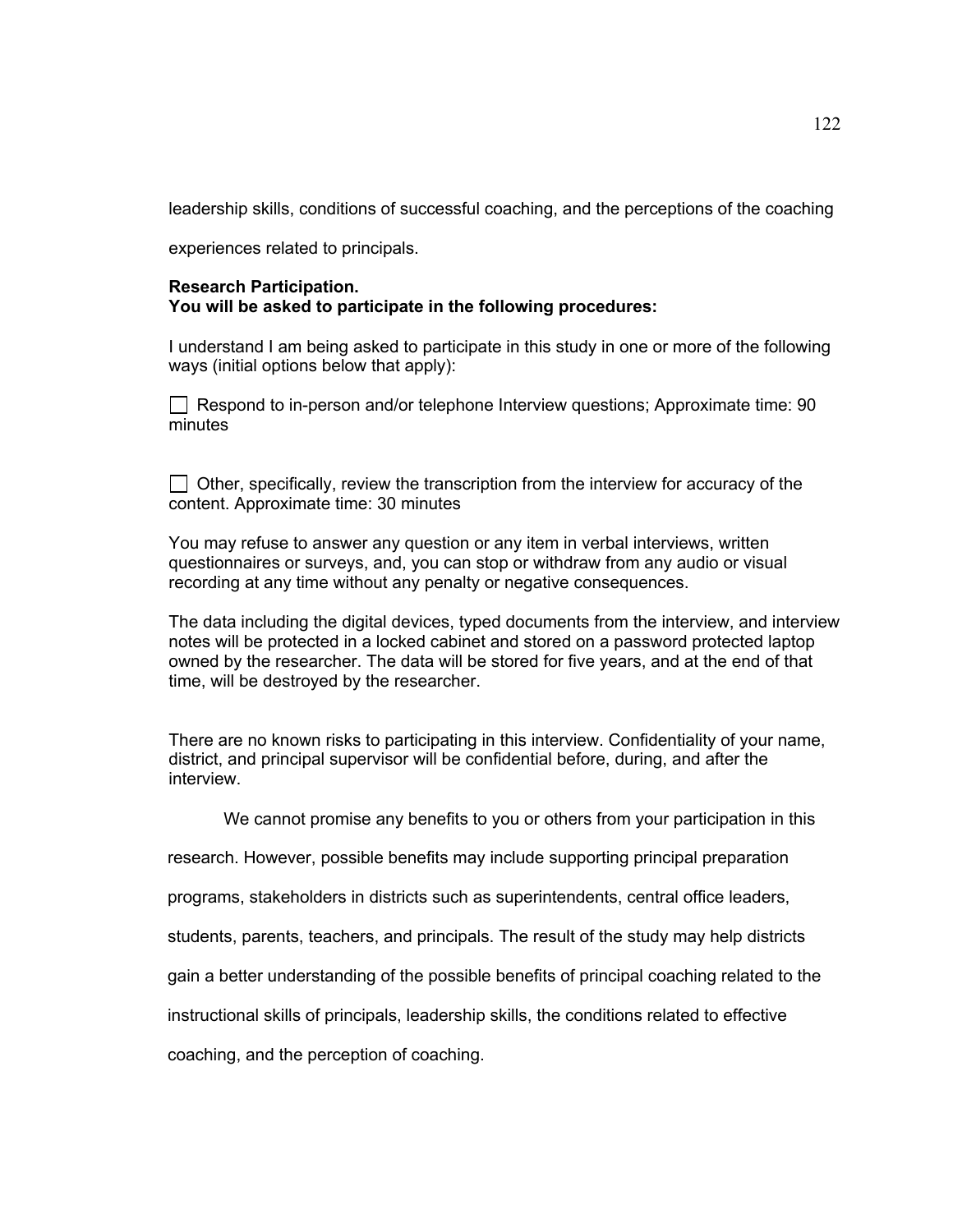You will not receive any payment for participation in this study.

### **Confidentiality**

I understand that participation is confidential to the limits of applicable privacy laws. No one except the faculty researcher or student researcher, his/her supervisor and Program Coordinator (or Program Director) will be allowed to view any information or data collected whether by questionnaire, interview and/or other means.

Steps will be taken to protect your identity, however, information collected about you can never be 100% secure. Your name and any other identifying information that can directly identify you will be stored separately from data collected as part of the research study. The results of this study will be published as a thesis and potentially published in an academic book or journal or presented at an academic conference. To protect your privacy no information that could directly identify you will be included. All data (the questionnaires, audio/video tapes, typed records of the interview, interview notes, informed consent forms, computer discs, any backup of computer discs and any other storage devices) are kept locked and computer files will be encrypted and password protected by the researcher. The research data will be stored for five years. At the end of that time all data of whatever nature will be permanently destroyed. The published results of the study will contain data from which no individual participant can be identified.

#### **Signatures**

I have carefully reviewed and understand this consent form. I understand the

description of the research protocol and consent process provided to me by the

researcher. My signature on this form indicates that I understand to my satisfaction the

information provided to me about my participation in this research project. My signature

also indicates that I have been apprised of the potential risks involved in my

participation. Lastly, my signature indicates that I agree to participate as a research

subject.

My consent to participate does not waive my legal rights nor release the researchers, sponsors, and/or City University of Seattle from their legal and professional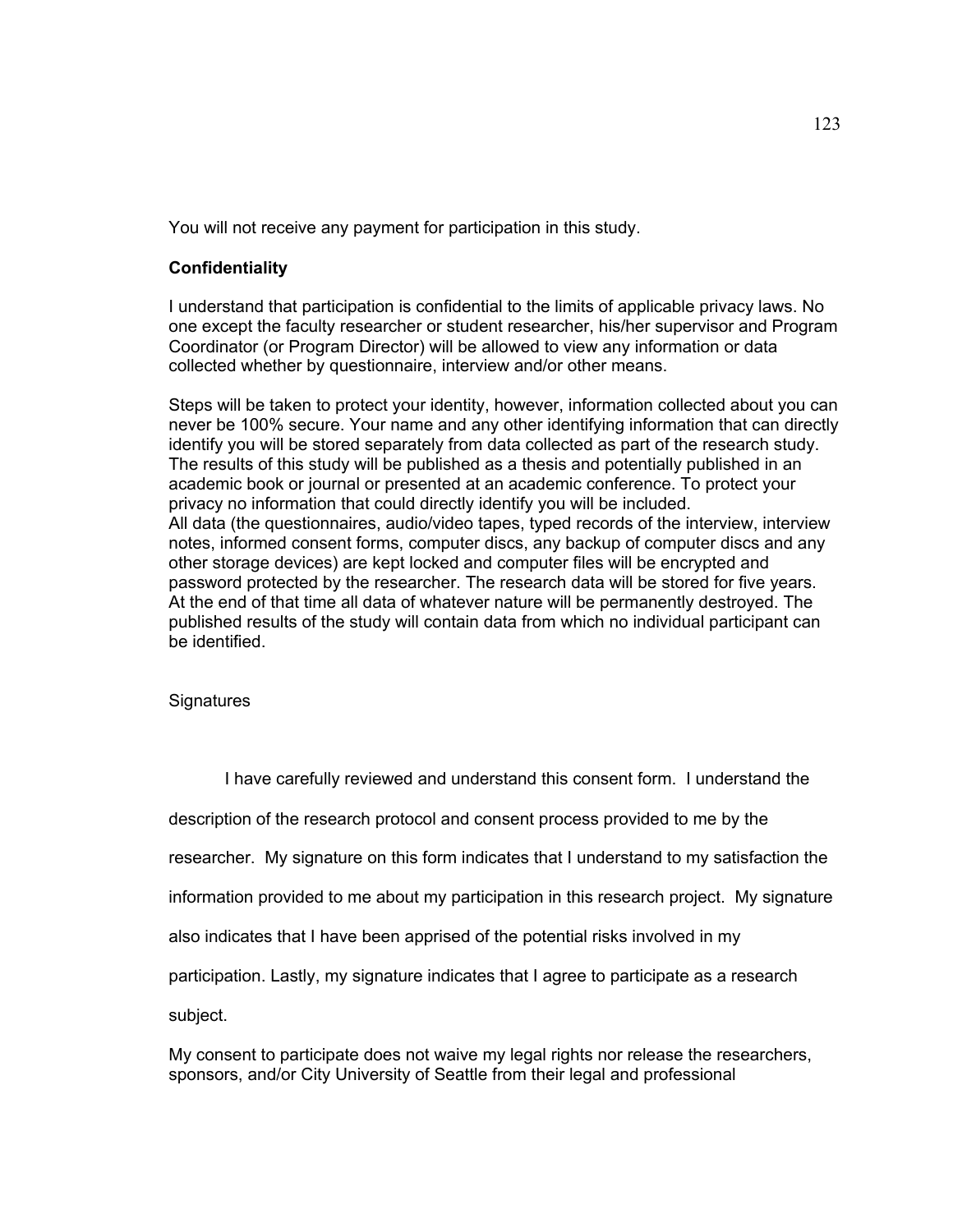responsibilities with respect to this research. I understand I am free to withdraw from this research study at any time. I further understand that I may ask for clarification or new information throughout my participation at any time during this research.

I have been advised that I may request a copy of the final research study report. Should I request a copy, I understand that I will be asked to pay the costs of photocopy and mailing.

| Participant's Name:<br><b>Please Print</b>          |       |
|-----------------------------------------------------|-------|
| Participant's Signature:                            | Date: |
| Researcher's Name: Julie Ray<br><b>Please Print</b> |       |
| Researcher's Signature:                             | Date: |

If I have any questions about this research, I have been advised to contact the researcher and/or his/her supervisor, as listed on page one of this consent form.

Should I have any concerns about the way I have been treated or think that I have been harmed as a research participant, I may contact the following individual(s):

Dr. Nicole Ferry, Program Coordinator (and/or Program Director), City University of Seattle, City University of Seattle, at 521 Wall Street Suite 101, Seattle, WA 98121, 206- 239-4764, FerryNicole@cityu.edu

This study has been reviewed and has been approved by the Institutional Review Board (IRB) of City University of Seattle. If you have questions about your rights as a participant in this study or to discuss other study-related concerns or complaints with someone who is not part of the research team, you may contact the IRB at IRB@Cityu.edu.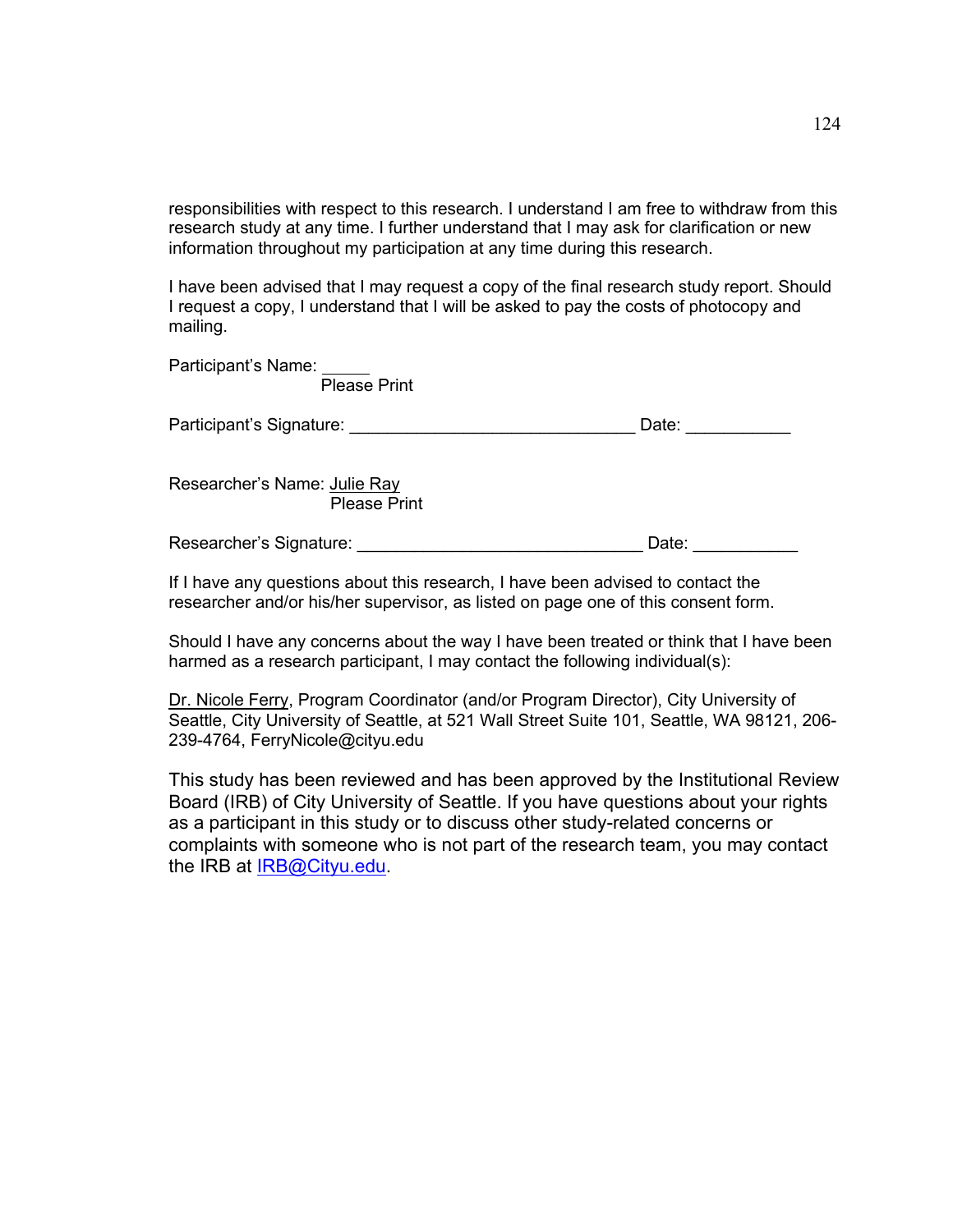## **APPENDIX B**

### **Interview Questions**

## **Leadership & Instructional Practices Experienced by Coaching**

1. Describe your experience going through the coaching process with your principal supervisor.

2. What was the biggest impact of the coaching experience? How did the coaching experience impact your role as a leader?

3. How did the coaching experience support your role as an instructional leader?

4. How did your principal supervisor help you monitor and adjust schools' goals?

5. How did your principal supervisor help you support the continuous improvement process?

### **Conditions that Support the Coaching Experience**

6**.** What were the most positive aspects of the coaching relationship?

7. How often did you meet with your coach? What was the content of the meetings?

8. Was more time spent on technical or adaptive leadership issues during your meetings with your coach? What type of coaching (technical or adaptive) has been the most beneficial in terms of supporting your growth as a principal?

9. What have been the most positive results either professionally or personally based on coaching from your principal supervisor?

10. Was there anything that could have strengthened the coaching partnership?

11. What would be one piece of advice you would give your coach to strengthen the coaching relationship?

## **Principal Perceptions of Coaching**

**12.** How did you feel about going through the coaching experience with your principal supervisor?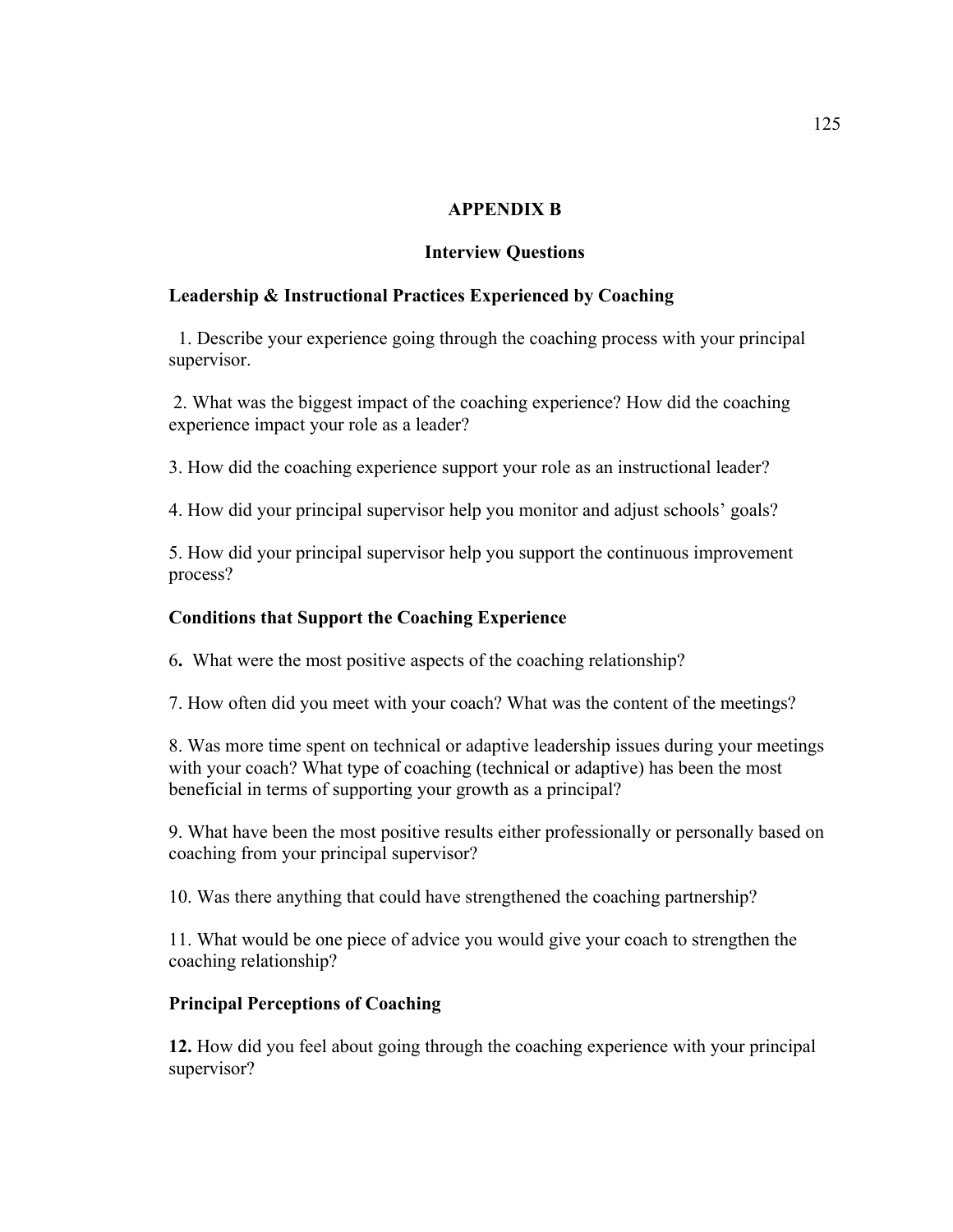13. What was your greatest learning based on the coaching experience?

14. What got in the way of your learning?

15. What would be different if your principal supervisor did not coach you?

16. What is one part of the coaching relationship that you valued the most and would want to continue with a coach? What did you value the least about the coaching experience?

17. How did the coaching relationship positively impact your work as a principal and instructional leader?

18. What other information would you like to share with me based on your experience with your principal supervisor and the role he/she has made in your role as a principal?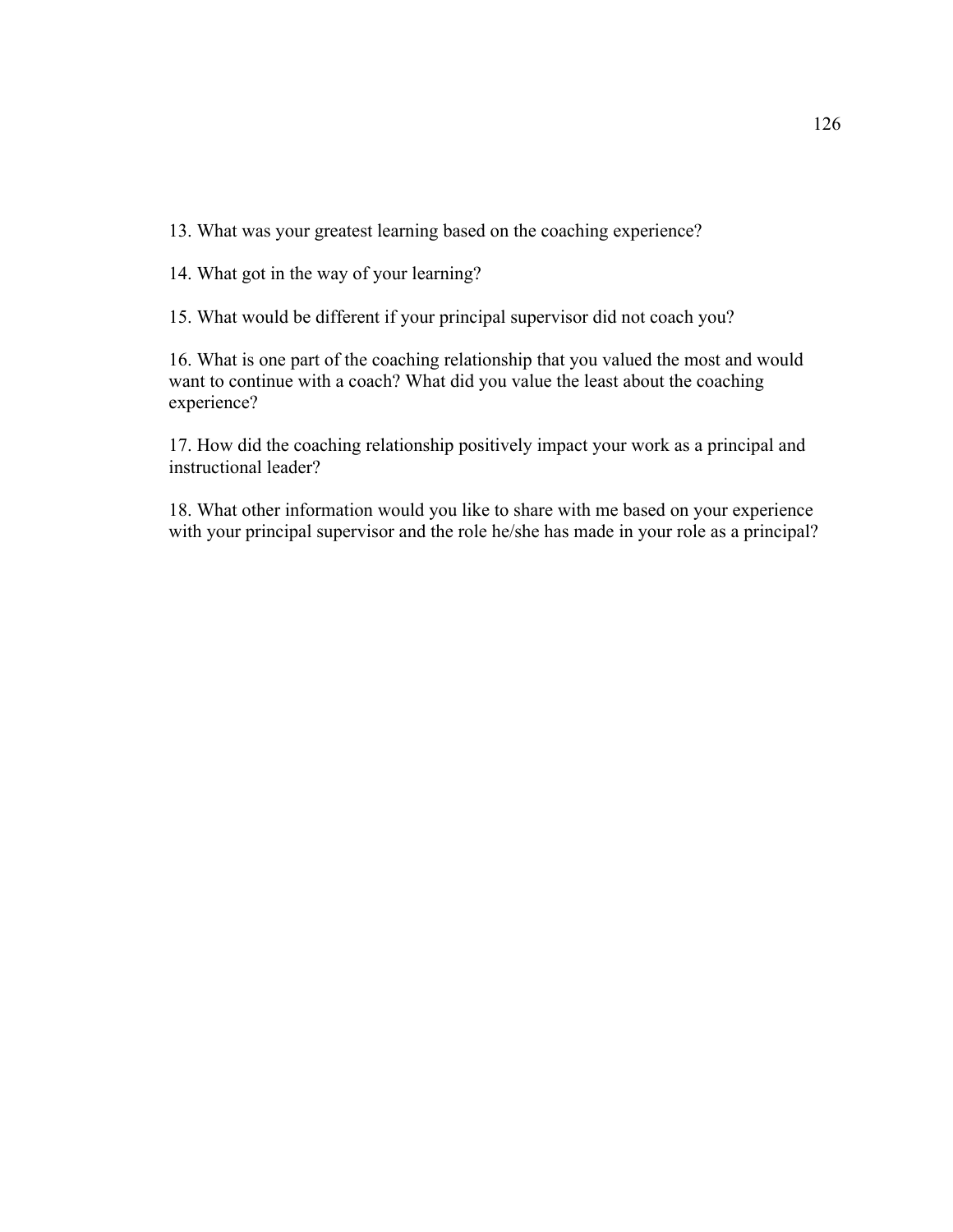### **APPENDIX C**

## **Interview Guide**

Interview Date:

Time:

Researcher:

Thank you for meeting with me today. My name is Julie Ray and I am researching the topic of elementary principals' experiences with principal coaching. The purpose of the study is to understand the possible impacts of principal coaching on the development of instructional leadership skills, conditions of successful coaching, and the perceptions of the coaching experience.

The interview today will take approximately 90 minutes and will involve open ended questions to reflect on the experience of principal coaching. I will take notes as you share your responses to the questions and will also record the interview using a tape. The researcher will let you know if a follow up interview is necessary after this interview.

Do you give permission for me to start taping? Today is \_\_\_\_\_\_. The code number for the participant is\_\_\_\_\_\_\_.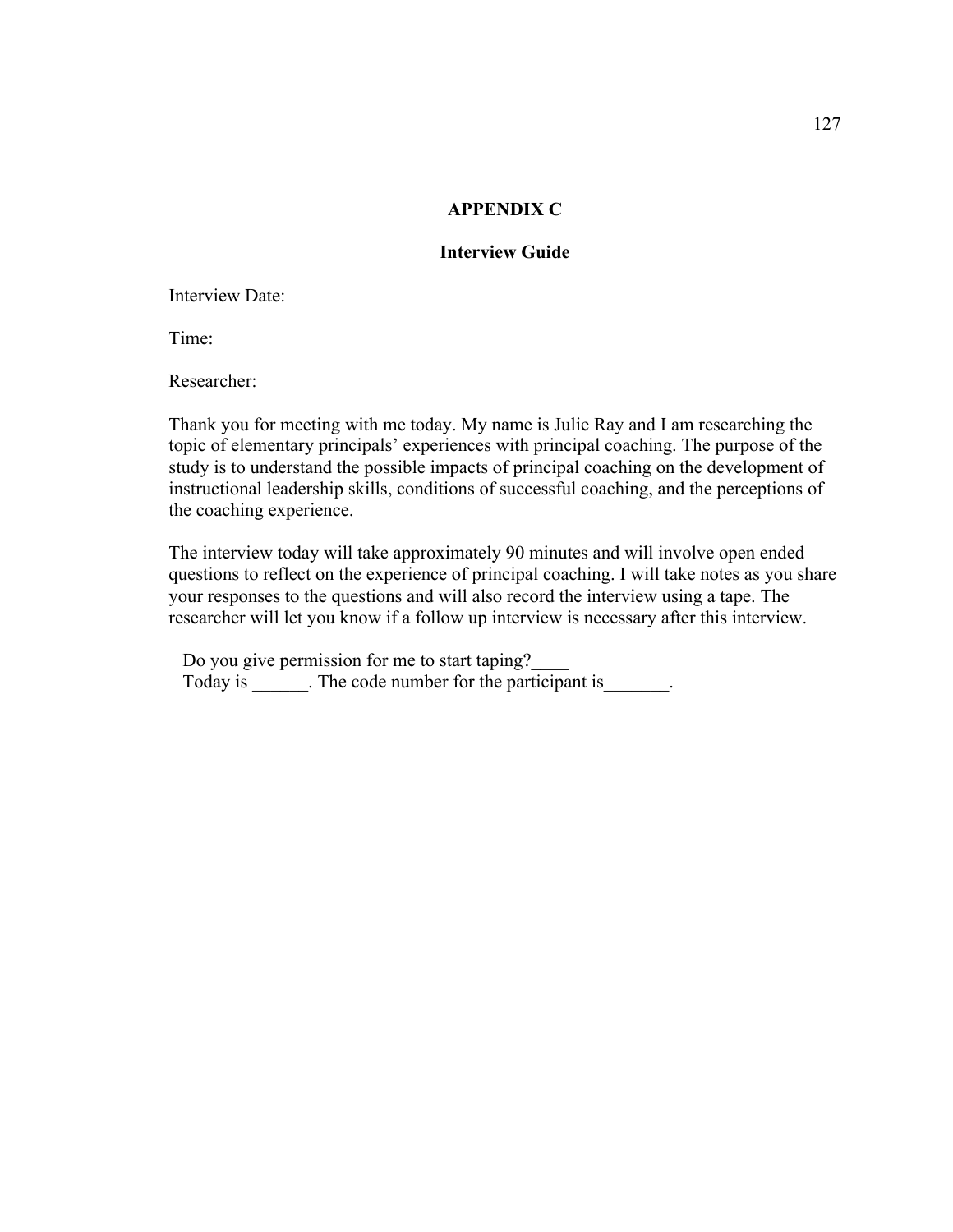# **APPENDIX D**

# Email inviting principals to participate

Dear

My name is Julie Ray, and I am a doctoral candidate at City University of Seattle. My dissertation topic relates to principal coaching through the role of the principal supervisor. I will be studying the possible impact of coaching on the development of instructional leadership skills, conditions of successful coaching, and the perceptions of the coaching experience. I am planning on conducting my research at the end of August and early September.

I am emailing you to ask if you would be willing to participate in my study. The research will involve a detailed interview of approximately 90 minutes and, if necessary, a much shorter follow-up interview. I will utilize a digital device during the interview to review my notes and then analyze the content. I will follow up with your interview no later than two weeks after the interview and you will be emailed a transcription of your interview. You will have the opportunity to review the transcription and inform me if I accurately captured the interview.

The total process will be confidential including your name and the name of your district. I have been approved by the Institutional Review Board (IRB) of the School of Applied Leadership at City University of Seattle and will ensure your confidentiality.

Please email me back this form with a response to the below questions if you are interested in participating at  $\frac{iraym}{\omega}$ cityuniversity.edu. I will contact you to set up a convenient time and location if you choose to be part of the study.

1. How long have you been in education? How long were you a teacher?

What was the level?

2. How many years were you a principal in another district? How long

have you been in your present school district?

3. Did your principal supervisor provide coaching if you were in another district?